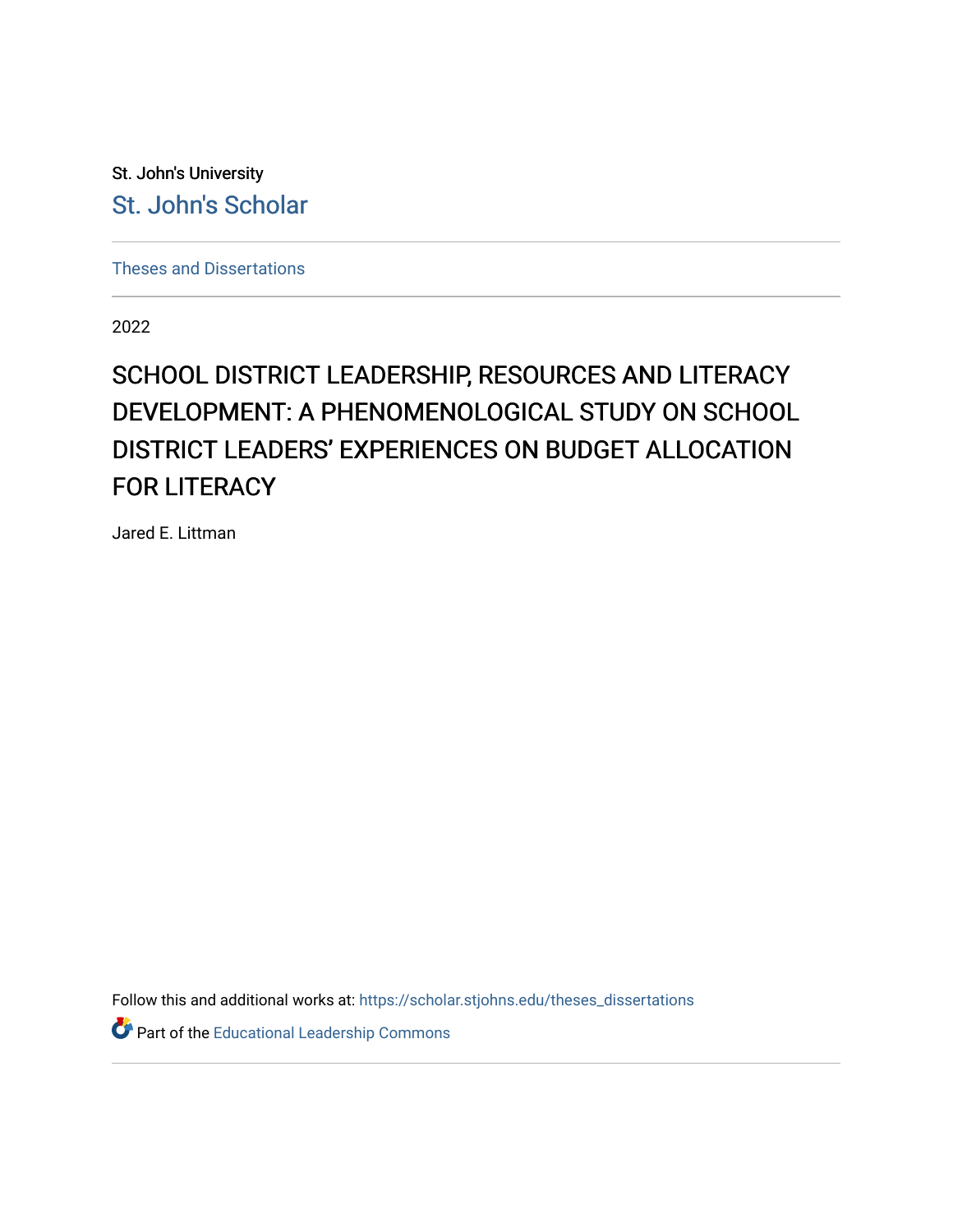# SCHOOL DISTRICT LEADERSHIP, RESOURCES AND LITERACY DEVELOPMENT: A PHENOMENOLOGICAL STUDY ON SCHOOL DISTRICT LEADERS' EXPERIENCES ON BUDGET ALLOCATION FOR LITERACY

A dissertation submitted in partial fulfillment

of the requirements for the degree of

# DOCTOR OF PHILOSOPHY

to the faculty of the

## DEPARTMENT OF EDUCATION SPECIALTIES

of

## THE SCHOOL OF EDUCATION

at

## ST. JOHN'S UNIVERSITY

New York

by

Jared E. Littman

Date Submitted: 11/9/2021 Date Approved: 01/30/2022

Jared E. Littman Dr. Kyle Cook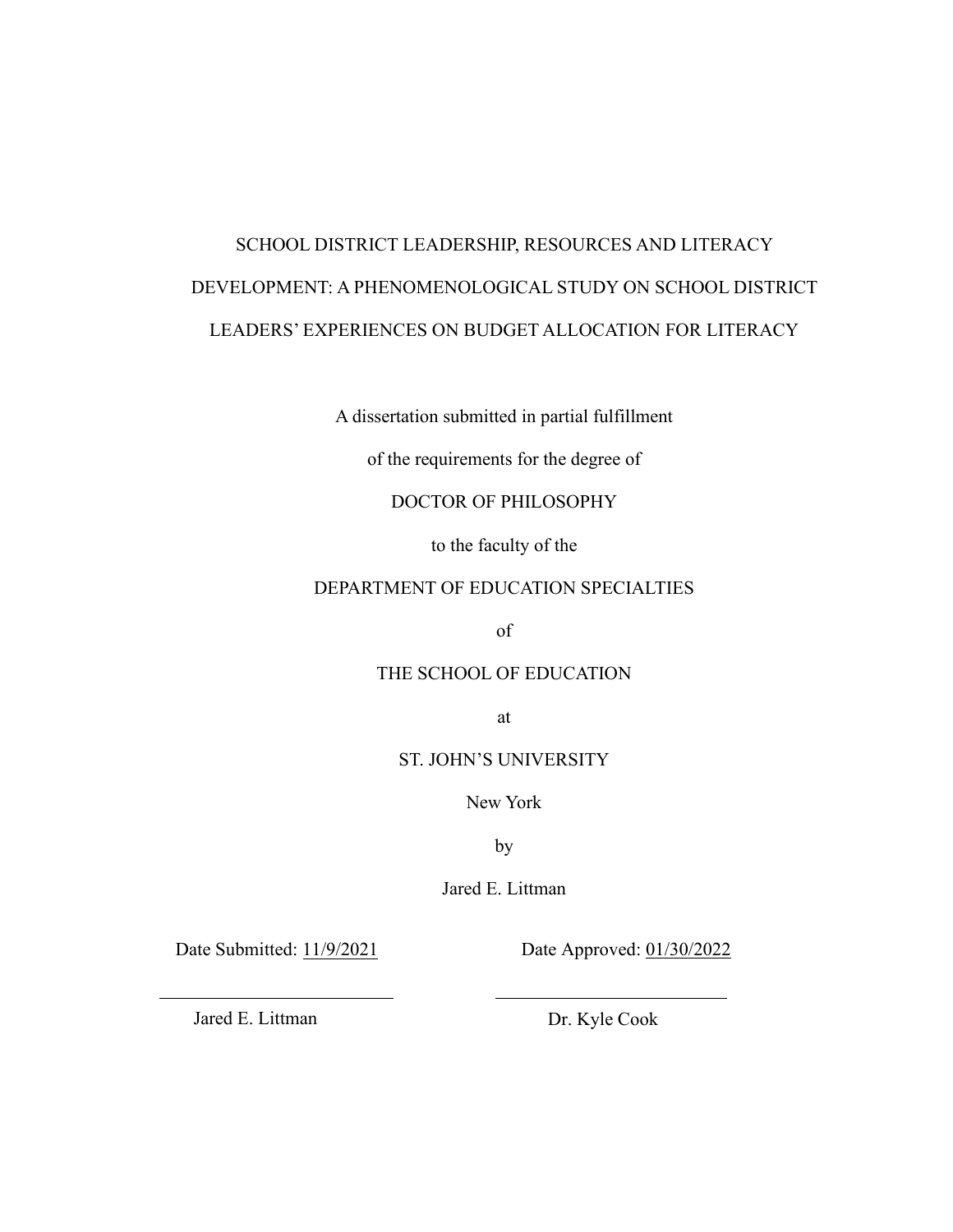**© Copyright by Jared E. Littman 2022** 

**All Rights Reserved**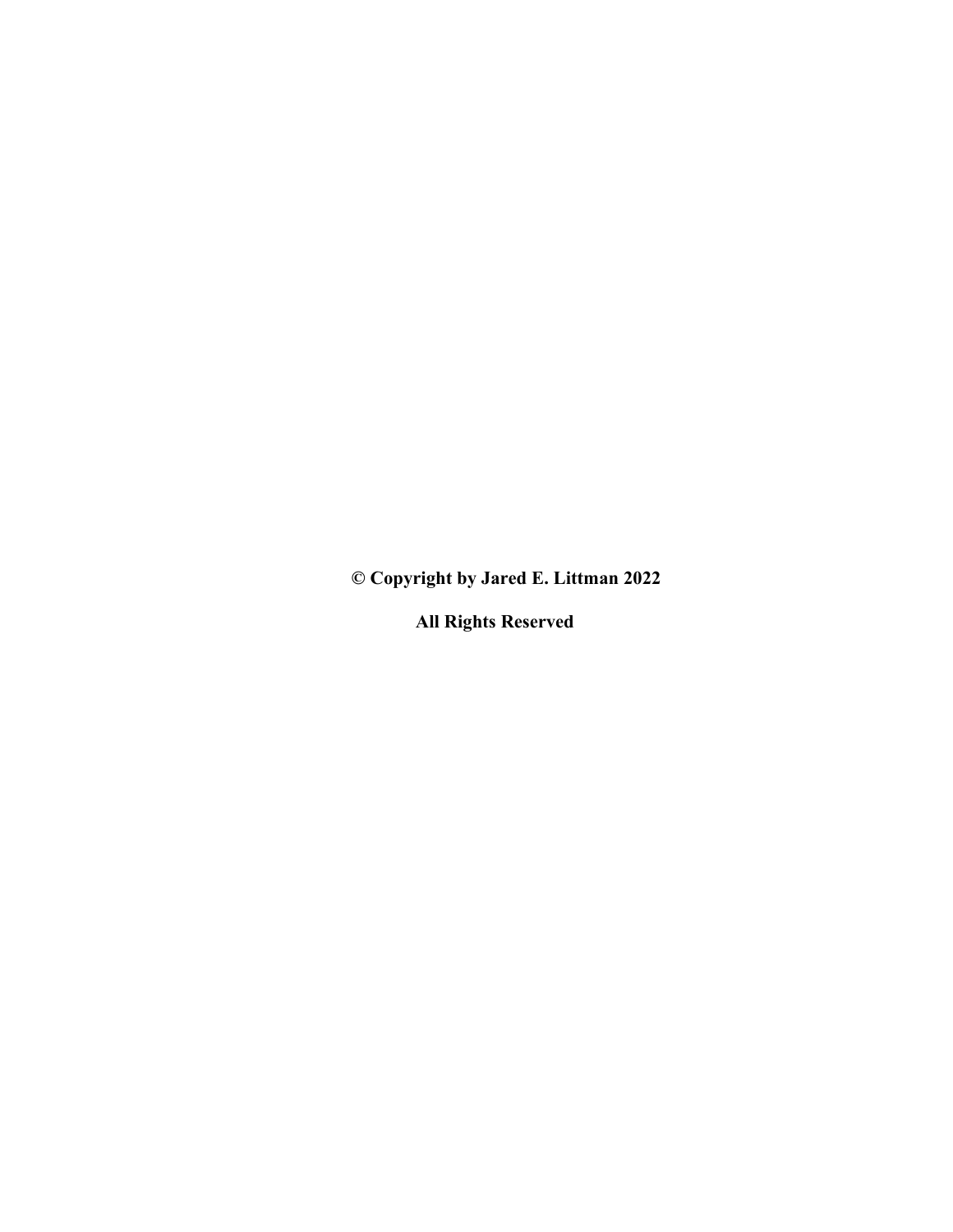#### **ABSTRACT**

# SCHOOL DISTRICT LEADERSHIP, RESOURCES AND LITERACY DEVELOPMENT: A PHENOMENLOGICAL STUDY ON SCHOOL DISTRICT LEADERS' EXPERIENCES ON BUDGET ALLOCATION FOR LITERACY

Jared E. Littman

 School district leaders can have a vast influence on school improvement and student achievement. The purpose of this phenomenological study was to explore the experiences of school district leaders with budget allocation and decision-making responsibility for literacy and the factors that determined their budget allocation decisions. This study also addressed school district leaders perceived benefits of funding allocated to literacy development. Data was collected through in-depth, semi-structured one-on-one interviews. A thematic analysis, interpretive phenomenological approach was used to analyze the data. Themes and patterns that emerged from the data were: 1)literacy sets the foundation for the budget although doesn't represent a high percentage of the budget allocation; 2) leadership comfort level varies in school finance and budgeting; 3) who benefits from increased funding and expected student outcomes; and 4) achievement starts and ends with personnel. The findings of this study help us better understand the factors that go into making budget allocation decisions and leaders' perceptions of the benefits of funding on literacy achievement. If this phenomenon is better understood, there may be potential to review existing policy and practice so that school district leaders are afforded the training to make effective decisions on budget allocation and oversight on education finances for literacy improvement.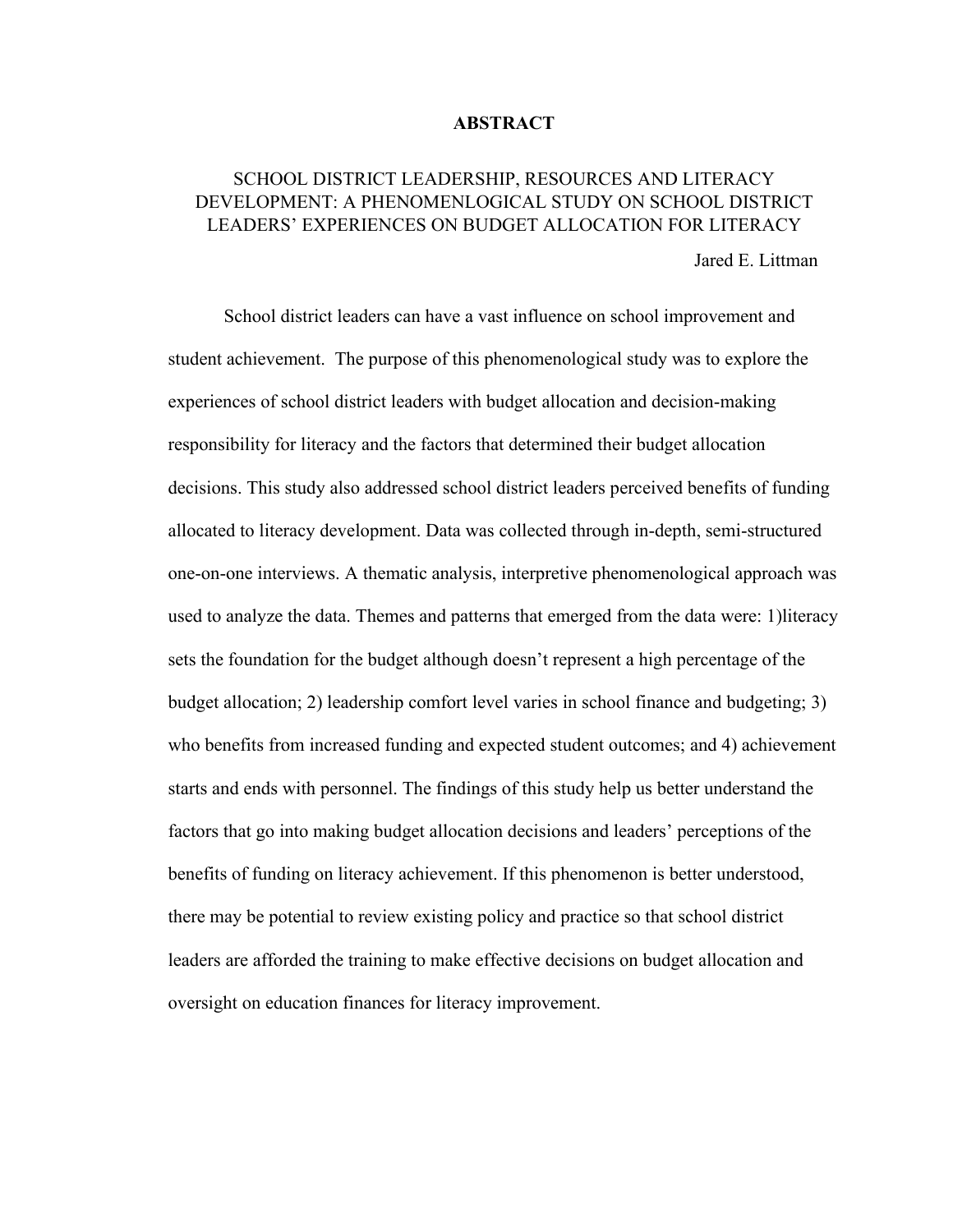# **DEDICATION**

<span id="page-4-0"></span>This dissertation, and all the time, effort and hard work that went into it is dedicated to my family. To my wife Nerissa, for keeping me on task. To my children, Luke, London, and Penelope, for their understanding and patience in allowing me the time to be able to complete this dissertation.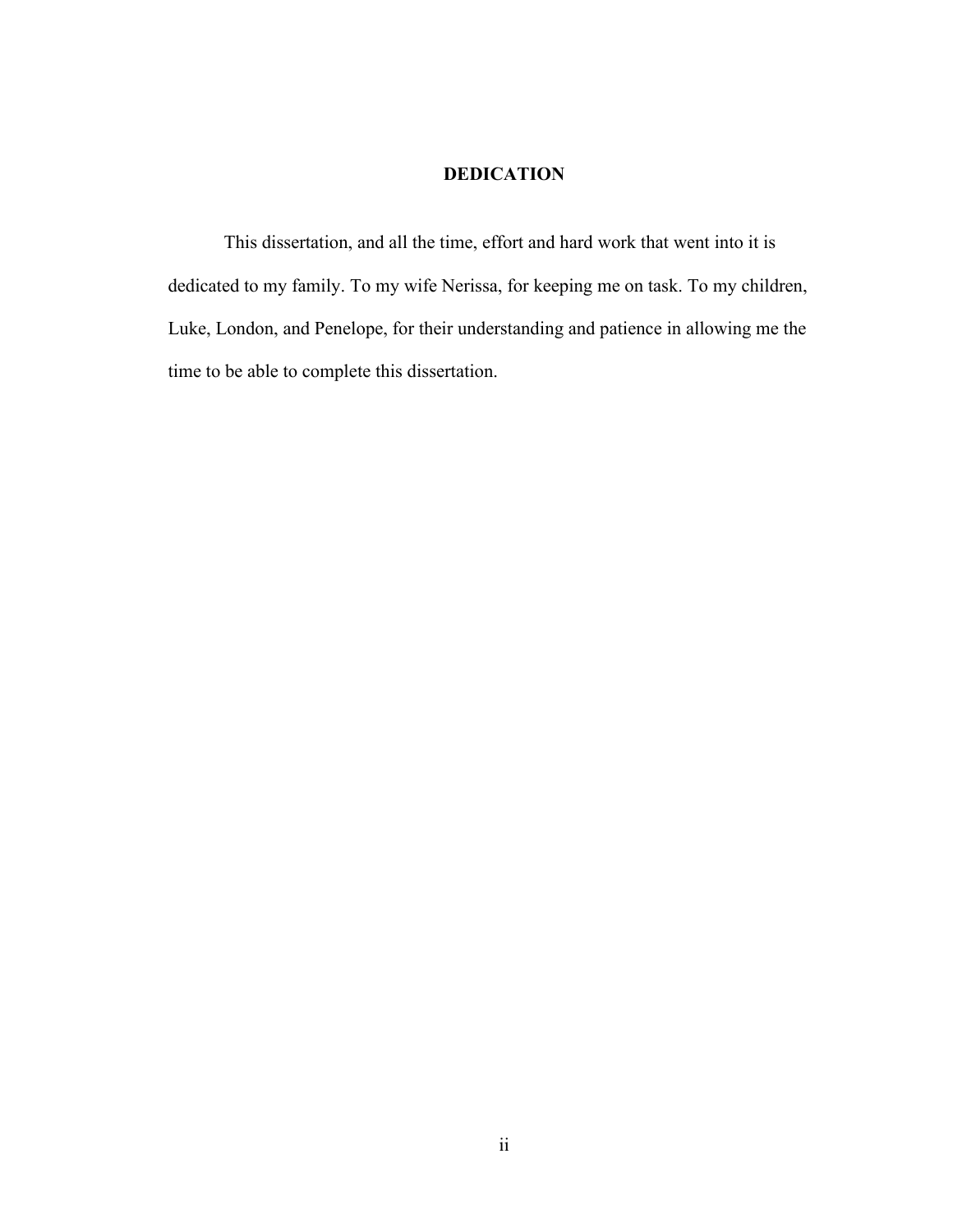# **ACKNOWLEDGMENT**

<span id="page-5-0"></span>Throughout the writing of this dissertation, I received support, and guidance from a few individuals. I would like to express my appreciation to my committee chair and mentor, Dr. Kyle Cook for her valuable feedback, extensive knowledge, availability, and her encouraging nature throughout the dissertation process. I also would like to express my gratitude to Dr. Evan Ortlieb whose feedback, knowledge and approachable manner was invaluable on this journey. Additionally, I want to thank my friend and colleague Bob Brasco who sadly passed August 3, 2021 whose encouragement and support was truly appreciated and will never be forgotten.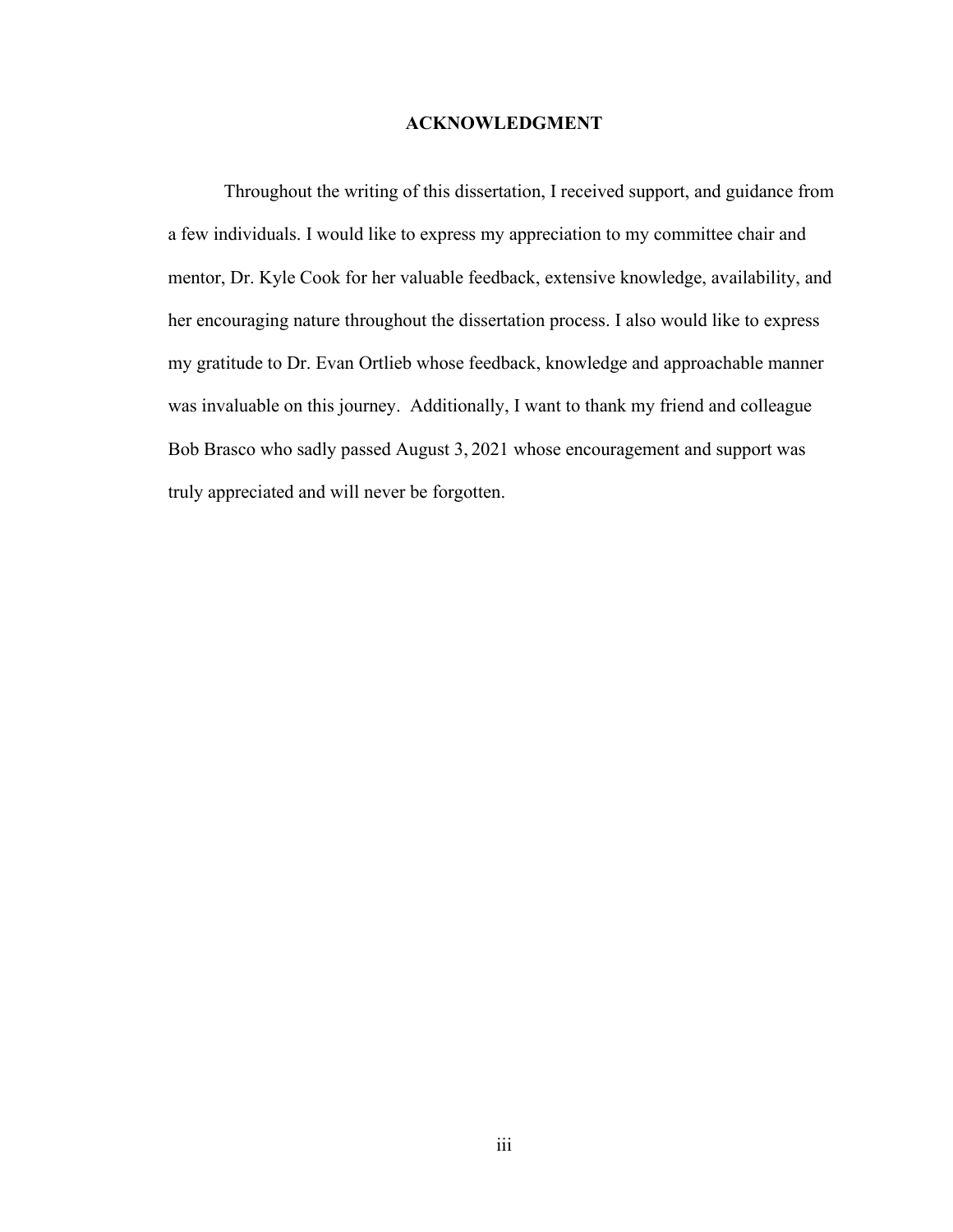# **TABLE OF CONTENTS**

| 29                                                                          |
|-----------------------------------------------------------------------------|
|                                                                             |
|                                                                             |
|                                                                             |
|                                                                             |
|                                                                             |
| Theme One: Literacy Sets the Budget Foundation Although Doesn't Represent a |
|                                                                             |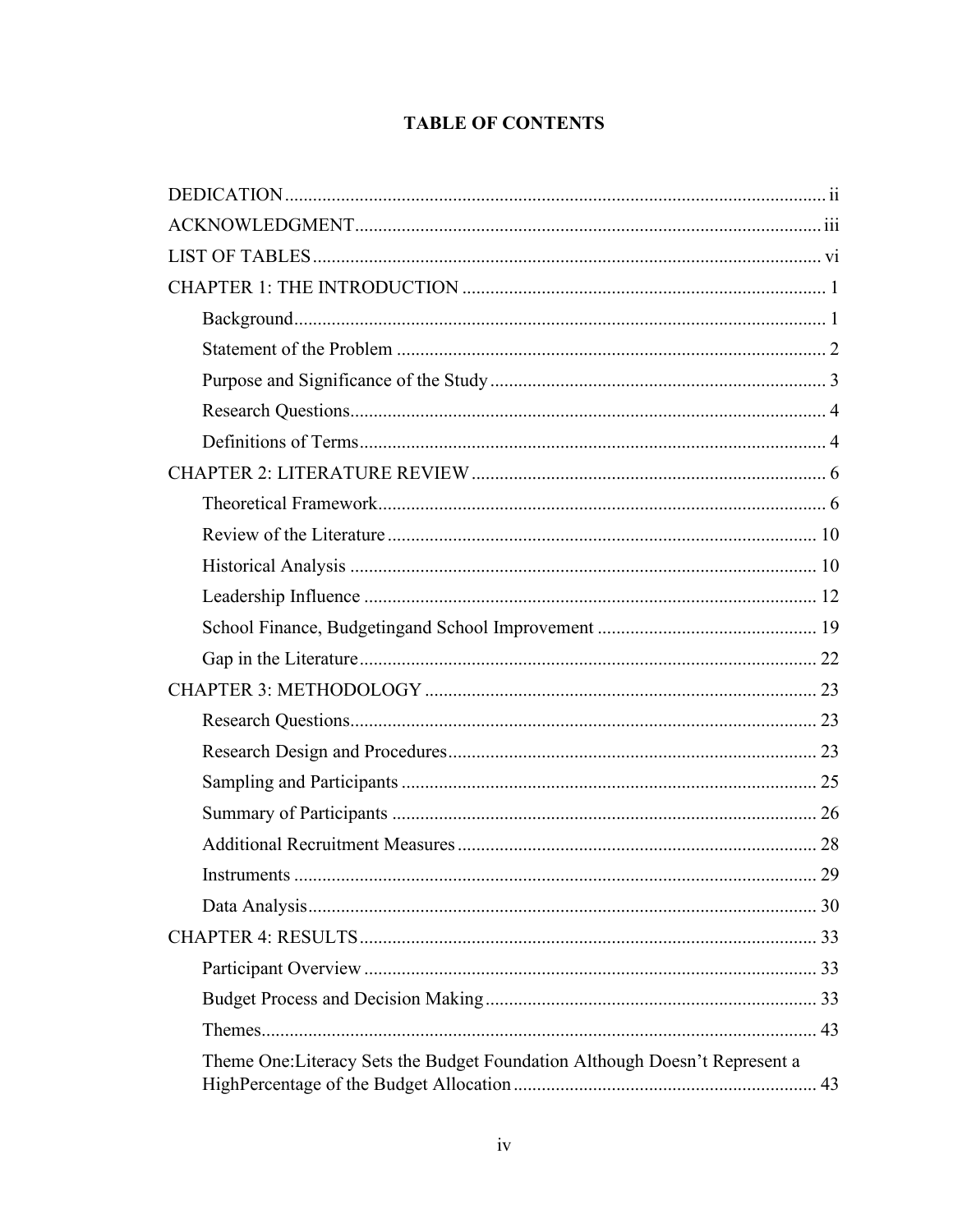| Theme Two: Leadership Comfort Level Varies in School Finance and Budgeting . 52        |
|----------------------------------------------------------------------------------------|
| Theme Three: Who Benefits and Expected Student Literacy Outcomes  66                   |
|                                                                                        |
|                                                                                        |
|                                                                                        |
| What factors influence school leaders' decisions on budget allocation for literacy     |
| How do school district leaders perceive the benefits of funding allocated for literacy |
| A Deeper Understanding of What is Literacy and Where it Falls Within the Budget        |
| District school leaders who play a key role in creating, overseeing and have decision- |
|                                                                                        |
|                                                                                        |
|                                                                                        |
|                                                                                        |
|                                                                                        |
|                                                                                        |
|                                                                                        |
|                                                                                        |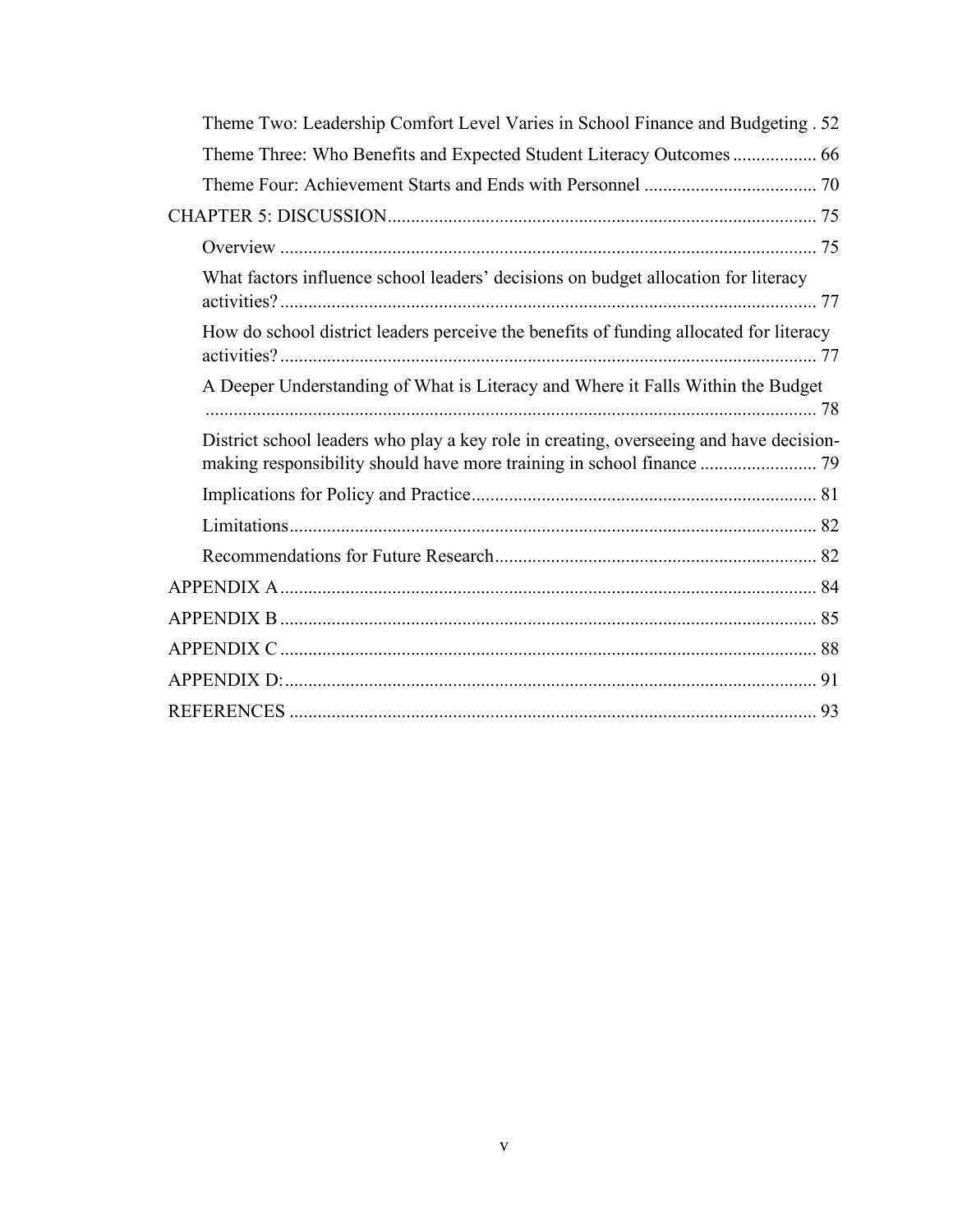# **LIST OF TABLES**

<span id="page-8-0"></span>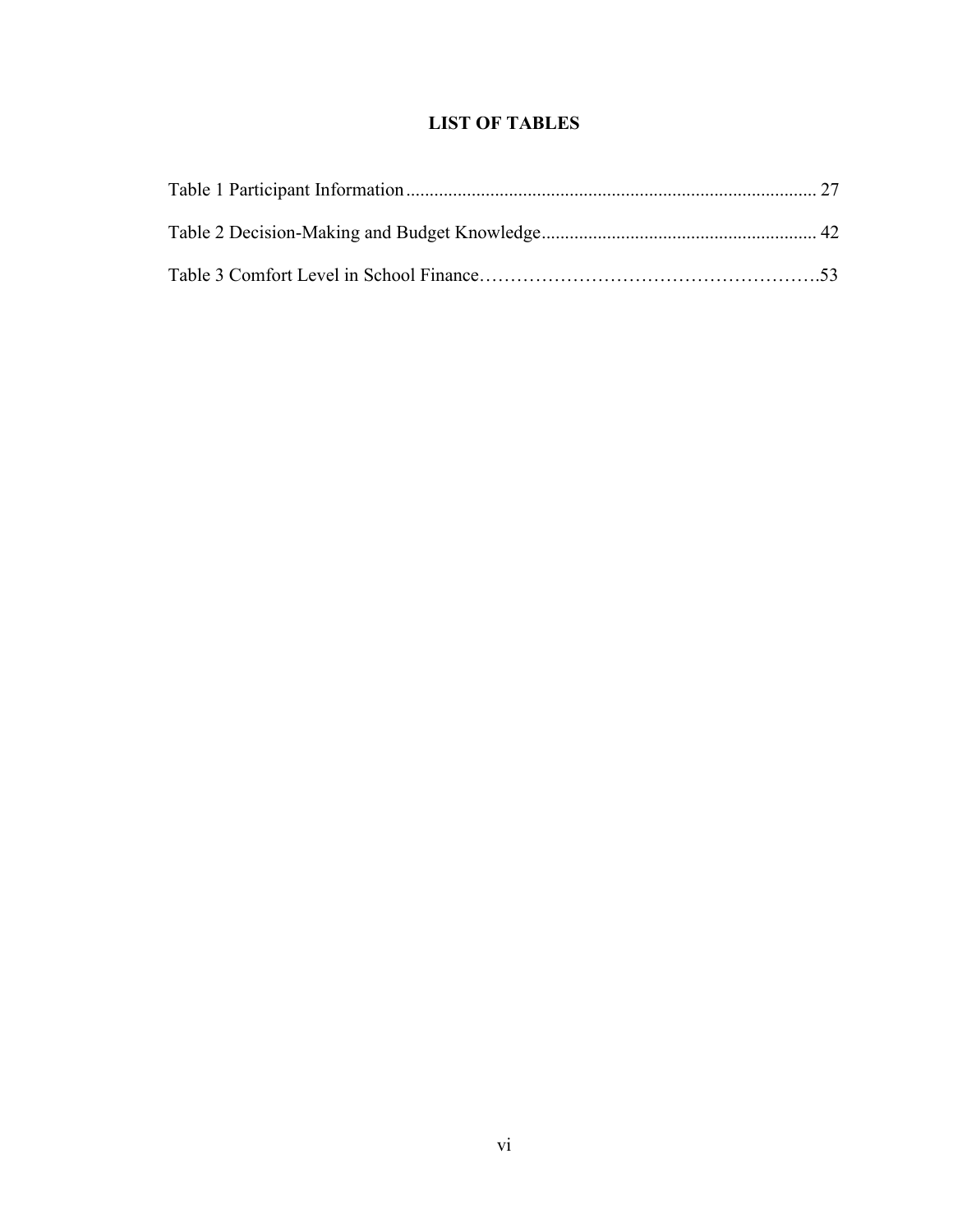## **CHAPTER 1: THE INTRODUCTION**

#### <span id="page-9-1"></span><span id="page-9-0"></span>**Background**

Early literacy development is essential in creating successful pathways for student achievement as children progress through school. Decades of research has indicated a consensus that teacher effectiveness is one of, if not, the most important aspect in student achievement (Whitworth & Chiu, 2015). High-quality teachers are essential to a productive educational environment. School leadership decisions play a vital role in allocating appropriate resources in support of literacy programs, including but not limited to professional development, teacher retention initiatives, learning opportunities, curriculum, tutoring, implementation, and evaluation (Rhodes & Brundrett, 2009). Providing the needed resources such as allocating funding appropriately is critical to its success, making the role of school district leaders who make these decisions essential.

During the past56 years, there have been federal policies implemented to address school leadership, teacher impact in the classroom and the resources required to support student learning. Starting with the Elementary and Secondary Act of 1965 to address building a national curriculum and closing the achievement gap for students that come from different socioeconomic backgrounds and holding schools accountable for improving their educational environments. When the Elementary and Secondary Education Act was reauthorized as No Child Left Behind (2002), *Early Reading First*  was created as a specific component calling for intensive professional development to impact teacher quality (U.S. Department of Education, 2002). In addition, the *Grow Smart Initiative* was created in 2002 by the United States Department of Health and Human Services to achieve a more efficient alignment between pre-school and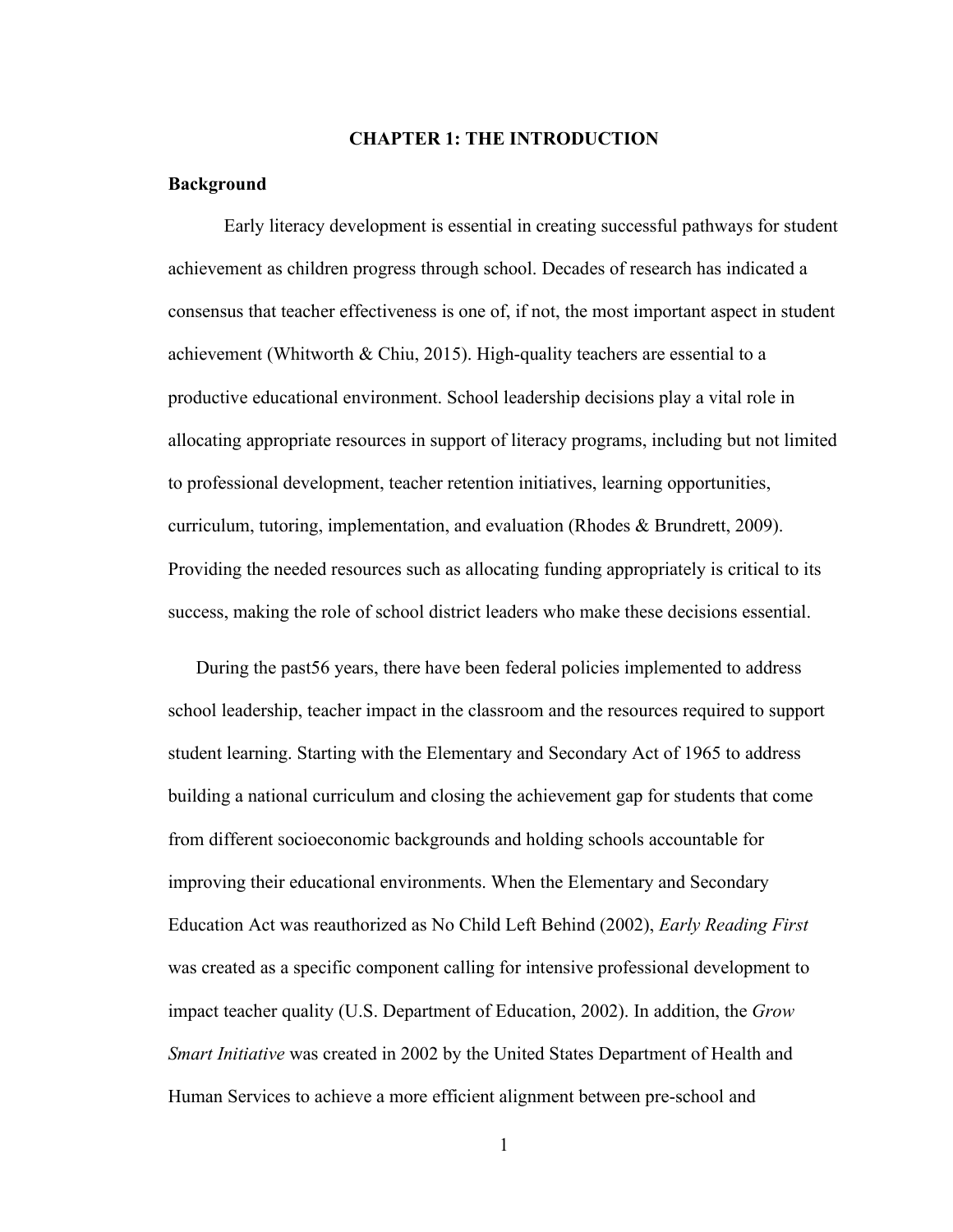elementary grades by training teachers in effective early literacy pedagogy. Professional capital is a long-term investment in educational spending (Hargreaves  $\&$  Fullan, 2012). More recently in 2015, the Elementary and Secondary Education Act was reauthorized again as the Every Student Succeeds Act (ESSA). One of components to this law is that all students in the United States would be taught to high academic standards and prepare them for future schooling years as well as careers (U.S. Department of Education, 2015). It could be argued that school leadership is one of, if not, the most important factors in student achievement next to teacher quality. However, the current literature has not addressed the experiences of school district leaders with budget allocation responsibility for literacy.

# <span id="page-10-0"></span>**Statement of the Problem**

Leadership is directly involved with monitoring and evaluating school curriculum, creating a collaborative culture, instruction and assessment practices, clearly defined goals and objectives, supporting the development of high-quality teachers which all inturn impact student learning. School district leadership decisions on school finance and funding allocation for literacy development activities is essential in making a positive impact on student achievement. Therefore, school district leaders must have the knowledge, skills and educational background to be able to make the most effective budgetary decisions that determine school improvement and student outcomes.

 While there have been studies conducted on teacher professional development and some literature on characteristics of effective leadership, there is limited quantitative or qualitative research conducted on the amount of funding allocated to these programs, how the decisions are made, and the ways leadership believe these decisions influence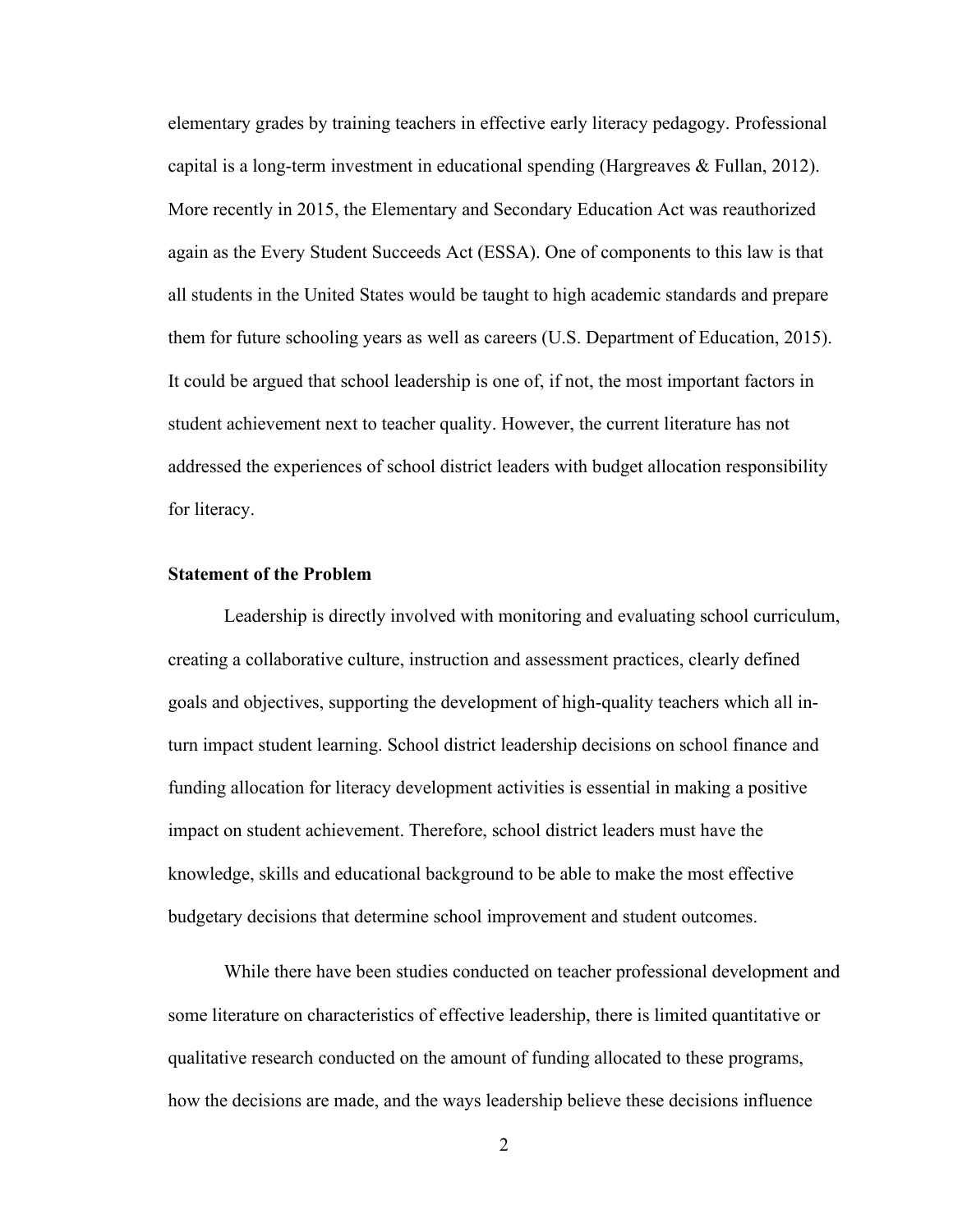literacy in their district. This is a weakness in existing research. Leadership has a direct effect in providing effective resources to an educational environment; and, by not examining school leaders' decisions on the allocation of funding for literacy is a significant gap in the literature.

#### <span id="page-11-0"></span>**Purpose and Significance of the Study**

The purpose of this phenomenological study is to explore the experiences of school district leaders decision-making and responsibility with budget allocation for literacy and the factors that determine their budget allocation decisions. Funding allocation for literacy could range from but is not limited to hiring literacy teachers, professional development programs for teachers, student mentoring, curriculum, additional learning opportunities, and evaluation. Exploring school district leaders' experiences with budget allocation may help us better understand the factors that go into making these decisions and the leaders' perceptions of the benefits and or challenges of funding on literacy achievement. If this phenomenon is better understood, there may be potential to incorporate new methods or processes for budget allocation for literacy improvement. Increased knowledge of this phenomenon of how school district leaders utilize their expertise in funding allocation could provide beneficial information for future allocation means, such as more effective ways of budget allocation for increasing literacy achievement as well as the appropriate training for school district leaders so they are most effective in their decisions. This additional knowledge can provide school district leaders with a better understanding on ways to allocate funding for hiring teachers, teacher professional development and teacher retention as well as mentoring, learning opportunities and evaluation for literacy. Effective professional development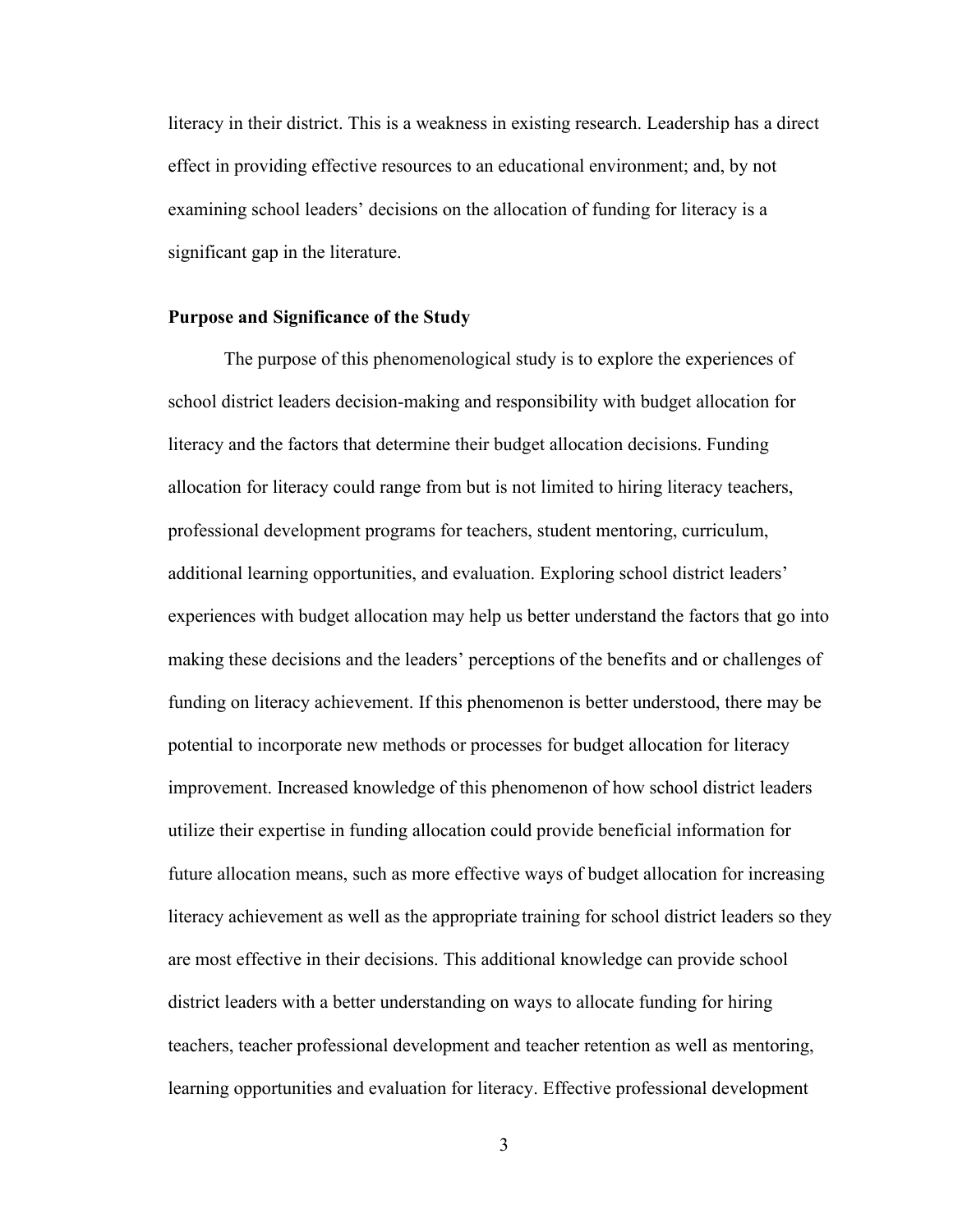will enhance teacher quality and by offering teachers the resources to increase their efficiency in the classroom may also lead to retaining high quality teachers. In turn, more effective budget allocation for literacy activities may increase the efficiency of these activities which can lead to an increase in literacy achievement.

### <span id="page-12-0"></span>**Research Questions**

This phenomenological study will qualitatively address the following overarching research question:

*How do school district leaders describe their experiences with budget allocation for literacy?*

To further guide this study the following sub questions, include:

- What factors influence school district leaders' decisions about budget allocation for literacy activities?
- How do school district leaders perceive the benefits of funding allocated for literacy activities?

## <span id="page-12-1"></span>**Definitions of Terms**

*Budget allocation:* Is the amount of funding designated to each expenditure line. It designates the maximum amount of funding an organization is willing to spend on a given item or program, and it is a limit that is not to be exceeded by the employee authorized to charge expenses to a particular budget line (Ryckman, 2019).

*Implementation:* the degree to which school improvement procedures are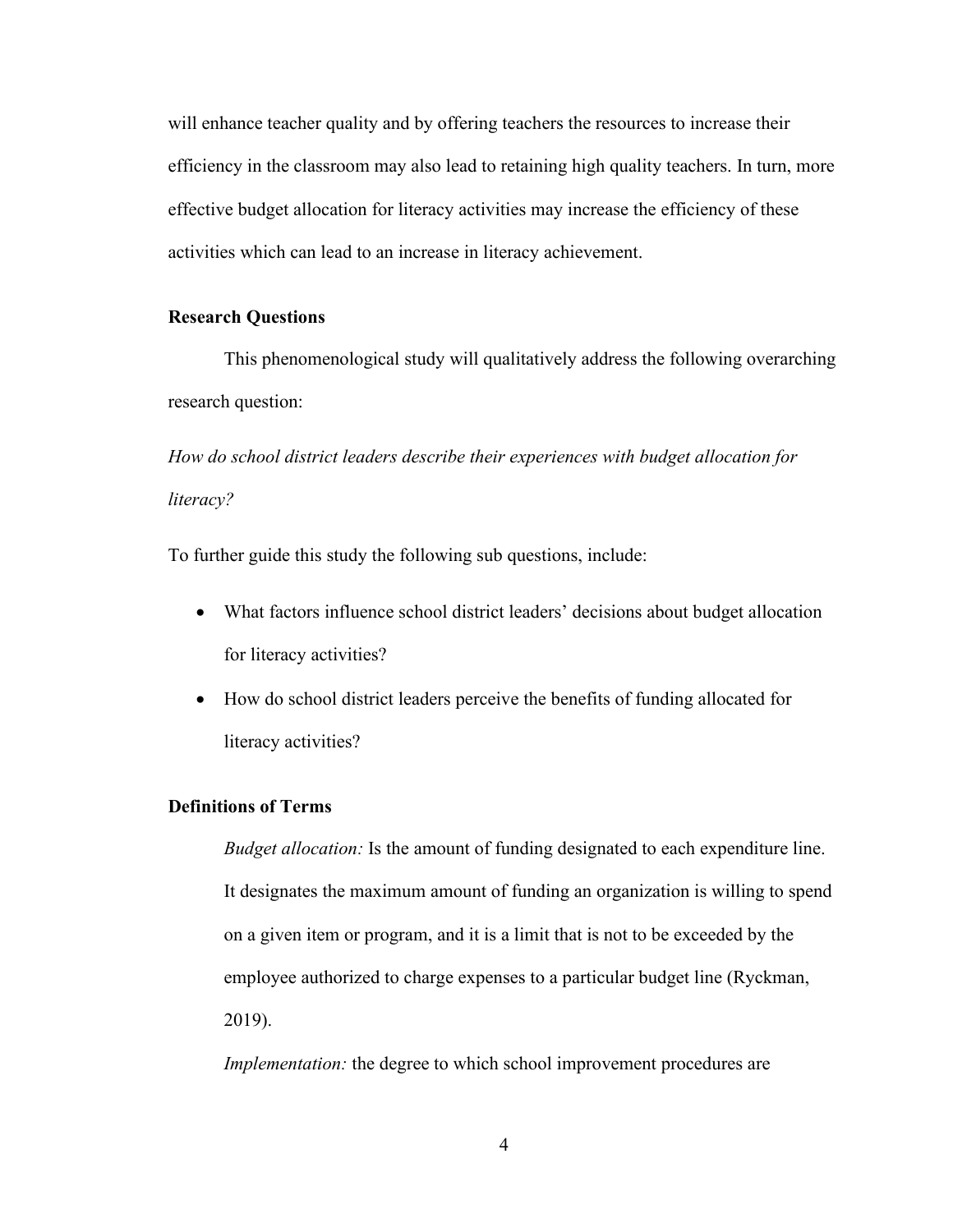implemented and school leaders recognize that implementation is a continuous process with varying levels of effectiveness.

*Phenomenology:* the study of a phenomena; phenomenology is both a philosophy and research methodology. Phenomenological research seeks to learn how individuals construct meaning of the human experience (Moerer-Urdahl& Creswell, 2004).

*Conceptual thinking:* the ability to critically examine factual information, connect prior knowledge to new learning, be aware of patterns and connections to be able to solve an issue or create a new one.

*Inquiry*: is the degree to which leaders correctly analyze the underlying causes of deficiencies and success in student achievement and equity (Reeves, 2020).

*Self-efficacy:*a personal judgement of how well one can execute courses of action required to deal with prospective situations (Bandura, 1982).

*Title I designation:* Part A of the elementary and secondary education act, as amended by the every student succeeds act (ESEA) provides financial assistance to local educational agencies (LEAs) and schools with high numbers or high percentages of children from low-income families to help ensure that all children meet challenging state academic standards (U.S. Department of Education, 2015).

*Professional capital:* is a long-term investment in educational spending.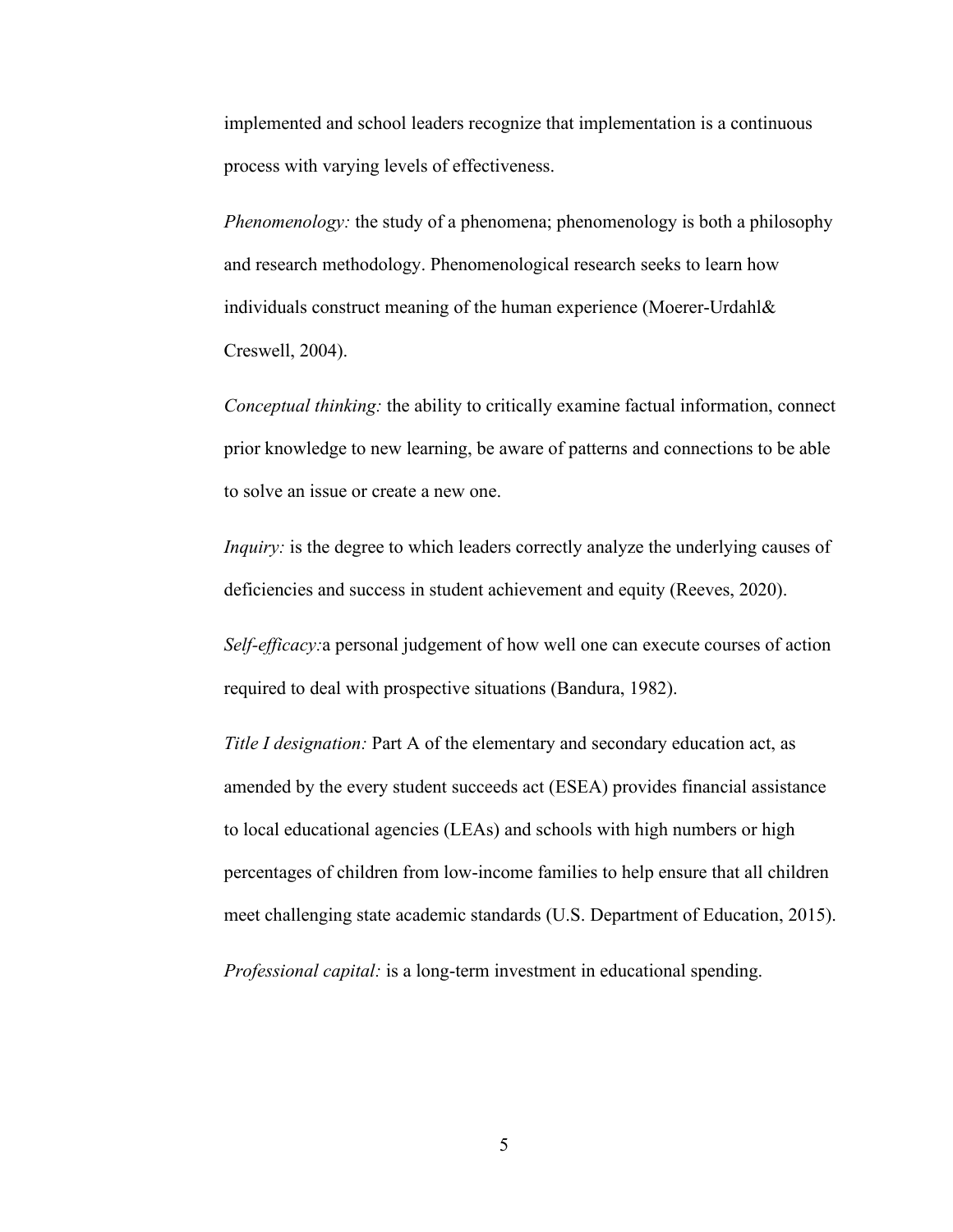#### **CHAPTER 2: LITERATURE REVIEW**

#### <span id="page-14-1"></span><span id="page-14-0"></span>**Theoretical Framework**

The constructivist worldview as defined by Creswell (2014) is typically seen as a framework in qualitative research in which individuals develop subjective meanings to their experiences and seek understanding of the world in which they live and work. A constructivism or social constructivism paradigm within a research study's major objective, is to obtain and rely as much as possible on the participants' experiences and views of the phenomenon being researched. This study employs an exploratory, qualitative research design which reflects a social constructivist (Berger & Luekmann, 1967) and interpretivist paradigm (Kivunja & Kuyini, 2017) in which the philosophy is one that believes, inquirers generate or develop a theory or pattern of meaning. Specifically, this study explores the experiences of school district leaders with budget allocation for literacy and the factors that play a role in those decisions.

A conceptual lens provides a deeper understanding of concepts and information for thinking. School leadership and teacher quality are two extremely important factors in student achievement as they guide students to deeper understanding to raise their level of critical thinking to prepare them for many different situations. School leaders, teachers and students are linked in the degrees of success or failure. School leaders, teachers as well as students must think conceptually which demands the ability to critically examine factual information, connect prior knowledge to new learning, be aware of patterns and relationships, produce significant understandings at the conceptual level, evaluate the validity of these understandings based on evidence obtained, transfer this knowledge across situations, and sometimes use this method of thinking to creatively solve an issue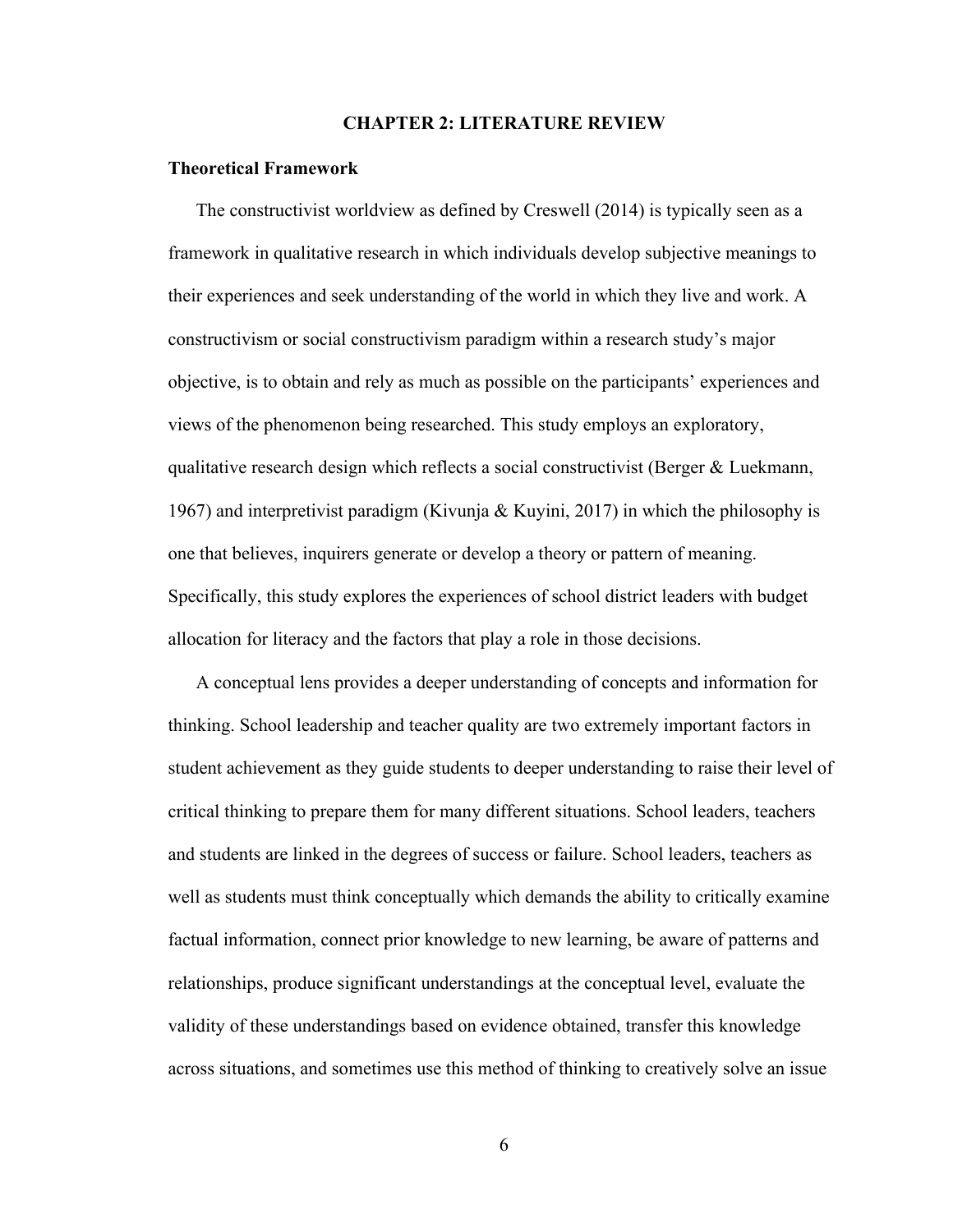or design a new one (Erickson, Lanning & French, 2017). Conceptual thinking embraces aspects of critical, creative and metacognitive thinking. Leadership influence could determine the quality of teacher in the classroom and that in turn will influence literacy development and student achievement. School leaders must think conceptually so they are thinking at a deeper level, just as teachers, to understand concepts and methods to integrate student thinking at a deeper level.

There are multiple theoretical frameworks which guide this study. Phenomenology is both a philosophy and research methodology. Phenomenological research seeks to learn how individuals construct meaning of the human experience (Moerer-Urdahl & Creswell, 2004). This theoretical framework guides the methodology of this proposed study. This framework seeks to discover the reality in the participants' narratives of their lived experiences of the phenomena. There are multiple approaches within the phenomenological philosophy, and it consists of transcendental, existential and hermeneutic theories (Cilesiz, 2010). Transcendental philosophy is being able to go outside of the experience as if we were able to be outside ourselves to view the world from above. Existential philosophy reflects a need to focus on our lived experience and hermeneutic phenomenology highlights interpretation in addition to description. This study will utilize the hermeneutic phenomenological philosophy as interpretation of the data will play a role combined with description. Development of the understanding we call interpretation and based on the work of Heidegger; he regards interpretation as the own possibility of understanding, or as the working-through of possibilities projected in understanding (Yu & Lau, 2012).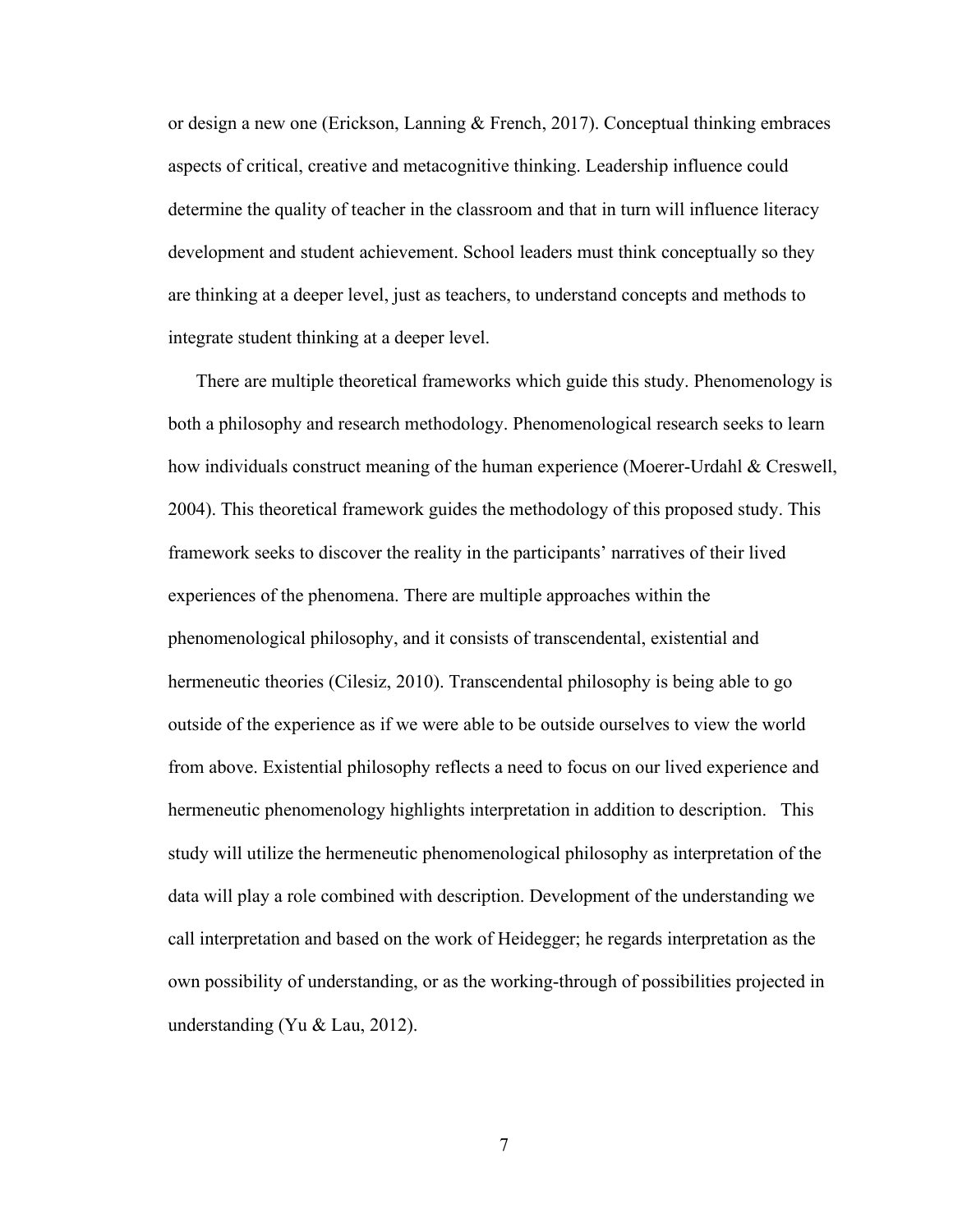This study will also be framed by social cognitive theory (SCT) in which Albert Bandura renamed in 1986 from his initial theory called social learning theory created in the 1960's. This theory consists of four components: observational learning, selfregulation, self-efficacy and reciprocal determinism in guiding behavior (Grusec, 1992). Bandura emphasizes self-efficacy development and the most effective way to build a strong sense of efficacy is through mastery experiences (Bandura, 2011). Bandura's SCT speaks to ways to develop and strengthen self-efficacy. The first way is by being resilient and overcoming obstacles and failures through persistent effort. Social modeling is the second way to develop and strengthen self-efficacy. In SCT, models and observation are a source of motivation, aspiration and competency and by seeing others succeed through persistent effort in similar situations increases one's beliefs in their own abilities (Bandura, 2011). The third mode of influence is social persuasion which stresses, if one is persuaded to believe in themselves and put in situations for success then the individual will put forth more effort in order to be successful (Bandura, 2011). SCT helps to frame this proposed study as it is expected that the participants (school district leaders) use their literacy knowledge and experiences to guide their decisions on budget allocation for literacy within their schools.

In addition, this study will use another theoretical framework as a guide known as experiential learning. Learning as defined by Kolb (1984) is the process whereby knowledge is created by the transformation of experience. A well-known approach for experiential learning is Kolb's (1984) four stage model which he refers to as the Lewinian experiential model and the Lewinian model of action research and laboratory training. Concrete experiences are the basis for observations and reflection in which those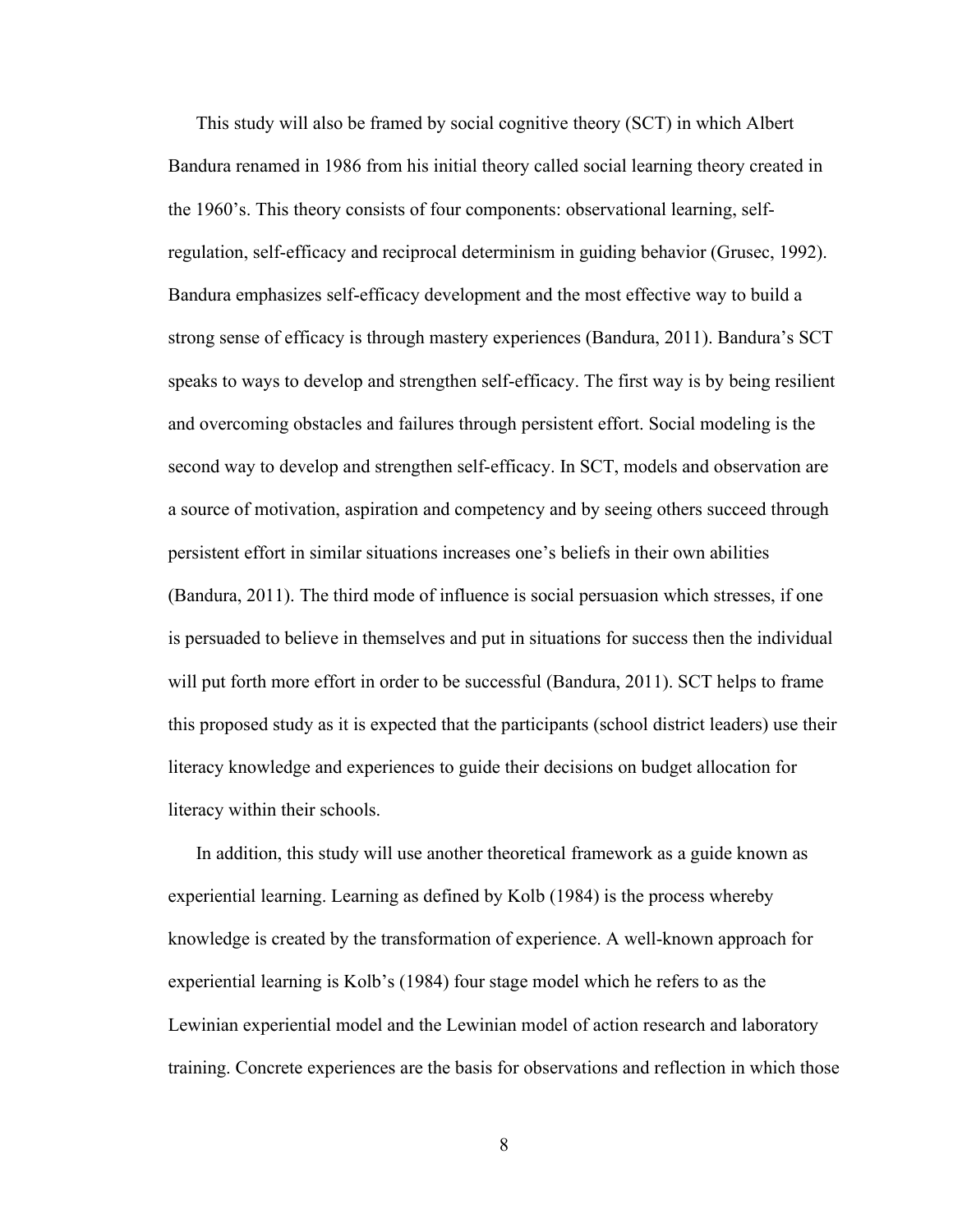are formulated into a theory for which new inferences for action can be determined (Kolb, 1984). The two critical points of this theory is the immediate personal experience as that is the principal point for learning, and the feedback process. The provided feedback supports a continuous process of goal-directed action and evaluation as well as accountability. The absence of adequate feedback can be a cause of ineffective individuals and institutions (Kolb, 1984).

It is important to examine leadership decisions and the influence it has on student literacy outcomes. Based on Kolb's (1984) theory of experiential learning and the context of this study, educational leaders play a vital part in student achievement. Leaders have the power to create a learning culture and environment that emphasizes observation, reflection and feedback for continued goal-directed action to foster a successful educational institution. Like Kolb and the Lewinian model is Dewey's (1938) model of learning is similar with the added emphasis on feedback and how learning transforms the impulses and feelings of concrete experiences into focused action. To acquire intellectual momentum, the ideas of blending consequence with feeling and impulse is needed as a moving force (Dewey, 1938).

These multiple theoretical frameworks, phenomenology, social cognitive theory, and experiential learning all intermingle within the context of this proposed study. The research questions are particular to a phenomenological research study based on exploring the lived experiences of the participants.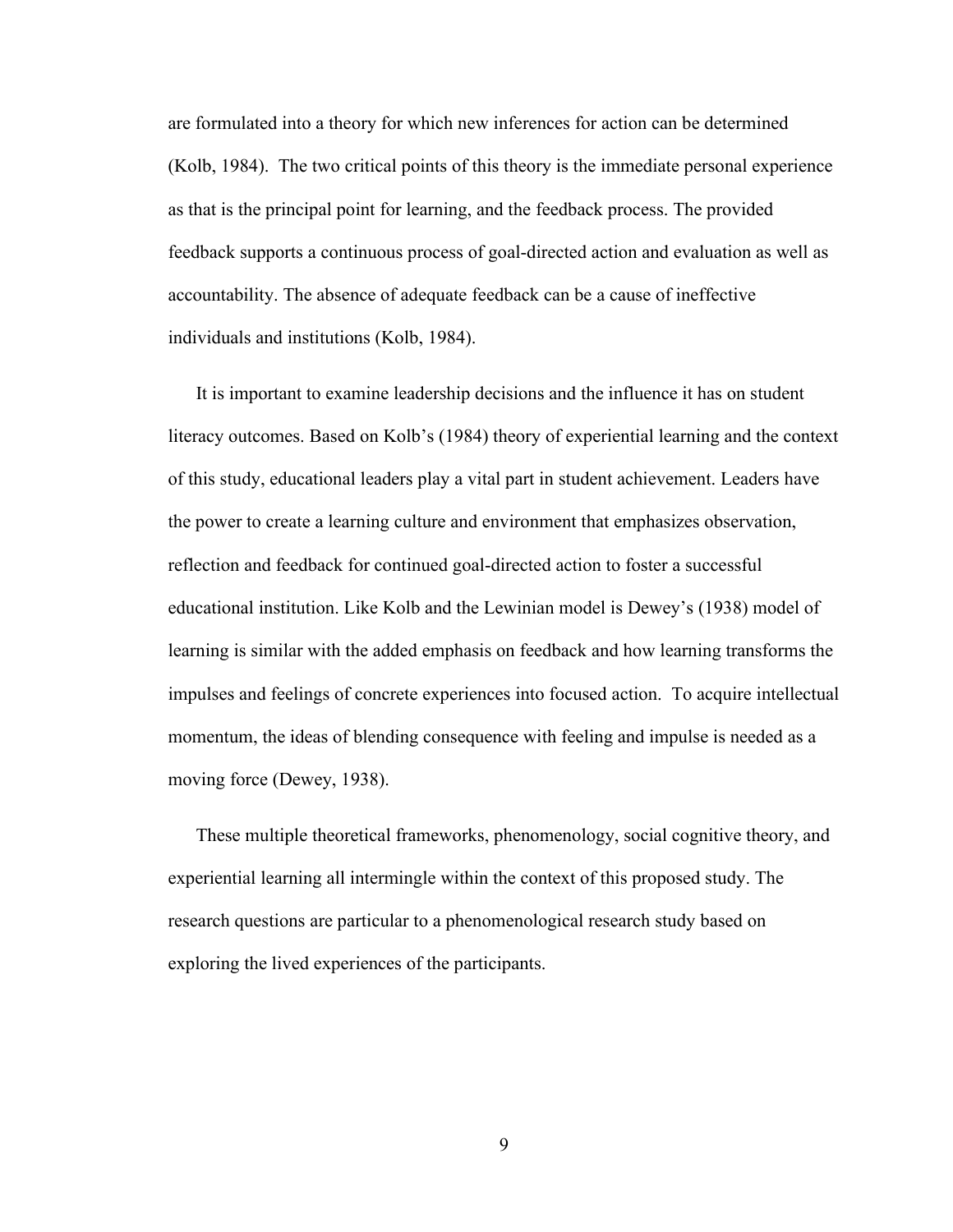## <span id="page-18-0"></span>**Review of the Literature**

This chapter aims to provide an understanding of school leadership decisions and how those decisions improve school learning environments. It starts with a historical overview going back over fifty years of government enacting laws (U.S. Department of Education, 1965) and again (2002) and then again (2015) to support teacher development to ultimately enhance student learning. This review then examines leadership influence, education finance and budgeting as well as teacher professional development and the effects on student learning. In addition, this review explores leadership efficacy and the impact on the educational environment.

The researcher also examined a collection of articles on leadership and school improvement on a global perspective and explores some key components to better understand the theoretical and empirical agenda for effective leadership and improving the educational environment (Rhodes &Brundrett, 2009). In addition, this review provides information on characteristics of effective professional development programs, educational leaders role in the process and the association with teacher learning and ultimately student achievement.

#### <span id="page-18-1"></span>**Historical Analysis**

Effective and efficient leadership should improve the school learning environment which would equate to increased student learning and achievement. Improving schools and the leadership of schools has become a focus of national governments in many parts of the world which are driven by diverse perceived social, cultural, political and economic requirements all aligned with the engagement of change activities to improve school effectiveness by increasing the wanted outcomes for students (Rhodes  $\&$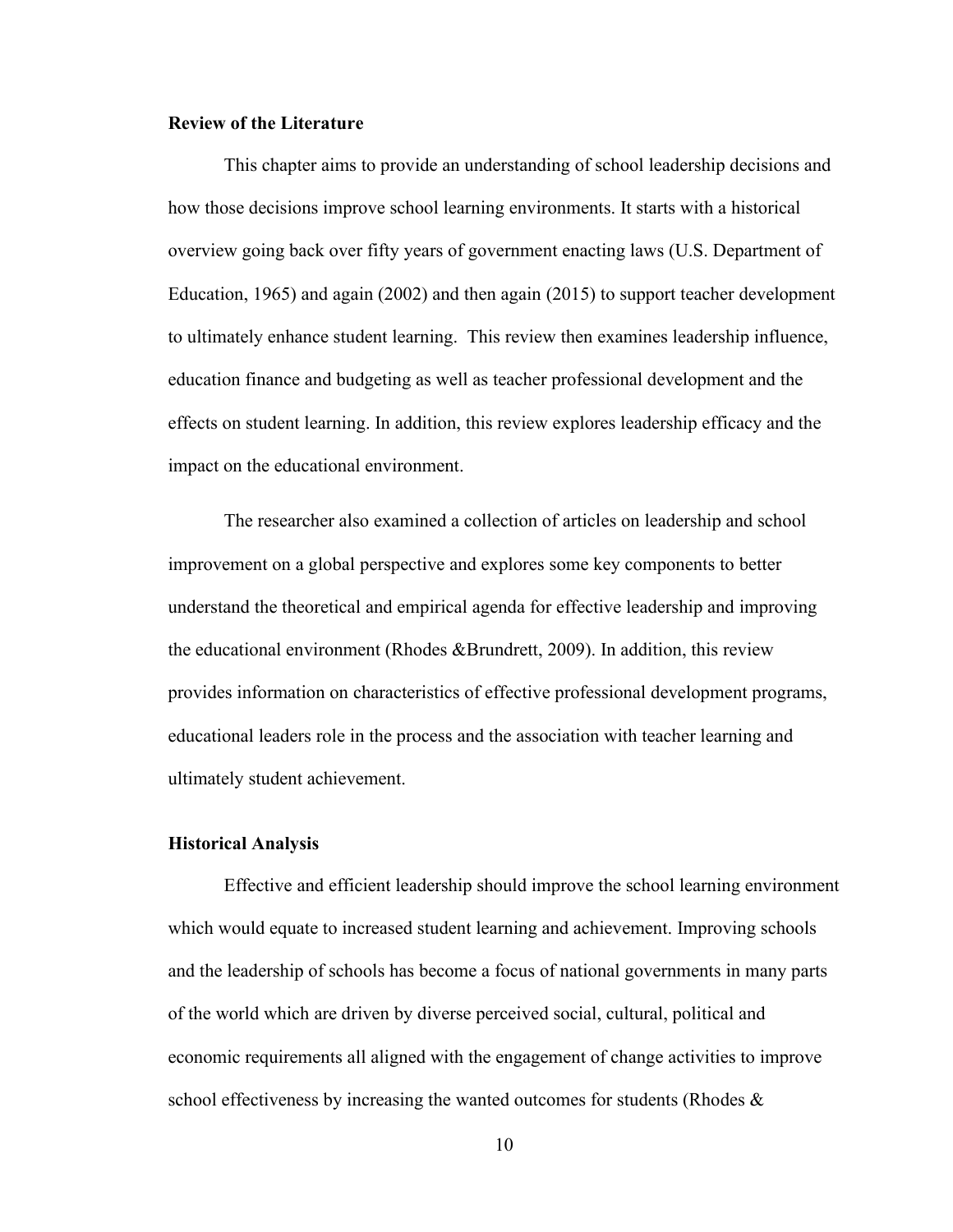Brundrett, 2004). Over 50 years ago, the federal government enacted a great society program named the *Elementary and Secondary Education Act of 1965* (ESEA) which allocated federal funding to elementary and secondary school education towards building a national curriculum (U.S. Government, 1965).In addition, this act created an instrument to increase equality in education on a national level and hold schools and districts accountable. This act primary target was students of low-income families with the goal of providing them long-term assistance by improving their schools and the resources they need to achieve. During this time, there was a large disparity in student achievement and resources provided among students from differed sociocultural and economic backgrounds. A major aim of this act was to close the achievement gap by implementing goals and benchmarks to measure and track the progress of students. In order for this to work efficiently, ESEA entailed provisions to capture this information to be able to allocate resources accordingly. One of the provisions emphasized was the Title I designation for eligible schools. Schools that had more than 40% of its students classified as low-income by the U.S. government would qualify for Title I designation. The goal of this provided funding was to increase and encourage academic development by providing these resources to improve test scores and ultimately climb out of poverty and this designation. The government would hold schools accountable by withholding future funding if schools were not improving the quality of education provided to their students. Since the Title I designation was established for these schools, funding has grown from \$2 billion to \$25 billion reflecting the increasing number of schools under this federal mandate in which they must comply with the mandates of the federal government to continue to receive funding (Education Laws, 2019).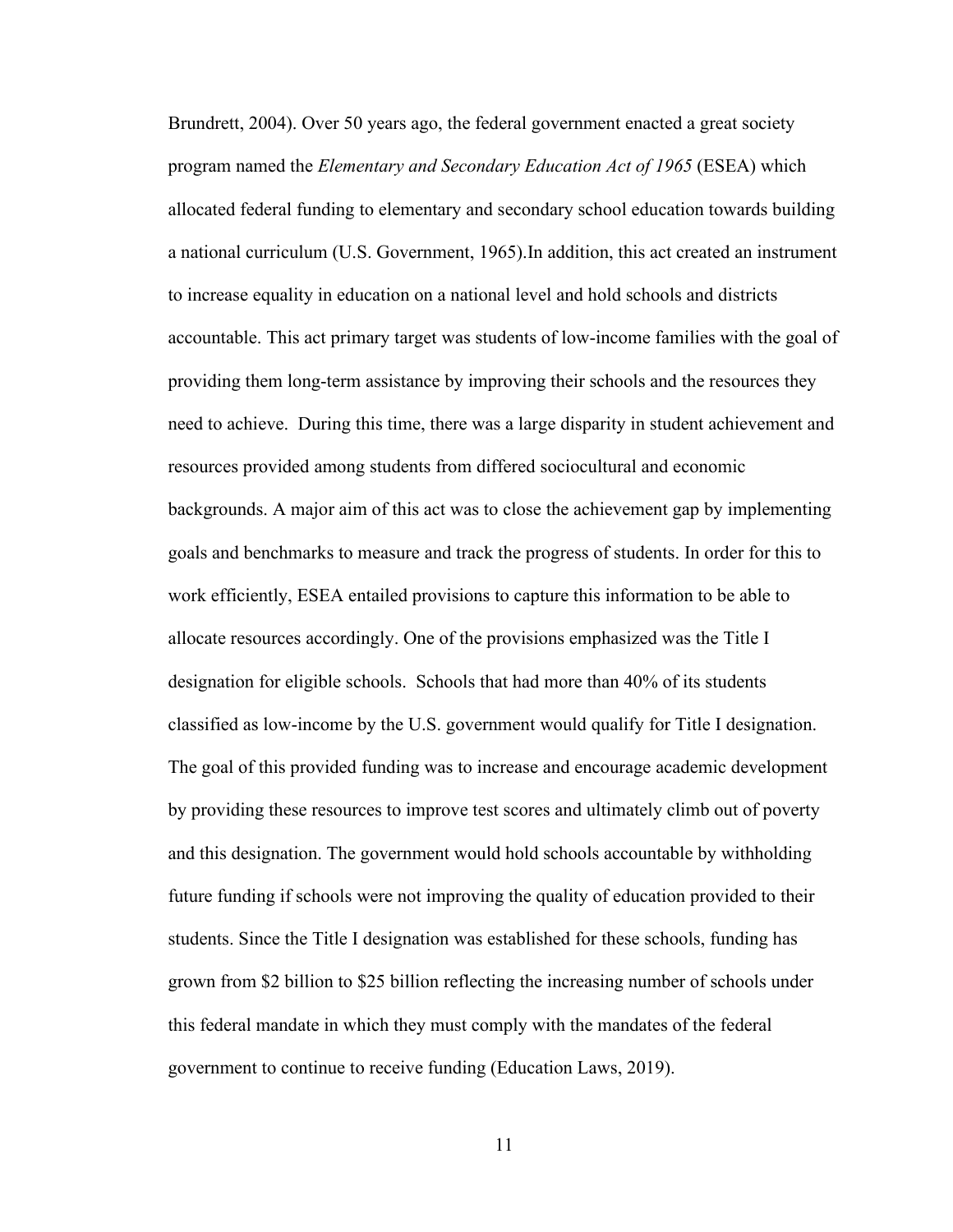In the years to follow, the federal government implemented policies to further increase student achievement such as the *Education Consolidation and Improvement Act of 1981* and *Improving America's Schools Act of 1994.* In 2002 to address the importance of school leadership known as *The School Leadership Program,* which entailed recruiting, retaining, and developing/training individuals in school leadership roles to become more effective leaders to better support their teachers and improve student success (U.S. Department of Education, 2002). This followed the federal policy to improve teacher quality known as the *No Child Left Behind Act NCLB,* (2002) which was the reauthorization of the *Elementary and Secondary Education Act of 1965 (ESEA)*. In 2010, the U.S. Department of Education in further support of school leadership followed by announcing they made \$9.2 million available in grant awards to improve leadership in high-need school districts. The focus of these school leadership grants is to create, develop and expand innovative programs to recruit, train and provide leadership professional development opportunities. More recently in 2015, further federal policy was implemented to address leadership accountability if schools were underperforming as stated in the policy *Every Student Succeeds Act* (ESSA), the latest reauthorization of the Elementary and Secondary Education Act, where all students in the United States of America is to be taught to high academic standards that will support them when ready for college and careers (U.S. Department of Education, 2015).

### <span id="page-20-0"></span>**Leadership Influence**

 Leadership sets the foundation of school culture. School culture effects classroom practices as well as teacher retention. Leaders have a responsibility to foster an effective educational environment that supports the development of high-quality teachers, school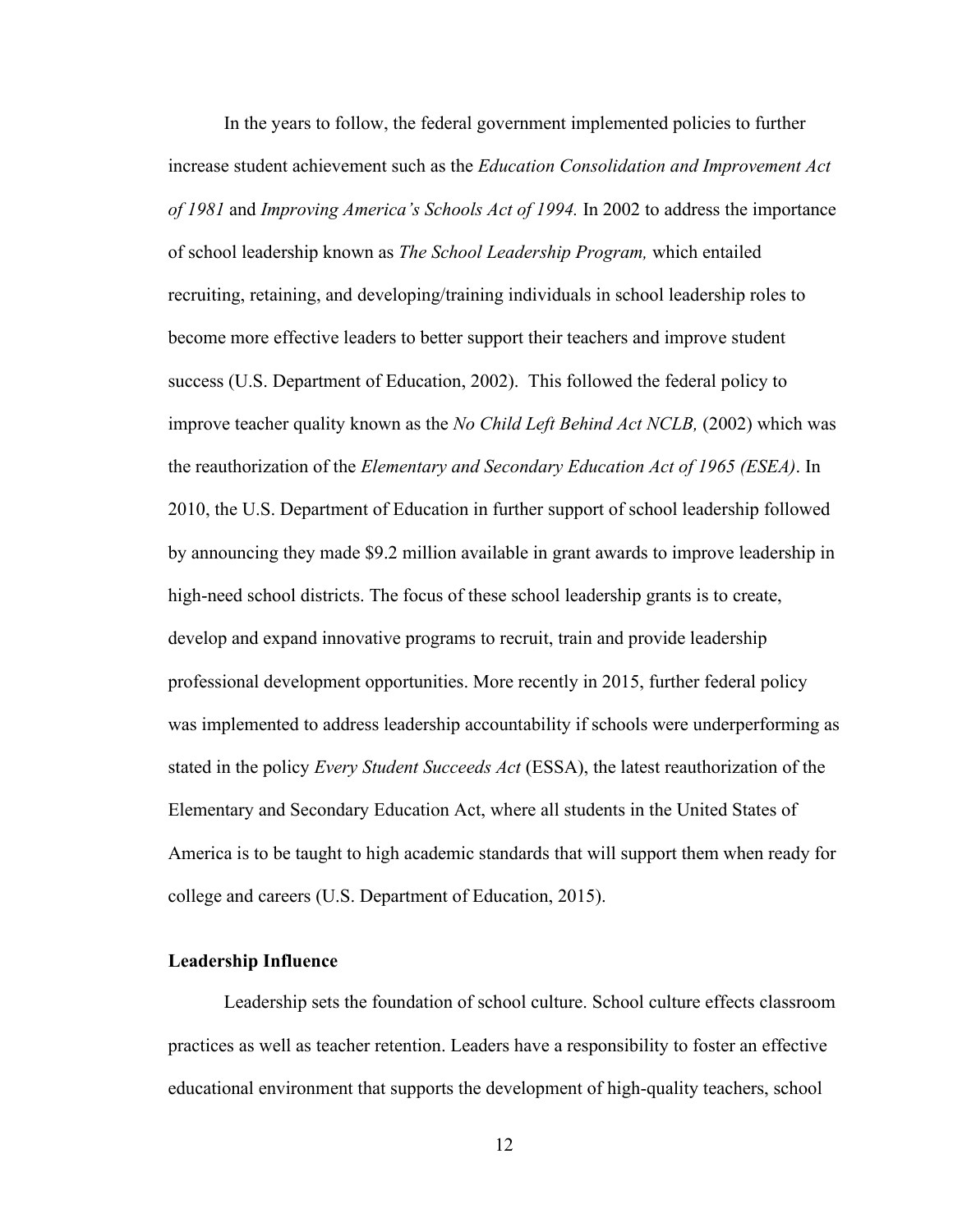process and improvement that ultimately impacts student achievement. It is imperative for leaders to not only increase resources, but also to allocate those resources in order to maximize student achievement (Chiu & Khoo, 2005). Research and current literature suggest that school leadership may be second to only the teaching occurring in the classroom as having the most impact on student achievement (Whitworth & Chui, 2015). Effective leadership is directly involved with monitoring and evaluating school curriculum, creating a collaborative culture, instruction and assessment practices, clearly defined goals and objectives, supporting the development of high-quality teachers which all in-turn impact student learning. Making a difference by taking charge of effective decision-making as it relates to professional development (Cardno, 2005) as well as all areas noted for school improvement making a positive impact on student achievement.

There has been much research that explores professional development relations to teacher change and although less research specifically on professional development effects on student outcomes there is a consensus that there is a relationship between these variables. Professional development is a major component of leadership school planning (Cobb, 2005). Some find significant effects on student achievement while others believe there are only small to moderate impacts. Existing literature indicates that when there are effective professional development programs implemented, student achievement can be improved (Whitworth & Chui, 2015). Feedback and reflection are vital to a teacher's deepening knowledge and understanding (Bates & Morgan, 2018). Others take it a step further by stating with the addition of coaching and professional development makes a larger impact for developing teachers into higher quality teachers (Neuman & Cunningham, 2009). U.S. schools and districts had increased literacy coaching as a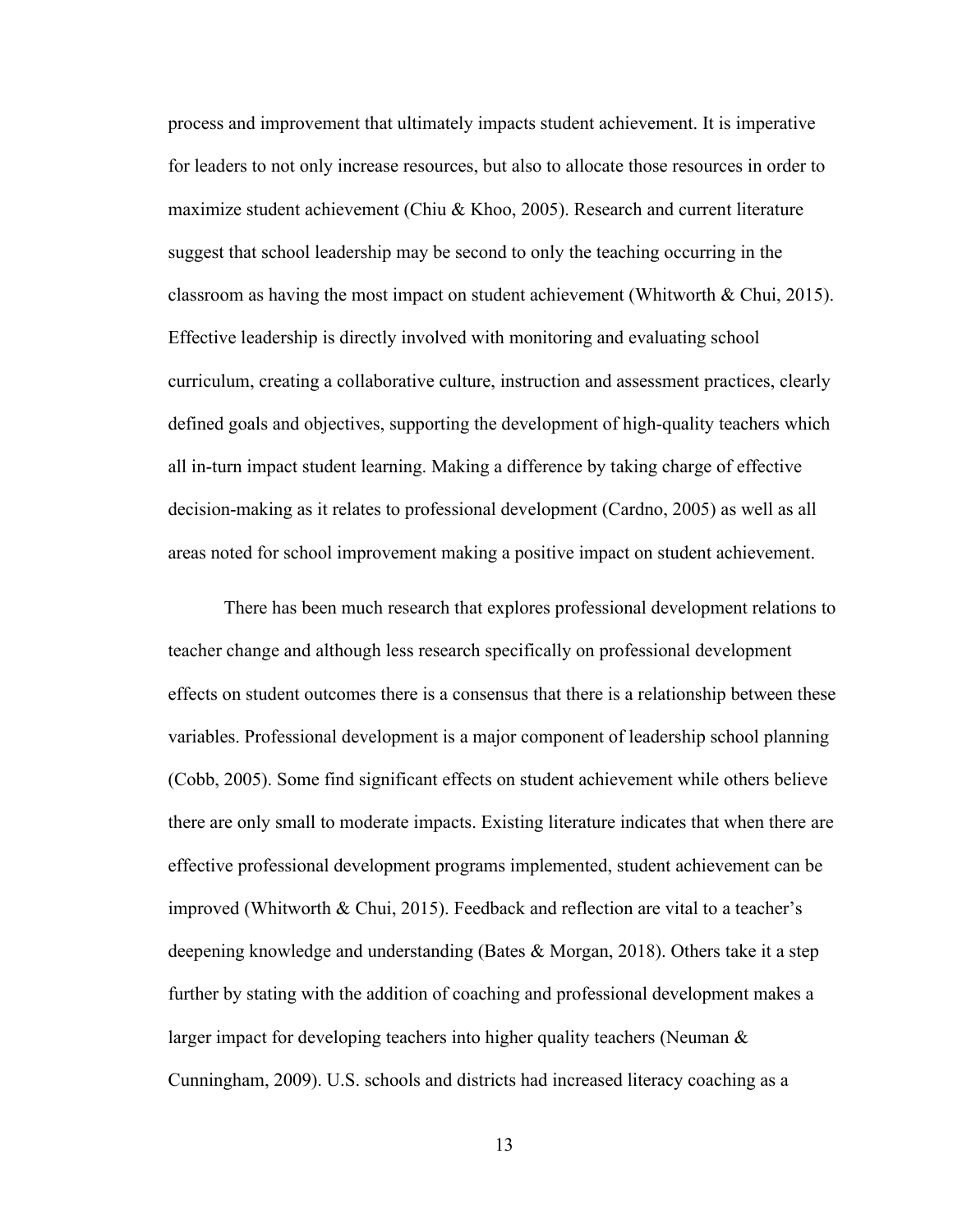strategy for improving learning and instruction (Matsumura, Garnier & Resnick, 2010). Based on this literature comprehensive, collaborative, evaluative and sustainable teacher professional development opportunities seem as they have an association to student outcomes. District school leaders' decision-making, planning and budgetary responsibility can dictate school success.

A theory that literacy leaders must develop and embody a certain "mind frame" and a framework of thinking associated with a plan for success are more likely to have positive effects on student learning and literacy development (Hattie, 2012). Kirtman's 7 competencies (Fullan & Kirtman, 2019) for highly effective leaders were developed after the observation of highly effective leaders performing in their roles toward identifying the set of skills associated with their success. The observed leaders shared the following characteristics: challenge the status quo, through clear communication and expectations you build trust, design a commonly owned plan for success, emphasis on team over self, maintain a high sense of urgency when it comes to change and sustainable outcomes, a commitment to continuous improvement of self and the organization, and build external partnerships and networks which make-up the components and characteristics of a leadership framework (Fullan & Kirtman, 2019). While there may be other factors that contribute to school improvement, leadership decisions strongly influence and have a direct association to the quality of teaching and learning in the classroom. Leaders who are engaged in guiding and supporting their teachers impact school success (Hayes, Christie, Mills,& Lingard, 2004). To support and enable change to improve learning, structural and cultural mechanisms including accountability must be in place for the development of leaders themselves (Rhodes & Brundrett, 2004).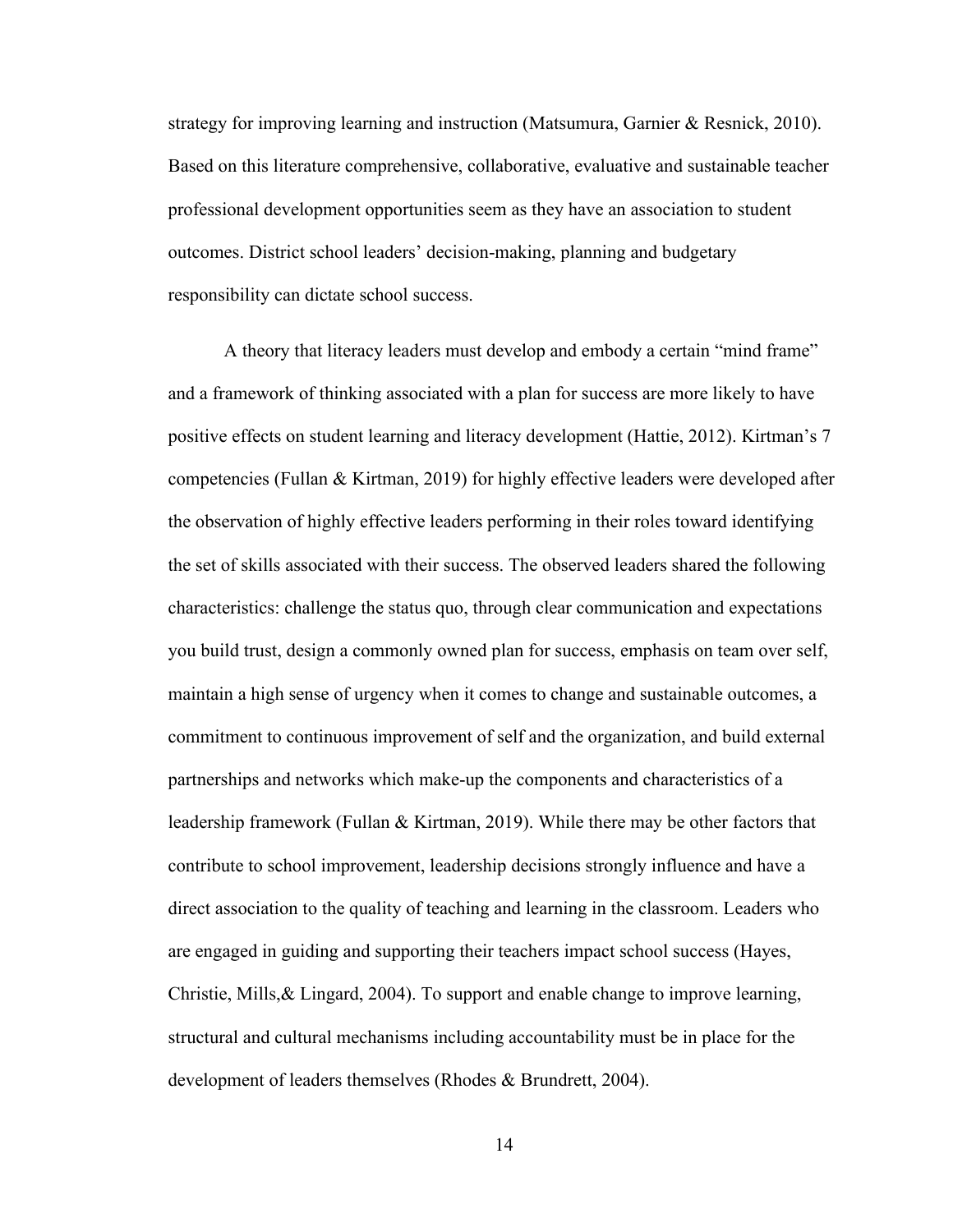A projected \$8 billion is spent each year on teacher development across the fifty largest U.S. school districts (Jacob & McGovern, 2015). As the picture is not entirely clear, school level resources may or may not impact student achievement (Chiu & Khoo, 2005). There is a lack of comprehensive information on the mixed reviews that professional development for teachers has a significant impact on their learning despite the financial investment (Jacob & McGovern, 2015). Unfortunately, a major issue with professional development is that there are not enough ongoing characteristics of effective professional development being delivered as much professional development are short one-off training workshops with little or no follow-up (Whitworth  $\&$  Chiu, 2015). This indicates a poor use of these allocated funds where the return on investment is low. There is the need for professional capital which encompasses high-quality teachers is a longterm investment in developing teachers to become properly prepared, trained, committed and continuously developed (Hargraves & Fullan, 2012). For professional development for teachers to have increased impact on student outcomes there must be a long-term investment made offering an effective, sustainable professional development program. This directly speaks to school district leaders' decision-making and allocating funding appropriately and effectively within the district budget. Hiring and or training school district leaders who are of high-quality alongside high-quality teachers are essential for school improvement. For example, a study conducted through the Australian Government Quality Teacher Program indicated the effectiveness of well prepared and sustainable professional development program as well as examined school-leader support (Ingvarson, Meiers,  $\&$  Beavis, 2005). The Australian government saw a critical need for teacherquality improvement in which funding was needed to support a high-quality sustainable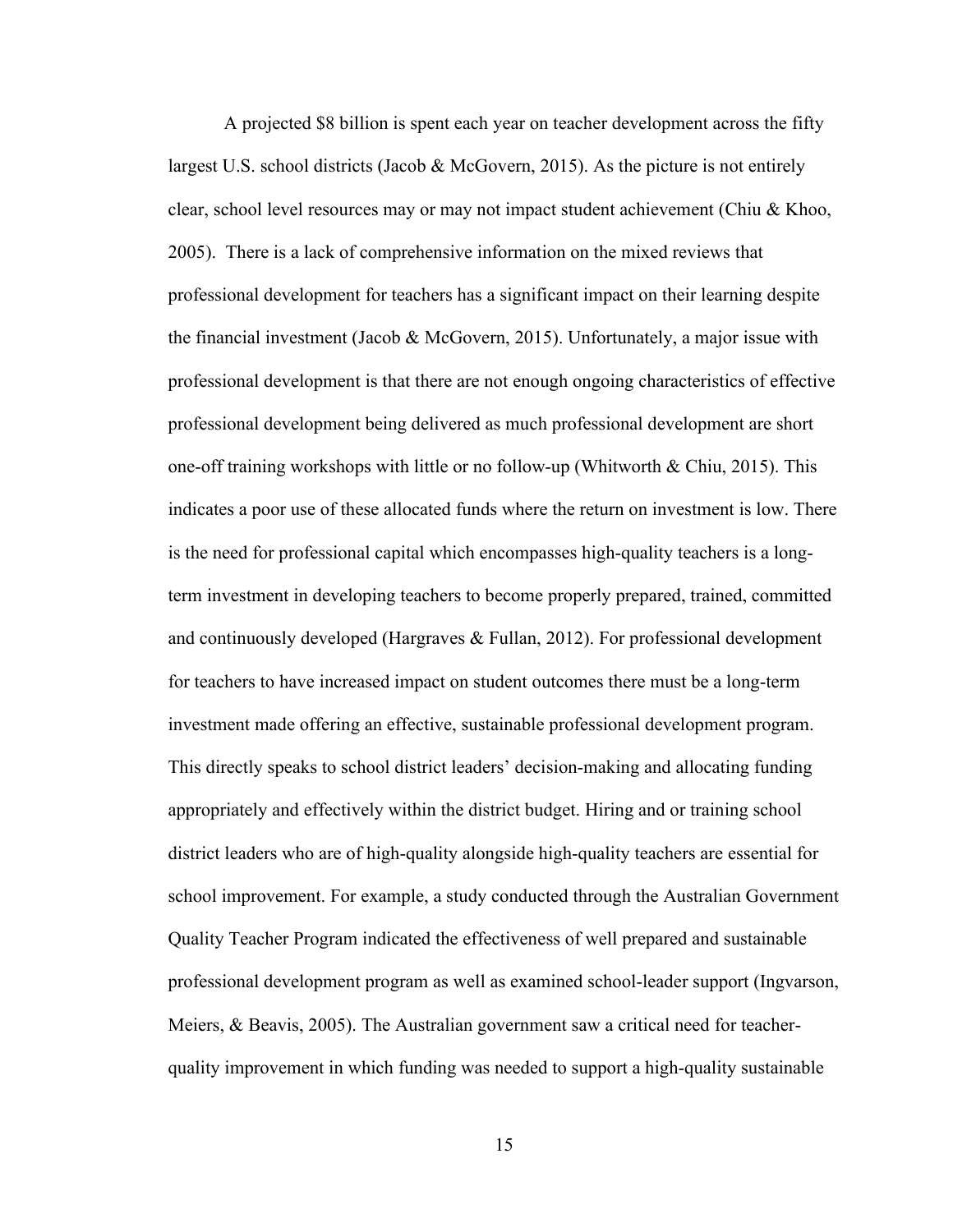training program. Based on this research, policy was to be created for teacher professional development and the implementation of corresponding effective professional development programs. This data obtained from this research was to be used to guide the government and school system in designing improvements to teacher professional development programs to enhance and sustain opportunities for students to learn and positively affect student achievement. The survey study data included three thousand two hundred fifty  $(N=3,250)$  teachers who had participated in eighty (80) individual professional development activities. To assess program impact, three months after the program the participants were given a survey. The states and territories that had received funding for these programs by government were required to participate in the evaluation of these programs. The components of the programs evaluated were as follows: workplace learning through action research; institutional learning to facilitate research findings understanding and best practice; mentoring and coaching; participation in conferences and seminars, online-learning, and school support.

Study findings indicate that effectively designed teacher professional development programs, result in positive impact on student achievement. The research suggests that professional development programs that focus on content had the most positive impacts. The content was defined as follows: learning and teaching strategies consistent to the content they teach; how students learn this content; student individual differences and how they support their needs; linking assessment into the teaching and learning process and classroom management. Regarding "school support" this study indicated that student learning was positively impacted by teachers who felt supported by their senior leaders (Ingvarson, Meiers, & Beavis, 2005). School district leaders play a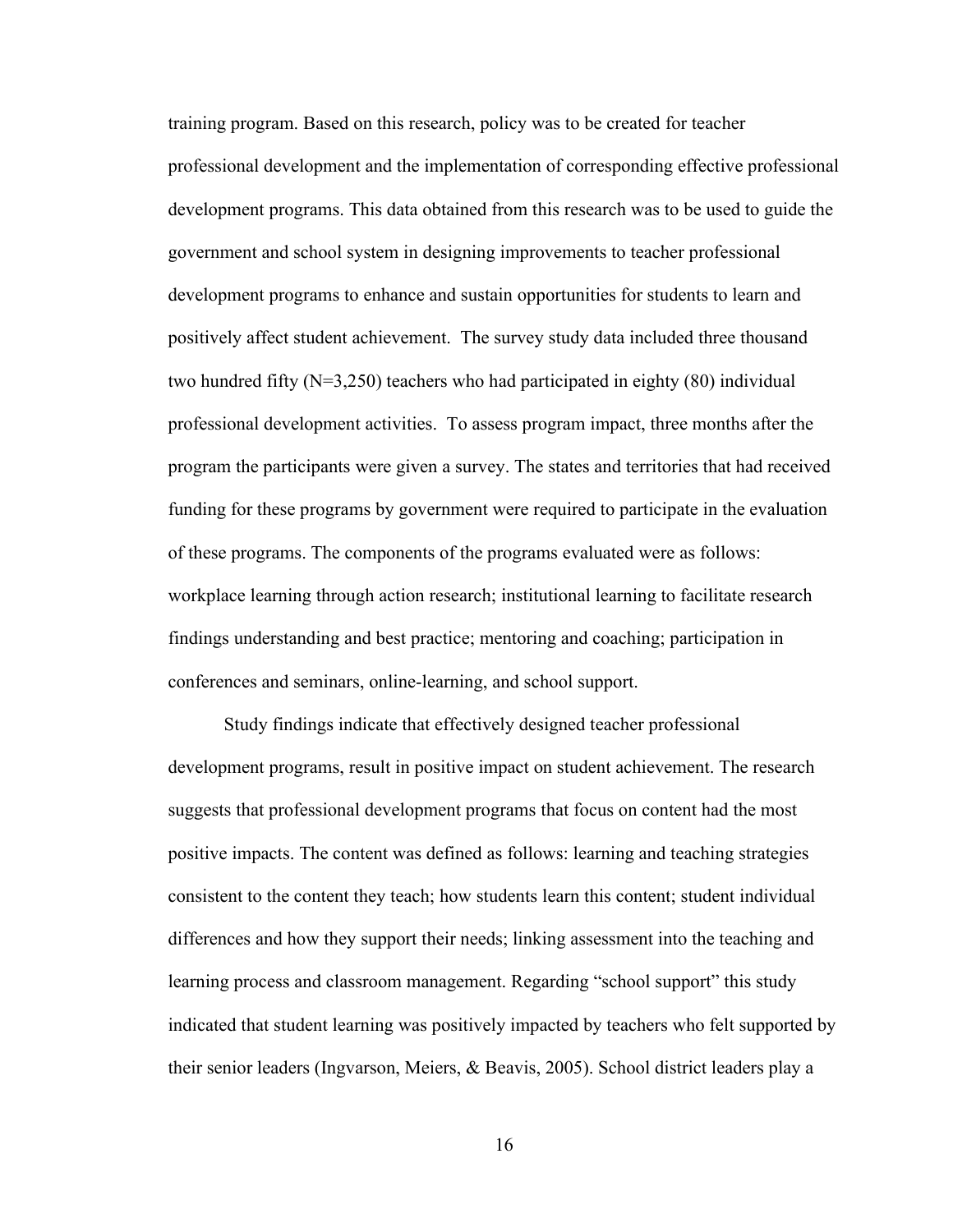vital role in overall school success by their planning and decision-making responsibility when it comes to allocating funding effectively.

 From a logical perspective, leaders have direct involvement with monitoring and evaluating school curricula, the creation of a collaborative culture, clearly defining goals and objectives and supporting their teachers and administrators with the appropriate resources to achieve the goals set in place. The connection between leadership and the learning environment could vary from school to school or district to district based on specific school or district understandings and expectations of school leaders as their leadership (Rhodes & Brundrett, 2009). However, continuous school improvement by setting and refining goals and objectives for school improvement is necessary for leaders to be effective for student learning (Gurr, Drysdale & Mulford, 2005).

Productive and effective leadership enhances the development of the entire school community which emphasizes learning, professional communities and aligning these practices with support and development of effective pedagogies (Hayes, Christie, Mills  $\&$ Lingard, 2004). Interaction among school leaders, teachers, administration, students, and community can support the learning environment. Social capital increases one's knowledge as it expands your networks of influence and opportunity to learn (Hargraves & Fullan, 2012). There is power in social learning and collaboration supports learning and the development of collective knowledge (Vygotsky, 1978). This collective knowledge aims to support the entire learning environment. In addition, leaders have a significant role in the planning and implementation of teacher professional development (Whitworth & Chiu, 2015). This literature indicates that teacher characteristics are responsible for the highest variation in student success more than all other aspects of a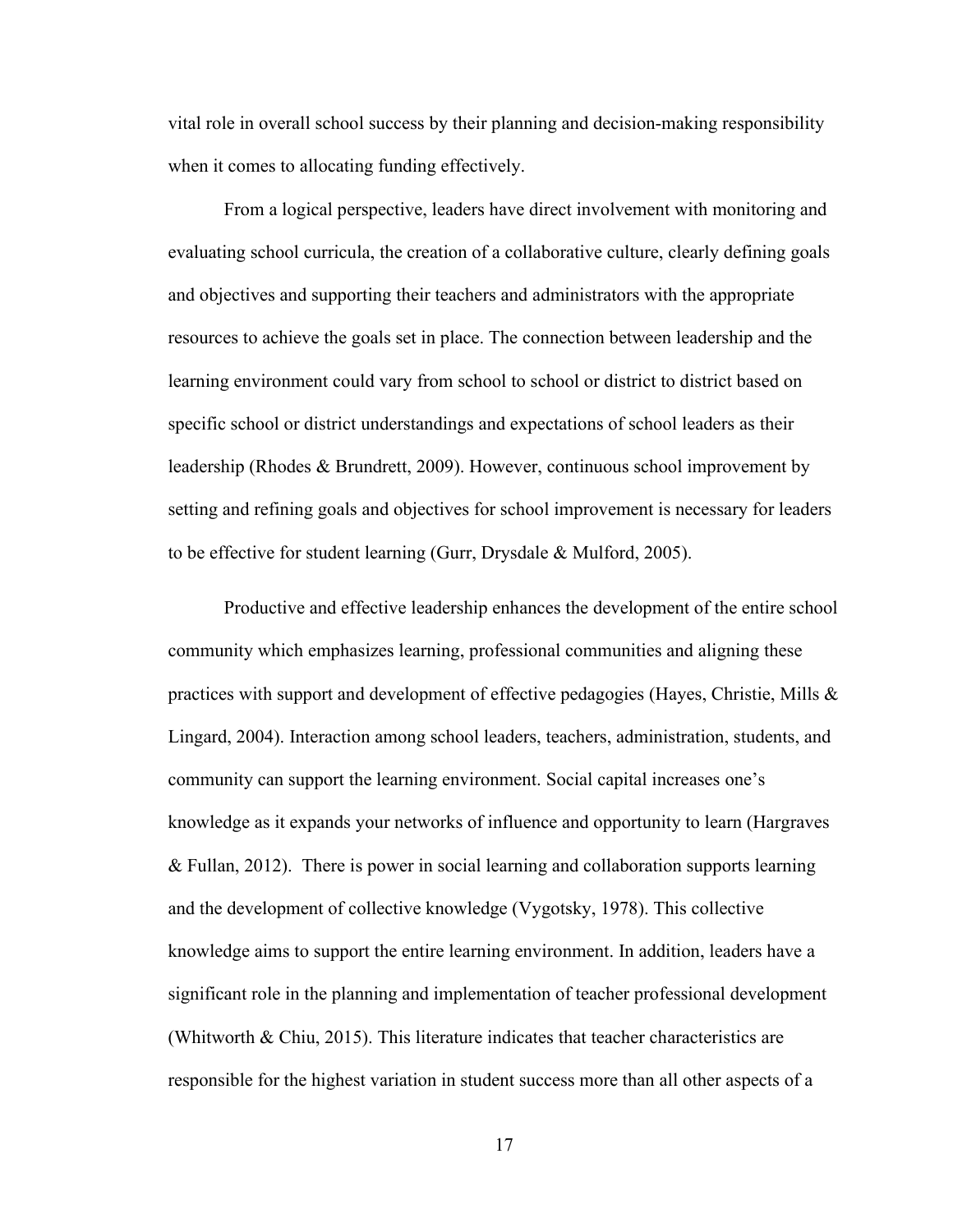school combined (Hayes, Christie, Mills,& Lingard, 2004). Leadership positions such as superintendents, assistant superintendents and additional school district leaders involved in school budget decision making play a vital role in serving the needs of their learners. To be able to effectively achieve this, leaders should learn to do their jobs as well as possible to effectively address school improvement (Rhodes & Brundrett, 2009).

There are interventions such as leadership training, leadership education, and leadership support that influence how school leaders are developed (Cardno, 2005). Specifically, in what they are expected to do using certain types of thinking and priorities seen as appropriate. Some of these leadership interventions include sharing of leadership and acting on a collaborative decision-making process, supporting the relationships between administration, teachers, and students; aligning strategically with community concerns; having a focus on pedagogy as well as to support a culture where teachers are encouraged to make decisions; and developing organization process to facilitate seamless operations of running a school (Hayes, Christie, Mills,& Lingard, 2004). Some research explores potential tensions between "required" expectations regarding leadership as well as the expectations within school policies and priorities and the expectations and goals of individual leaders themselves. Potential disagreements, priorities and tensions between leaders and policy can impact how leaders "lead" and the impacts of school success (Rhodes & Brundrett, 2009). In a study by Leithwood, Harris,& Hopkins (2008), successful leadership is one that engages administration, teachers and students in the learning environment for increased quality of education that s student's experience so that school improvement and better outcomes are achieved (Rhodes & Brundrett, 2009). This literature confirms the notion that there is a relationship between leadership quality and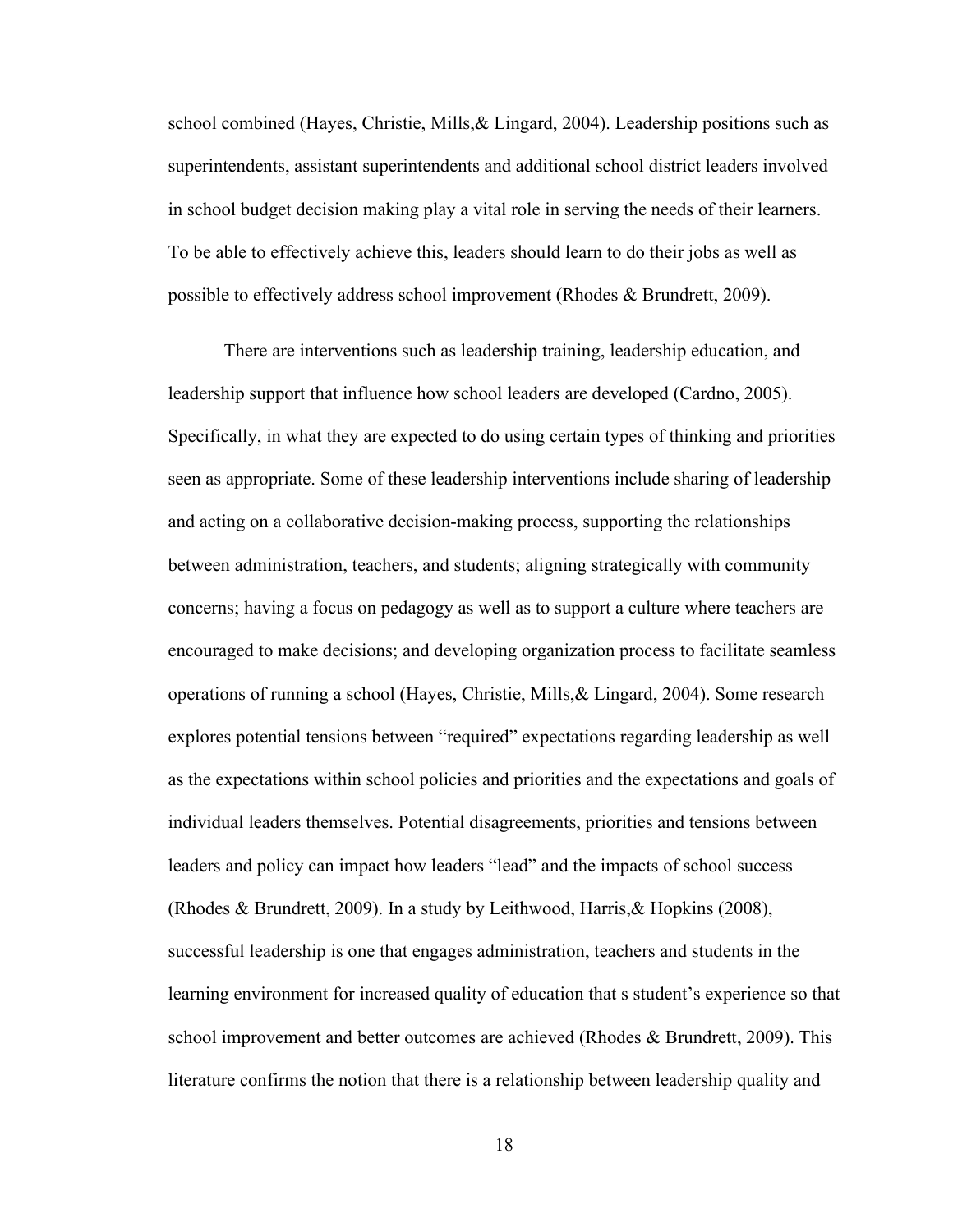school improvement based on learner outcomes (Hayes, Christie, Mills,& Lingard, 2004).Although these collections of articles are of this belief, a more complete picture is needed to confirm the significance of leadership and the investment made in leadership and teaching development to student learning and outcomes (Rhodes & Brundrett, 2009).

#### <span id="page-27-0"></span>**School Finance, Budgeting and School Improvement**

There has been limited research conducted on school district leaders' experiences with school finance and budgeting as it pertains to the district budget process and how it specifically relates to literacy. Research that has been conducted has indicated that school district leaders have had little to no training in strategic school spending (Roza, 2019). This is a major concern when these school district leaders are making decisions on how to spend the country's \$650 billion budget (Roza, 2019) for public education grades K-12. The school boards hire their district leaders who are in charge of creating and overseeing their district budget. Funding is spent on hiring teachers, counselors, infrastructure, bus services, implement new programs to name a few of the expenditures within the district budget. Deciding on how to spend the country's education dollars is a tremendous responsibility and sometimes the decisions work out well and students achieve and sometimes they work out poorly and students do not achieve to a level expected (Roza, 2019). School boards need to look at existing policy and practice to ensure more effective measures so that the school district leaders are afforded the training or possess the knowledge to make appropriate and effective decisions on budget allocation and oversight on education finances.

 The relationship and communication between the district school leaders and the community is extremely important for school improvement and student success. The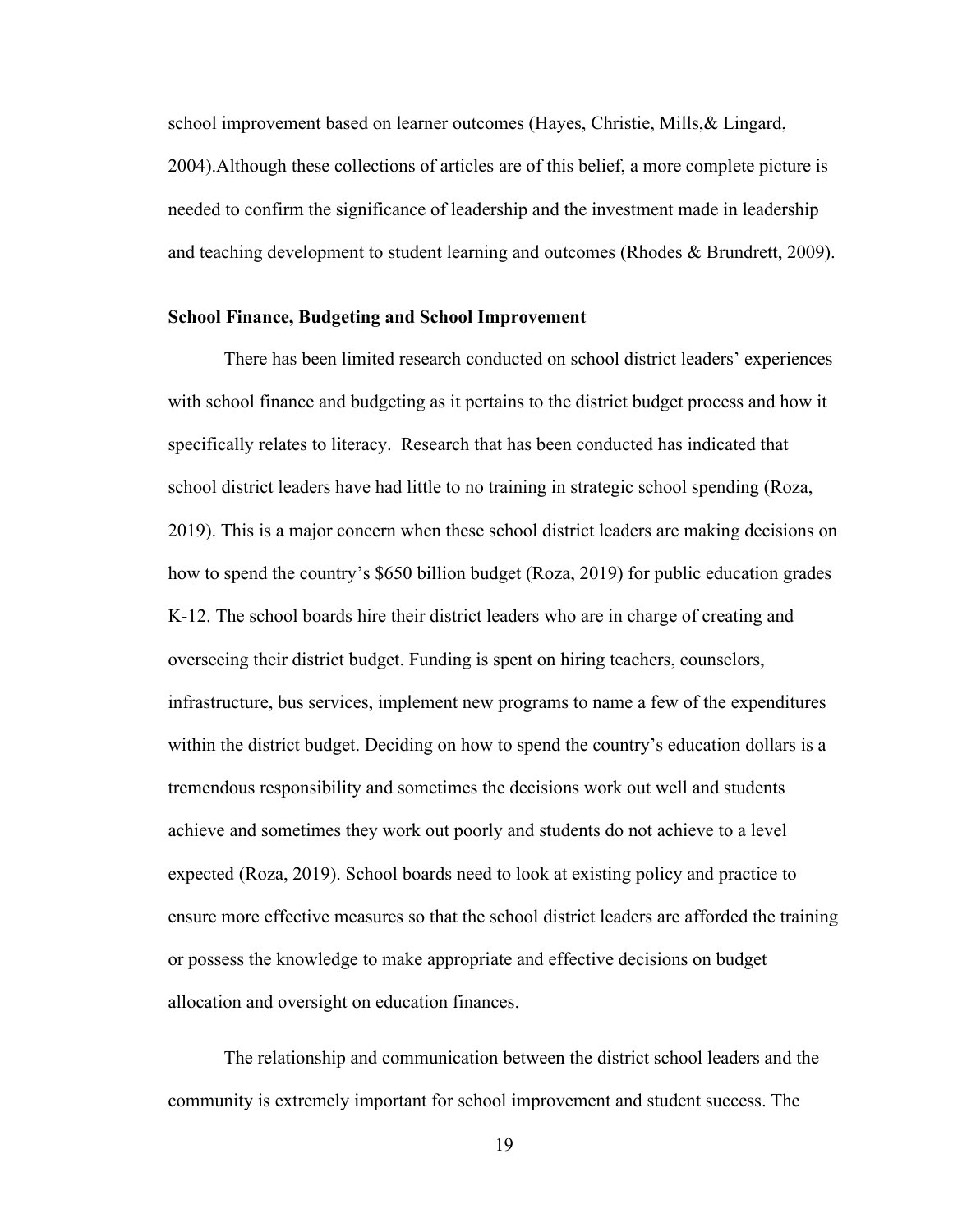community must be on board with the district school budget. If not, this can cause backlash from the community who ultimately, supports the budget. The main cause of tension is usually budgets, and it is very important to remember and understand that the community owns the district and the schools (Fullan  $& Kirt$ man, 2019). The management aspect of the school district leaders' position is figuring out how finite resources can be allocated effectively to meet district goals and create community success (Fullan  $\&$ Kirtman, 2019). There have been missed opportunities to provide support with training for district leaders as well as examining current policy and practice to increase probability of success. State education boards can ensure their district leaders are well equipped with the skills and knowledge that they need to perform at a higher level on behalf of the students as a major concern is that school district leaders who are responsible for the district budget have little to no formal training in school finance (Roza, 2019). One study uncovered that nearly twenty percent of the district employees have never been evaluated in their current positions and the remaining eighty percent received inconsistent, unrelated, and ambiguous evaluations to their most critical responsibilities (Reeves, 2020). In this case, the state education boards are not aware if their district leaders are performing to the level they should be. Or, if they actually can perform to that level without the appropriate school finance and budgeting backgrounds. In another study, there were five participating districts that reported that of their total budget, between two and four percent (between \$8M-\$126M) of total operating expenditures were spent on professional development. Findings indicated that of all these dollars spent, none had a district level strategy to ensure that the spending around professional development was effective and centered around student performance (Plecki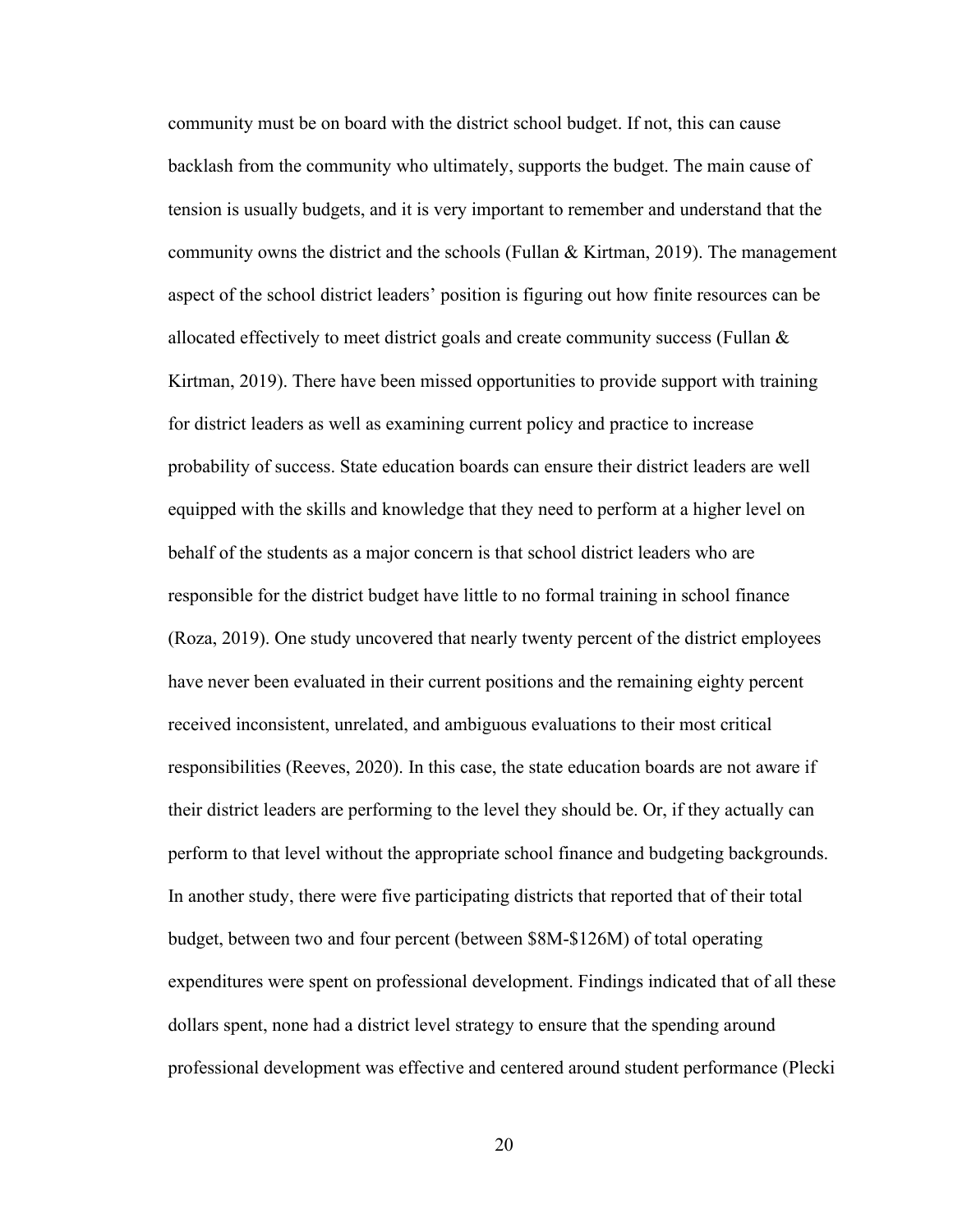& Monk, 2003). A more comprehensive understanding of school finance and budget allocation associated with program effectiveness, districts /school need, and goals and objectives associated towards increase student performance is essential for overall school improvement and student success.

 Further literature on financial leadership training states that there is an issue with school district leaders not having the appropriate training and background in budgeting and school finance prior to obtaining these district level positions that have budget and school finances as a primary responsibility. An analysis conducted in 2012 by the National School Boards Association reported that only fifteen states require any budget or finance training for school board members and district leaders; and this minimum training consisted of timing of budgets and audits, compliance with federal grants, and financial conflicts of interest rather than budgeting and expenditures of the public funding on behalf of students (Roza, 2019). There seems to be a disconnect between the education school boards and the training and experience that is so badly needed for district leaders when it comes to school finance. Building a foundation with strong skills, knowledge and behaviors will ensure that the pathway to success will be able the weather all the challenges that working in education presents on a daily basis (Fullan & Kirtman, 2019). The training that school district leaders receive is mostly instructional leadership. These leaders have not been trained in what financial metrics matter most and what to expect in return for those investments, the need for training is vast and providing this training for the individuals who are responsible for the allocation and expenditures of public education dollars is a no-brainer (Roza, 2019).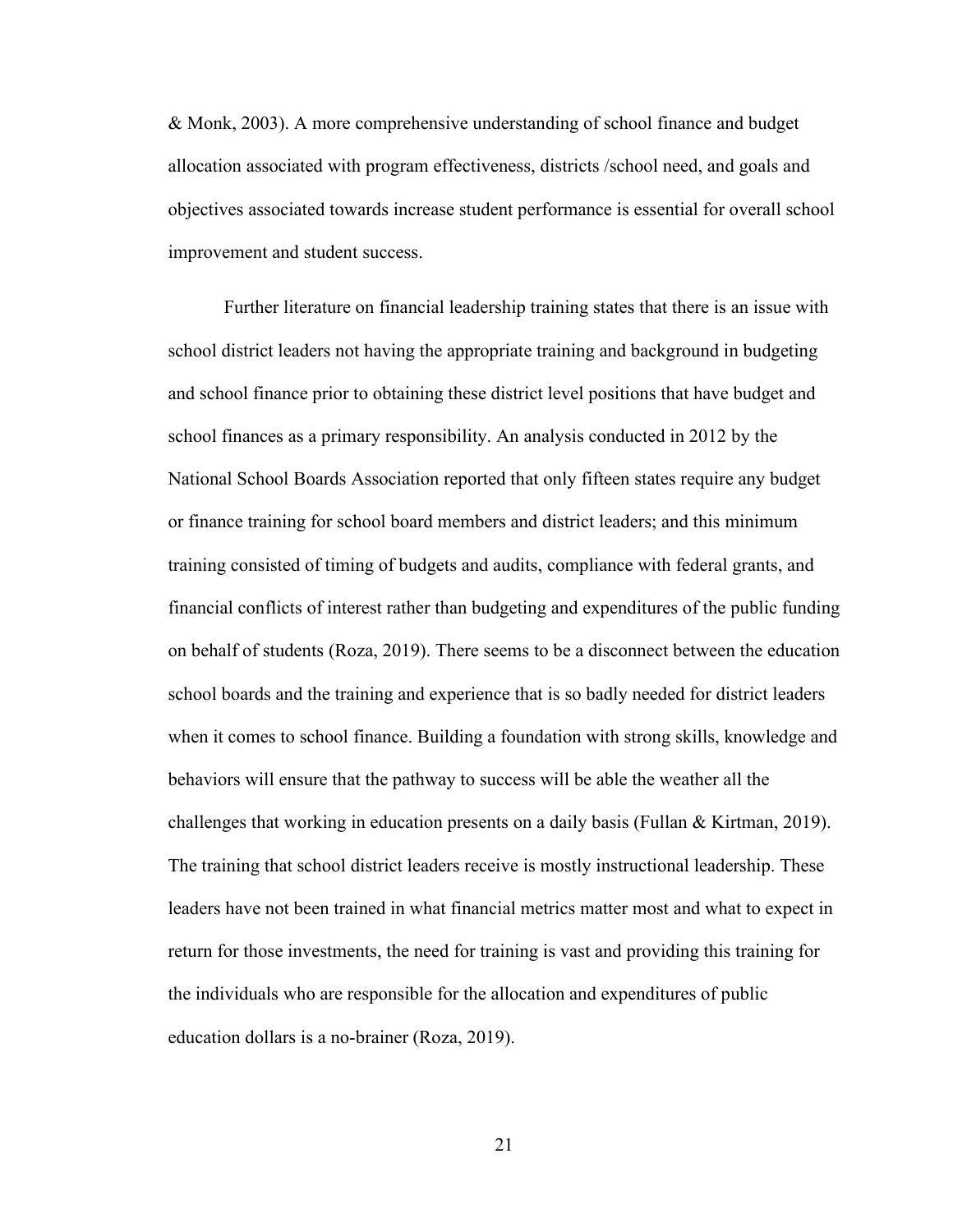# <span id="page-30-0"></span>**Gap in the Literature**

 While there have been studies conducted on teacher professional development and some literature on characteristics of effective leadership, there is limited quantitative or qualitative research conducted on school district leaders' experiences with budget allocation for literacy and the factors that play a role in these decisions that ultimately impact literacy achievement. This is a weakness in existing research in which leadership has a direct effect in providing effective resources to an educational environment; and, by not examining school district leaders budget allocation decisions, funding levels and its relationship to student outcomes is a significant gap in the literature.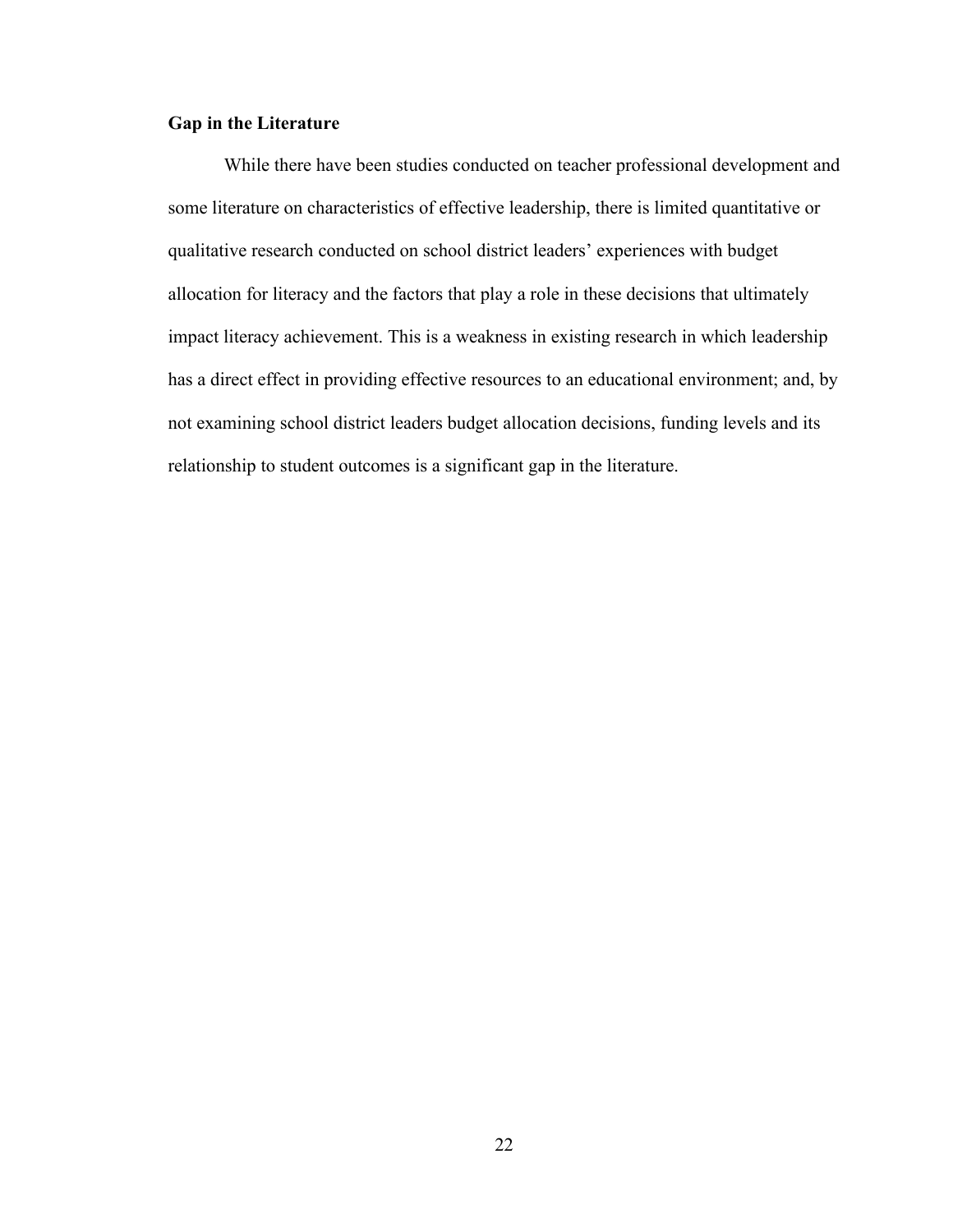#### **CHAPTER 3: METHODOLOGY**

#### <span id="page-31-1"></span><span id="page-31-0"></span>**Research Questions**

The central question for this research study was: *How do school district leaders describe their experiences with budget allocation for literacy?* The specific sub questions were:

 1) What factors influence school leaders' decisions on budget allocation for literacy activities?

2)How do school district leaders perceive the benefits of funding allocated for literacy activities?

### <span id="page-31-2"></span>**Research Design and Procedures**

The study's phenomenological research design explored school district leaders' experiences with budget allocation for literacy activities as well as provide in depth information on the factors that influence their decisions. Phenomenological research is a qualitative strategy which allows the researcher to identify the core of human experiences described by the participants in the study about a phenomenon (Creswell, 2014). The researcher concluded that phenomenology was best suited for this exploratory research design. A phenomenological design is appropriate for this study as it allows the researcher to explore multiple individual experiences to gain insight on this phenomenon. Phenomenology is securing rich descriptions of phenomena and their settings as the researcher must allow the data to emerge (Groenewald, 2004). A qualitative research strategy has been chosen so the researcher can best navigate the data collection for this phenomenological research study.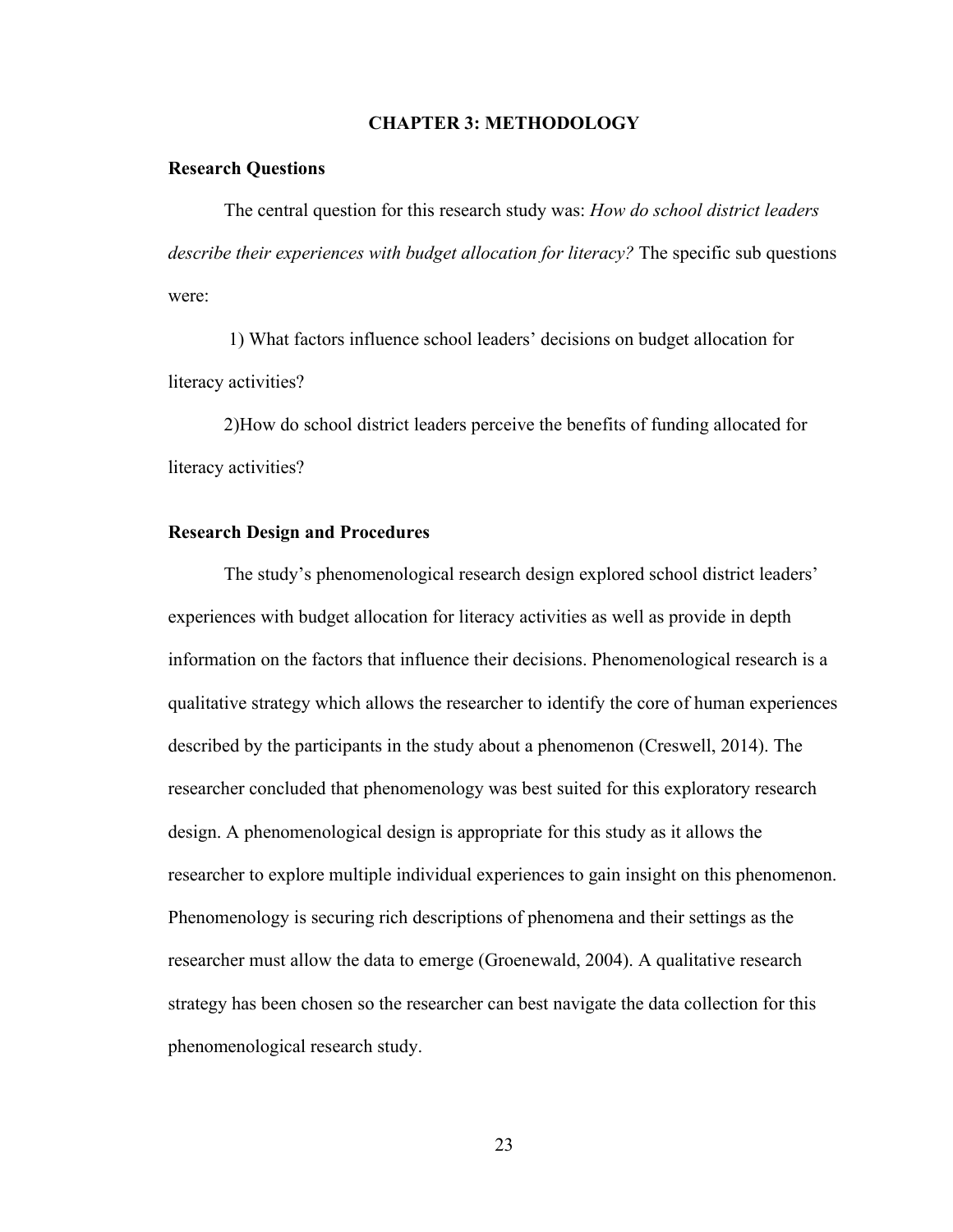Participants were recruited via email and word of mouth. The researcher contacted fifteen individuals either through email or by phone call. Some of these individuals were contacted randomly through New York district school websites. The other individuals were contacted by the researcher through colleagues or friends that were able to put the researcher in contact with the participant. Within the context of the recruitment, a promotional flyer (Appendix A) was included, and the participants were given overview information about the study, the goals of the study and confidentiality measures that were taken. Then participants were asked to sign an informed consent form (Appendix B).

Qualitative data was collected through in-depth, one-on-one semi-structured interviews with each participant (Appendix C). In developing the interview protocol questions, the researcher piloted the interview questions with two individuals recommended by a colleague/mentor to obtain feedback on the questions being asked in support of the desired data being collected. That feedback was considered and some of it was incorporated into the protocol interview questions. The feedback that was incorporated into the interview questions were regarding the participants educational background as it pertains to school finance. Each interview was conducted virtually through online video meeting platforms WebEx and Zoom. The average interview lasted a little over thirty-one minutes. The shortest interview was fifteen minutes and the longest was forty-four minutes. Due to COVID-19, following NY state guidelines and the University's Institutional Review Board (IRB) protocols all interviews were conducted virtually. Although there was the potential of some pitfalls with online synchronous interviews/meetings such as internet connectivity, visual and sound quality, and security;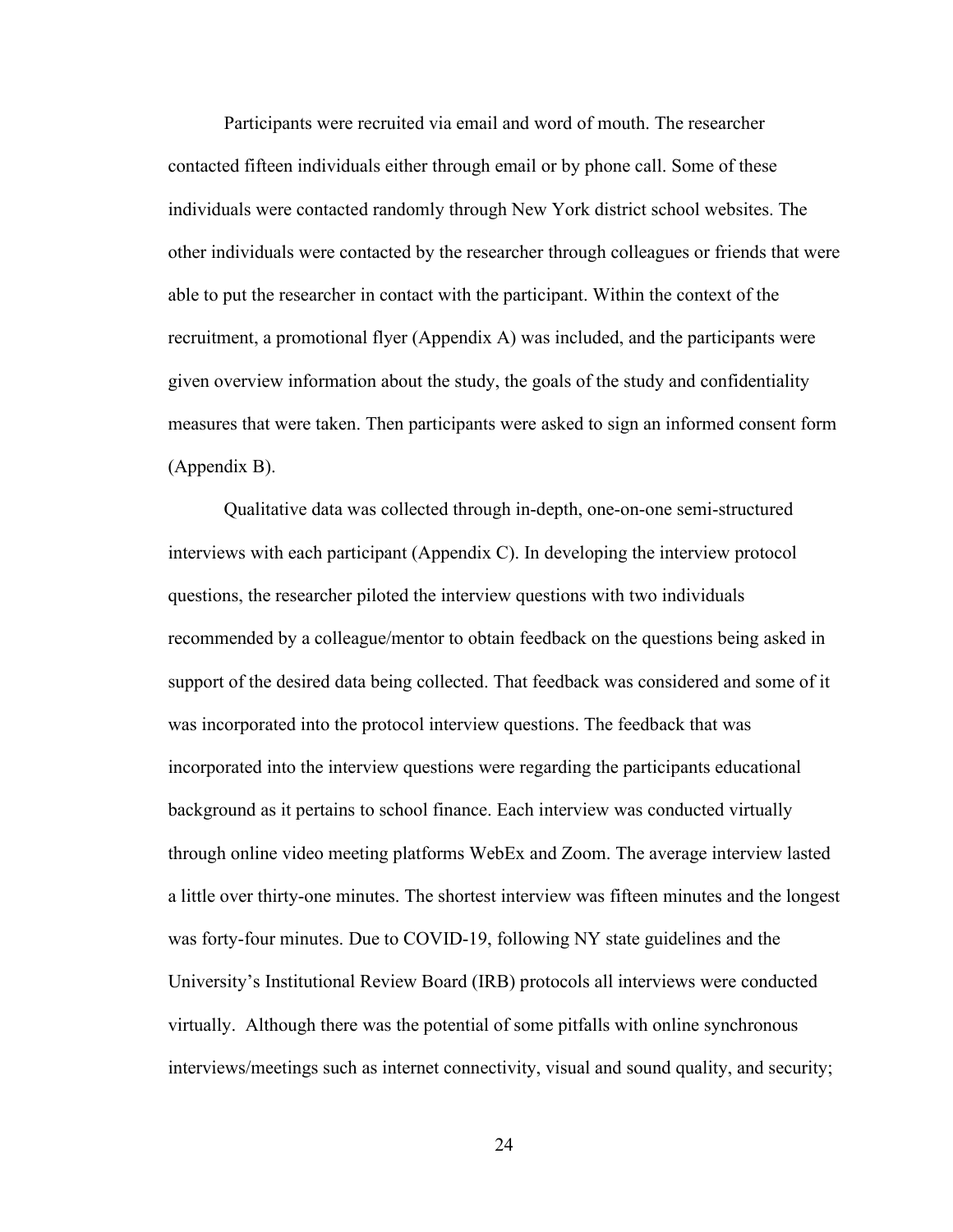the researcher felt comfortable navigating any challenges that had arisen as we have become more adaptive with this technology in our current environment these past twelve months. Using an online virtual platform to conduct these interviews did have some benefits such as including participants from around New York state and other states such as New Jersey and Maryland increasing convenience for the participant as well as the researcher. Once the data was collected, interview recordings were transcribed and stored on an encrypted, password protected hard drive and any hard copies of data or analysis was stored in a locked cabinet and room.

## <span id="page-33-0"></span>**Sampling and Participants**

 This study included ten participants chosen through purposive snowball sampling. This method of snowballing expands the sample by asking the participant or others (also known as informants) to recommend individuals to be interviewed (Groenewald, 2004). A purposive selection of participants ensured that the researcher selected individuals who were able to best help them understand the research problem and research questions (Creswell, 2014). After receiving Institutional Review Board (IRB) approval, emails were sent to potential participants including the recruitment flyer (Appendix A). The emails were sent to school district leaders by obtaining their email contact through school district websites as well as through word of mouth. The participants were superintendents, assistant superintendents, and district leaders in charge of budgets and a school principal. The school district leaders were from a mix of public and private schools in urban and suburban regions. However, it was not necessary to have maximum variation by obtaining school district leaders' perspectives from multiple districts on budget allocation for literacy to be a successful study. Phenomenology research typically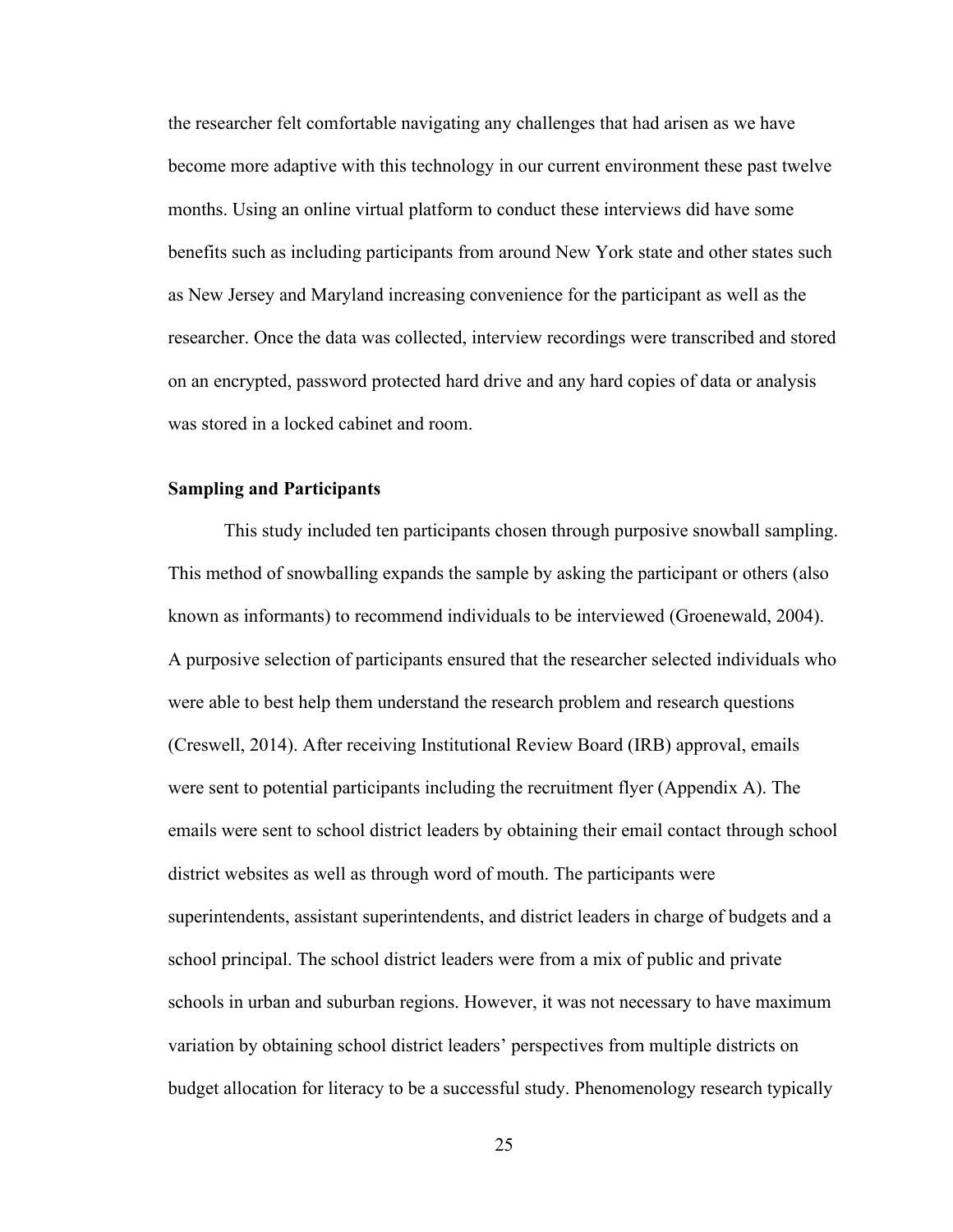ranges between three and eight participants to be interviewed in a study (Creswell, 2014). Allowing for a larger sample was beneficial to the study as it did provide additional school district leaders experiences with this phenomenon and allow the research to more effectively compare the data and examine for specific themes within the data. The phenomenon explored was the experiences and factors that influence school district leaders' decisions on budget allocation for literacy and the school leaders' perception on the benefits of these funding allocations.

# <span id="page-34-0"></span>**Summary of Participants**

This study included ten participants from eight different school districts. Five of the districts were located in New York, two located in New Jersey and one in Maryland. Table 1 indicates background information reported by each participant during their oneon-one interview.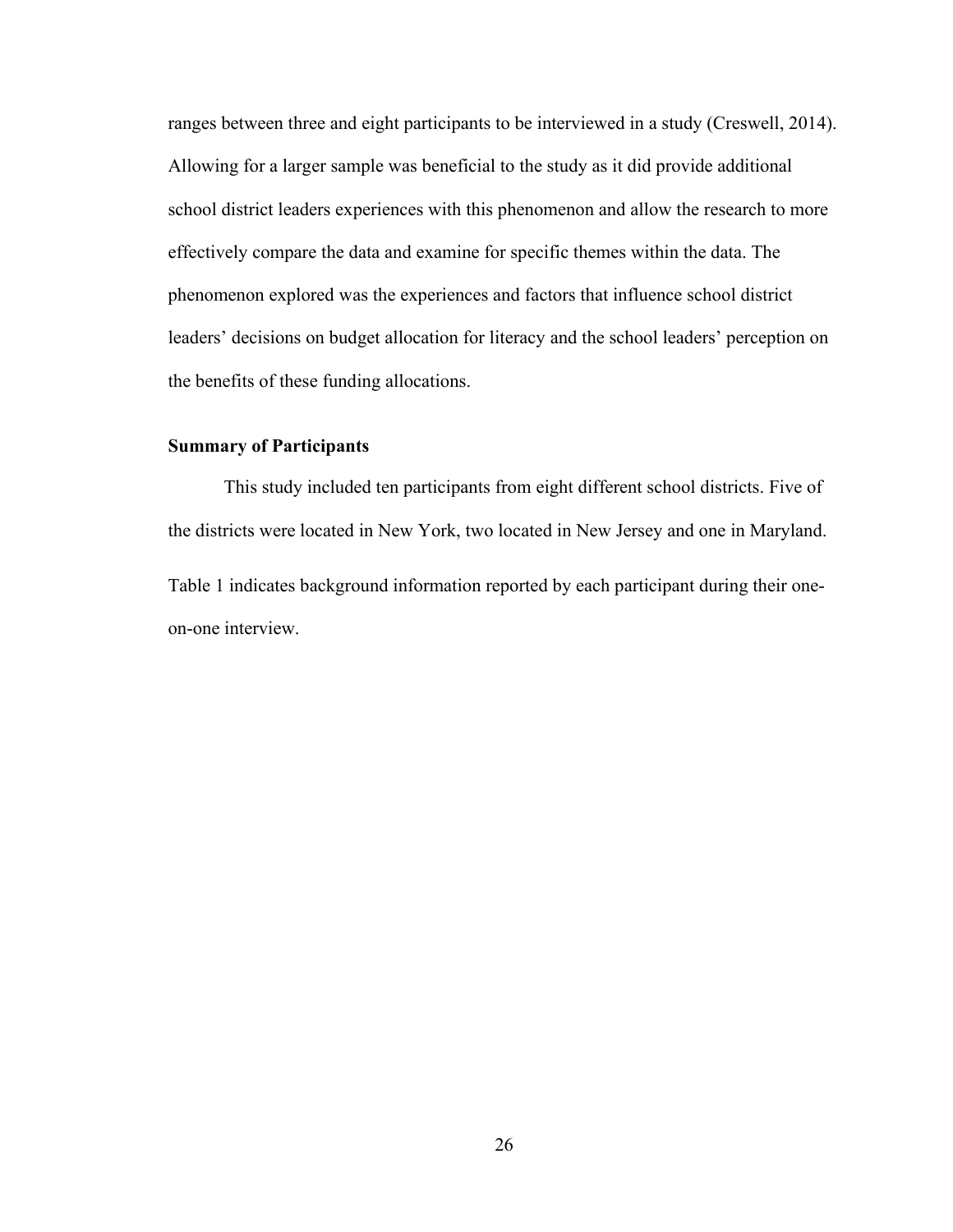# **Table 1**

# *Participant Information*

| Name         | Position                                                      | Years in<br>Position | Level of<br>Education               | Role in<br><b>Budget</b><br>Process | Size of District<br><b>Budget</b>   |
|--------------|---------------------------------------------------------------|----------------------|-------------------------------------|-------------------------------------|-------------------------------------|
| Jennifer     | Assistant<br>Superintendent                                   | 3                    | Currently in<br>Doctoral<br>Program | Yes                                 | \$500,000 (Other<br>than personnel) |
| Carol        | District<br>Employee                                          | 18                   | <b>Masters Plus</b><br>30           | Yes                                 | \$2,500,000                         |
| Adam         | Assistant<br>Superintendent                                   | 5                    | <b>Masters</b>                      | Yes                                 | \$100,000,000                       |
| <b>Brian</b> | Superintendent                                                | 9                    | Doctorate                           | Yes                                 | \$190,000,000                       |
| Charles      | Deputy<br>Superintendent                                      | $\overline{2}$       | Doctorate                           | Yes                                 | \$185,000,000                       |
| Gabby        | Assistant<br>Superintendent                                   | 15                   | <b>Masters</b>                      | Yes                                 | \$95,000,000                        |
| Samantha     | Coordinator for<br>Superintendent                             | 15                   | <b>Masters</b>                      | Yes                                 | \$2,500,000                         |
| Barbara      | Superintendent                                                | 15                   | <b>Masters</b>                      | Yes                                 | \$67,000,000                        |
| Dorothy      | Executive<br>Director of<br>Academic<br>Support of<br>Schools | 3                    | Currently in<br>Doctoral<br>Program | Yes                                 | \$200,000,000                       |
| Sally        | Assistant<br>Principal                                        | 20                   | Doctorate                           | N <sub>o</sub>                      | <b>NA</b>                           |

Pseudonyms were assigned to each participant to protect their identity and the school districts in the study. All data mentioned in this study and any direct quotations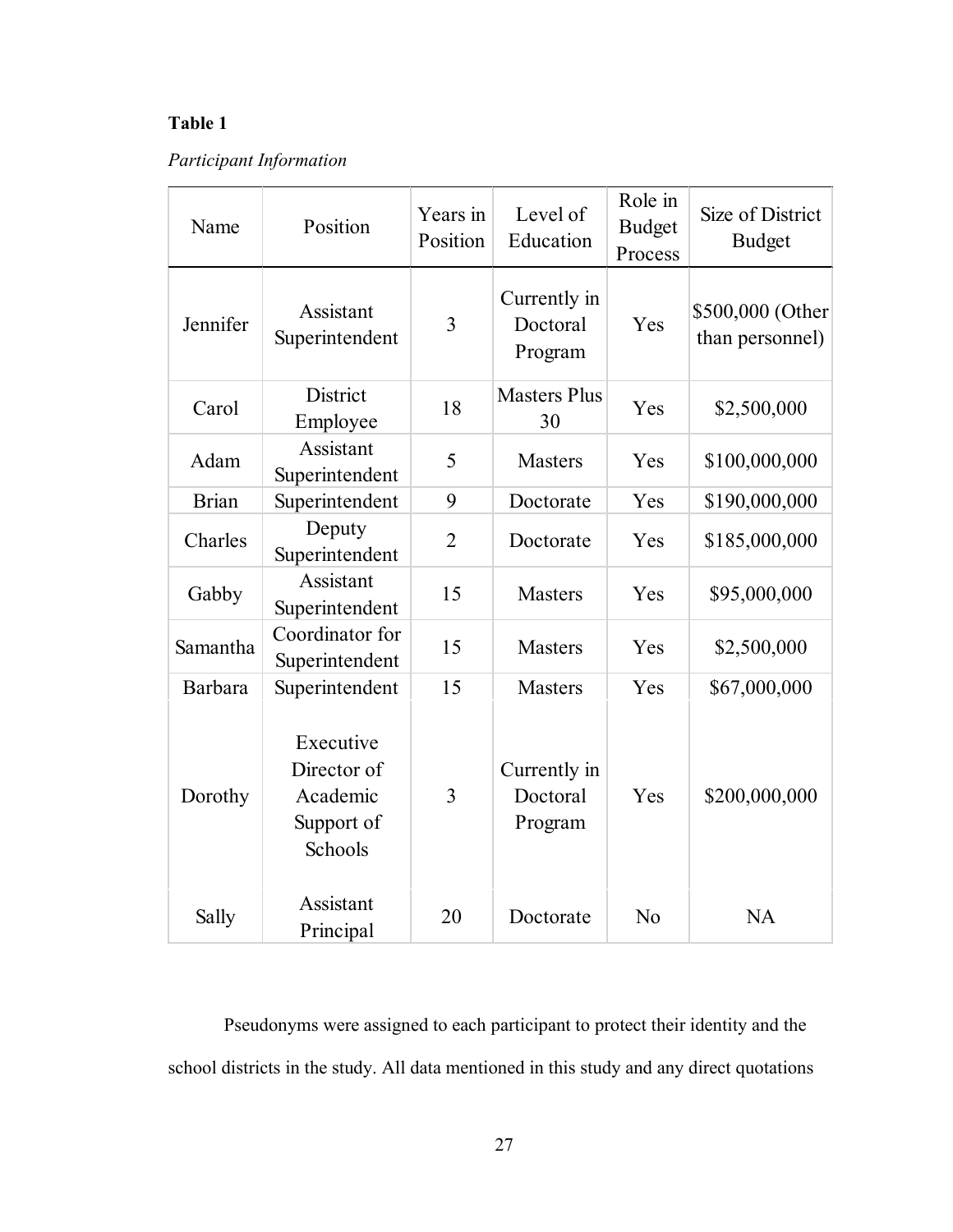used were taken directly from the interviews. There were seven female and three male participants of which nine of the ten played a role in their district finances and budgeting. Two of the participants held a role of Superintendent, one participant Deputy Superintendent, two participants Assistant Superintendent of Curriculum and Instruction, one participant Assistant Superintendent for Business, one participant Executive Director of Academic Support of Schools, one participant District Employee to the Superintendent, one participant Coordinator for Superintendent and one participant Assistant Principal. The years of experience of the participants in these roles ranged from two to twenty and all of the participants held a minimum level of education of a Master's degree plus additional certifications. Three of the participants obtained Doctorates and two others are currently in a doctoral program. Four of the districts were located in urban settings and six districts located in suburban settings. The annual district budgets reported ranged from \$2,500,000 to more than \$200,000,000. To note, one annual district budget reported at \$500,000 which only represents other than personnel portion of the budget and does not make up the entirety of the budget as personnel was not confirmed.

## **Additional Recruitment Measures**

 Additional measures of recruitment were taken to increase the sample size including outreach to educators and school leaders through district school websites and colleagues and asking if they would be willing to post a message about the call for participants within their various networks, listserves and social media groups. In addition, the researcher respectively asked if these individuals would also be willing to contact district school leaders they may know and ask them if they are interested to participate in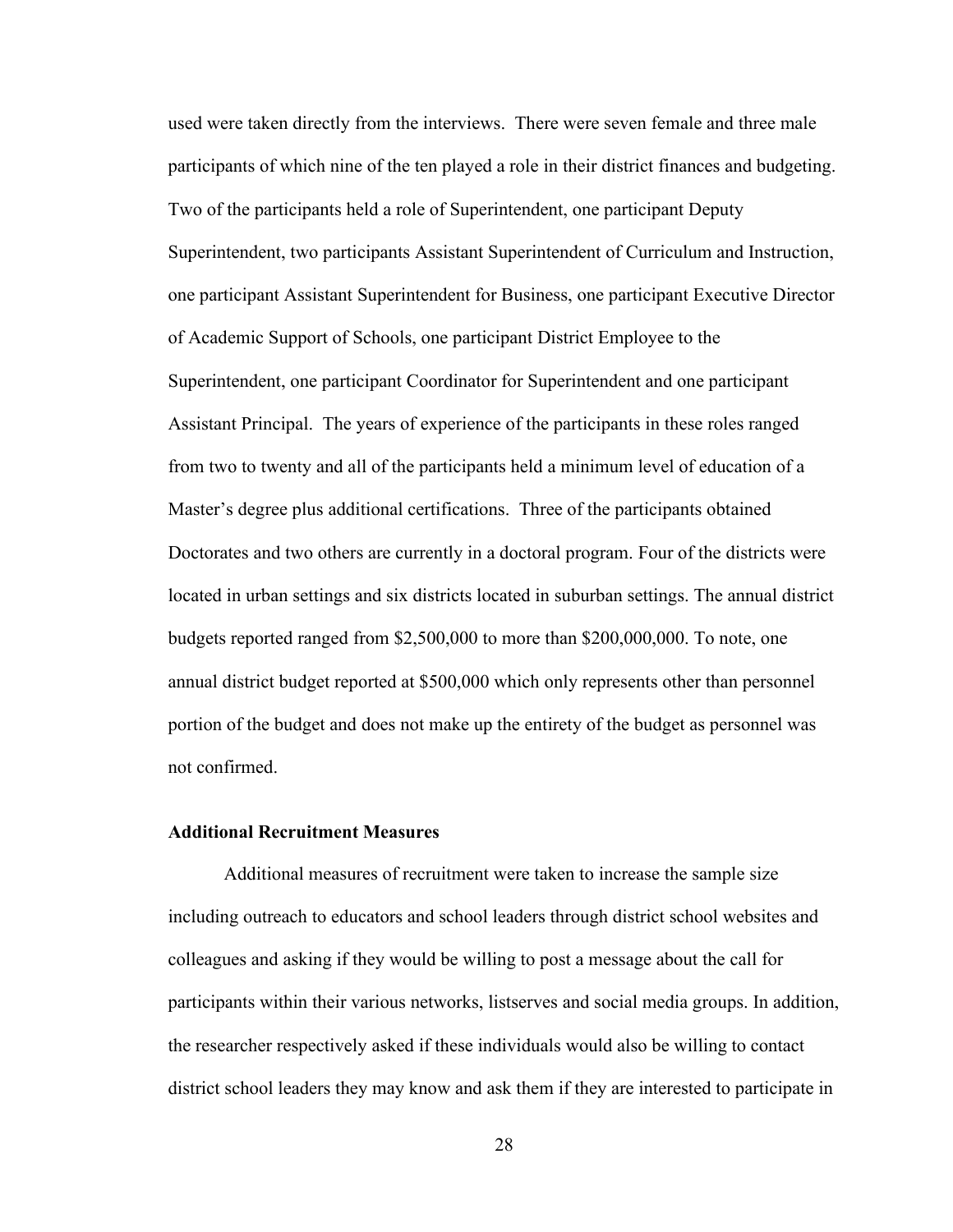this study and/or to post this information through their networks. The researcher expanded the recruitment process beyond New York State and recruited participants from New Jersey and one from Maryland. For this study, location was not a primary factor; however, school district leaders with budget experience in any district or state were critical to this study.

### **Instruments**

In this research study, there was a semi-structured interview protocol used for one-to-one in-depth interviews with the participants (Appendix C). The beginning of the interview and the very end focused on collecting demographic data. Data collected included: 1) gender identity; 2) race/ethnicity; 3) role in the district; 4) number of years in the role; 5) number of years working in the district; 6) district/school location; 7) district/school setting considered to be urban, suburban, or rural. The researcher decided to ask the demographic question of self-identification at the end of the interview for the purpose of a smooth interview flow.

Questions specifically related to the participants' experiences with budget allocation for literacy was addressed in detail. To ensure the same questions were being addressed by each participant as well as to allow for flexibility and a natural flow of the participants experiences, a semi-structured interview was best suited to obtain the data. This instrument allowed the researcher to change the order in which the questions were asked depending on the participant's response and it encouraged a comfortable flow in the interview communication between the participant and researcher.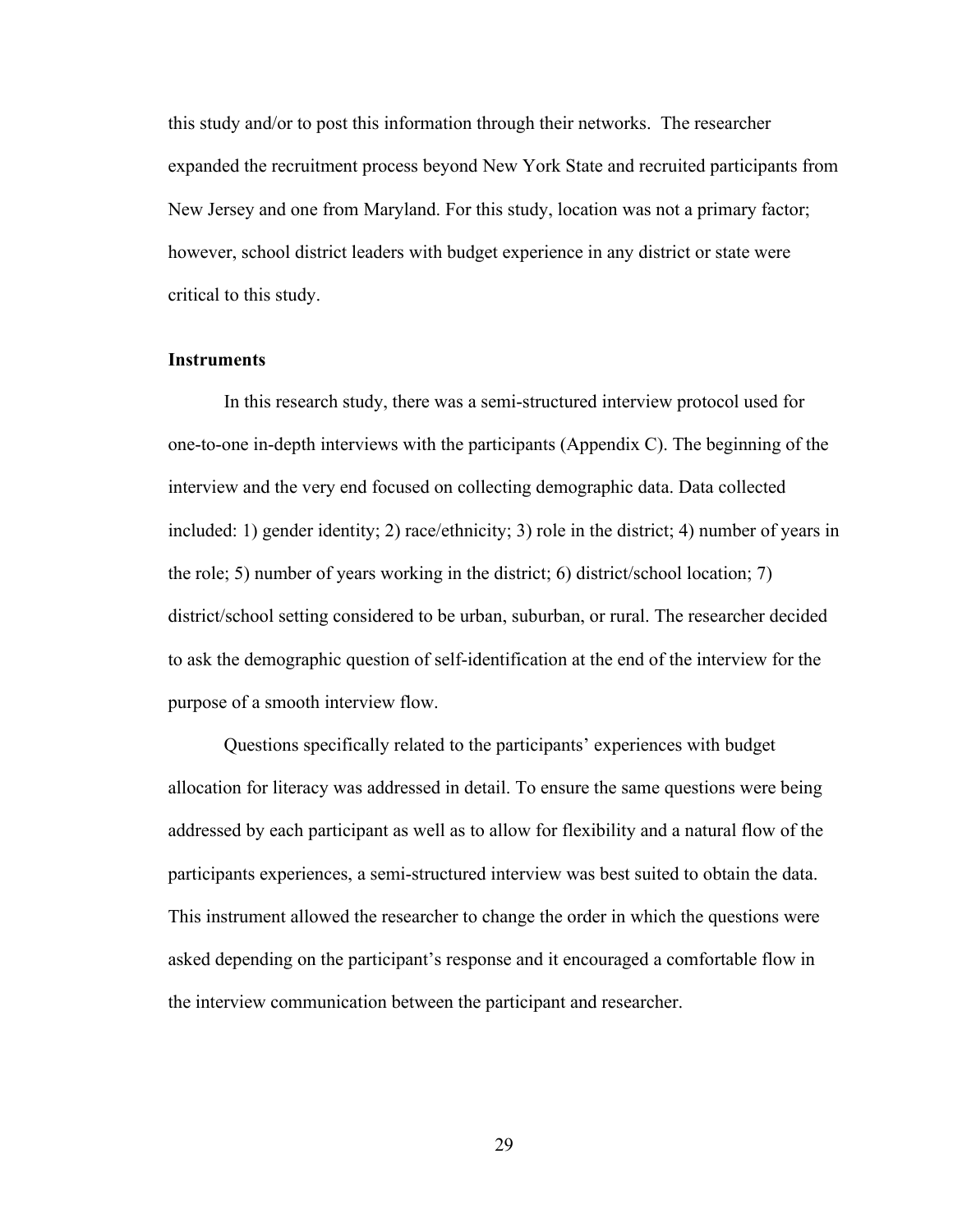### **Data Analysis**

After all the interviews were conducted, a thematic analysis was used to analyze the data. Thematic analysis is a method used for recognizing, analyzing and recording patterns-themes within data and could then take it further by interpreting numerous aspects of the research topic (Braun & Clarke, 2006). Specifically, Interpretative Phenomenological Analysis (IPA) (Pietkiewicz & Smith, 2014), were used to interpret the data. IPA which is connected to a phenomenological epistemology is utilized to gather in-depth individual experience of reality in order to obtain an understanding of the phenomenon in question (Braun & Clarke, 2006). Edward Husserl who developed phenomenology was interested in identifying the experiences and/or essential components of phenomena which makes them unique or distinguishable from others (Pietkiewicz & Smith, 2014). Themes are researcher constructions and interpretations, and themes help answer the research question and is one of the core criteria for their place in the analysis (Saldana, 2021). In this study the researcher analyzed the data and explored themes that occur. This process began by transcribing the interviews using the software Otter.ai then reading and re-reading the transcripts multiple times. Crossreferencing the transcripts with the audio recording was also conducted to ensure accuracy of the data. During this stage in the process, it allowed the researcher to write notes on his observation and reflection as well as indicate any potential significance. Identifying emerging themes within the data followed by examining connections between the emerging themes (Saldana, 2021). The researcher then explored patterns across cases to be able to finalize the development of themes and sub-themes.

The next stage in the process the researcher coded the data and examined patterns that emerge. Coding is the process of organizing the data by categories and clustering the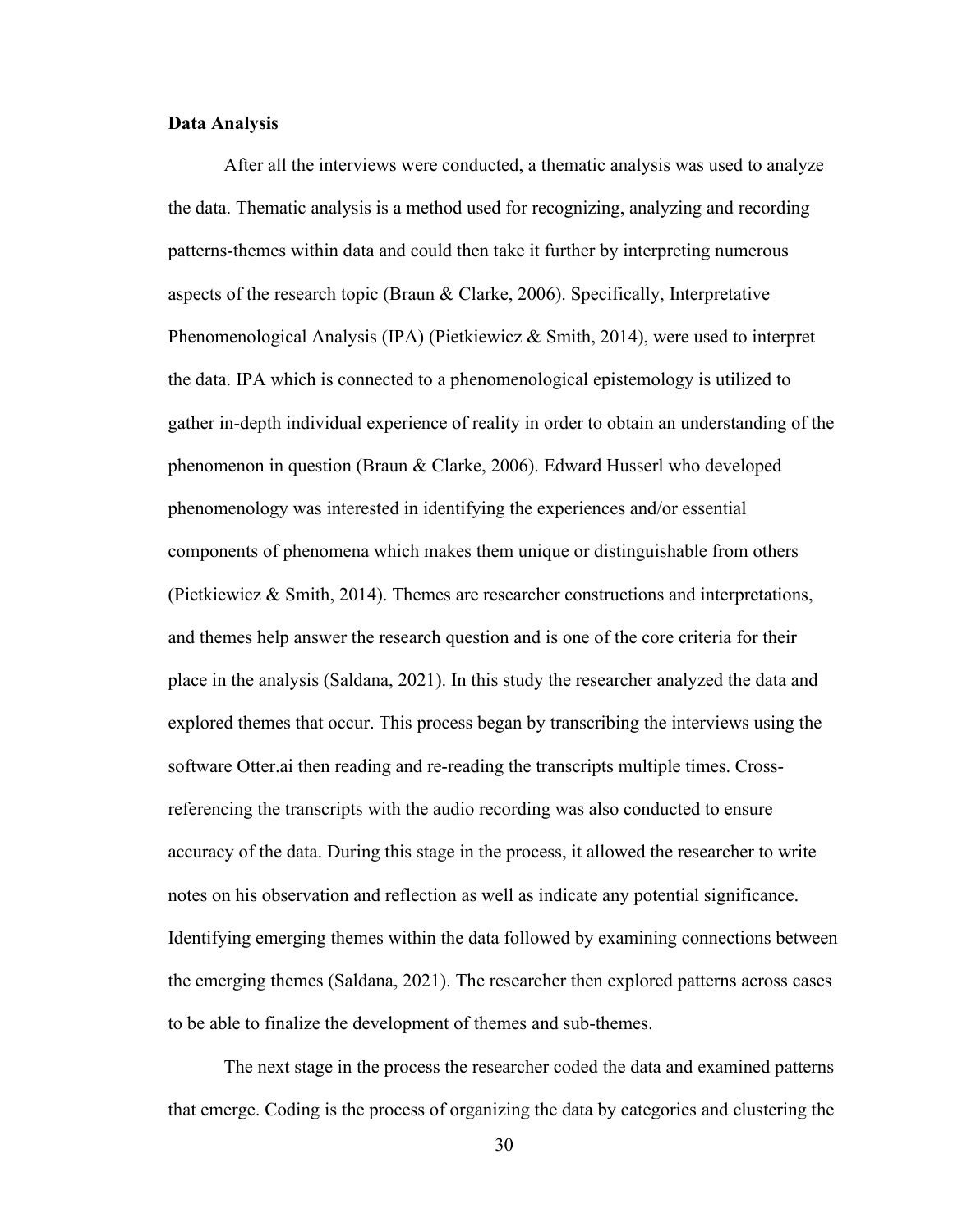similar topics in which derive from the participants language also known as in vivo term (Creswell, 2014). The researcher used Tesch's eight step approach in the coding process (Creswell, 2014) as follows:1) Read all transcriptions; 2) Examine each case writing individual notes as you read; 3) Make a list of topics and cluster together similar topics and then categorize into subtopics; 4) Abbreviate the topics as codes and write the codes next to the appropriate segments of the text and organizing this data to see if new categories and codes emerge; 5) Locate the most descriptive wording for the topics and turn them into categories and then look to reduce the total list of categories by grouping related topics; 6) Make a final decision on the abbreviations for each category and alphabetize; 7) Prepare the data material within each category and perform a preliminary analysis; 8) Recode existing data if needed.

The researcher coded deductively and created a provisional list of codes prior to collecting the data. Coding deductively is to begin the analytic project by determining beforehand codes, a starting list of codes prior to fieldwork (Saldana, 2021). The research then coded inductively by adding additional codes after reviewing the data the first time. Coding inductively is an approach that spontaneously creates original codes after reviewing the data (Saldana, 2021). The researcher created a short list of potential coding for themes and then created additional codes during analysis (Appendix D).

Three cycles of coding were conducted and recoded after reviewing the data multiple times. Deep reflection and meticulous attention were given as the researcher constructed meanings and patterns of the participants' experiences.

During interviews, participants were asked if there is public access to district budget documents. More specifically, the researcher asked the participants during the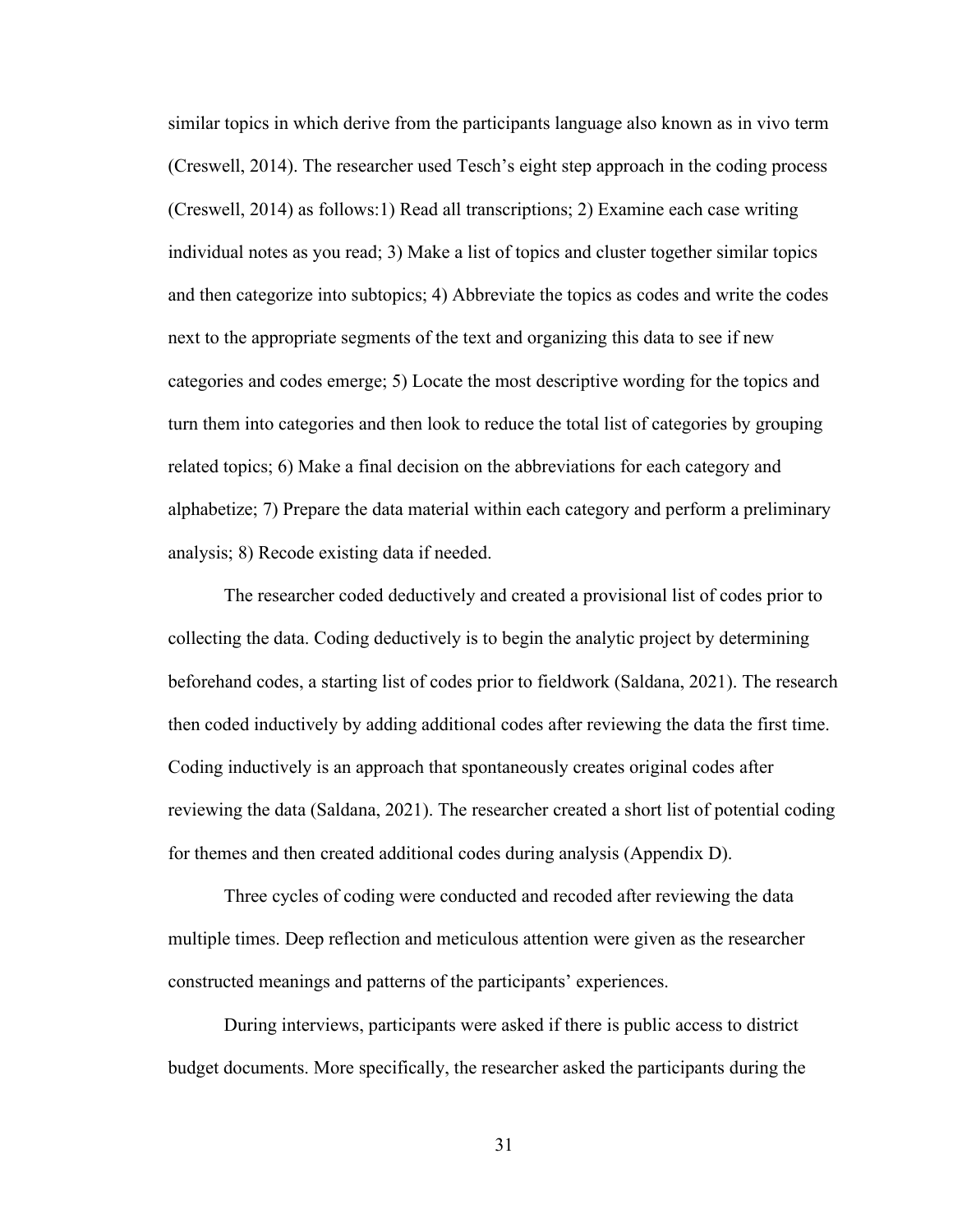interviews, if within the public budget document, it would be possible to identify budget allocation specifically for literacy. Depending on their response, the researcher then went further in asking if they could provide a budget that specifically indicated funding for literacy within the overall district budget. The researcher was able to access two district budgets, so a content analysis was conducted. The researcher examined the presence of certain themes and concepts in order to code the data such as overall percentage of funding allocation for literacy. The percentage of the funding allocation for literacy allocated to personnel compared to other than personnel. Using content analysis, the researcher quantified the data to analyze the relationships of the themes.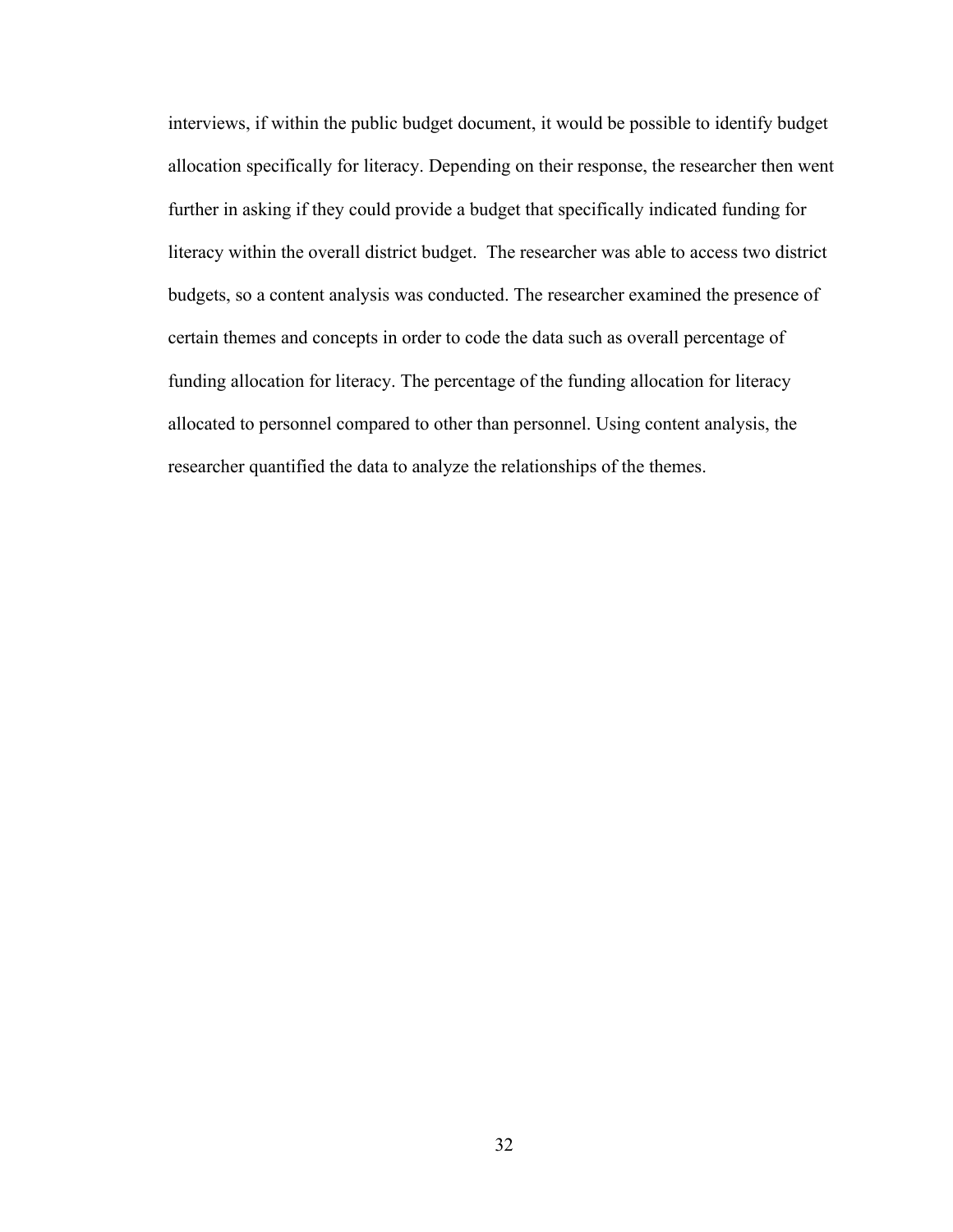#### **CHAPTER 4: RESULTS**

#### **Participant Overview**

 Nine of the ten participants in this study reported in depth information about their experiences in their role as it pertains to budget allocation for literacy within their district and schools. One of the participants informed that they did not play a role in school finance and/or the budget process. Aside from two of the participants, the others were from different districts. The information reported by the participants ranged widely in perspective, however, there were many overlapping perspectives and experiences. This information has been grouped to clearly identify the similarities and differences across the participant experiences. These experiences in their roles within the district budget process and decision-making responsibility sets the context for all the findings to follow. The patterns and findings based on the analysis within the participants experiences are grouped by the following themes: 1) literacy sets the foundation for the budget although doesn't represent a high percentage of the budget allocation; 2) leadership comfort level varies in school finance and budgeting; 3) who benefits from increased funding and expected student outcomes; 4) and achievement starts and ends with personnel.

## **Budget Process and Decision Making**

 Five of the participants, Jennifer, Carol, Brian, Gabby and Barbara all indicated that they were in charge of creating and preparing the district budget. They considered themselves the "decision-maker" and had final say prior to presenting the budget to the board of education. Brian and Barbara held the position of Superintendent while Gabby was the Assistant Superintendent of Business, Jennifer the Assistant Superintendent of Curriculum and Instruction and Carol the district employee to the Superintendent. Carol's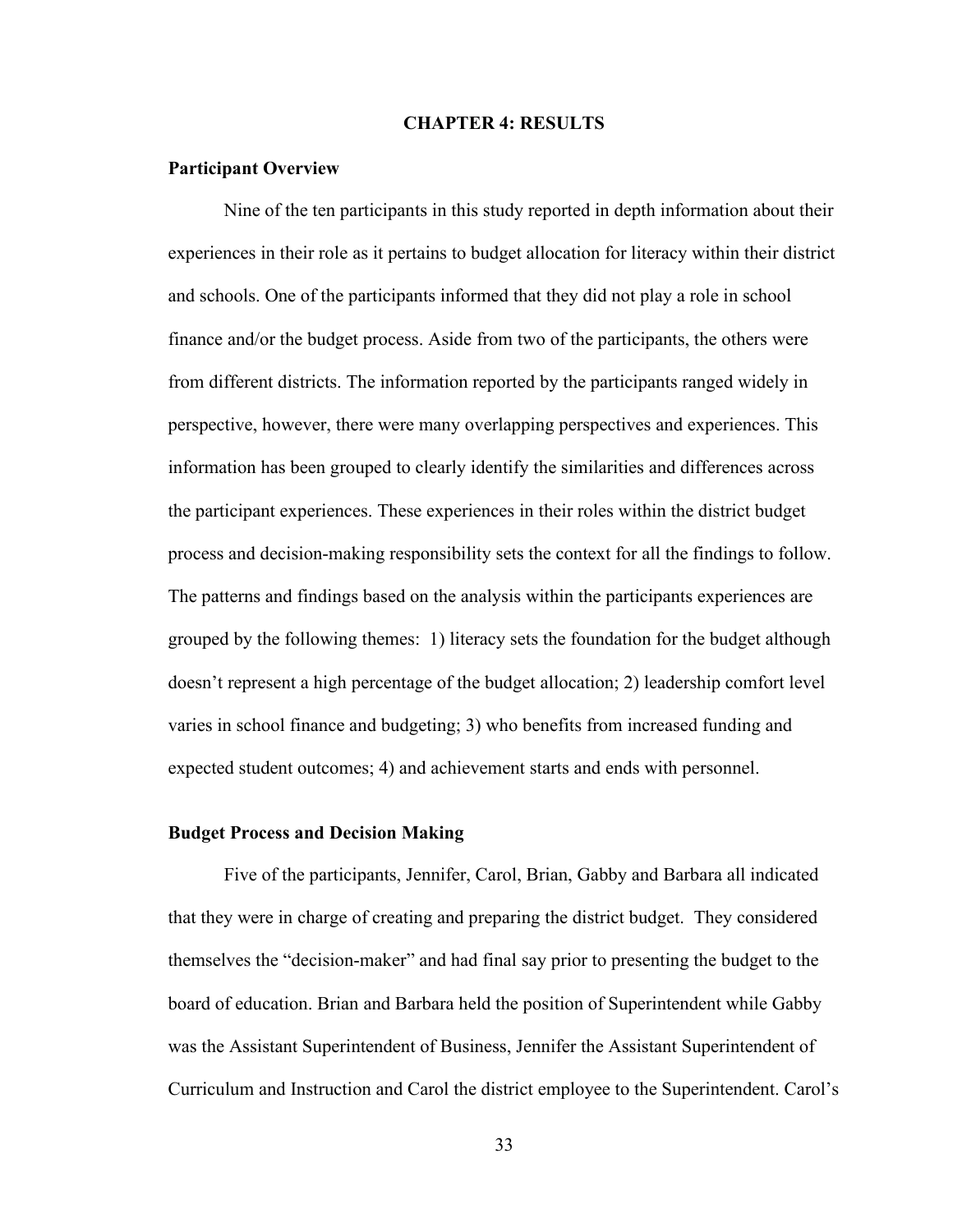title was unclear and the only additional information she provided was that she was second in command to the superintendent and was responsible for preparing the budget.

 Brian and Barbara both indicated that each year the budget process begins by determining the gaps in learning. Reviewing the data of the previous school year which includes student test scores and their progress throughout the year for each individual school within the district. If the outcomes in achievement for a particular grade from a specific school within the district is significantly lower than the others, more funding may need to be allocated so those students are supported in order to level the learning/achievement gap. Both Brian and Barbara reported that they obtain input from their school principals, curriculum personnel and key administrators on their needs and wants for the upcoming year. Brian provided a budget process timeline in which information is disseminated to the principals and curriculum personnel in November. In December, the team reviews the data from the previous year's achievement outcomes to determine the gaps in learning. If the system is working effectively, the gaps in learning will synchronize with the needs and wants of the principals and curriculum personnel. The Superintendent will then prioritize the order of needs and wants in preparation of the budget. Then in January the state budget numbers are released and then they have to determine which needs and wants will fit within the budget. When the state dollar figure is higher than the initial projection everything is great according to Brian because you can then add more needs and wants onto the budget. If it is not, cutting items and programs from the budget is the more challenging aspect. Working within the framework of the budget is a must. Barbara a Superintendent for fifteen years said: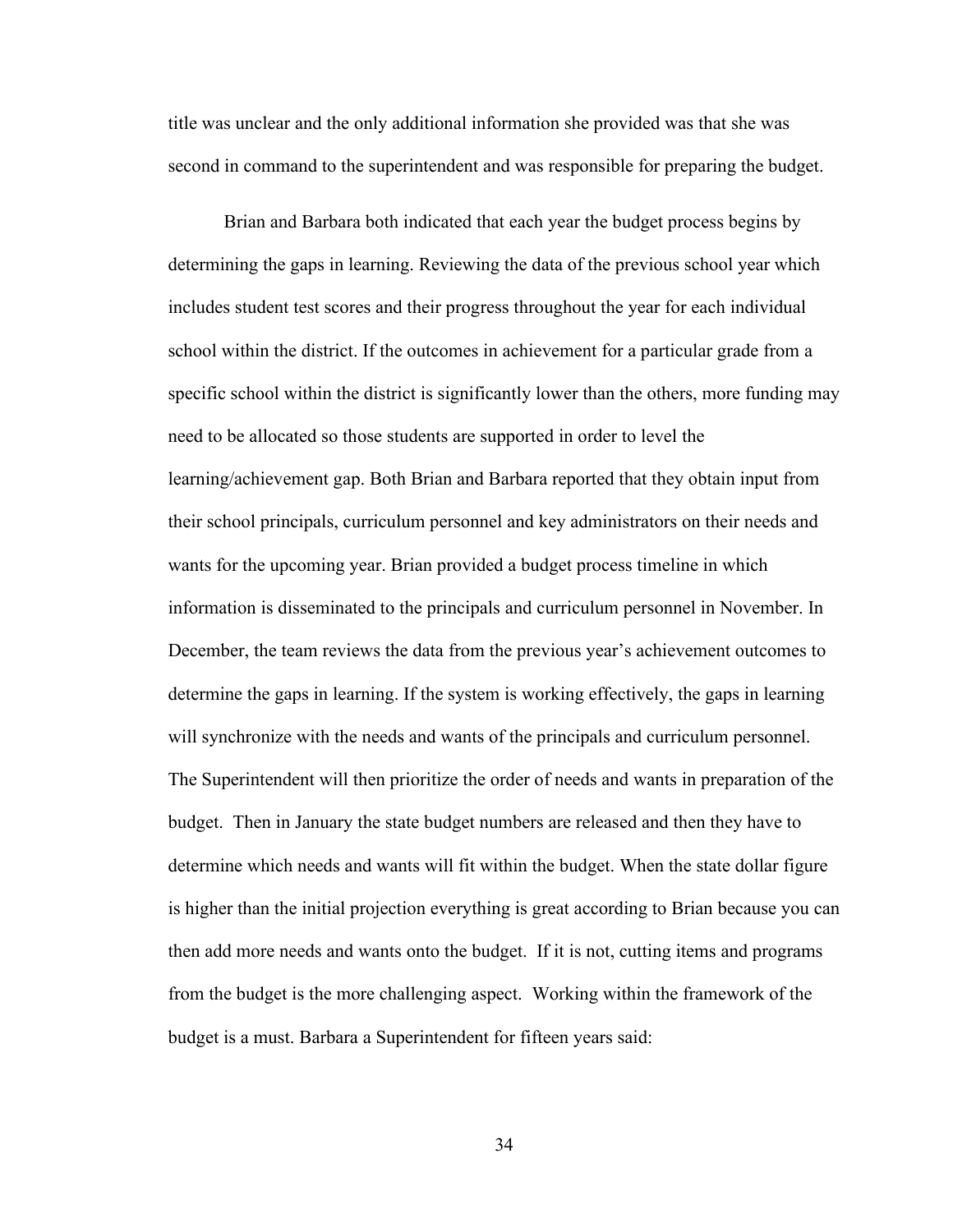You have to be very cautious of increases because you need to be very sensitive about the needs of the community. You can't put in the budget everything you want and need so you work with teams of people to develop a responsible budget.

Barbara further reported after a responsible budget has been prepared, she would then present the budget to the finance committee of the Board of Education. Once that review is complete and revisions are made if needed, the budget would be presented to the public so that the people in the community understand exactly how the funds are being used. Questions that are answered during this stage are: "What are the goals and objectives of the district? How are you funding these goals so that the students can achieve?" Once this is complete and approved, the budget must be submitted back to the Board of Education and then goes to the county for review. The Superintendent then works with the county business administrator in the state of New Jersey and goes over each line of the budget to ensure all avenues of all students are being supported as best as possible. Barbara went on to add that it is a lengthy process and once you finish you start again. This process is what funds every program.

 Jennifer, an Assistant Superintendent of Curriculum and Instruction also reported that the process begins with evaluating all of the district programs including supplies and materials to determine the effectiveness and need. Similarly, to Brian and Barbara, she explained that this is a collaborative process in which she includes building leaders such as Principals, supervisors, and teachers in voicing their opinions in the process. Regarding the budget process, Jennifer said: "It is a collaborative process and kind of a collaborative decision, but not completely, because you can't make everybody happy, but you try to get everybody's input and voice."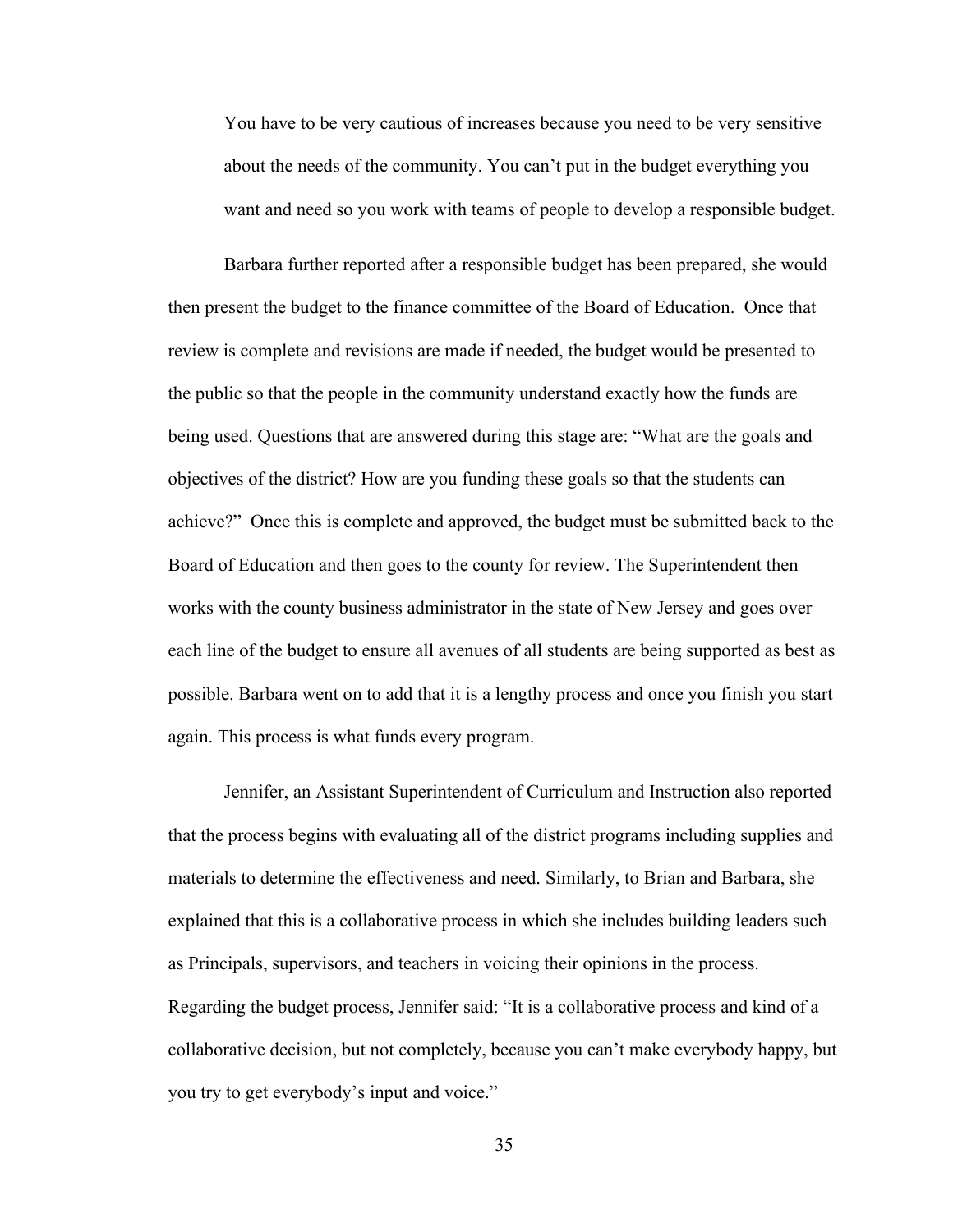Jennifer further reported an extensive part of the process is reviewing the data on student achievement and evaluating the effectiveness of the materials, digital tools all the way down to the specific consumables. Then a determination is made on the level of need compared to the effectiveness so that the most efficient programs and materials are included in the budget. Once this stage of the budget process is complete, Jennifer would then have meetings with the superintendent and the business administrator to review and revise the budget accordingly. Jennifer went on to say:

During the meetings with the Superintendent and business administrator not all items on the budget are met with the same opinion in which this needs to be talked through, but you know, we have a couple of arguments in the process.

Jennifer noted that the process of preparing the annual district budget does not come without its share of disagreement, but throughout the preparation many voices are heard and at the end of the day the Superintendent has the final say before it is presented to the Board of Education.

 Carol a district employee to the Superintendent in her district provided a process that seemed less structured than some of the other participants with budget decision making responsibilities. Her process differed as she reported that she would meet with teachers and curriculum personnel at the close of the school year as an "exit conference" to obtain information from them of what programs and what materials would need for next year. Carol would also meet with them in teams and individually to gather the information. She also would base her budget decisions on the academic year student outcomes. Carol then explained that the teachers' input was very important in her preparing the budget. Carol said: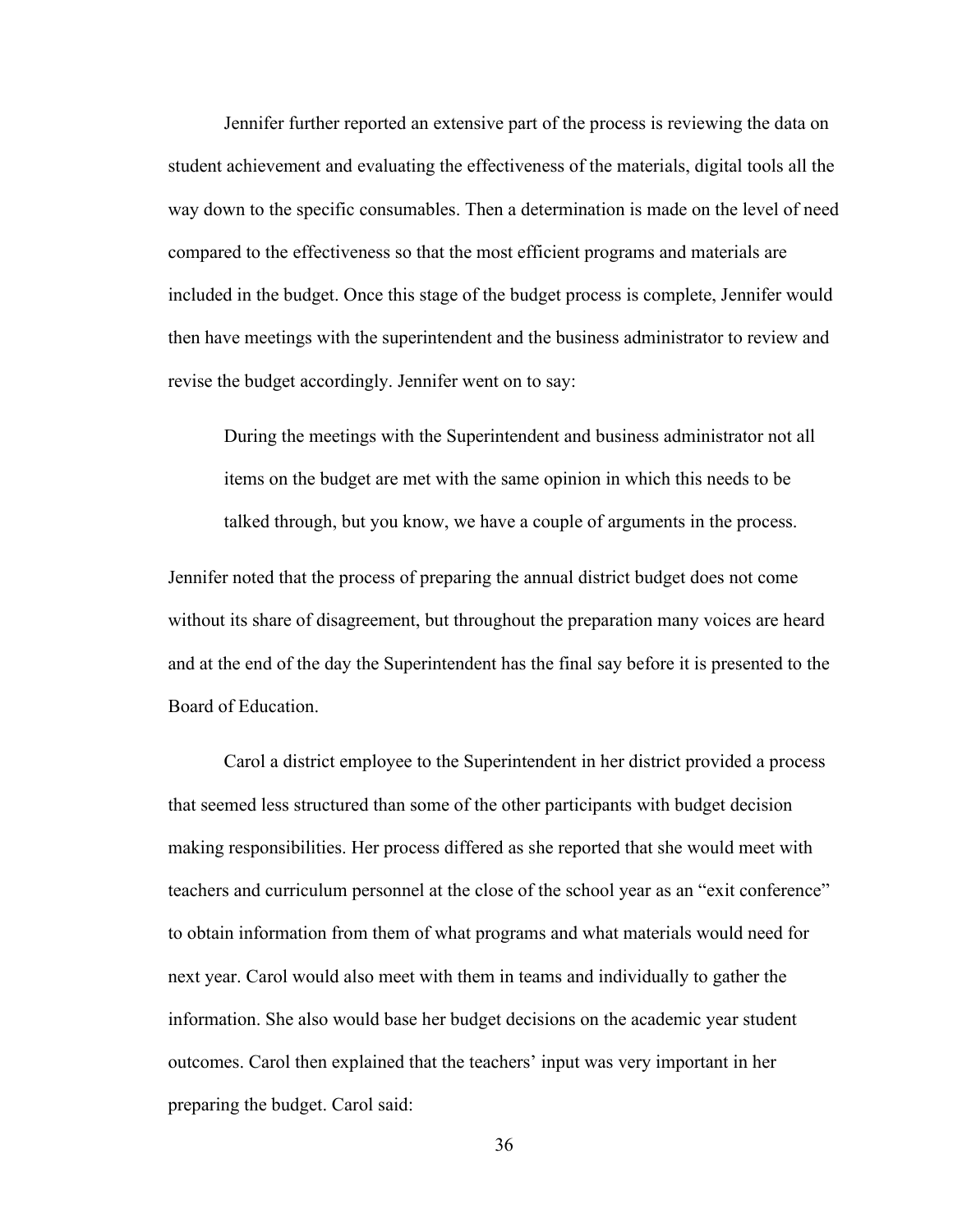We base the budget on our philosophies of enrichment. I never had any teacher turnover issue because teachers were free and were not afraid to take chances. This philosophy supported the budget as many of the programs and materials were effective each year and ultimately had a positive effect on student outcomes.

Although Carol worked for the superintendent in having budget oversight, she did report that she had decision making authority regarding the budget and when speaking with the superintendent, there were never any issues of concern or disagreement with her decisions.

 Gabby, an Assistant Superintendent of Business reported similar information in that she includes her Assistant Superintendent of instruction, principals, supervisors, and coordinators for their input in terms of what is needed for the upcoming year from their perspective. That would also include implementing new programs. New programs cost a lot of money to implement as they may require new textbooks, software, and possibly professional development for the teachers. Costs for a new program can easily run \$50,000 to implement. In addition, funds may be needed for building repair and maintenance. Gabby said:

I start the budget from scratch each year and construct the budget by obtaining input from the team which includes building principals, supervisors and coordinators, building and grounds, information technology and special education. If there are new programs being discussed, we need to think about where that funding is going to be coming from.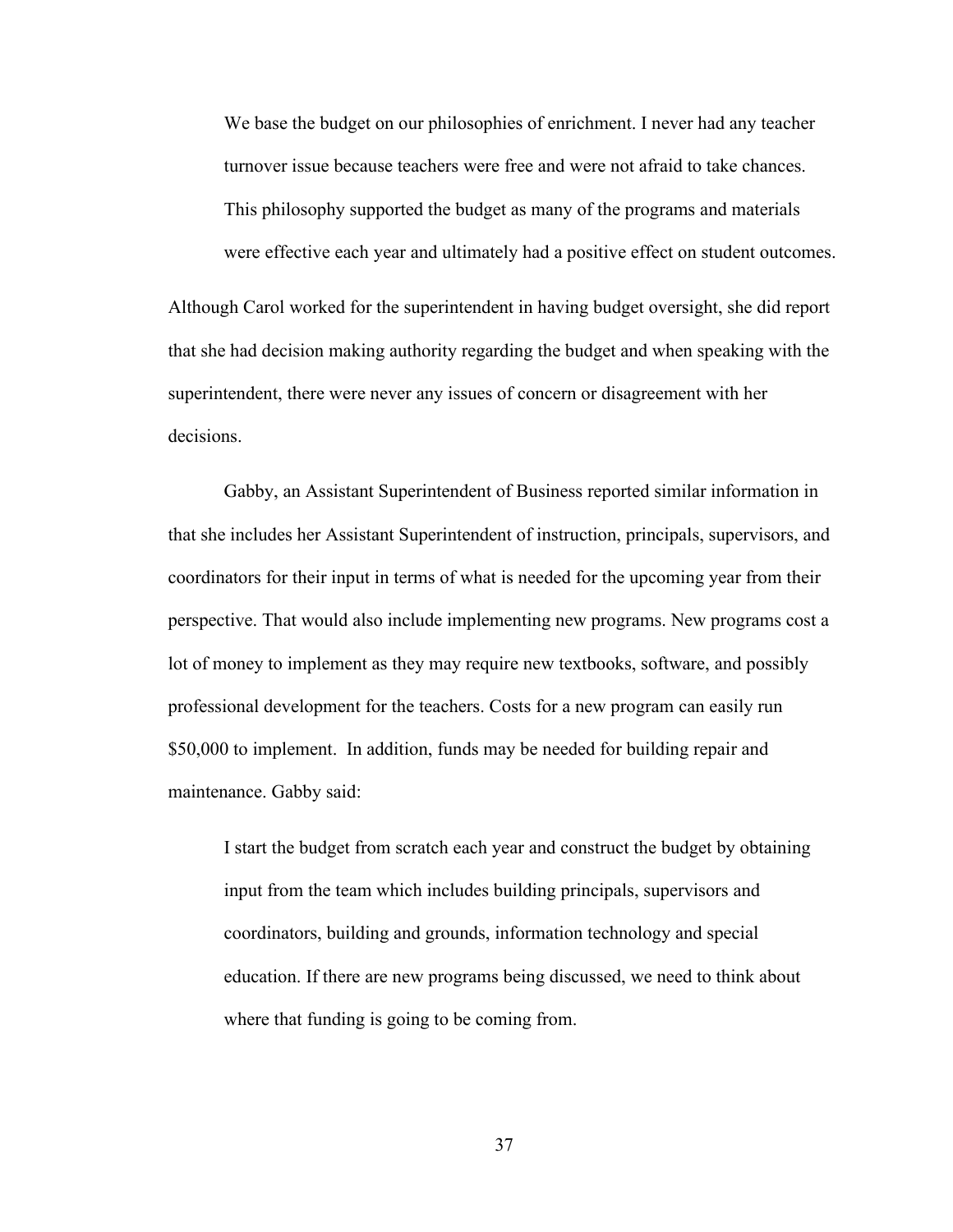Gabby also reported from year to year you may have different grade sizes in which one year you may have three, third grade classes in a building but the next year you may need four, third grade classes due to the number of students that age. Therefore, additional materials may be needed for the additional third grade class. Gabby said, "By the time the budget gets presented to the board of education, it has already been well thought out." After the budget is complete, Gabby described that she presents the budget to the Board of Education as the assistant superintendent for business alongside the superintendent for approval.

 Two of the participants, Charles, and Dorothy, indicated that they play a major role in the budget process, but they do not make the final decisions. The Superintendents in their respective districts make the final decision on the budget prior to presenting to the board of education. Charles holds the position of Deputy Superintendent and Dorothy holds the position of Executive Director for Academic Support to Schools.

 Charles reported that his primary role within the budget process is overseeing the need for personnel and infrastructure. When Charles reviews the personnel component within the district budget, the first item he ensures is budgeted is literacy teachers for grades K-5. He explained that it is of high importance that literacy is these teacher's primary function. Ensuring that every elementary grade has the appropriate funding for reading teachers, English teachers, and special education teachers are accounted for in the budget. Charles reported that hiring elementary teachers with literacy backgrounds is an effective use of funding because you gain more in literacy by hiring teachers with literacy backgrounds and you are able to stretch the funds further across all areas of the budget. Charles said, "The biggest bang for the buck is to have the classroom teacher a literacy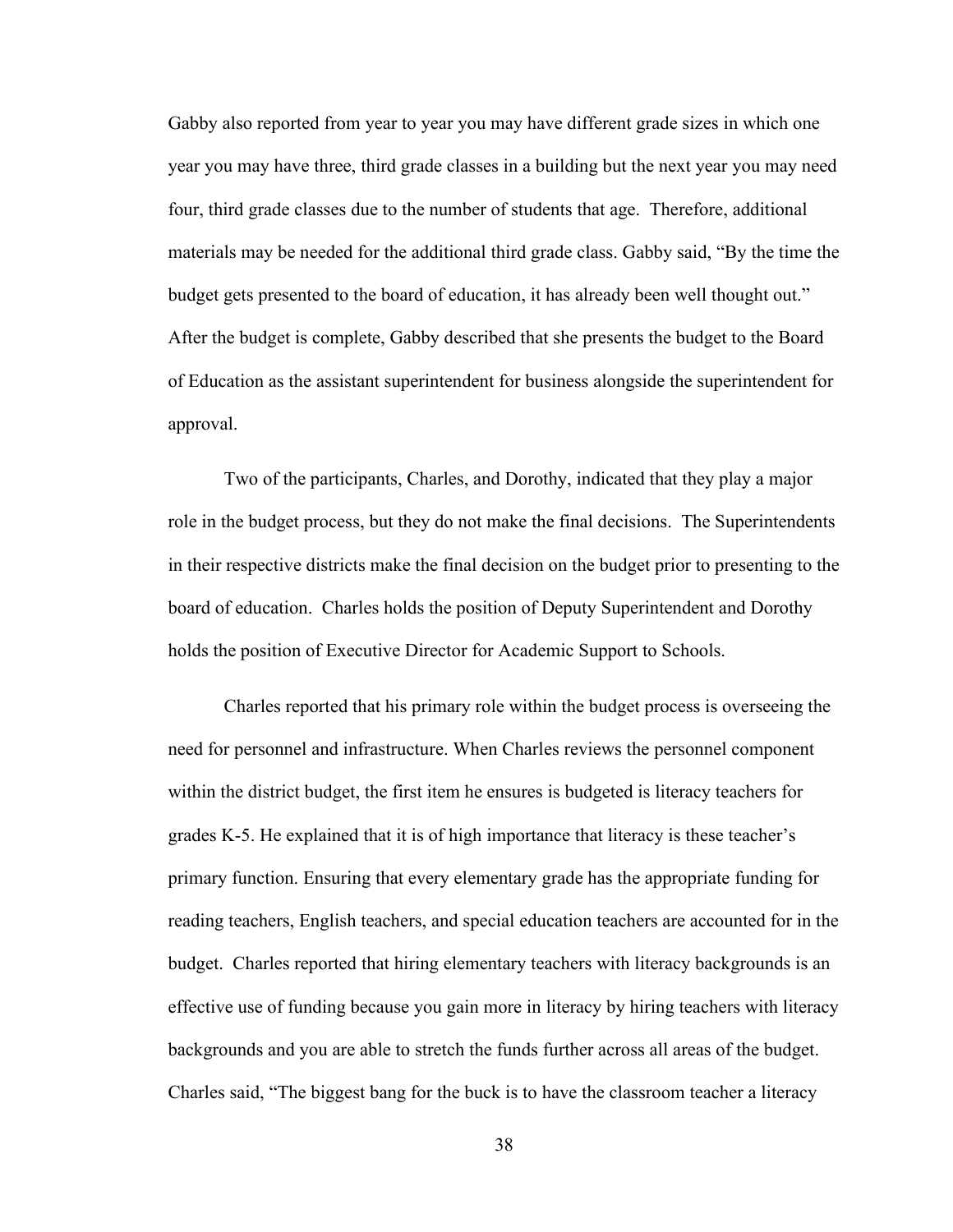teacher." Charles reported that the majority of the funding approximately 78% within the district budget is allocated for salaries and benefits. Some districts a little more and some a little less. The remaining portion of the budget funds everything else.

 Dorothy who oversees 16 elementary schools in her role as Executive Director of Academic Support Services reported that she plays a major role in the budget process which includes preparing the budget and leading the teams of individuals who collaborate in the process. Then she presents the budget to the Superintendent who makes the final decision. Dorothy reported, similar to Charles that the majority of the budget, approximately 80% is for personnel, 10% operational and 10% materials and supplies. She described that once the budget was prepared it would be presented to the public so the community would see where the funding was budgeted for the year.

Dorothy reported that she did not feel that the budget tightly aligned with the areas that their data indicated needed improvement. Dorothy said, "As far as the overall district budget, it's very vague as it pertains to tightly aligning spending to match areas that are in need of improvement." She went on to further emphasize that the budget planning begins by reviewing the annual student outcomes data and that the budget is contingent on what the data indicates. However, funding may be reallocated depending on discussion from role players within the budget creation. There could be specific programs they decide to implement or positions to hire that shift the focus which do not particularly align with the data indicating areas of need. This contrasted what many of the other participants reported.

 Two of the participants, Adam and Samantha indicated that they play a small role in the budget process, and they do not have decision making responsibility over the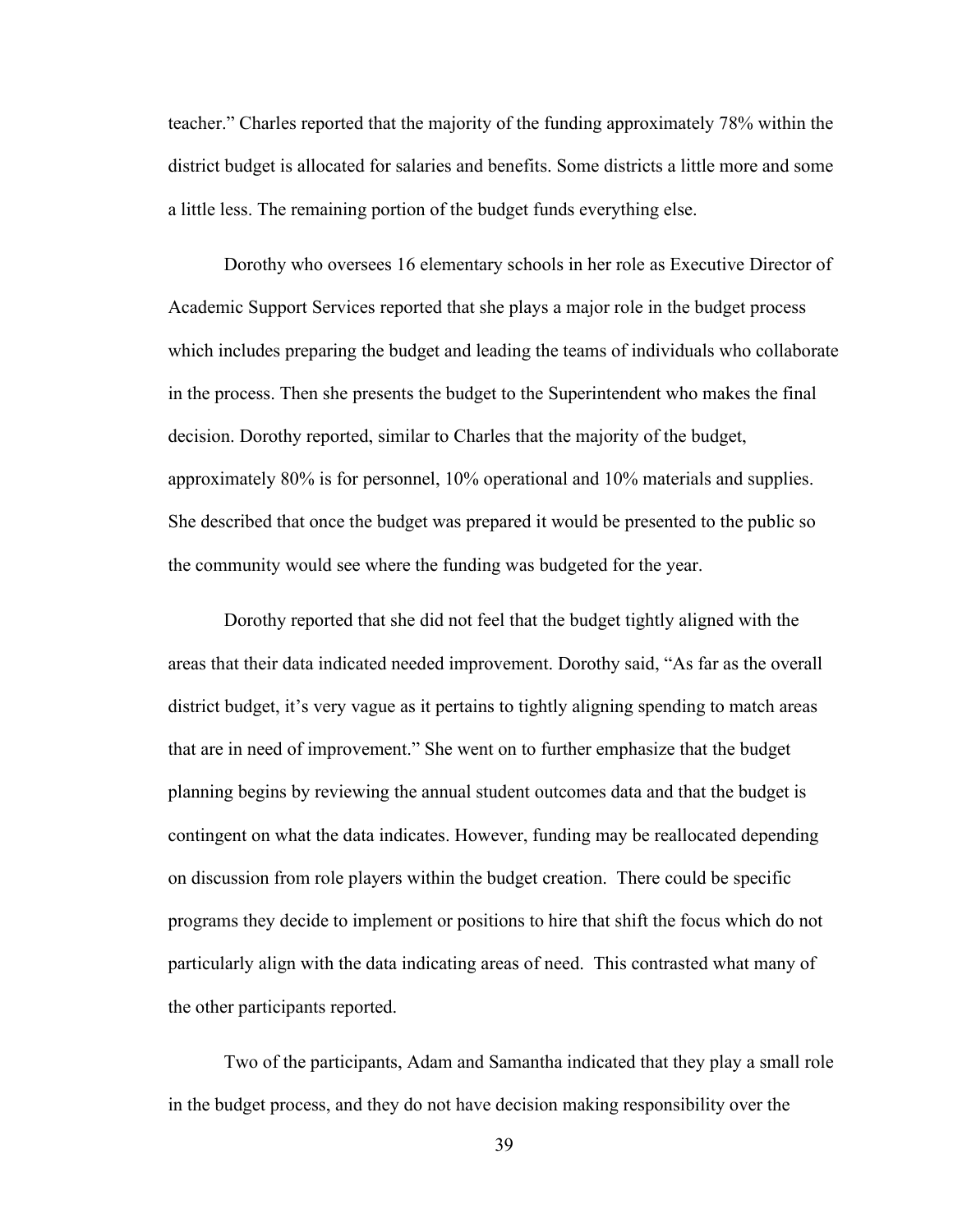budget. The superintendent makes the final decisions. Adam holds the position of Assistant Superintendent of Curriculum and Instruction, and Samantha holds the position of Coordinator for the Superintendent.

 Adam reported that his role in the budget process is to provide a list of materials, instructional supplies, professional development technology, consumables and instructional infrastructure needs to the business office. Then the business office responds indicating that your request exceeds the amount of funding allotted so you will need to revise. Or the business office responds informing that there is more room in the budget so you may want to add additional resources. Once the business office puts together the preliminary numbers from all the departments then Adam along with other unit department heads meet with the Superintendent to discuss the numbers. Adam reported that after some discussion and questions from the superintendent, the Superintendent will decide which items stay on the budget or will be removed. Adam said:

The district puts forth a considerable amount of money for new texts for our elementary schools as well as our secondary schools to keep the literature fresh and current. In addition, money towards professional development, particularly in literacy, readers/writers' workshop and curriculum development constantly looking at our youth study ensuring relevant teaching practices and that they are aligned with the most intriguing and relevant curriculum for our students.

Adam reported similarly to the other participants that the bulk of the budget funds salaries for personnel. Much of the personnel background is based in literacy. Adam said, "The budget for personnel aligns with what the district goals are for literacy." Adam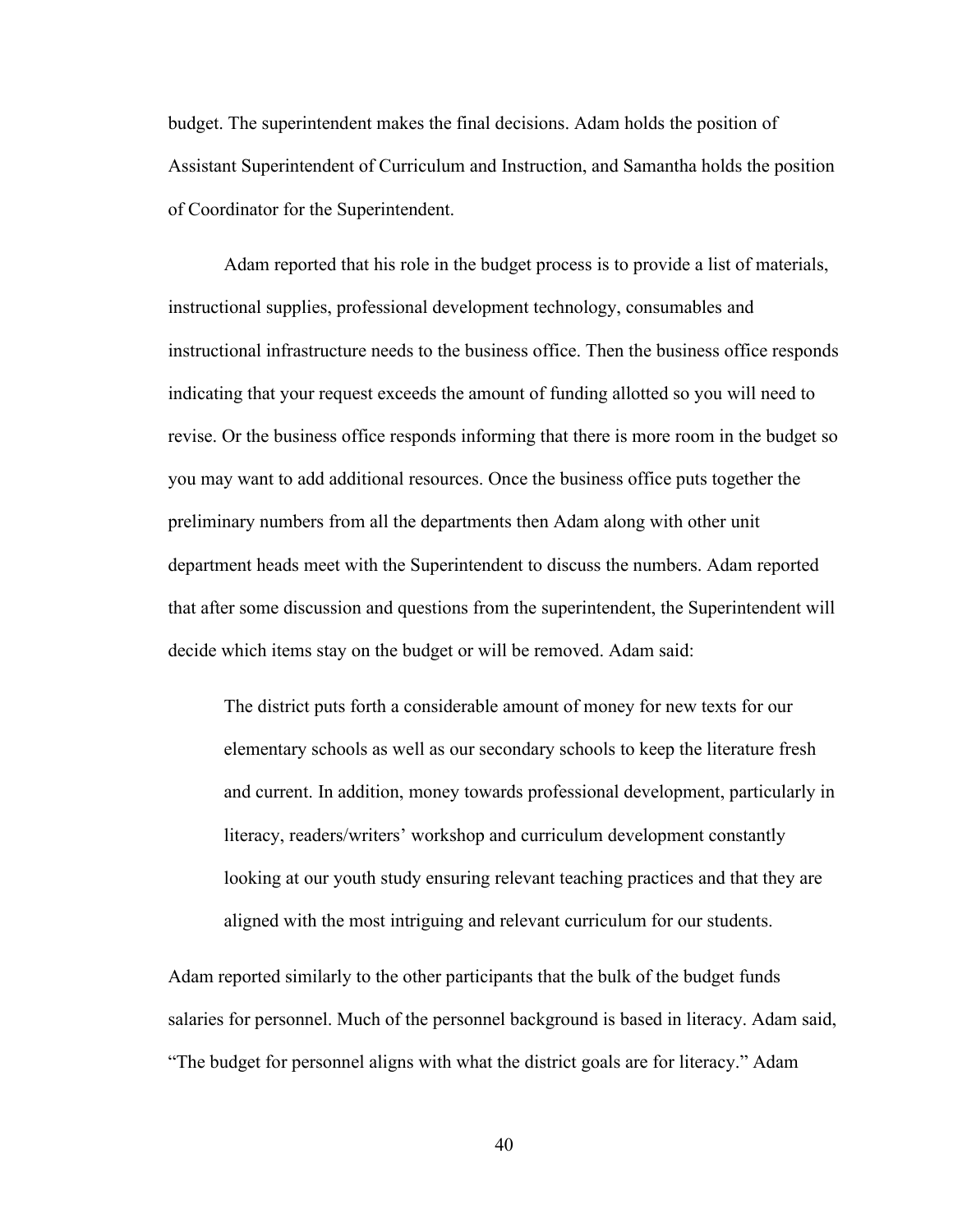further informed that teacher training in literacy is of high priority and must allocate funding accordingly. During the budget planning process this is taken into account.

 Samantha informed that her role in the budget is to provide information on special education programs and the budgetary needs for the upcoming year. She would also be asked by the Superintendent to research new programs that would be of need to enhance their special education needs. This would also include professional development programs in this area. Samantha reported that her role in the budget process was small. When asked if she would like to have a larger role in the process Samantha said, "No, I am very happy being asked about researching particular programs and my opinions on them. I never really had a big interest in budgeting, per se, it's not my thing so my level is absolutely fine."

One participant, Sally, reported she did not have any role in the budget process and did not know how the budget process worked. When I asked her if she would like to have a role in the process, she indicated yes but would not provide any details on how she would want to be involved. Table 2 provides an overview of decision-making authority and budget knowledge for all participants.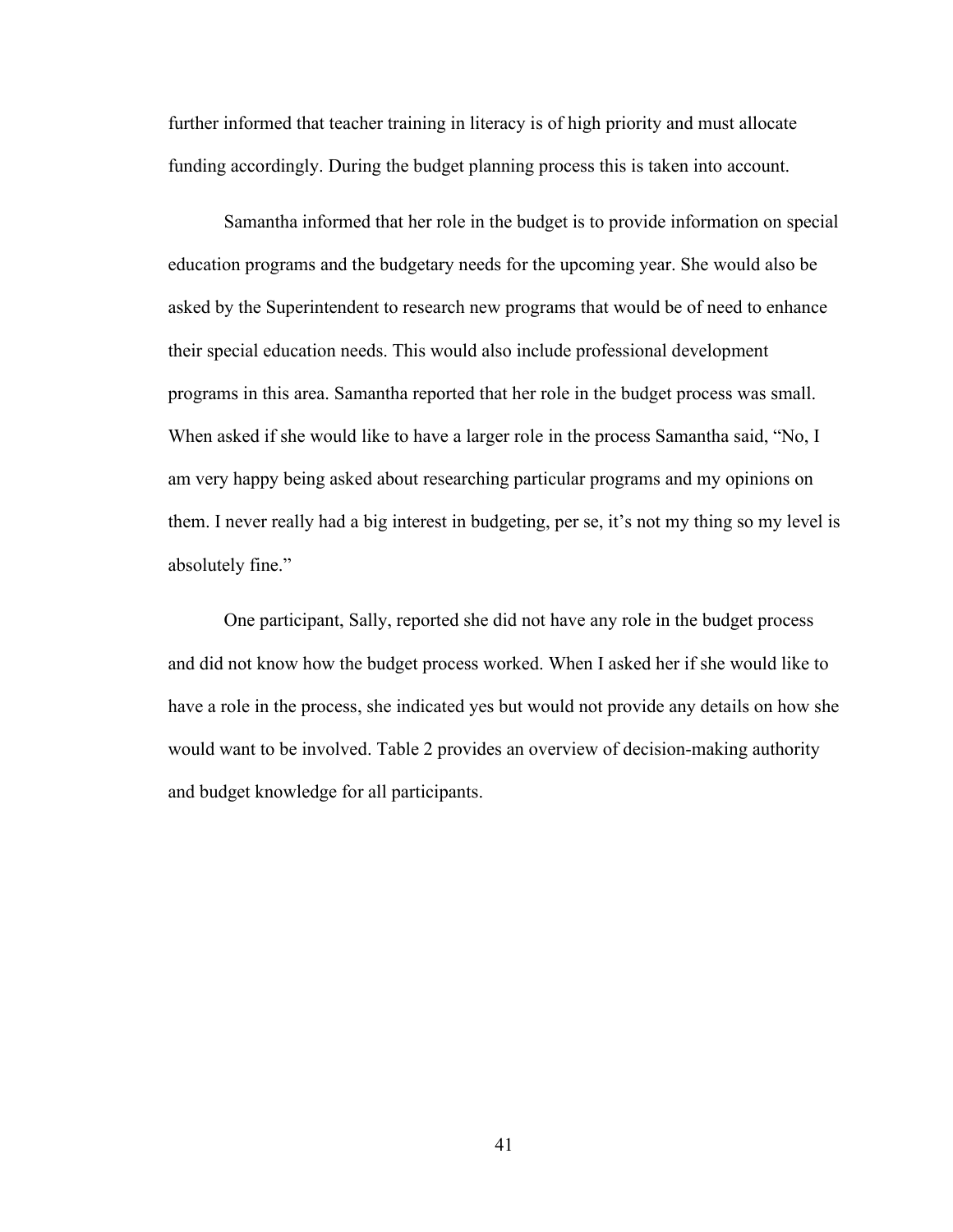# **Table 2**

| Name         | Position                                                      | Decision-           | Knowledge of                                    | <b>District Budget</b>                                     | Training in                               |
|--------------|---------------------------------------------------------------|---------------------|-------------------------------------------------|------------------------------------------------------------|-------------------------------------------|
|              |                                                               | Making<br>Authority | the % of<br>Funding<br>Allocated to<br>Literacy | Data Included<br>Indicating<br>Literacy                    | <b>Budgeting</b><br>and School<br>Finance |
| Jennifer     | <b>Assistant</b><br>Superintendent<br>of Curriculum           | Yes                 | Yes                                             | Yes (not entire<br>budget-only<br>other than<br>personnel) | None                                      |
| Carol        | District<br>Employee                                          | Yes                 | No                                              | No                                                         | None                                      |
| Adam         | Assistant<br>Superintendent<br>of Curriculum                  | No                  | No                                              | No                                                         | <b>One Course</b>                         |
| <b>Brian</b> | Superintendent                                                | Yes                 | No                                              | No                                                         | Yes                                       |
| Charles      | Deputy<br>Superintendent                                      | No                  | Yes                                             | Yes                                                        | None                                      |
| Gabby        | Assistant<br>Superintendent<br>of Business                    | Yes                 | No                                              | No                                                         | Yes                                       |
| Samantha     | Coordinator for<br>Superintendent                             | No                  | No                                              | No                                                         | Yes                                       |
| Barbara      | Superintendent                                                | Yes                 | Yes                                             | No                                                         | Yes                                       |
| Dorothy      | Executive<br>Director of<br>Academic<br>Support of<br>Schools | No                  | No                                              | No                                                         | None                                      |
| Sally        | Assistant<br>Principal                                        | No                  | No                                              | No                                                         | NA                                        |

# **Decision-Making and Budget Knowledge**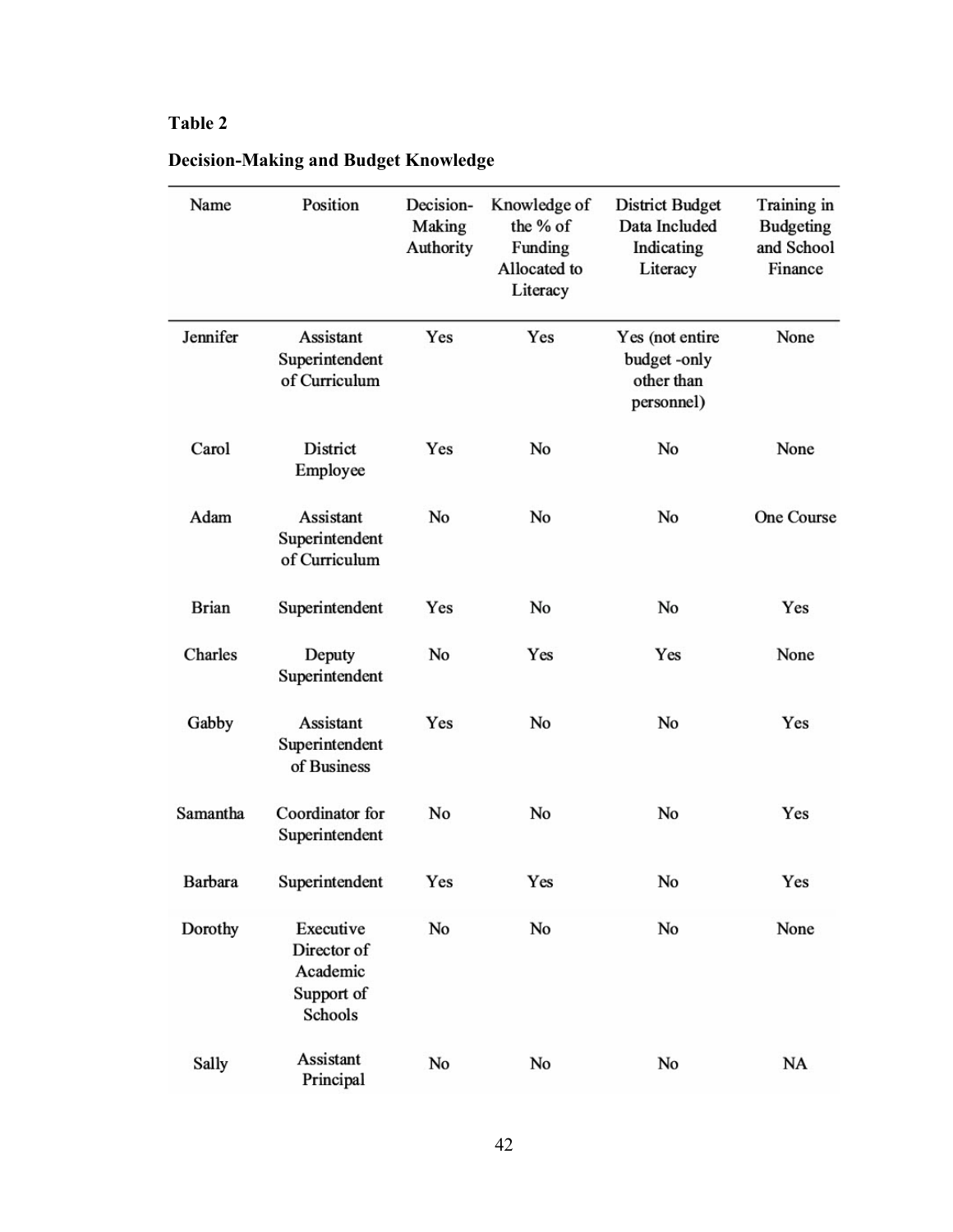### **Themes**

 While each individual participant had distinctive experiences as a school-district leader there were common experiences reported and identified. The leading themes that are present across the data are indicated below which include: 1) Literacy sets the foundation as a core construct of the budget although doesn't represent a high percentage of the funding allocation, 2) leadership comfort level varies in school finance; 3) who benefits from increased funding and expected student literacy outcomes, and 4) budgeting and achievement starts and ends with personnel.

# **Theme One: Literacy Sets the Budget Foundation Although Doesn't Represent a High Percentage of the Budget Allocation**

 There was a consensus among the participants that literacy sets the foundation of the budget and that budgetary decisions are made based around the funding needs for literacy. However, the data collected from the participants indicated a wide range of perspectives from both those who were aware of the percentage of funding allocated to literacy, as well as the individuals who did not know the funding percentage allocated to literacy. Three of the participants (30%) reported that the percentage of allocated funding towards literacy was significant, a high percentage. Three of the participants (30%) reported that the percentage of the overall budget towards literacy was a small percentage and four participants (40%) reported that they did not know. Only three of the participants (30%) reported knowing the percentage of the budget that was allocated towards literacy. One of the remaining seven participants who reported playing a large role in the budget process indicated that they believed literacy to be a small percentage of the overall budget. Two of the remaining seven participants reported that the allocation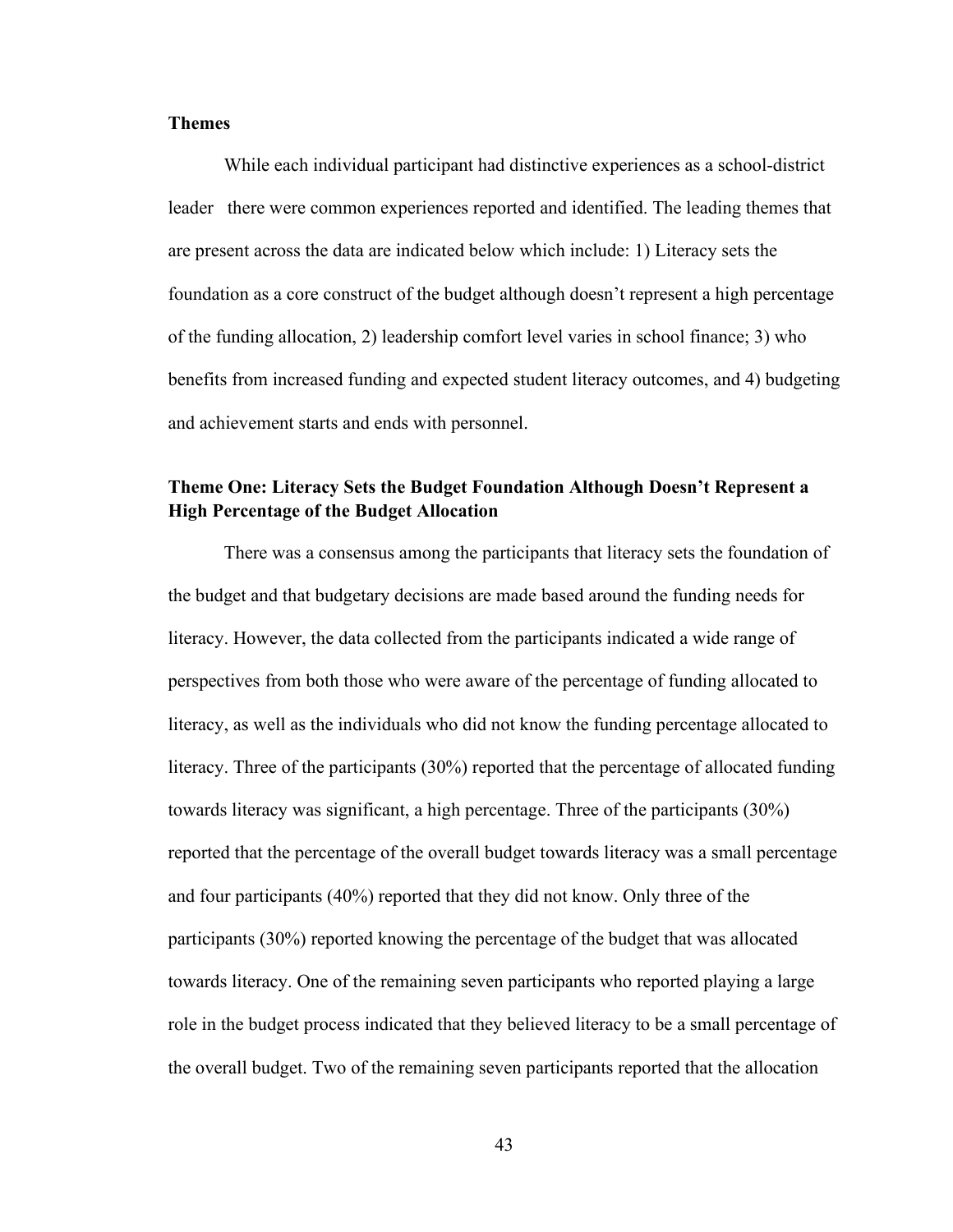for literacy was significant, a high percentage of the overall budget. Four of the remaining seven participants reported that they just did not know.

Jennifer, Charles, and Barbara were the three participants who reported that they knew the exact percentage of funding allocated to literacy. The parameters of what literacy consisted of varied somewhat depending on the individual defining it. Jennifer reported 50 percent of the budget was allocated to literacy, Charles reported 25 percent and Barbara reported twenty percent. Brian and Carol indicated they did not know the percentage of the budget allocated towards literacy but believed it was a high percentage of the budget. Gabby was the one participant who did not know the percentage of funding allocated to literacy but indicated that it would be a very small percentage of the overall budget. While Adam, Samantha, Dorothy, and Sally reported that they did not know the percentage of funding allocated to literacy and could not say if it was a large or small percentage of the overall budget.

Six of the participants reported that they had complete involvement within the budget process and five of those six participants reported that they made the final decision on the budget prior to it being presented to the board of education. Of the five participants who made the final budget decisions, Carol was the outlier as she was the only participant not being in a position of a Superintendent or Assistant Superintendent. Her role is the District Employee to the Superintendent. Gabby was an outlier because although she indicated she did not know the percentage of the overall budget allocated to literacy; she was the only one who reported she believed funding allocated to literacy would be a very small percentage of the overall budget. Three of the remaining four participants indicated they played some role in the budget while one participant did not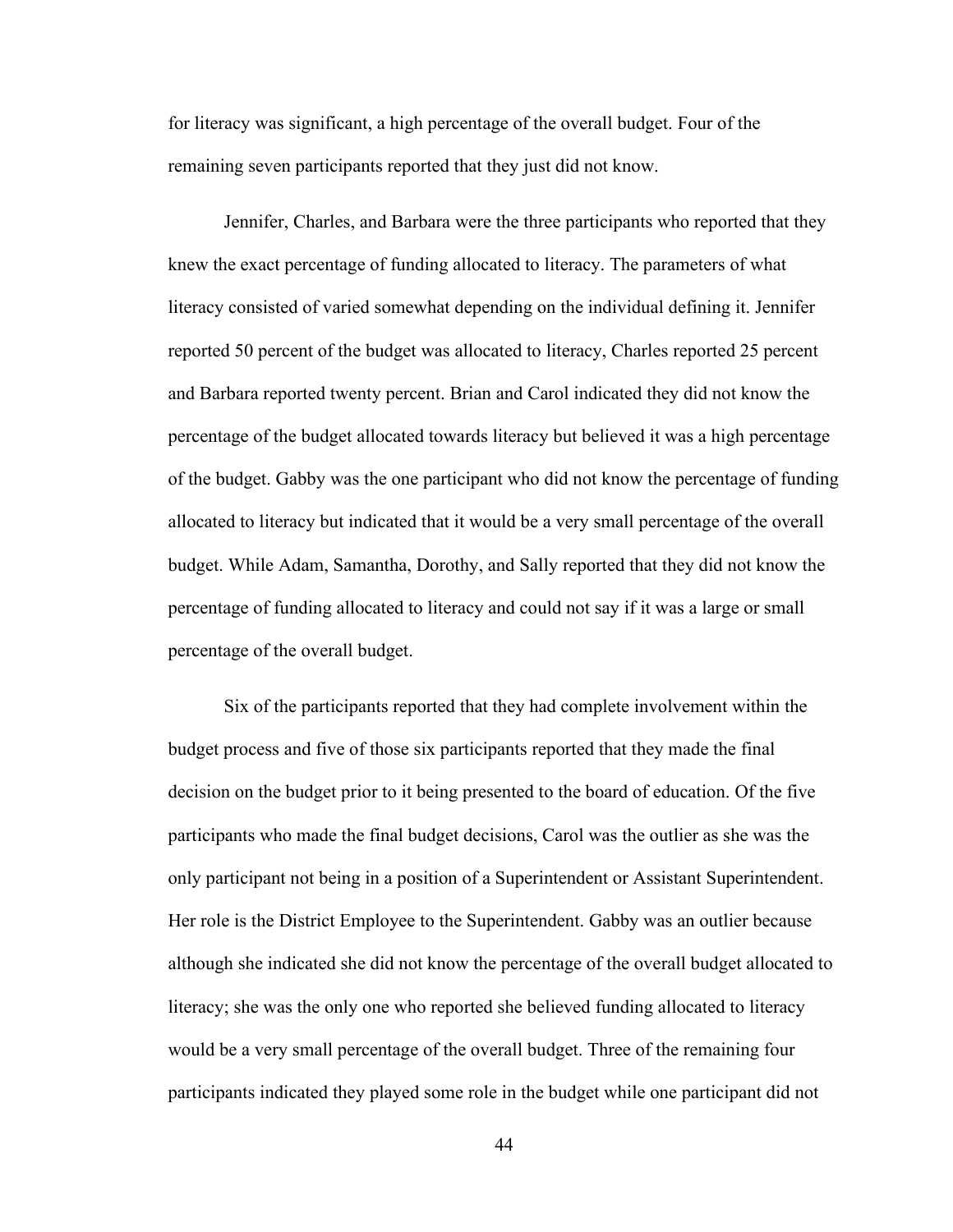play any role in the budget process. Of those four participants, aside from the participant who did not play any role in the budget, two participants (Adam & Samantha) did not know the percentage of the overall funding for literacy and could not say whether they believed it was a large or small percentage of the overall budget. The remaining participant (Charles) reported that he knew the percentage of overall funding allocated to literacy and it was a smaller percentage of the overall budget.

# *Sub Theme: Knowing the percentage of the budget allocated to literacy and budget availability.*

Only three of the participants Jennifer, Charles and Barbara reported that they knew the percentage of funding of the overall district budget that is allocated towards literacy. That equates to thirty percent of the participants knowing the funding allocation percentage. Jennifer and Charles were able to send the researcher direct information on the allocation percentages of the budget. Barbara informed during the interview that she would try and send the researcher the budget, however, the researcher was unsuccessful in receiving the budget from her.

 Jennifer who was one of the three participants that reported knowing the percentage of funding allocated to literacy was the outlier in the group. She informed that the funding allocation percentage for literacy was a substantial portion of the overall budget. Jennifer shared the budget with me, and the budget indicated 50 percent of the budget was allocated towards literacy. Jennifer did confirm that her district budget allocates 50 percent of the overall budget towards literacy. However, within this budget personnel were not listed. To be accurate, Jennifer reported that fifty percent of the nonpersonnel budget was allocated to literacy. Jennifer reported that she did not have the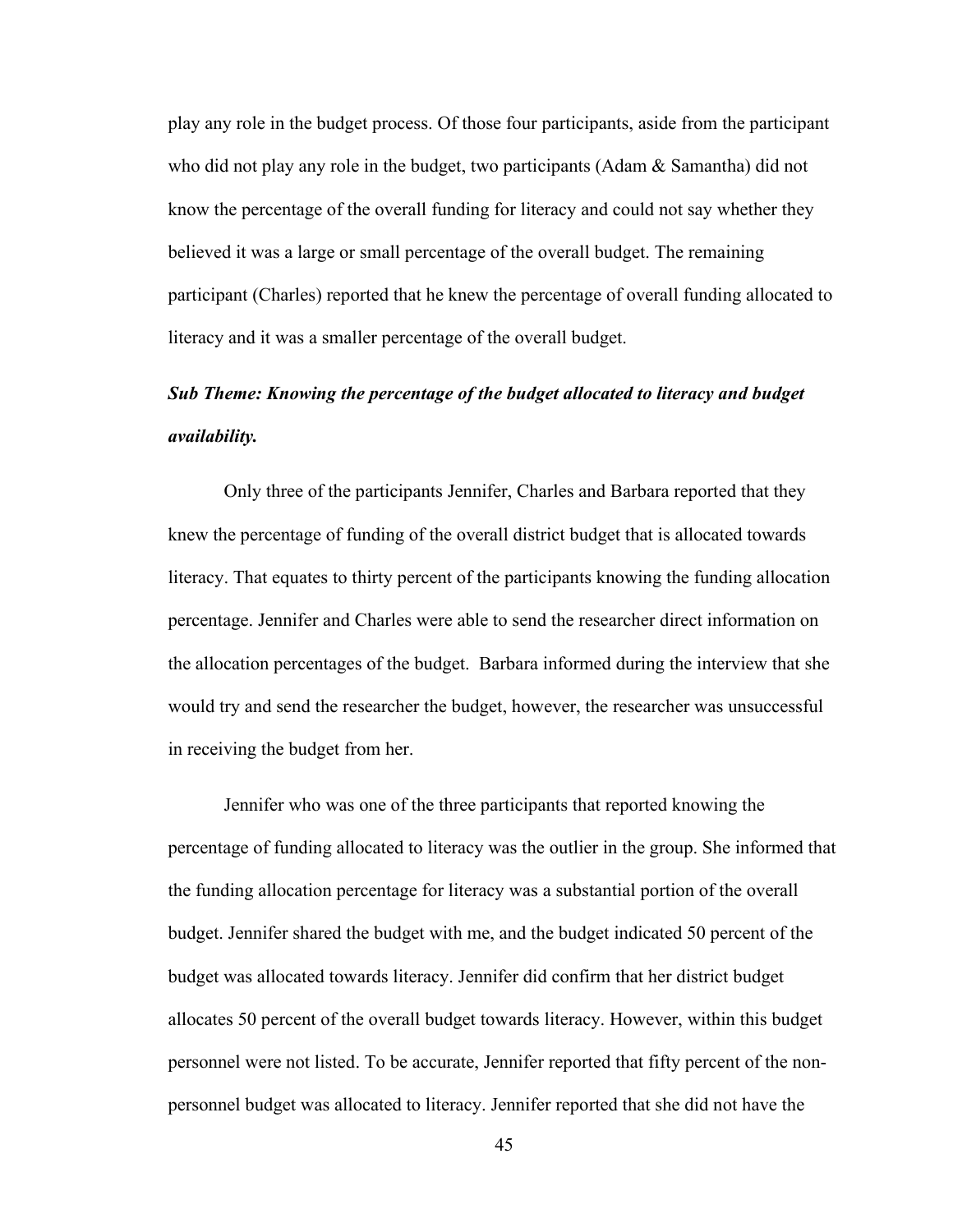entire budget on hand, so it did not include personnel. She never sent the entire budget. Therefore, this percentage is based on all budgetary items other than personnel. She did go further to breakdown the expenses and programs for the upcoming academic year which indicated a 50 percent budget allocation towards literacy. Jennifer said:

Half of the budget goes towards literacy. I don't have personnel numbers but as far as other numbers such as professional development, supplies and materials, digital tools, and new programs such as reading programs it is all in the budget.

This percentage was the highest percentage reported from all the participants but not completely accurate as this data was for non-personnel budget and not the overall district budget.

 Charles, one of the three participants to report that he knew the percentage allocation towards literacy provided the most in-depth information from all the participants. Charles reported that the total proposed 2021-2022 district budget was \$184,937,763. The total budgeted costs for all employees' salaries and benefits in the projected 2021-2022 budget is \$136,939,227. Salaries and benefits equate to 74.05% of the total proposed budget. Charles was also able to then breakdown the personnel portion of the budget and provide me the figure that would be specifically allocated for literacy personnel. \$46,325,500 of the 2021-2022 proposed budget was allocated for personnel for literacy. The total percentage of the district wide salary and benefits committed to literacy equates to 33.83%. The remaining \$47,998,536 (25.95%) of the entire budget was allocated for other than personnel such as materials and supplies, new programs, technology and infrastructure. Of that funding, Charles reported that \$415,000 was allocated for literacy. \$184,937,763 was the total district wide budget. Of that total,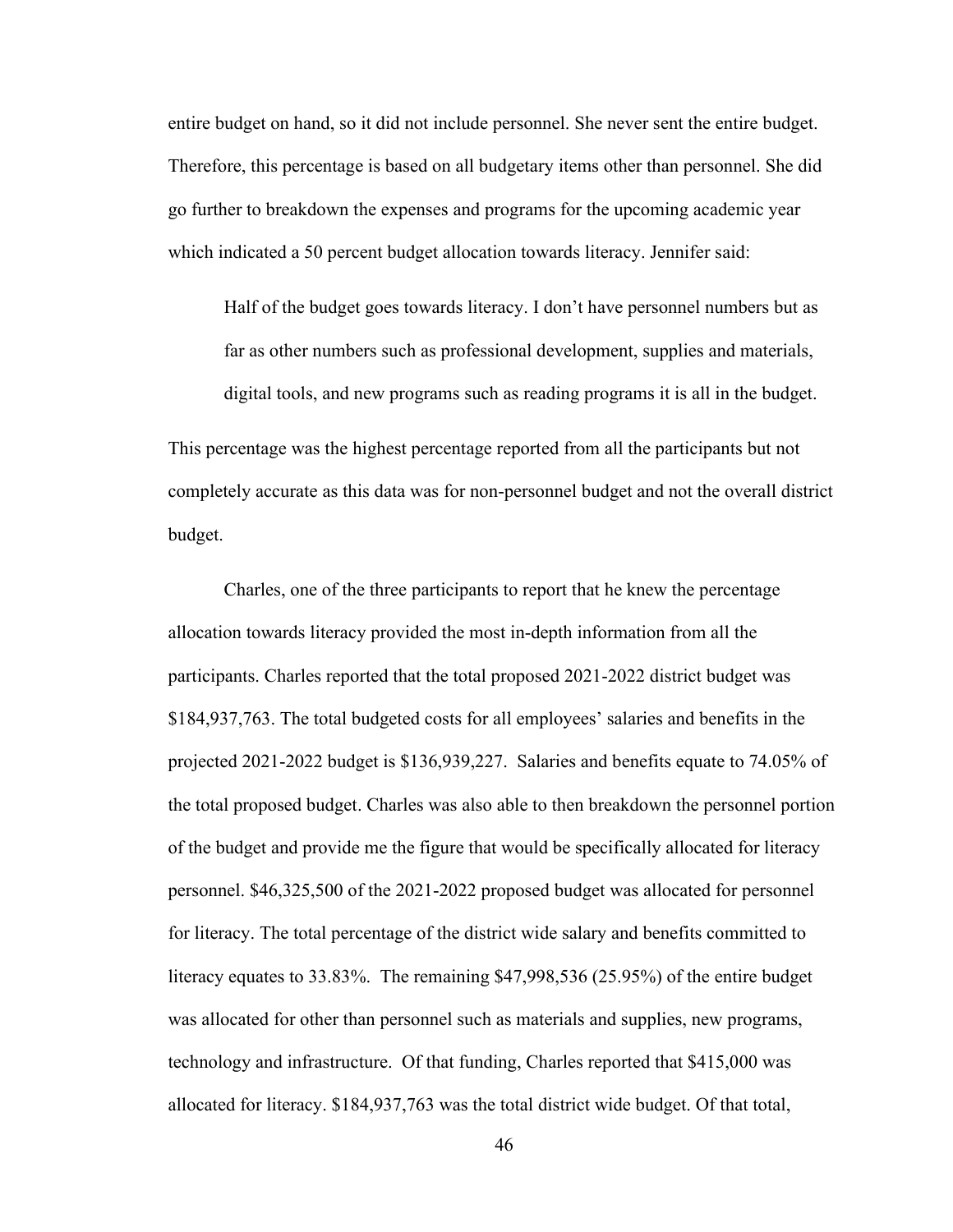\$46,740,500 was allocated towards literacy. The percentage of funding allocated towards literacy from the total proposed district budget was 25.27%.

 Barbara was the third participant to report that she knew the percentage of the district budget that was allocated for literacy. Although she informed me that she would be able to provide me with the budget, unfortunately, she never did send it. Barbara reported that 20 percent of the overall district budget was allocated for literacy. This number was not too far off from the 25 percent reported by Charles. It would have been beneficial to see the budget from Barbara to compare it to the numbers Charles was able to provide. Barbara was able to offer additional information in regard to determining the allocation for literacy. Barbara said:

Usually, literacy comes under curriculum and instruction so if I had the budget in front of me, I could tell you to the penny what I was spending on language arts literacy. A healthy budget should have at least in the low  $20<sup>th</sup>$  percentile for your curriculum development. Literacy does take up a large piece of it because you are not just dealing with the textbook program but you're dealing with professional development for the staff which is critical and technology online programs and assessment which is needed to monitor student achievement on a quarterly basis and all of that cost money.

Barbara further reported that in today's climate budgeting assessment for literacy is very much needed to ensure the proper support for the students so they can achieve to the expected levels of the district. In addition, for students to be successful high-quality teachers and principals are needed so budgeting for their professional development is very costly on an annual basis. Barbara said: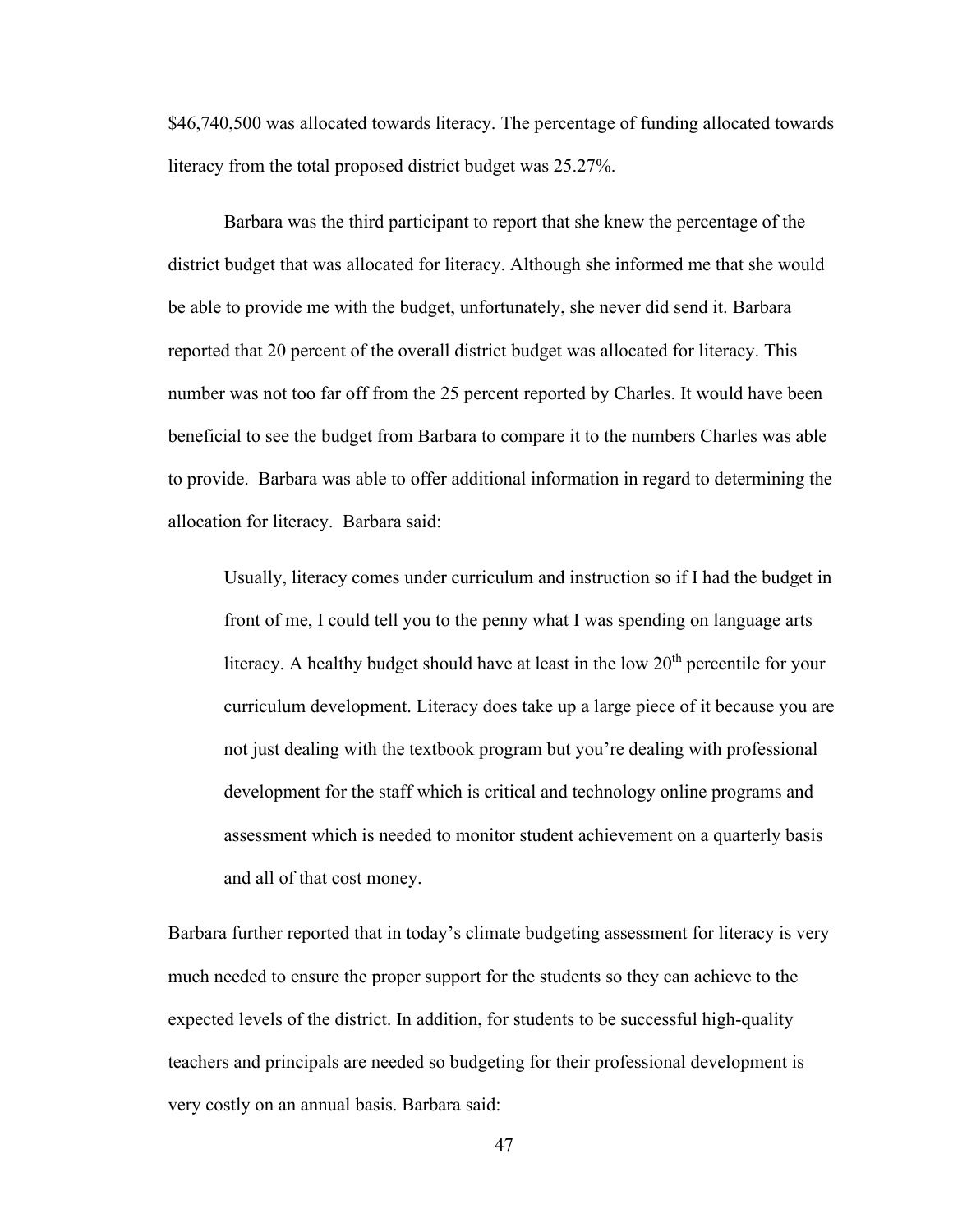Every content area supports literacy. You're always looking for opportunities for students, whether it's science or social studies as it's all linked to literacy and reading and the ability of students to be able to read independently on their reading level. That's something you need to do and hopefully go beyond that and that's got to be a main focus of the budget.

 Carol, one of the participants who reported that she did not know the percentage of the overall budget allocated to literacy was one of the two participants that informed that she believed a significant percentage of funding went to literacy. Carol said:

I would say most of the money went to literacy. If you think about it, every teacher is a literacy teacher. There is no such thing as a math teacher, just teaching math as the new math has students having to read through a word problem, show their steps, they're thinking. It's not just adding calculations anymore. Everything is based around literacy so I would say all of the money trickles down to instruction in the classroom teaching students how to read and write all of the day.

This data indicates that Carol reported that a large percentage of the budget is allocated to literacy. Carol went on to further point out that physical education teaching and learning has even changed. Physical education is not only change into your athletic clothes and play physical sports or exercise anymore. The physical education teacher gives the students vocabulary words to study in this content area and then the teacher would have a vocabulary contest that would increase literacy within gym class. Literacy is weaved into everything, Carol informed.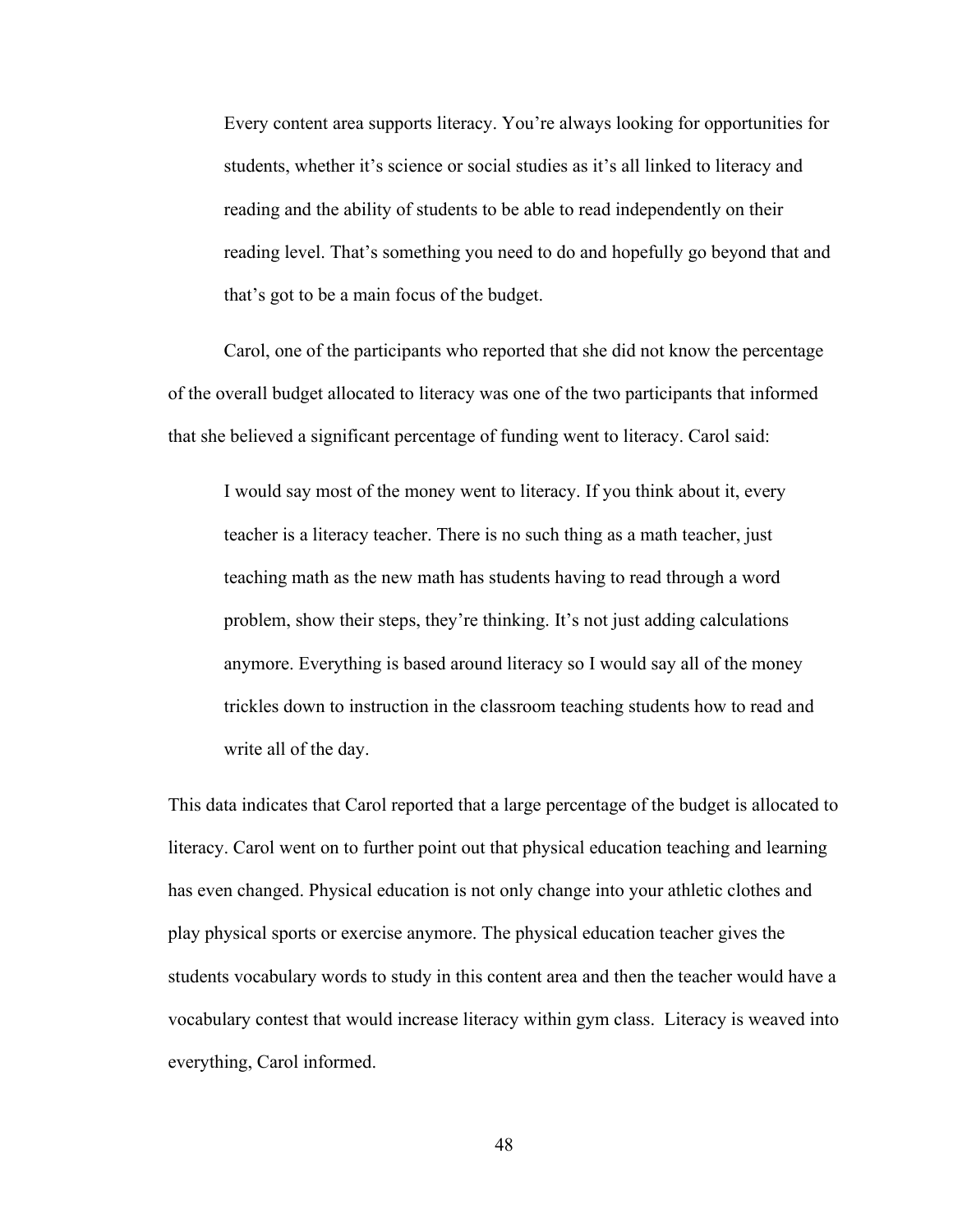Brian was one of the two participants to report that the percentage of funding allocation for literacy was a high percentage of the overall budget. Although Brian reported that he was the Superintendent and made the final decision in regards to the budget prior to presenting to the board of education, he informed he did not know the percentage of funding allocated to literacy. When asked if he knows the percentage of funding allocated to literacy Brian said:

No, and the reason it's no is that literacy is the foundation in all our elementary spending which includes all of our elementary teachers, teacher training, programs, materials, new teacher hires, classroom time and even our teacher spending. Literacy is the first focus.

Brian went on to further indicate that his elementary school principals drive the train in their schools, and he expects that everything from  $K-5<sup>th</sup>$  grade should be literacy focused. Funding requests and allocations primary focus should be towards literacy. Once literacy budgets and programs are finalized then they work in the other disciplines such as mathematics. Brian said:

Literacy is the primary foundation of grades K-5 and we hire principals whose primary focus is on literacy. Literacy being their baby and that is why we have a district which is 51% minority and have the positive results that we have.

Brian went on to further report that reading, and writing is the fundamental cornerstone of instruction in the district and everything in the budget is funneled towards literacy. Brian informed that even their mathematics teachers have literacy backgrounds.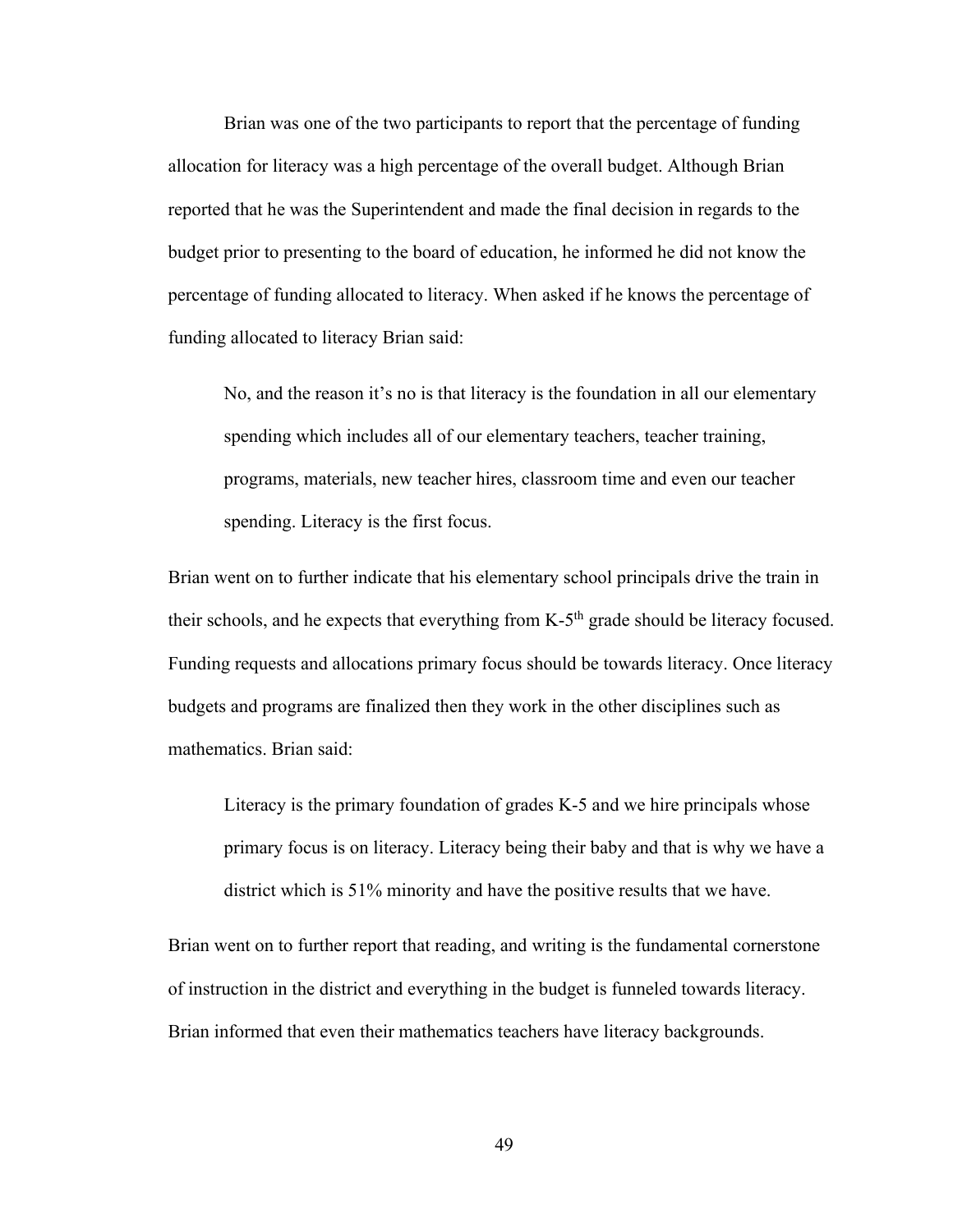Everyone in the district should be teaching literacy and that is how Brian expects the budget to be prepared ensuring literacy is the focus and foundation.

 Adam, Samantha, and Dorothy all reported that they were not aware of the percentage of funding from the overall budget that was allocated to literacy and could not say whether it was a large or small percentage of the overall budget. Adam reported that the district does allocate funding for new textbooks in literacy for the elementary and middle schools to keep the literature current. In addition, funding is allocated to teacher professional development particularly in literacy, but he did not know the percentages or the specifics of how much. Adam reported that there are several components of the budget and the first one is salaries which make up the majority of the budget. Some of which Adam informed is allocated towards literacy as the budget aligns to what the district goals are for literacy. Samantha, similar to Adam did not know the percentage allocated towards literacy and cold not say if it was a large or small percentage. Samantha informed that she has been in this business a long time as she started back in the 1980's. She reported that she remembers funding being earmarked for certain budgetary lines when she first started. Now she informs that in current times the principals and superintendents have more autonomy with the budget. This could be a positive or negative process in which determines outcomes. It all depends on how competent the school leader is in making budget determinations. Samantha informs that school leaders and administrators play an extremely important role in the process of student outcomes. Budget creation and allocation is critical to the success.

 Dorothy, similar to Adam and Samantha, also indicated that she does not know the percentage of the budget allocated to literacy and informs that she can't say whether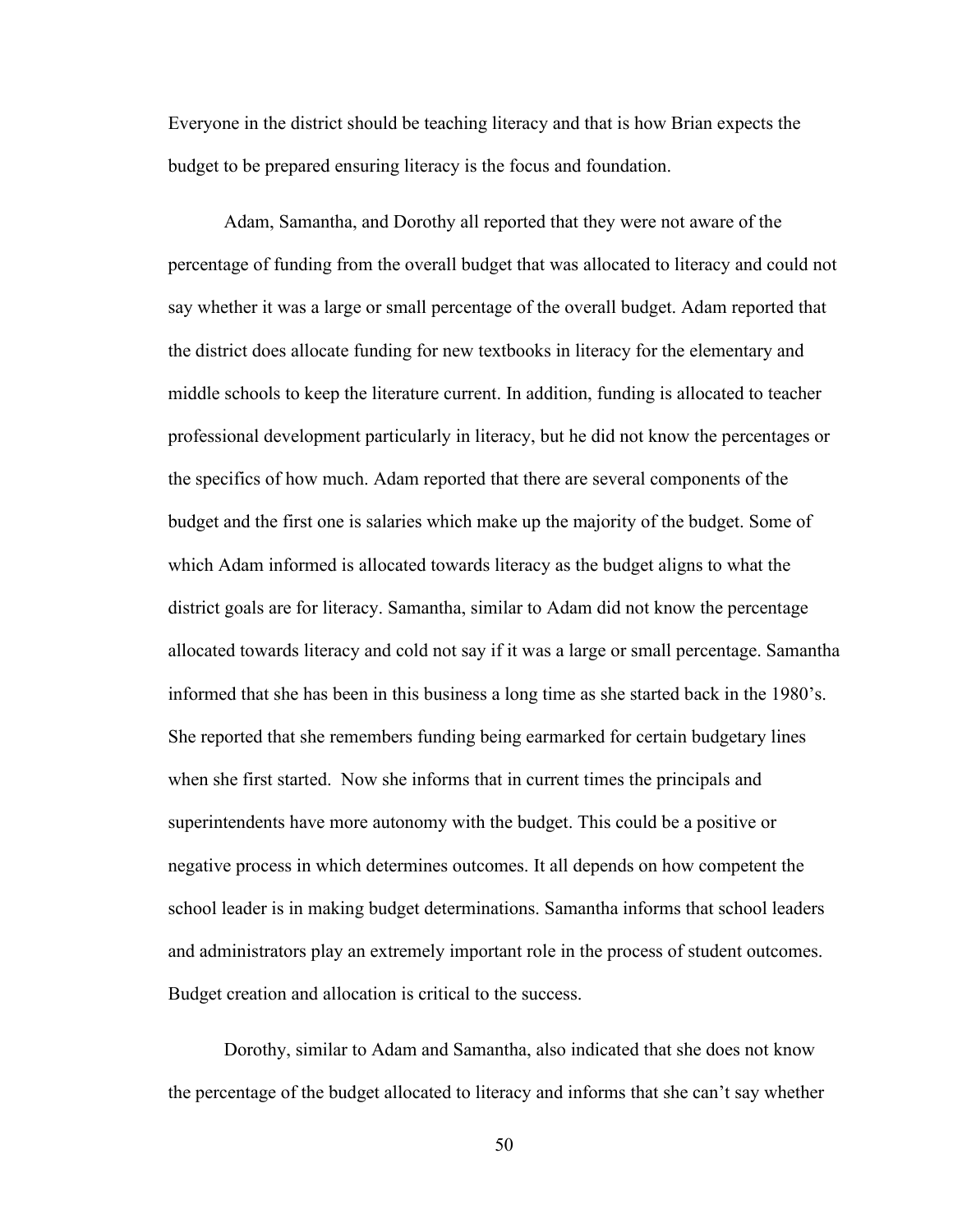that percentage is large or small. Dorothy did report that eighty percent of the budget is made up of personnel, ten percent operational and ten percent materials. She indicates that portions of funding from all three categories does go to support literacy. Dorothy said:

There are so many different pieces within each portion of the budget. There is reading literacy and then are we looking at cross disciplinary literacy? Also, there could be additional funding for disadvantaged students that there may be a need to allocate funding for a reading resource teacher in addition to a reading specialist. In addition, the summer reading program or after school program that is for foundational reading skills. It's very hard to quantify.

Dorothy also reported that funding needs to be aligned with the needs of the schools within the district and she is not sure that the budget always conforms to this. Dorothy said, "As far as the district budget overall, I think it is too vague and needs to tightly align it with literacy needs and programs." She went on to indicate that funding allocation must match the areas in need of improvement. This should be based on what the data looks like and that should determine how funding is reallocated.

 Gabby is the one participant who reported that she does not know the percentage of funding allocated to literacy but believes it to be a very small percentage of the overall budget. She indicated that the greatest component of the budget is instructional and within that salaries are budgeted. Gabby reported that it is difficult to break out the literacy pieces but did not provide any further information.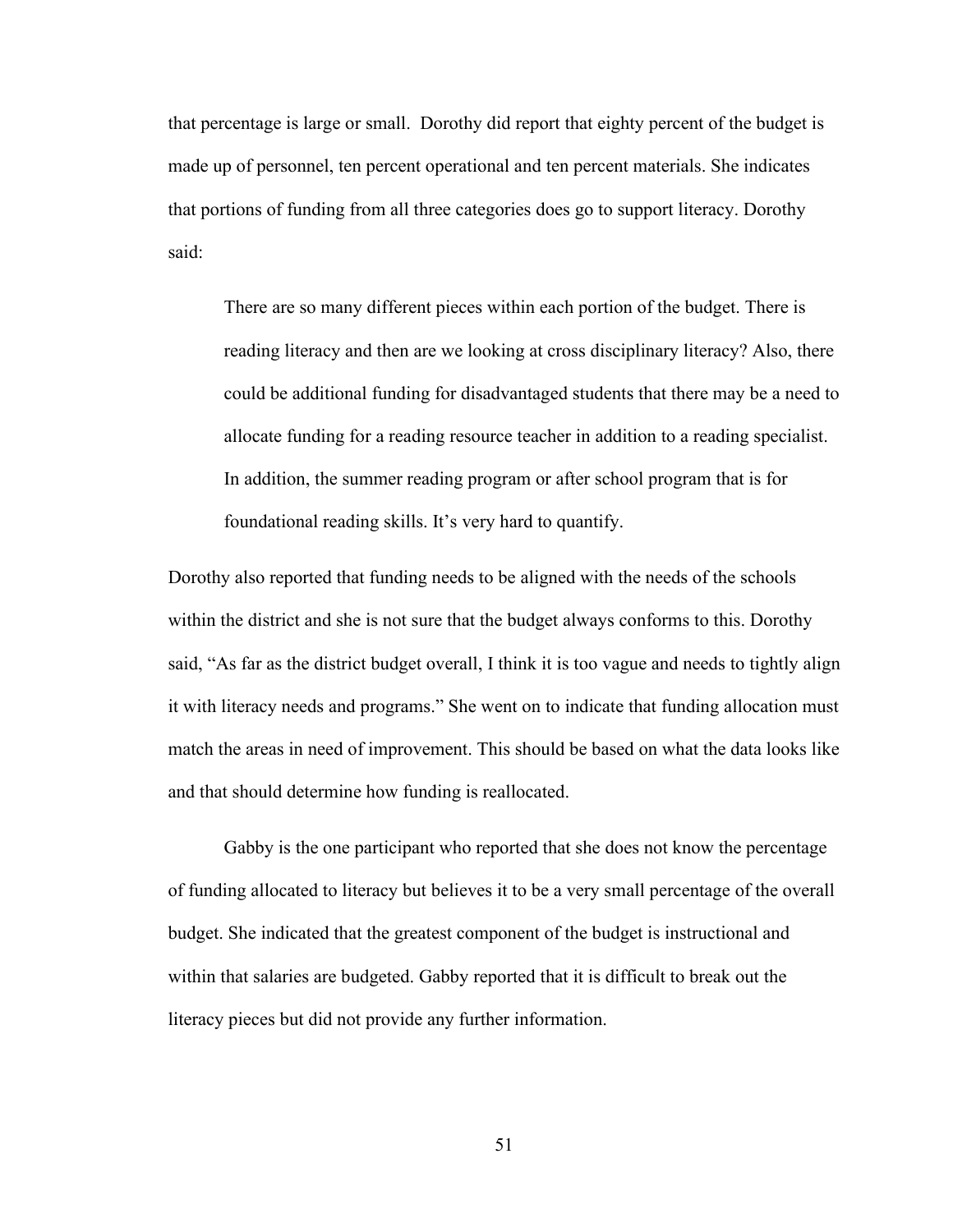Nine of the ten participants reported that the district budgets were public knowledge and could be found on the district websites. One participant (Sally) did not provide an answer. When I asked the question to all participants if I would be able to figure out the funding allocated specifically for literacy, all nine participants informed me that the budget would not be that specific. I then asked if they would be able to provide me with a budget indicating the lines specifically for literacy and only three of the participants indicated that they would be able to share a budget with those specifics (Jennifer, Charles & Barbara). These three participants were the only three that reported they knew the percentage of funding allocated to literacy. Jennifer and Charles did send budget information to me while Barbara never did send me that information. Jennifer's budget was not the entire district budget. She provided a budget and was speaking directly to the components of the district budget excluding personnel. Charles's budget was the entire district budget.

 From the three participants that were able to provide information on budget allocation for literacy, all three reported that the percentage of funding allocated to literacy was fifty percent or less of the overall district budget. Charles reported an exact number of 25.27% of the proposed 2021-2022 district budget was allocated to literacy. Barbara reported twenty percent (20%) of the overall budget was allocated to literacy and Jennifer reported fifty percent (50%) of the budget (other than personnel) was allocated to literacy.

### **Theme Two: Leadership Comfort Level Varies in School Finance and Budgeting**

There was a wide range of self-perspective on the participants' level of comfort in school finance and budgeting. The self-reported comfort level ranged from extremely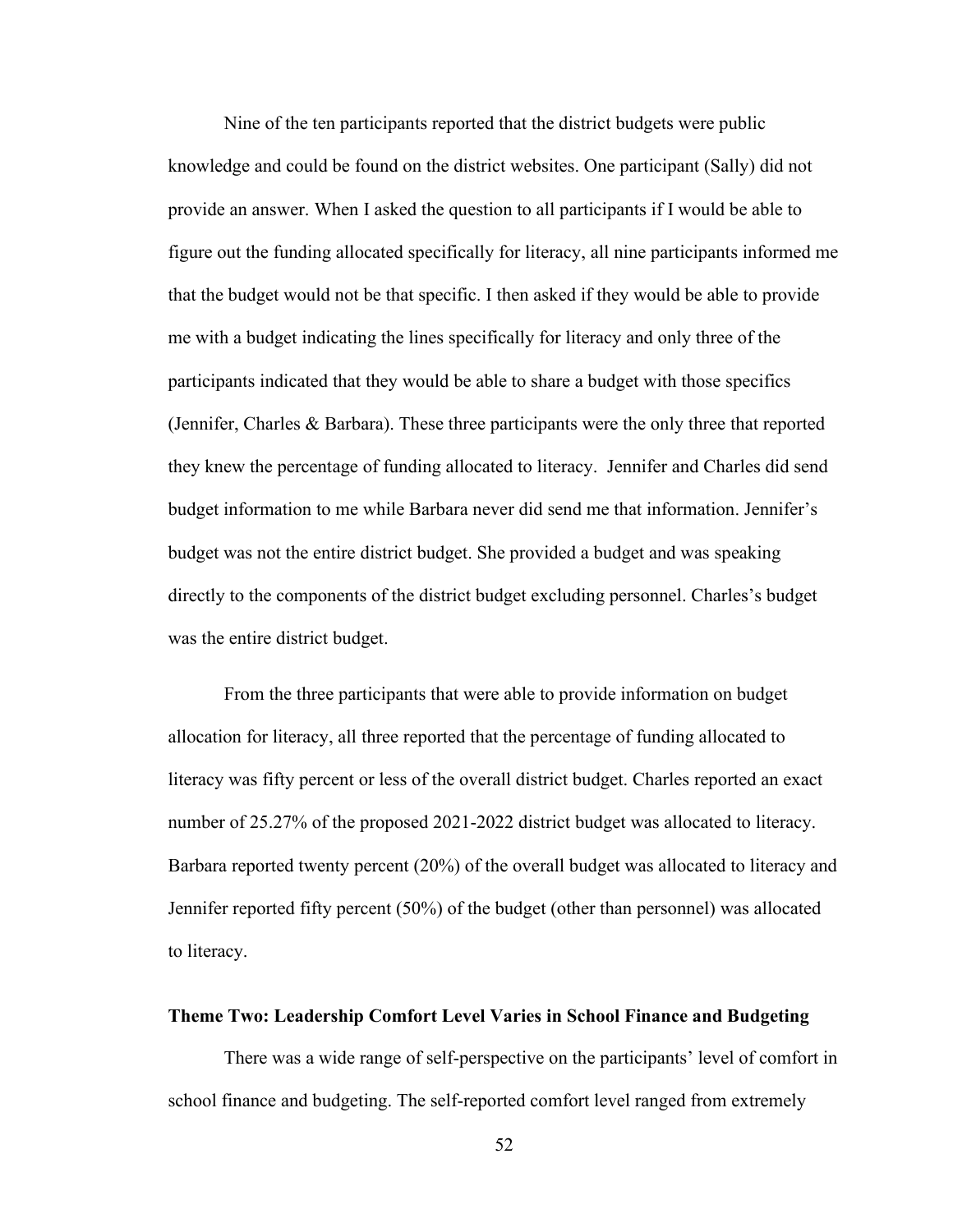comfortable/one hundred percent comfortable to not comfortable at all reported by the participants. Participants also reported having a medium level of comfort with budgeting and if they had more training, they would feel comfortable having a larger role in the budget process. Some participants reported having a fair level of comfort in which they would need a good amount of additional training to possibly play a larger role in the budget process. Five of the ten participants (50%) reported that they were very comfortable or one hundred percent comfortable in budgetary matters and school finance. One participant (10%) reported a medium comfort level while two participants (20%) reported a fair level of comfort and one participant (10%) reported not being comfortable at all. One participant (10%) who was the only participant not holding a district level position did not answer this question as they were not involved in the budgeting or school finance matters at all. Table 3 provides an overview of comfort level in budgeting and school finance for all participants.

# **Table 3**

| Name     | Position                                     | Decision-<br>Making<br>Authority | Comfort<br>Level in<br>Budgets and<br>School<br>Finance | Think More<br><b>Training Would</b><br>Increase Comfort<br>Level |
|----------|----------------------------------------------|----------------------------------|---------------------------------------------------------|------------------------------------------------------------------|
| Jennifer | Assistant<br>Superintendent<br>of Curriculum | Yes                              | Not at all                                              | Yes                                                              |
| Carol    | <b>District</b><br>Employee                  | Yes                              | Very<br>Comfortable                                     | No                                                               |

*Comfort Level in School Finance*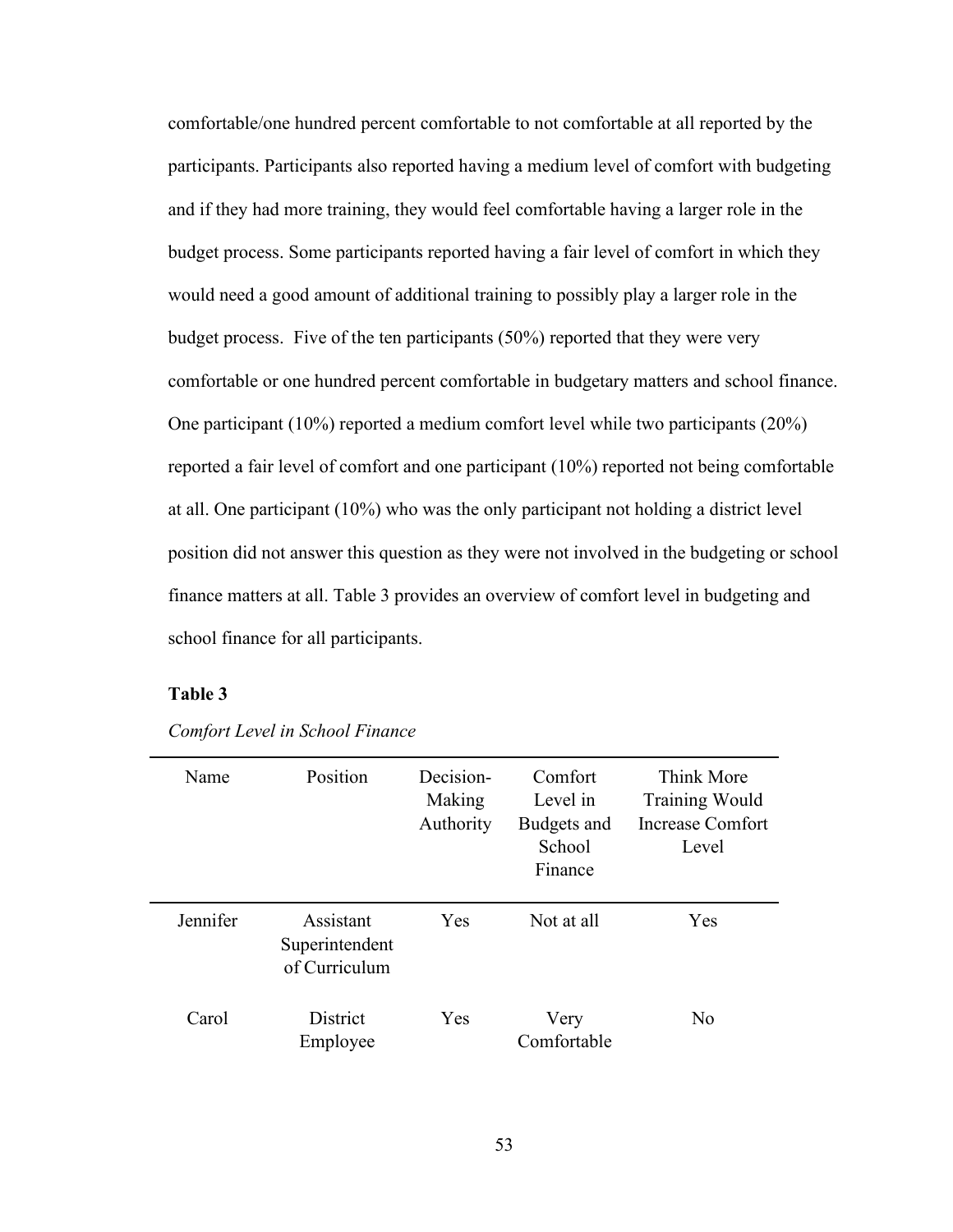| Adam         | Assistant<br>Superintendent<br>of Curriculum                  | No             | Fair                | Yes            |
|--------------|---------------------------------------------------------------|----------------|---------------------|----------------|
| <b>Brian</b> | Superintendent                                                | Yes            | Very<br>Comfortable | N <sub>o</sub> |
| Charles      | Deputy<br>Superintendent                                      | N <sub>o</sub> | Very<br>Comfortable | N <sub>o</sub> |
| Gabby        | Assistant<br>Superintendent<br>of Business                    | Yes            | Very<br>Comfortable | N <sub>o</sub> |
| Samantha     | Coordinator for<br>Superintendent                             | N <sub>o</sub> | Fair                | Yes            |
| Barbara      | Superintendent                                                | Yes            | Very<br>Comfortable | N <sub>o</sub> |
| Dorothy      | Executive<br>Director of<br>Academic<br>Support of<br>Schools | N <sub>o</sub> | Medium              | Yes            |
| Sally        | Assistant<br>Principal                                        | N <sub>o</sub> | <b>NA</b>           | <b>NA</b>      |

 Carol, Brian, Charles, Gabby and Barbara all reported that they were extremely comfortable in school finance and budgeting. Four of these five participants held the positions of Superintendent (two of these four participants), Deputy Superintendent and Assistant Superintendent of Business. Carol being an outlier held the position of district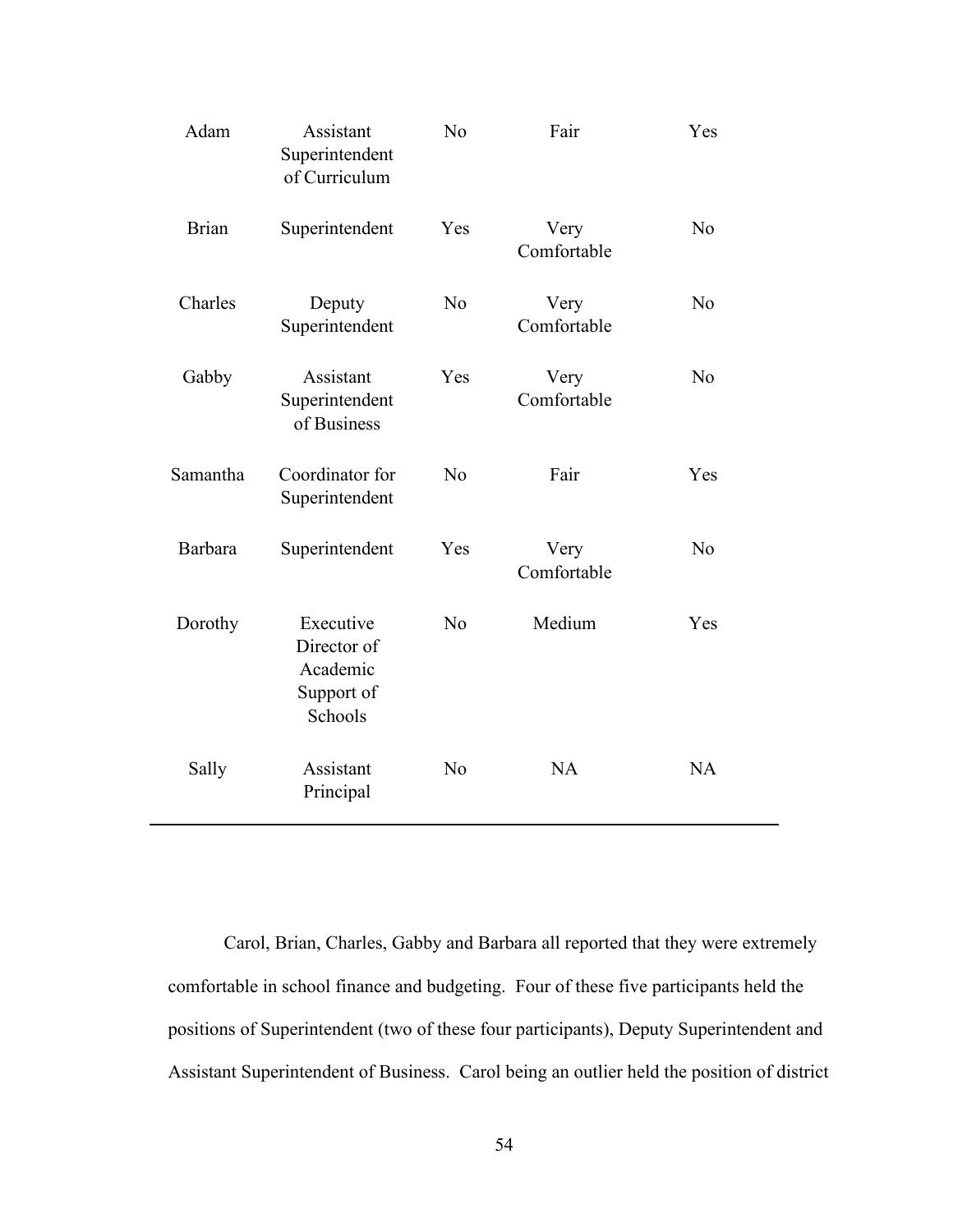employee to the superintendent. Carol also reported that she did create and have final decision-making power alongside the superintendent. Regarding comfort level in budgeting and school finance Carol said: "I am one hundred percent comfortable in the budget process and with school finance." Four of these five participants also had final decision-making responsibility prior to presenting the budget to the board of education. The similarities of these five participants that reported feeling completely comfortable in school finance and budgets is that eighty percent (80%) of them held superintendent positions and eighty percent (80%) reported to have final-decision responsibility regarding the budget.

 Brian and Barbara are both Superintendents of their respective districts. For clarity, they are not from the same district. Brian has been in this position for nine years and Barbara has been in this position for fifteen years. Both participants reported having a very high comfort level in school finance and budgeting. Similarities of these two participants is that they both hold the position of superintendent, both have final budget decision making responsibility and they both have many years of experience in this position. Brian said, "My comfort level with budgeting is very high. I have a very high acumen because I've had such a blessing in training. I could come in and be someone's business official because of my nine years here." Brian is referring that he has had a business official working for him during these past nine years that he has learned a great deal from regarding the budget and process within the educational system.

Barbara informed that the budget process varies somewhat depending on what the needs of the specific district are. But the budget process is vital to school, community, and student success. Barbara said: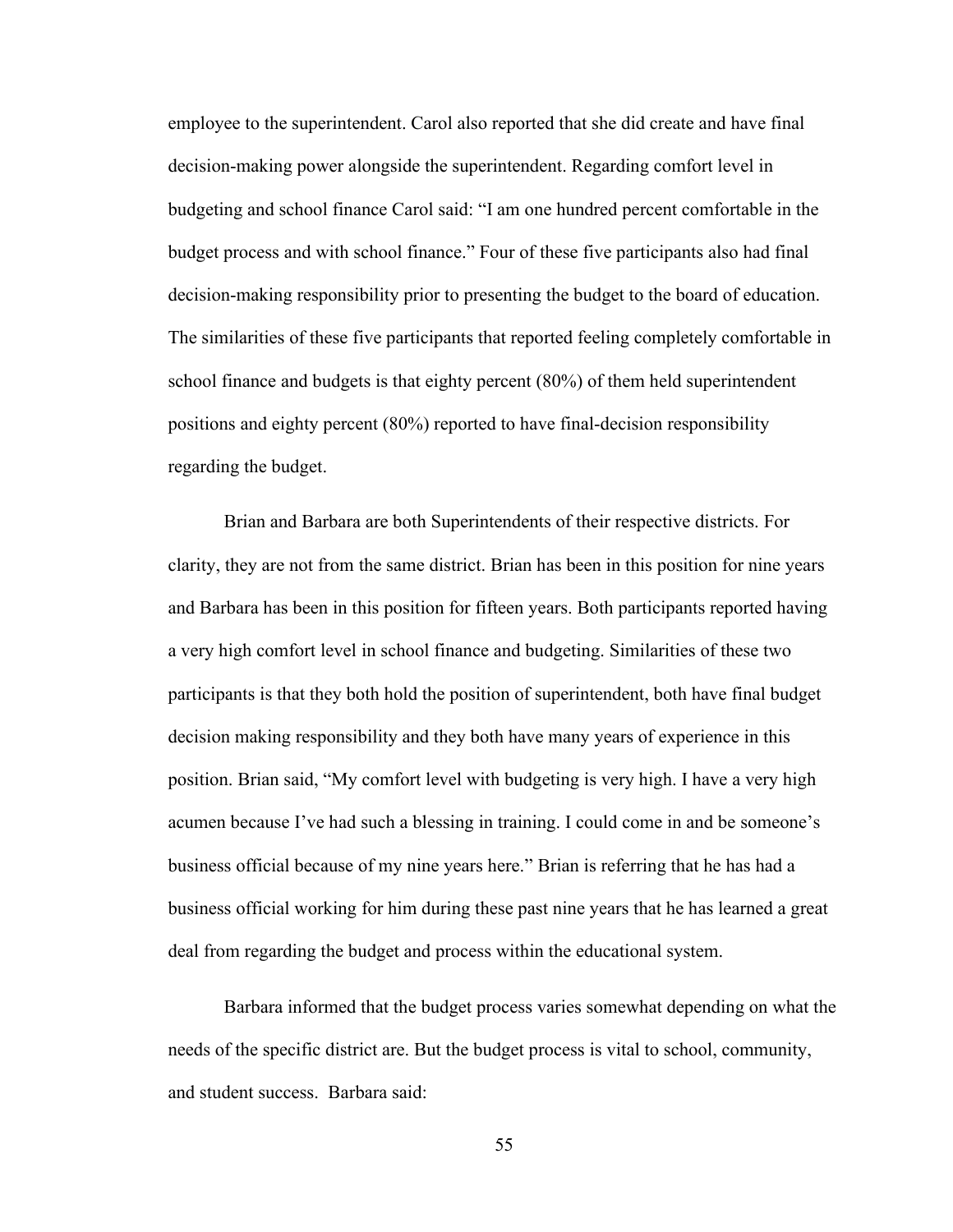I am very comfortable with budgeting and school finance. Once you've done a budget and you've done them year after year, my comfort level increased to where I am very comfortable with the process. I could start the budget process from beginning to end without a problem.

One difference between Brian and Barbara when it came to budgets and school finance is that although both participants reported being very comfortable with the budget process, Barbara was able to provide a percentage of allocated funding to literacy of the overall budget where Brian was unable to do so. Barbara indicated twenty percent of the overall district budget was allocated to literacy where Brian reported that he did not know the percentage but informed that most of the funding went to literacy. There was a reported difference in school finance and budgeting training between Brian and Barbara. Brian explained he did not take any formal educational training in school and learned on the job where Barbara reported that she did take a couple of courses within her educational background.

 Charles and Gabby held positions of Deputy Superintendent and Assistant Superintendent of Business respectively. Charles has been in this position for two years while Gabby in her position for eight years. Charles also reported that he held the position of Assistant Superintendent of Business the previous three years in his district. Both reported that they are very comfortable in budgeting and school finance. Charles said:

My comfort level is at the top in terms of making financial decisions. I know how to negotiate contracts and I am very comfortable with school finance and financial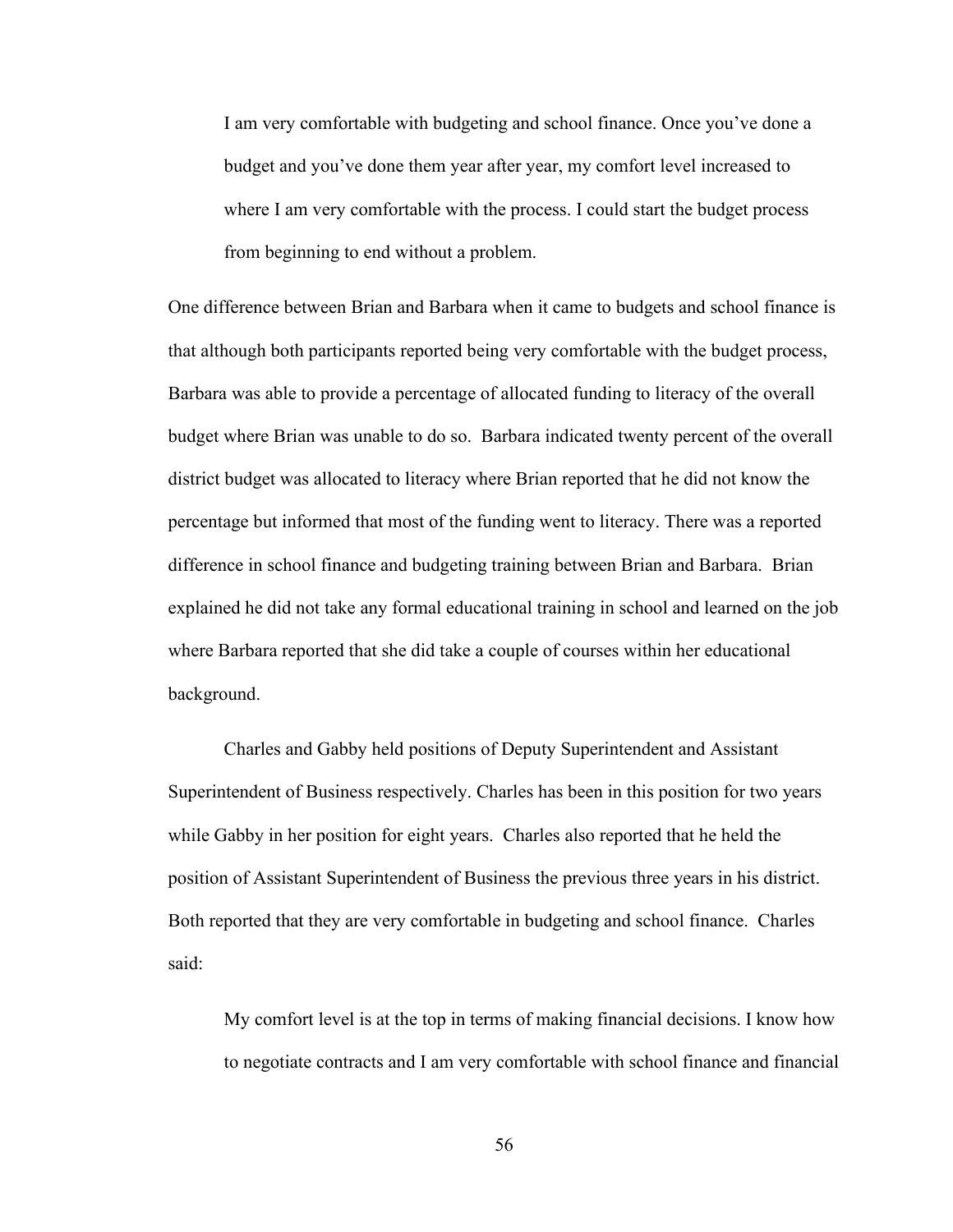decisions and discussing them. As long as I have the nuts-and-bolts person or team, I'm very comfortable.

Aside from their roles within their districts, and budgeting comfort level both reported that they play a large role in the budget process. Gabby said, "I am very comfortable with budgeting and school finance. I've been doing it for so many years." Another similarity of these five participants is experience. All five participants indicated that their experience in playing their extensive roles in the budget process has increased their level of comfort in which currently all of them reported being very comfortable in the budget process and with school finance. A key difference between Charles and the other four participants is that Charles reported that the final decision on the budget prior going to the board of education is the Superintendent. Charles is the outlier in this group of five participants who reported being very comfortable with the budget process as he is the only participant among the five that does not make the final decision regarding the budget.

 Dorothy who holds the position of Executive Director of Academic Support Services to Schools was the only participant to report that she has an overall medium comfort level when it comes to budget and school finances. Dorothy plays a large role in the budget process but is not the final decision-maker as she indicated that responsibility falls on the Superintendent. Dorothy said, "When it comes to the district budget, I definitely have lots of questions." Dorothy also reported that she has three years' experience in her current position but twenty-two years of experience in her district. She informed that when she was a principal of a school in the district, she was much more comfortable with the school budget. She indicated that the budget was its own separate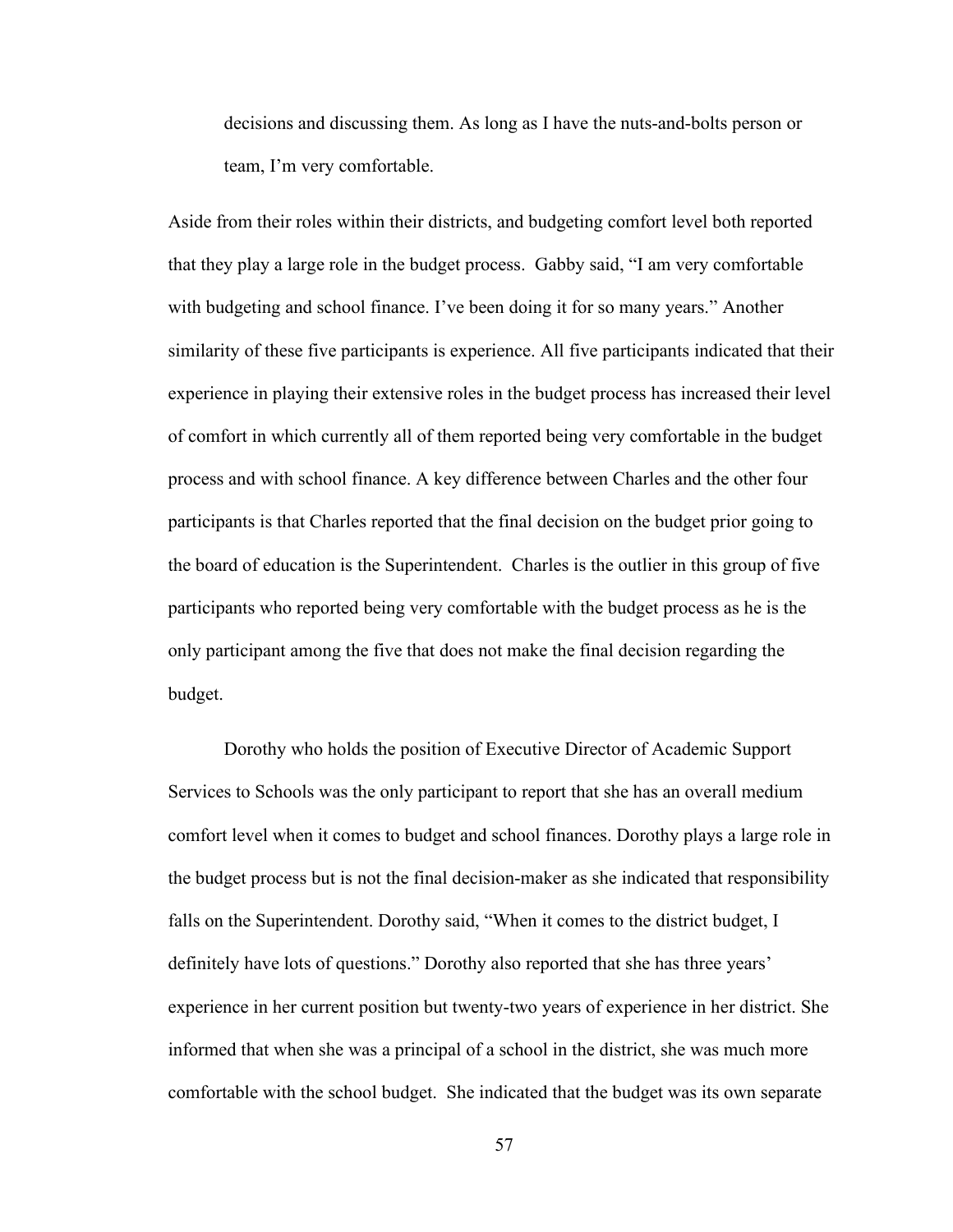piece that she would report to the business office and at the district level there are many more components with more people involved voicing their needs and wants. Dorothy said:

At the district level, I've got more compartmentalized knowledge of certain areas, maybe a little more than others; but I am not completely comfortable. However, in my own little school when I was a principal, I felt very comfortable.

Dorothy was able to provide some information on her experience when she was in control of a budget of a school as principal compared to the more complex budget process at the district level. Dorothy indicated there is much more that goes into the district level budget and your knowledge of budgets and school finance must be greater to be able to handle the budget process appropriately and effectively meet the needs for all schools and their students.

Adam and Samantha reported having a fair level of comfort when it came to the budget process and school finance. Adam held the position of Assistant Superintendent for Curriculum and Instruction in which he was in that position for five years. Samantha held the position of Coordinator for the Superintendent and has been in that position for fifteen years and in her district for thirty-three years. Both participants were similar in that they both played a smaller role in the budget process and neither of them had any decision-making responsibilities within the budget process. Adam said:

I am good at putting together my wish list and aiming to get the resources that are needed both from the curriculum instruction point of view and the instructional technology point of view. I leave all the rest of the budget to the business office.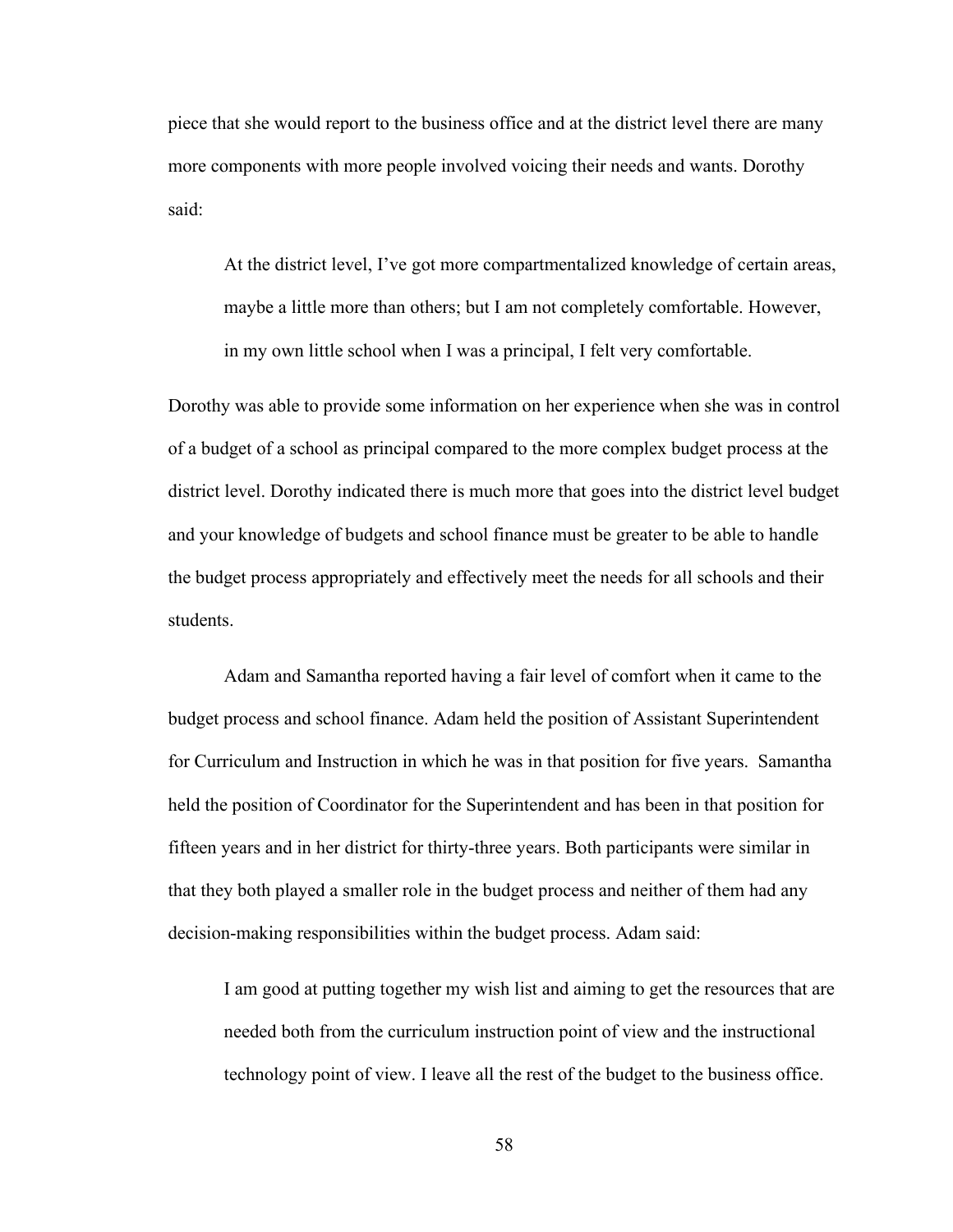Samantha reported that she has a very small role in the budget process and that she does not want to be more involved in the process. Samantha said:

My comfort level is fair to medium. If I had to, I would learn it as I have seen my supervisor be a whiz at it. I would certainly need to take some professional development on budgeting before I would feel comfortable. I would not be able to do it tomorrow, its just not my expertise.

Aside from both Adam and Samantha not playing a significant role in the budget process, there is not many similarities between these two participants. They both have different positions within the district and Samantha has many more years than Adam in their current roles. The one similarity is that both indicated that they would need additional training and or professional development in budgeting and school finance to become more comfortable in the budget process.

 Jennifer was the only participant to report that she is very uncomfortable with budgeting and school finance. Jennifer holds the position of Assistant Superintendent of Curriculum and Instruction, and she has been in this position for three years. She reported that she plays a major role within the entire budget process. Jennifer said, "I'm not comfortable with budgeting and school finance at all. I really don't know too much about numbers and I'm not great at balancing budgets." Although Jennifer reported that she plays a key role in all aspects of the district budget she informed that she was not comfortable with the process or with numbers in general. She further reported that the key team members who played a significant role in the budget process were the superintendent, the director of special services, the business administrator and herself. Jennifer said: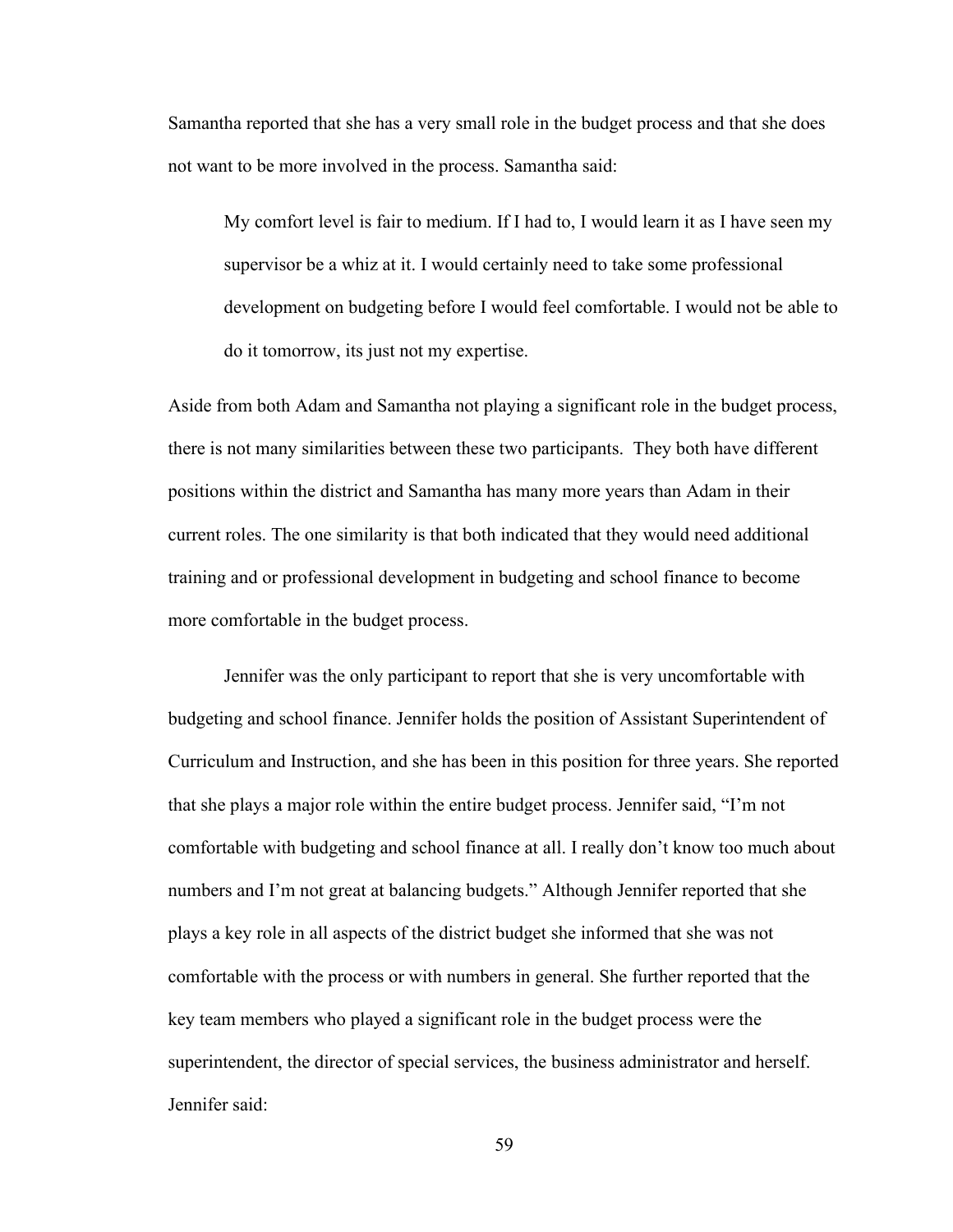In regard to budgeting and not feeling comfortable, I think it's indicative of a lot of leaders in a district, certainly ours. We all have our own specialty and expertise. Whether it's legal, budgeting, or instructional where instructional is my wheelhouse, not numbers. Being involved in the process is experience and you learn as you go.

The team works together to prepare the budget even though some of the key members in the process are not very comfortable with budgets and school finance. Jennifer is the outlier of the nine participants that reported they play some role in the budget process reporting that she is not comfortable at all with budgeting and school finance. In addition, she is one of seven participants who reported that they play a major role in the budget process and the only participant to indicate that she is very uncomfortable with the budget process and school finance. She explained that she would need formal training in school finance to start becoming comfortable to any degree with budgeting and finance.

 One participant, Sally did not answer these set of questions as she reported she did not play any role in the budget process.

### *Sub Theme: Training in Budgeting and School Finance not too Common***.**

Of the ten participants, five of them (50%), Jennifer, Carol, Adam, Charles, and Dorothy reported that they did not receive any formal training such as in their college and graduate degree programs or specific on-going training in budgeting and school finance. One participant, Sally did not answer this question as she was not involved in the budget process. Of the nine participants that informed they did play a role whether large or small in the budget process, five participants reported not having training prior to their position.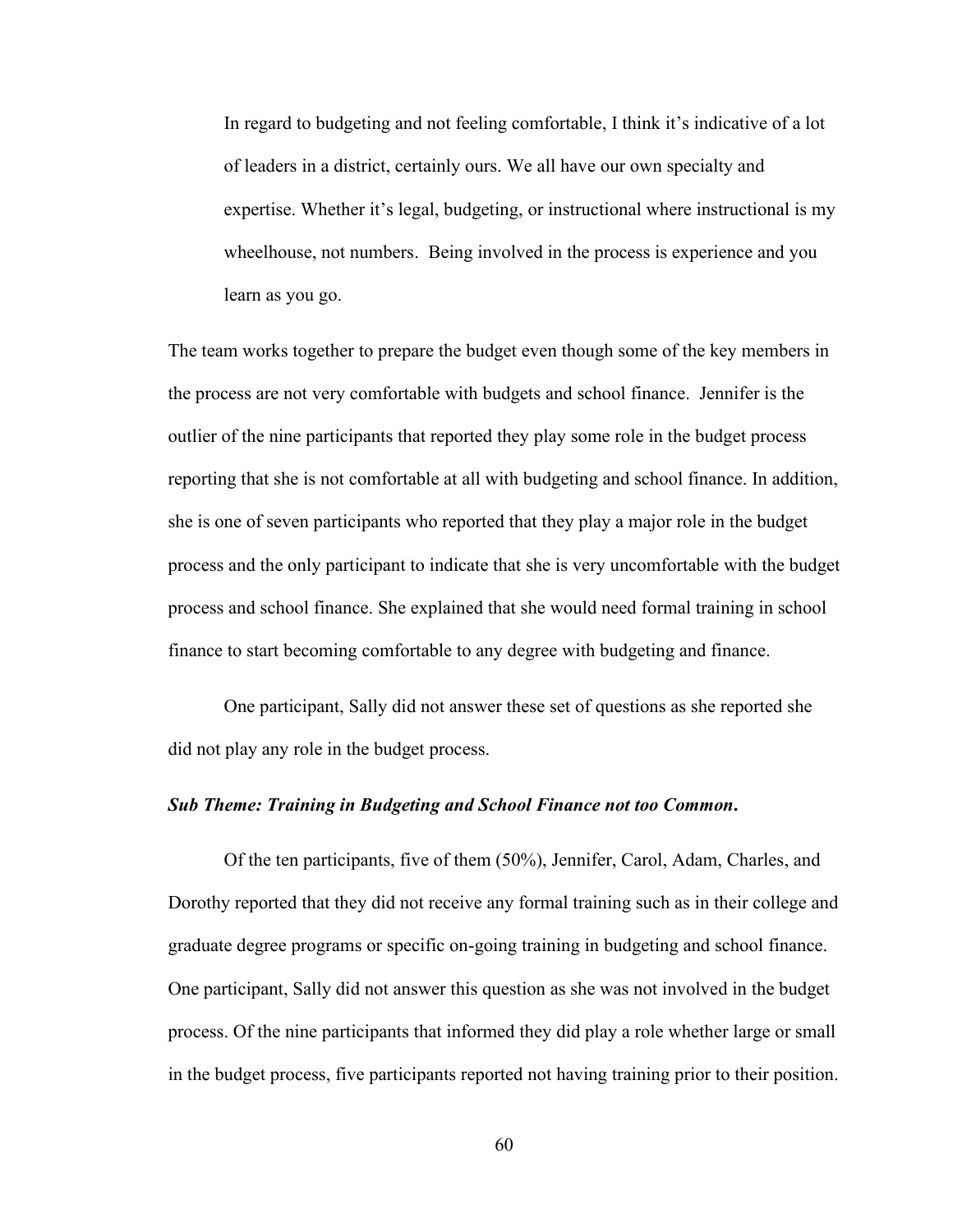Two of the five participants Jennifer and Carol informed they have had no training in school finance although reported that they had budget decision making responsibility when it came to their district budget. Charles and Dorothy of the remaining three participants who indicated they had no training reported that they played a key role in the budget process. Only Adam of the five participants indicated they played a small role in the process. Jennifer said:

I have had no business courses ever. So, I don't think I'm really good at it, but I have learned through working under three business administrators in my career as a school leader and learned a bit from each of them. But no real training.

Jennifer reported that her level of education includes a master's degree in administration, teaching degrees in elementary and special education and she is currently working towards a doctorate degree.

 Carol who also did not have any training in school finance did not provide much information aside from informing that she had no training in this area. Carol reported that her level of education included a master's degree in reading and literacy, a second master's degree in supervision and administration plus thirty assorted credits.

 Charles also reported not having any formal training in budgeting and school finance. He informed that it was all on the job learning and training. Charles said:

No formal training. When I went back to school to get my administration license, I did a good chunk of my internship in the business office. Then when I went into administration after teaching, I became the assistant director of personnel for a couple of years, and I started learning. I worked with the assistant business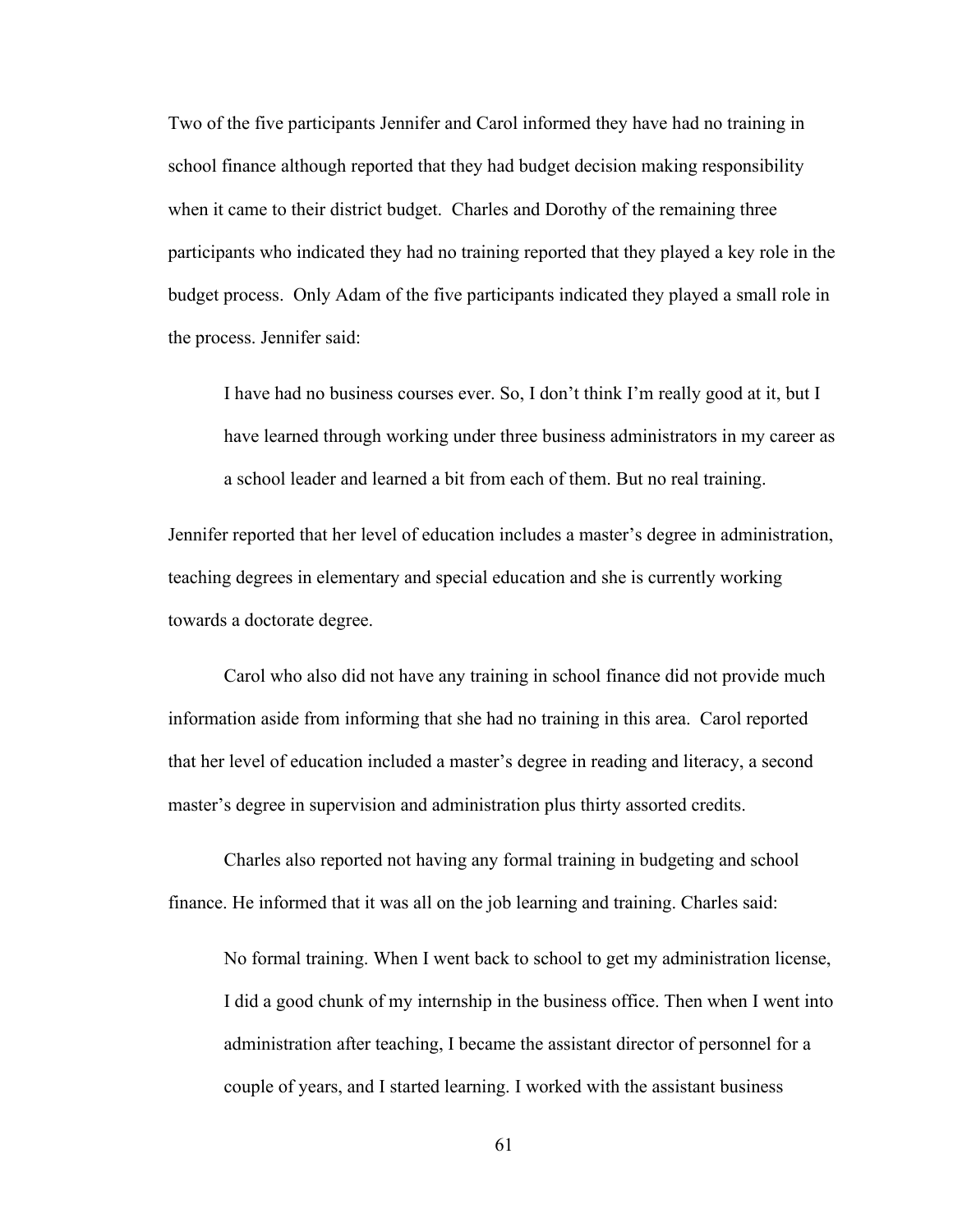manager so that person did all the nuts and bolts of the budget and that was great guidance, so it was a beautiful match.

Charles level of education includes a doctorate plus business certification. Charles is the only participant that has obtained a doctorate level of education of the five participants that reported receiving no formal training in budgeting and school finance.

 Dorothy, like Jennifer is currently working towards her doctorate. Her level of education includes a master's degree in special education and some classes in and MBA program. Dorothy said:

I did believe that business was going to be a huge part of being a school leader, so I did take like six MBA courses because I felt that I needed not just school leadership and educational leadership, but organizational leadership, especially being in a position outside of a school building. But that was a self-driven goal.

Dorothy reported receiving no formal training in school finance, although she did take some courses in an MBA program. These courses were not in budgeting or finance. She did inform that in her district when becoming a school-based administrator there were certain professional development trainings for different operational process. Dorothy said: "There is a lot more on the job training than formal training."

 Adam is one of the five participants that reported receiving no formal training in budgeting and school finance, however, he did follow-up by saying he took one course in finance in the district leadership program. For clarification, he explained that this course did not really go into much detail on budgeting or examining school finance. Adam said: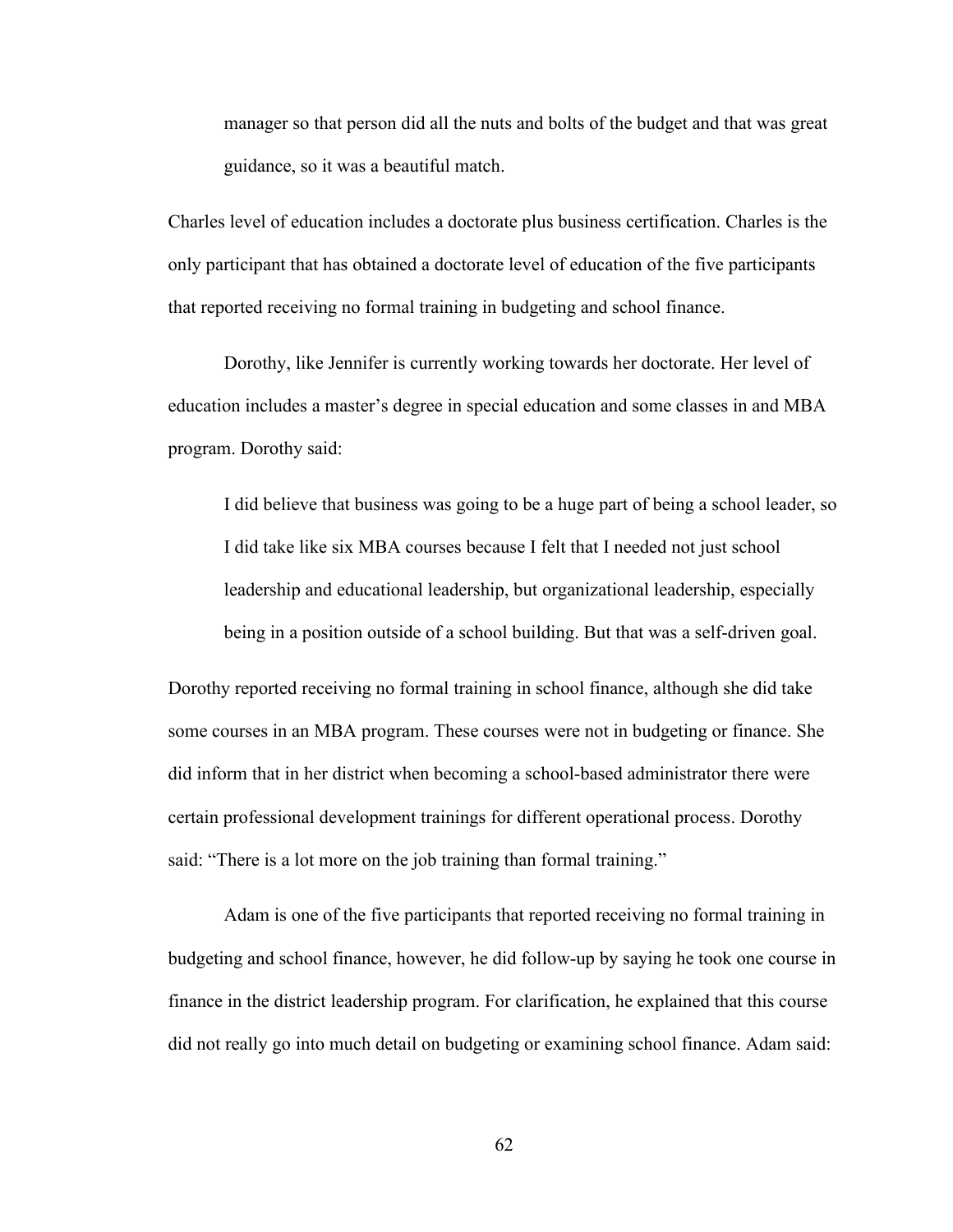There was one school finance course in the district leadership program but other than that I did not take any. The program did not focus on school finances but focused more on literacy instruction, pedagogical practices, and data analysis. There was no emphasis on analyzing school finances.

Adam reported his level of education includes a master's degree in science education and certifications in school building level and school district level leadership.

 Brian, Gabby, Samantha and Barbara reported that they did have some formal training in budgeting and school finance. Three of these four participants Brian, Gabby and Barbara held positions of Superintendent or Assistant Superintendent for Business. One of the participants Samantha, held a position of Coordinator for the Superintendent. Brian, Gabby and Dorothy were similar in the position they held and all three played key roles in the budget process. Samantha being the outlier as she did not hold as high-level position as the others, and she did not play a significant role in the budget process.

 Brian, who is a Superintendent, reported receiving some training in budgeting and school finance. He informed that there were courses in these subjects within his certifications as superintendent. Although reporting that he did receive some formal training, it was not more than a few courses. Brian said:

My education in school finance was mostly trial by fire. I knew a lot being a building principal because in the district I was principal it was a very lean district and they included principals a lot in the decision making. Then when I came to this district it was truly trial by fire. I also was blessed. My first several years in this district my business administrator had forty years in the business and his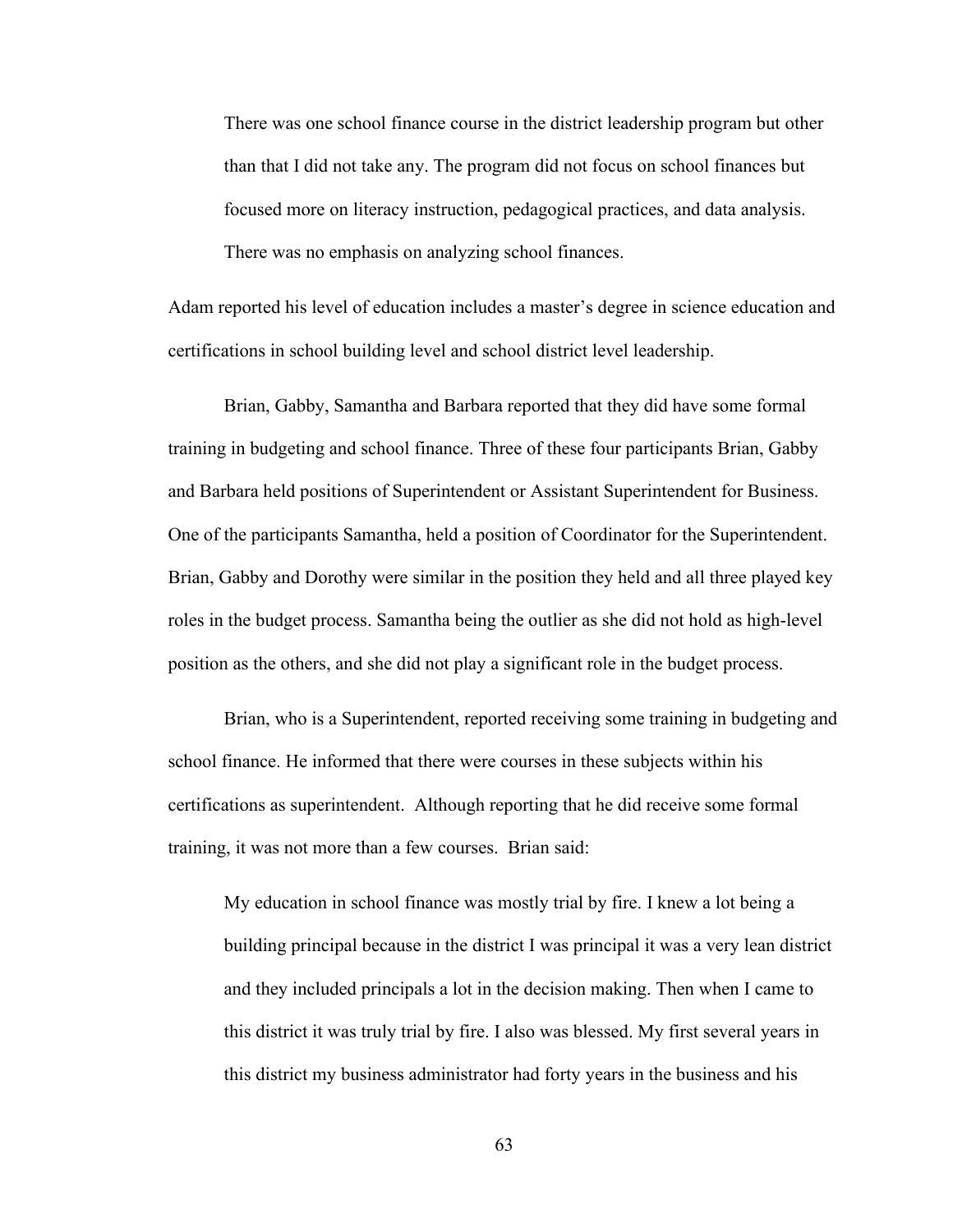office was down the hall from me. He was a guru and each day I picked up new things from him. I was fortunate to be attached at the hip with him and it was extremely helpful.

Brian reported that his level of education included a doctorate in instructional leadership and administration and had building and district certifications.

 Gabby an Assistant Superintendent of Business reported receiving a good amount of training and education in school finance. She reported taking courses in finance and budgeting in the superintendent certification and her focus was on finance and not instruction. She also informed that the majority of her professional development has been in finance. Gabby said:

I have been working in finance and budgeting for so many years. I learned everything I know about budgeting from the Office of the State Comptroller. They would take a Twenty-one-million-dollar budget, have six to eight people in the conference room for three months, ripping it apart, before the district could go out and present it to the community. Every dime you had in that budget you needed to tell them, where it was coming from, why you needed it, and what you were going to do with it. So, I learned that you need to know all the details of the budget and have good back up materials. I was trained by the best people out there probably to be trained from.

Gabby reported that her level of education includes a master's degree in education and school district leader certification to be an assistant superintendent. She also informed that she worked on wall street prior to the educational system.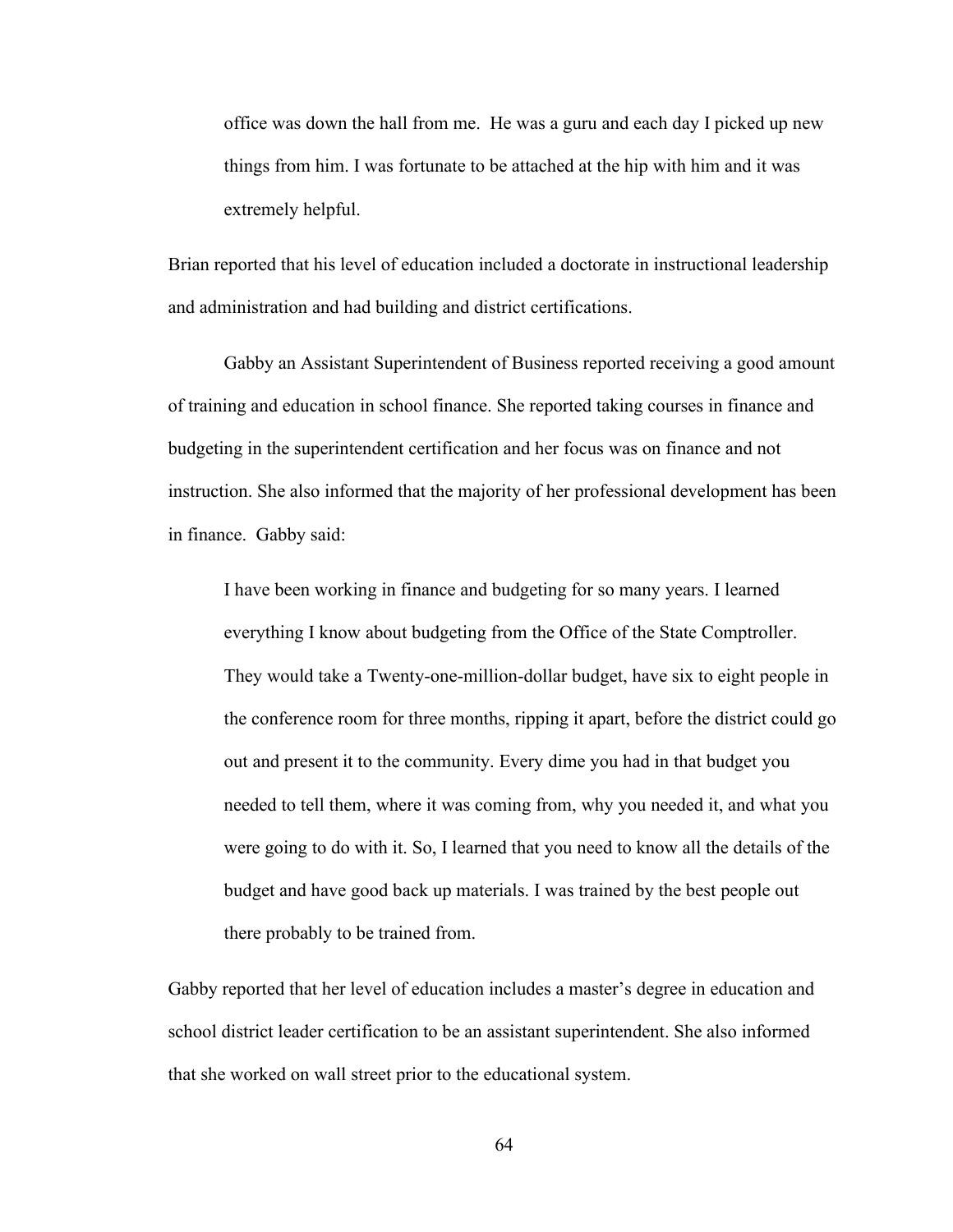Dorothy who holds the position of Superintendent reported having training in budgeting and school finance. She informed that she took finance courses within the superintendent certification. She also reported taking a graduate level course in budgeting. Dorothy reported that taking these courses helped but her experience learning with the right people on the job was essential. Dorothy said:

I always say that the business administrator and the superintendent are dance partners. You have to have a business administrator who is very bright and that you can trust has a good sense of balance in the district and watches the budget like a hawk.

Dorothy informed that the business administrator is a superintendent's key person in the budget process and school finances. The relationship is critical and if a superintendent is fortunate to have an effective and special business official, you learn a lot on the job from that person when it comes to school finance. Dorothy reported having a level of education that includes a master's degree in special education and her superintendent certification.

Samantha who is a Coordinator for the Superintendent reported that she has taken some training in budgeting and school finance. She informed taking school finance courses within her administration and supervision graduate degree program. Samantha did not provide more information regarding training on the job or other professional development pertaining to school finance. She reported playing a small role in the district budget process. Samantha informed her level of education includes a master's degree in administration and supervision.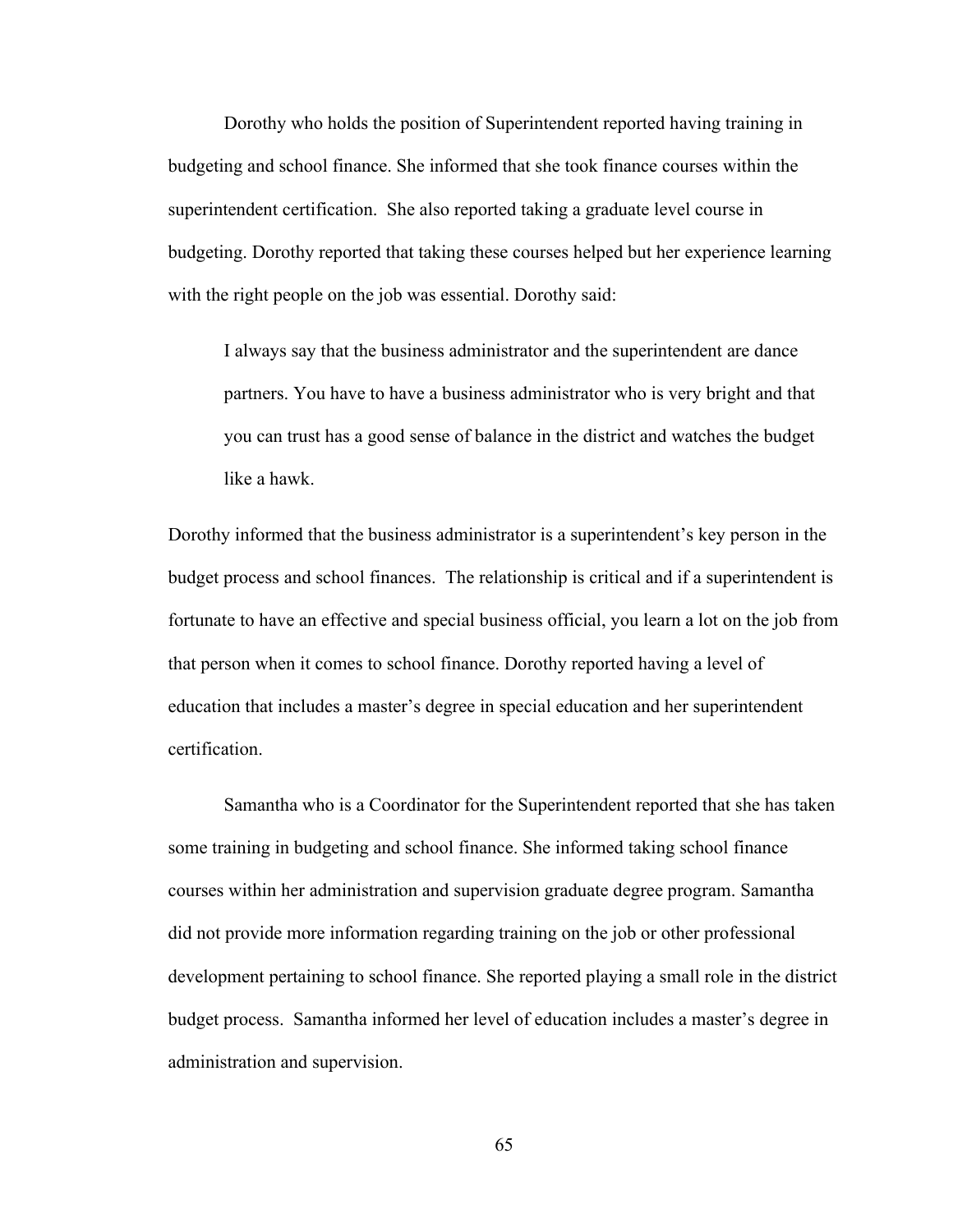The data indicates that only one participant (10%), Gabby has taken more than one or two courses in budgeting and school finance as well as significant additional formal professional development and training in school finance and budgeting. The consensus of the data collected indicates that there was not much formal training in school finance although, the majority of the participants play a key role in budgeting and finance in their districts. Most of the participants learning of budgeting and finance came from on-the-job training through their experience.

#### **Theme Three: Who Benefits and Expected Student Literacy Outcomes**

 Nine of the participants reported that all of the stakeholders including the students, teachers, schools and community benefit from increased funding for literacy. One participant did not provide information as she was not asked this question based on her earlier responses. Carol reported that it's best for all involved when the students are able to perform to their capacity. When you have additional funding allocated towards literacy you can support the students at a higher level. Carol also explained that being able to run Saturday programs for the parents and provide them with knowledge on supporting their children academically at home increases achievement. In addition, providing parents whose English is not their primary language support has been very effective in student outcomes in her district. Carol said:

Increase funding for literacy first and foremost benefits academic performance, but it also brings the community together. Staff working with the parents and enriching the students becomes a pillar of the community rather than just a school.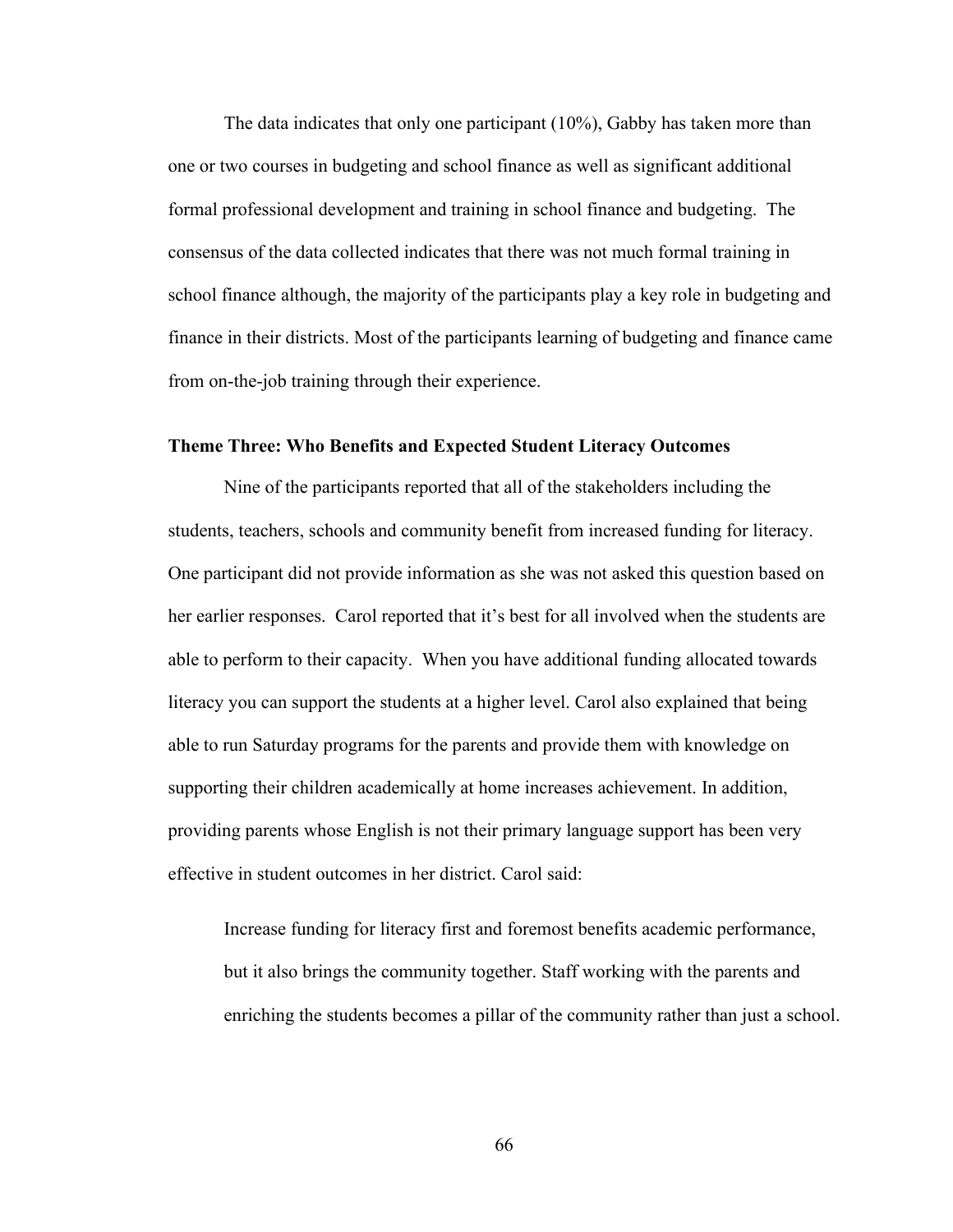Jennifer reported very similar data in which indicated that first and foremost the students benefit as she oversees a K-8 district. Jennifer said:

We are the foundation, so all our decisions start with the needs of the students. Increase funding for literacy also benefits the teachers who are the next important piece of the puzzle and then the next important piece the community in which our schools are each just another place in the community that our families feel welcomed, and they can communicate with the staff. Our doors are always open.

Jennifer went on to further describe that the budget must have an impact on student's growth. With effective decisions on the budget and increased funding this leads to the benefit of student growth and academic achievement, teacher growth in knowledge and presentation and the home-school connection that benefits the community. Barbara also reported that the entire community benefits with increased funding allocation for literacy. When programs are set forth there are high expectations for the teachers and staff in the district to perform at a high level to be able to obtain the student outcomes objectives. Barbara said:

Home is linked to the school. If the school is successful and the district receives a high rating, people get a lot of money for their homes. Everything is tied together. It starts with a book and look how it branches out; it has a lot of tentacles. Then it all comes back to the superintendent because the expectation is to achieve a good standard and then if you can do that the expectation is excellence above and beyond that.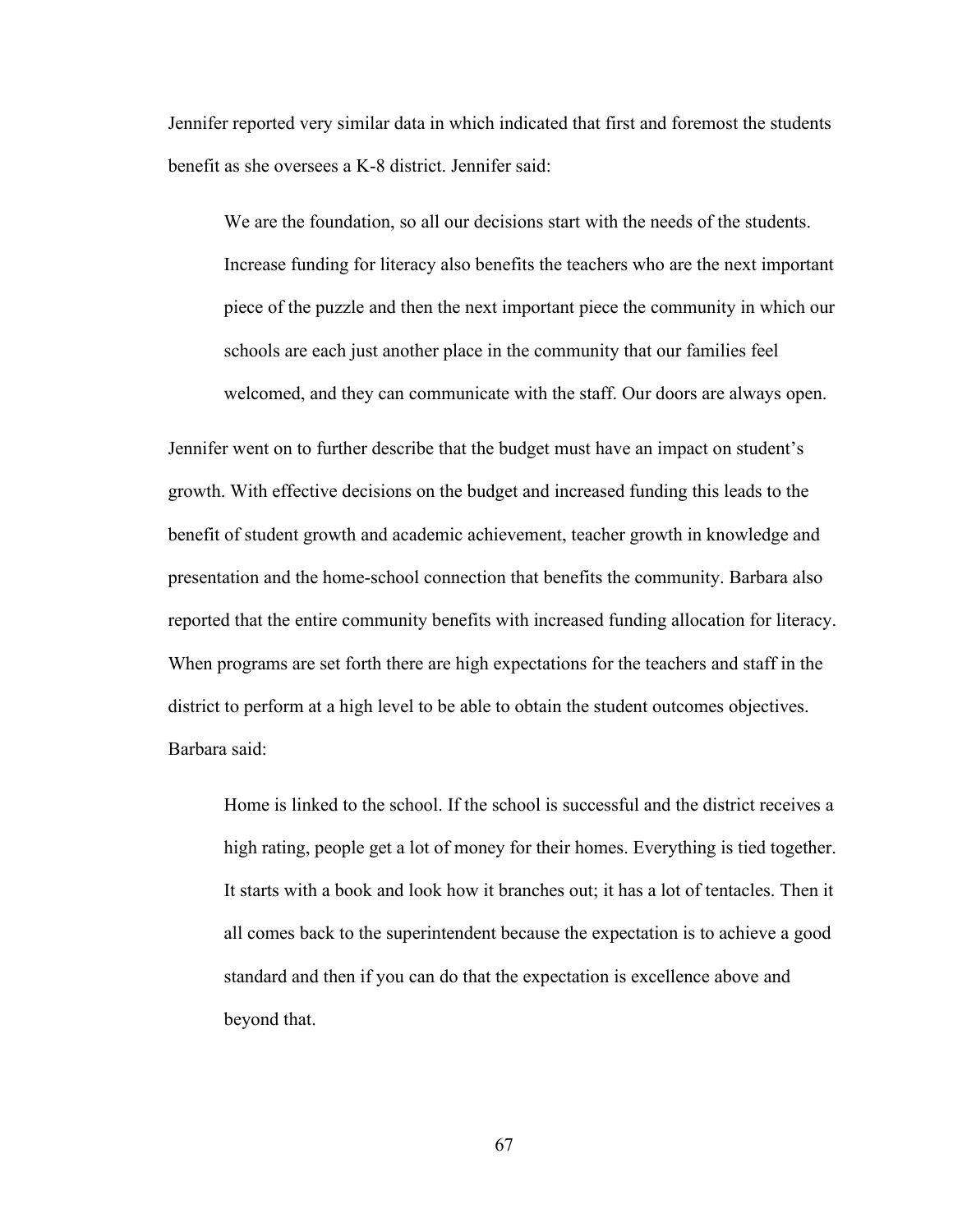Adam reported that all constituents and stakeholders benefit from literacy funding. The group that benefits the most are the students as they will receive high quality instruction. The teachers benefit as they will be able to obtain more resources to grow as professionals in the field and the schools and community benefit from increased student test scores. When schools are flourishing and doing well more families move into the community to be in the school district. Adam said, "Schools tend to drive the real estate in communities. The higher the test scores, the better the school ratings, the more families want to move into the community." The data collected from Brian indicated that all stakeholders benefit from increased funding for literacy. Brain said:

Increased funding enables us to serve. We serve many masters, so it enables us to accentuate the talents of students that are already on grade level or above, by differentiating instruction and moving them into the correct instructional programs enables us to close the instructional gap. We have a very diverse population within this district with a tremendous learning gap amongst the students. Additional funding and resources enable us to close the learning gap.

The data collected from these interviews strongly indicate that all parties including students, teachers, schools, districts, and the community with students being on the top of the list of the beneficiaries of increased funding for literacy.

When it came to the question of the expectation to see a positive difference in student performance that could be measured when there is an increase of funding for literacy all ten participants definitively reported yes, they expected to see a difference in student performance and outcomes. Increased funding for literacy was not the only factor. Increased funding along with school leadership decisions on how to allocate those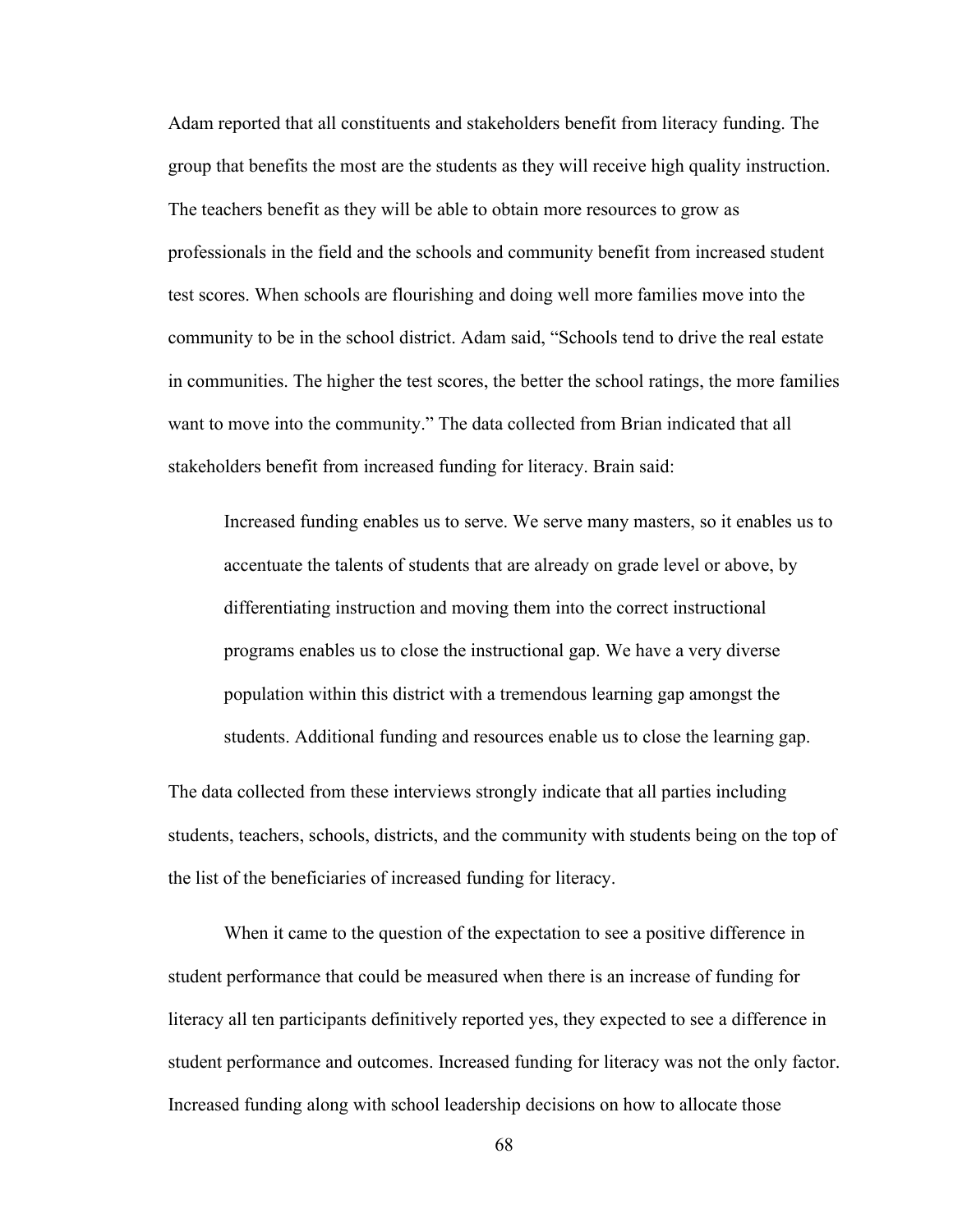resources play a major role in student outcomes. Brian reported that funding drives increased performance, but it does not ensure increased performance alone. All the participants reported high-quality teachers are critical, and the professional development and resources enables a better chance of achieving and obtaining the more effective teacher and ultimately increased student performance. Brian said:

I will take a good teacher and attempt with a piece of chalk with no resources over someone who is not affective with all the resources in the world. The teacher is everything but when that good teacher is given the professional development and the tools and the time, then you have magic. That is the winning combination.

Samantha and Dorothy both reported that they absolutely expect student performance to increase with increased funding for literacy. They both went on to inform that highquality teachers are essential in the process and the only way to obtain and support this effort is to have quality professional development programs. Samantha reported that the funding must be administered correctly. The best programs being brought in but more importantly the staff and leadership running and overseeing the programs and progress, or the funding is being wasted.

 One of the participants, Charles brought another perspective on how increased funding for literacy can support student performance by providing additional resources for students with socioeconomic needs, low-income families, or students with disabilities. Increased funding provides the ability to support the needs of these students which ultimately improves performance. For example, providing internet service for students with a low socioeconomic status in order for them to have the resources to succeed. Charles said: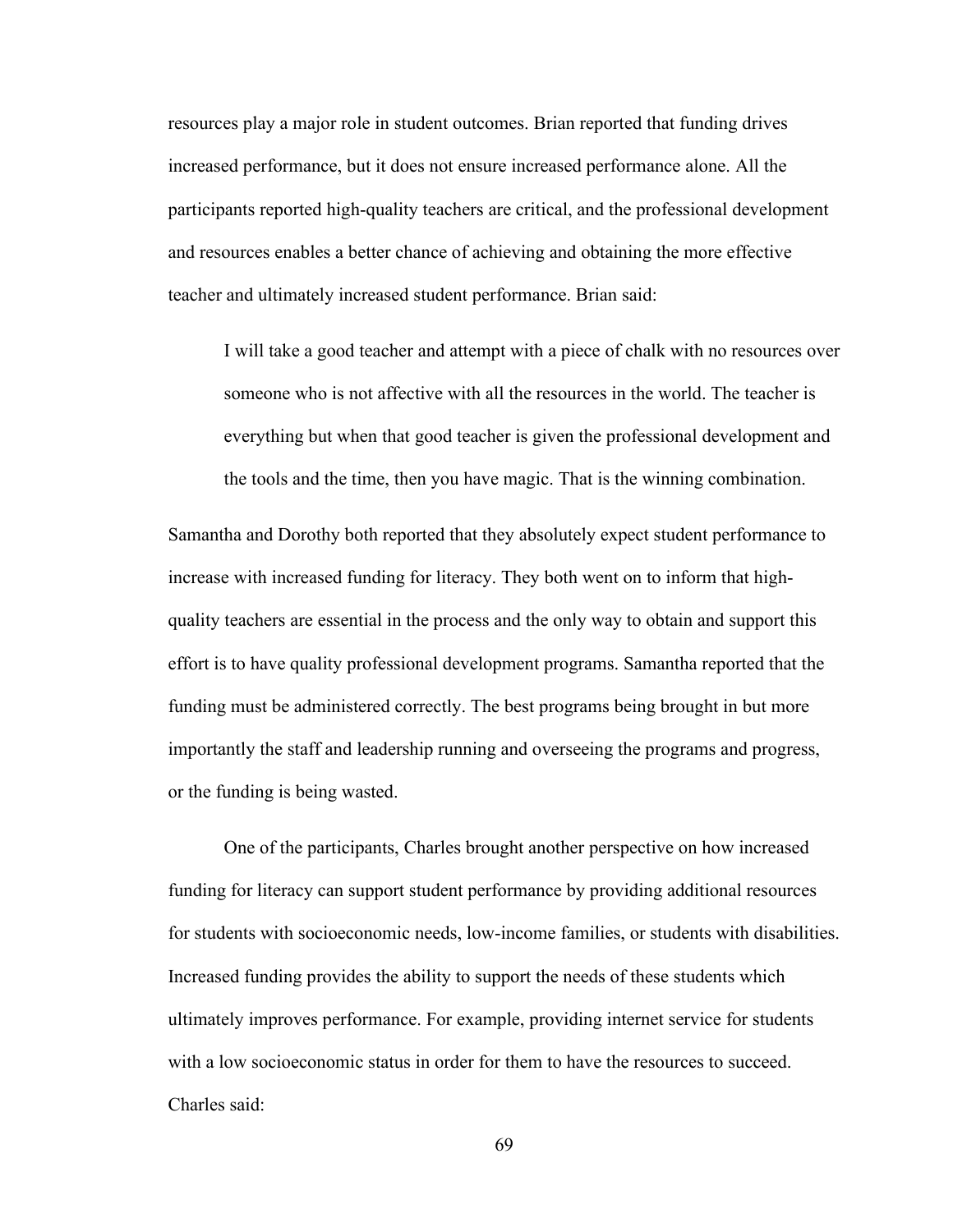When students and their families are concerned about food, shelter and transportation their educational needs such as books and internet play a smaller role in their priority list. With additional funding we can provide these resources to these families and reduce their burden which goes a long way in increasing their performance.

The consensus among all the participants indicated that increased funding for literacy benefits multiple stakeholders including the students first and foremost, the teachers, the schools and district and the community. When funding allocation increases and utilized effectively for literacy the entire community benefits as student achievement outcomes increase, teachers obtain high-quality professional development, school and district achievements increase drawing more support from families in the community and real estate value increases.

#### **Theme Four: Achievement Starts and Ends with Personnel**

 Based on the data collected, the consensus of the participants indicates that personnel are critical to student success. Teachers and school leaders directly play a role in student outcomes. Investing in teachers so they become high-quality teachers is essential to increase student performance. School leaders' decisions on budget allocation and resources and investing in human capital is vital for an educational environment to thrive. Achievement starts and ends with the teachers and school leaders within the schools and district. Nine of the ten participants provided data on what they perceived was the most beneficial use of funding based on their experience. Eight of the nine participants reported that the most beneficial use of funding for literacy was to allocate funding towards high quality professional development programs for teachers. These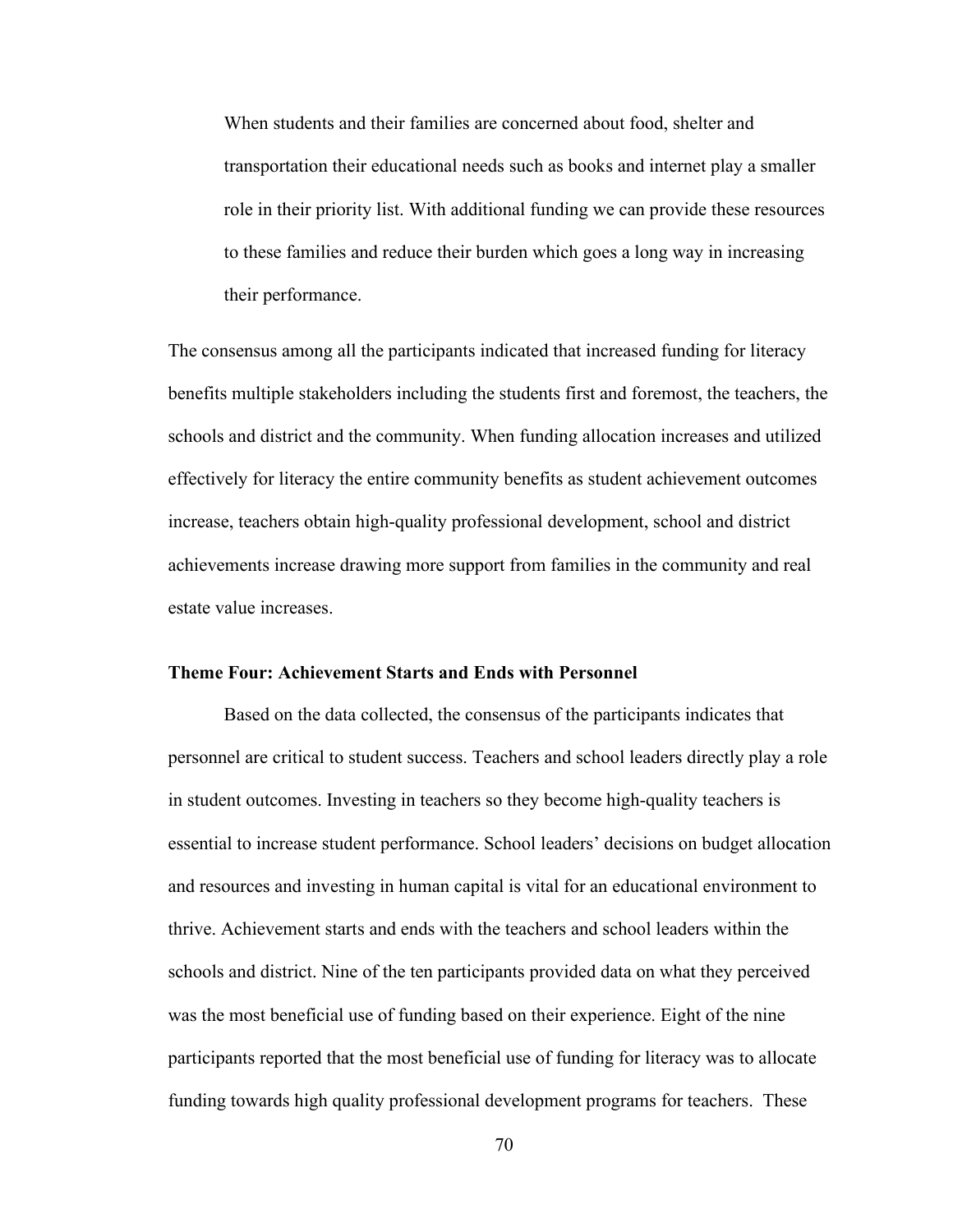participants also indicated that teacher quality and effective leadership is essential for students, schools, and district success. Five of those participants stressed school leaders and administration as well as teacher quality is critical. One participant Gabby being the outlier reported the most beneficial use of funding is allocating it towards reading literacy programs and did not mention specifically professional development or training for teachers in this area. Where Jennifer reported that professional development for teachers specifically in early reading instruction is the most beneficial use of district funding for literacy.

Dorothy reported that she encourages her principals to direct their funding towards its human capital and professional development of their teachers and administrators. Dorothy said:

There are too few high-quality people in positions with lots of skills and if you have poorly trained individuals even with the best material it is not going to serve the students and district well. Professional development of that personnel is critical in successful decision making for the entire team. You can spend a whole lot of money on a bunch of stuff that goes and sits in a back room somewhere but that isn't really serving students.

Barbara reported that it is vital to have high-quality teachers and administrators to be most successful. Both groups of personnel, teachers and school leaders need to be trained and held accountable to become high achieving. She informed that you can't have one and not the other. Both are critical to in achieving high student outcomes. Barbara said: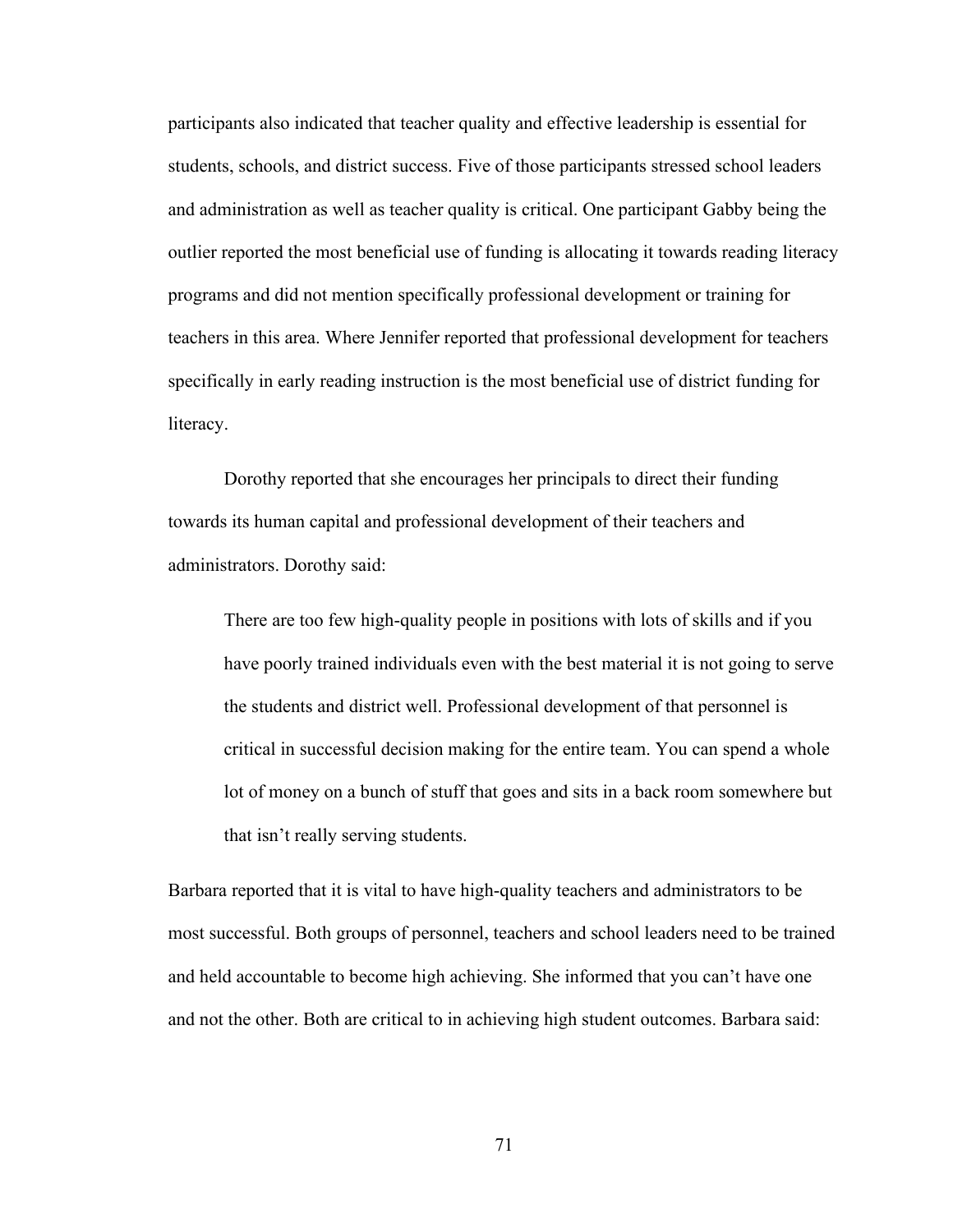Teacher training is critical and that's number one. It must be ongoing and not only in workshops but also in the classroom and it has to be very supportive. Training of your administrative staff is critical. You must set expectations and the administrators have to know what they are expecting their teachers to know. Everyone involved must know how to achieve excellence. The training piece is critical. When you put all this together you come out successful, but you can't shortchange one area for another. It has to be excellence across and holding everyone to a very high expectation.

Brian reported that the most beneficial use of funding is hiring teachers with literacy backgrounds and then ensuring they are high-quality by providing them with effective professional development. Samantha reported that training for teachers and school leaders is essential in student success and the most beneficial use of funding. School leaders must be able to plan and provide the resources needed so that teachers can be effective in the classroom, so all students learn. Samantha said, "Teachers and school leaders must be high-quality as they both need to be the drivers in motivating the students towards success."

 Adam who also reported that the most beneficial use of district funding is for literacy professional development for teachers. Through professional development, this training provides the teachers with the most effective tools in teaching the students. Adam went on to further report that time as in the daily school schedule for literacy is important. Adam said, "How much of the master schedule from the elementary and secondary viewpoint is devoted towards literacy? Time spent on literacy is another important component which might often be forgotten about."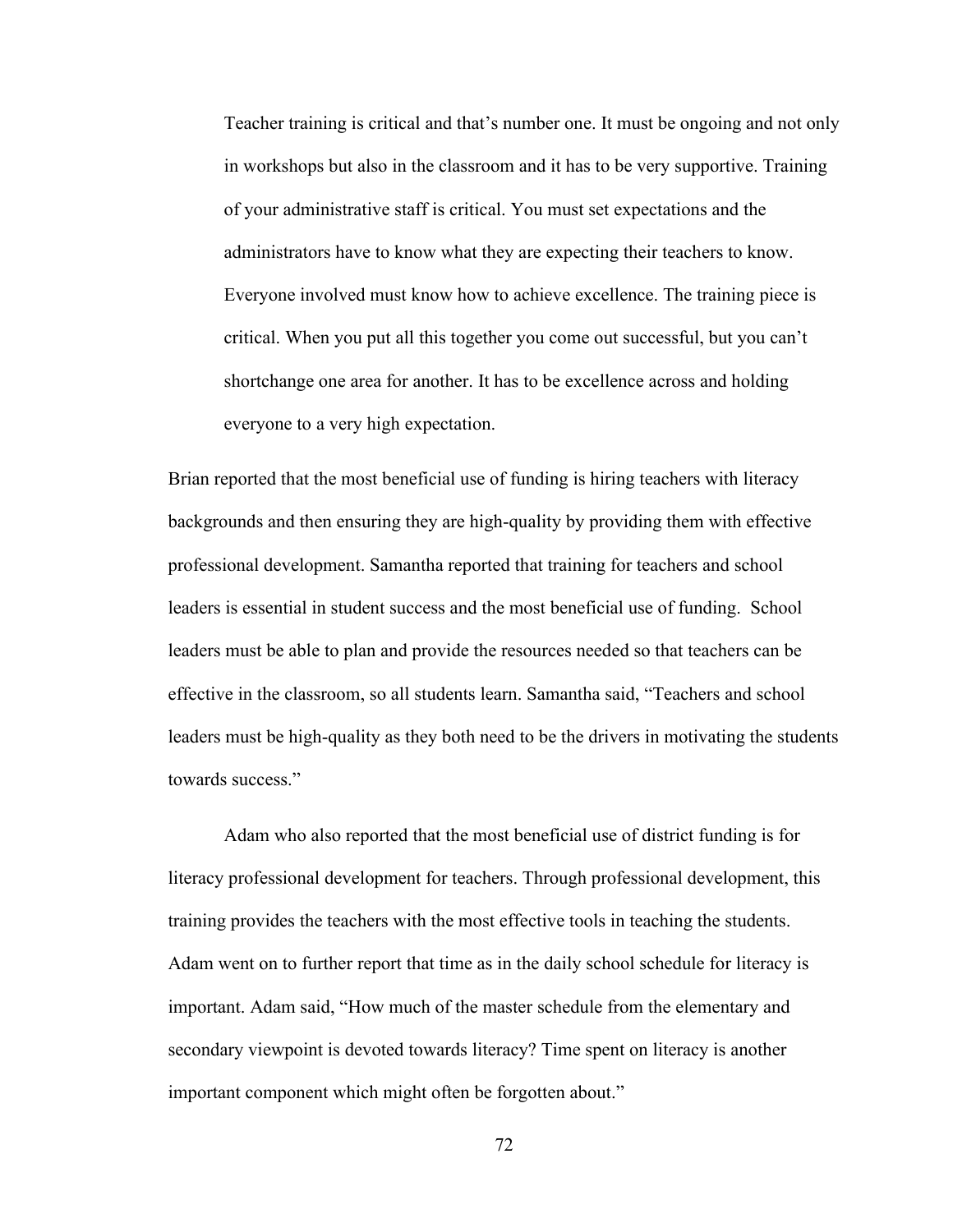Charles, similar to eight of the other participants also reported that the most beneficial use of funding for literacy is for personnel. Charles was very specific in informing that personnel is the single most important use of district funds for student achievement and overall district success. Charles said:

Education is a people business. It's about providing for the students, their families and the community and it is being done by people. So, while other expenses are also present such as in textbooks and software the money is in the people and that is where it should be.

Charles further informed that teachers and school leaders makes the biggest difference in achievement so the investment of district funds must be in the personnel.

 Jennifer reported that the most beneficial use of funding to have literacy success is funding professional development and coaching for teachers specifically to enhance reading instruction. Jennifer said:

Professional development and coaching are most important and best use of the funding. We have professional development implementation with fidelity, and you have to have the right people work with the teachers to implement. It is multifaceted and you can't just get the best program and give it to the teacher and expect it to work. The different individuals and pieces must work together and make it successful. Funding professional development is a must to increase literacy.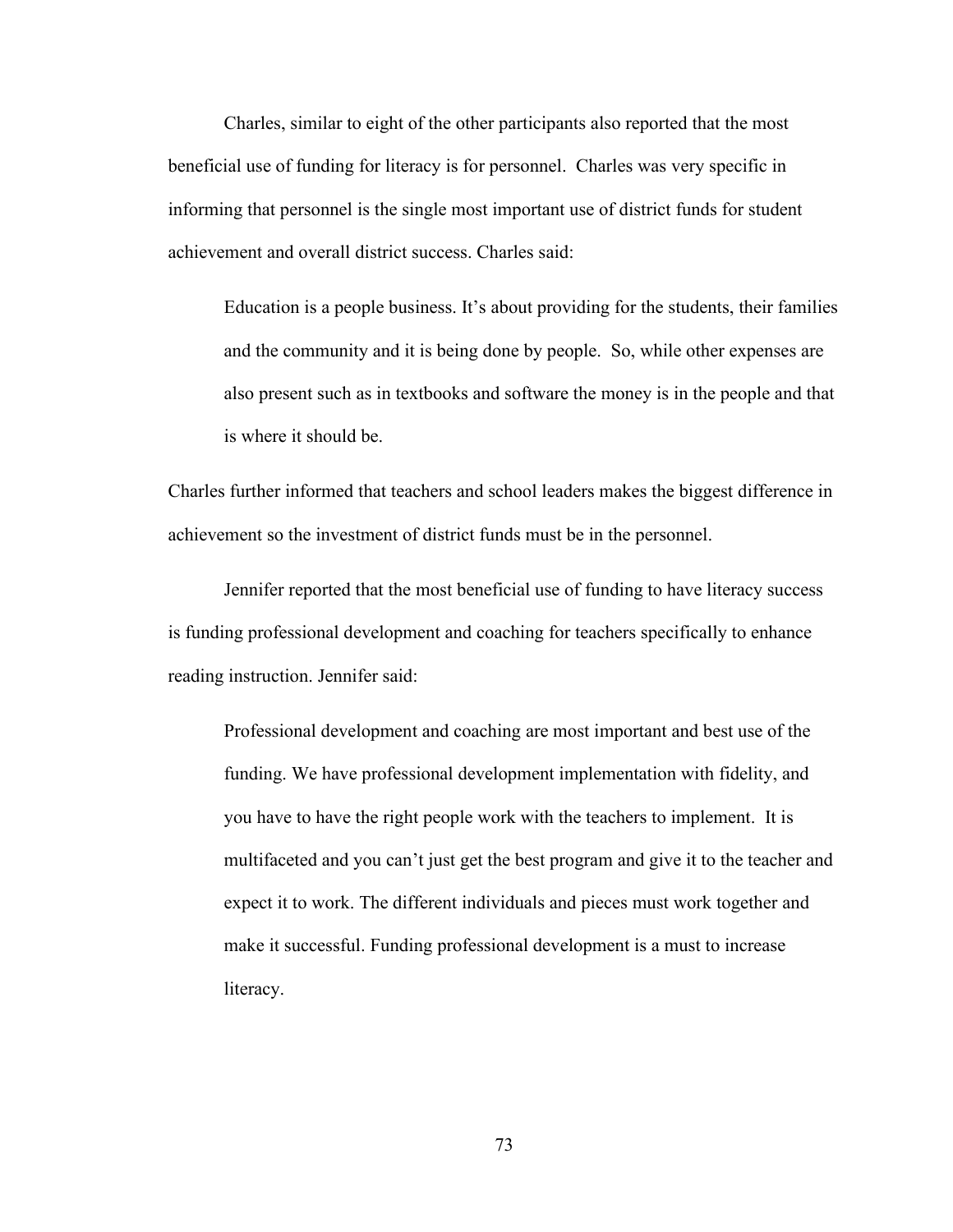The data significantly indicates that investing in personnel including teachers and school leaders are the most beneficial use of district funding and plays a major role in student literacy achievement.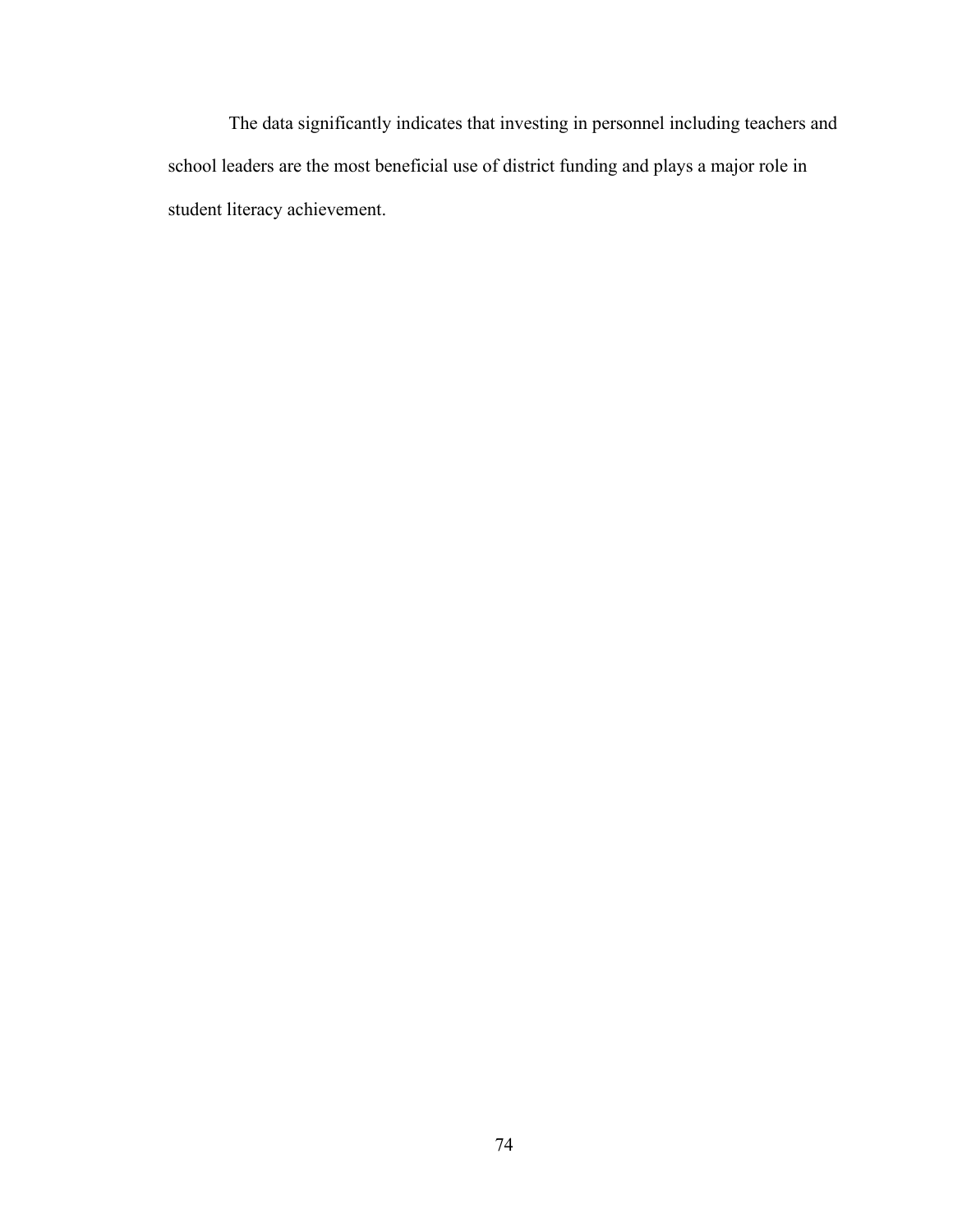#### **CHAPTER 5: DISCUSSION**

#### **Overview**

This study investigated the experiences, practices, and perspectives of school district leaders who play a role in the district budget process, school finance and have budget decision-making responsibility. The purpose of this study was to explore the experiences of school district leaders with budget allocation for literacy and the factors that determine their budget allocation decisions.

This study used a phenomenological qualitative exploratory research approach with ten participants chosen through purposive snowball sampling. Qualitative data was collected through in-depth, one-on-one semi-structured interviews with each participant. The researcher used Tesch's eight step approach (Creswell, 2014) in the coding process details provided in chapter 3, and examined patterns that emerged.

Several patterns and themes were identified from the one-on-one interviews with the participants including, *Literacy sets the budget foundation although doesn't represent a high percentage of the funding allocation; leadership comfort level varies in school finance; who benefits and expected student literacy outcomes; and budgeting and achievement starts and ends with personnel*. The participants experience in their roles within the district budget process and decision-making responsibility set the context for the themes and findings. The interpretation of these themes resulted in the following key conclusions of this study, 1. A deeper understanding is needed of what is considered literacy and where it falls within the budget, and 2. district school leaders who play a key role in creating, overseeing and have decision-making responsibility should have more training in school finance.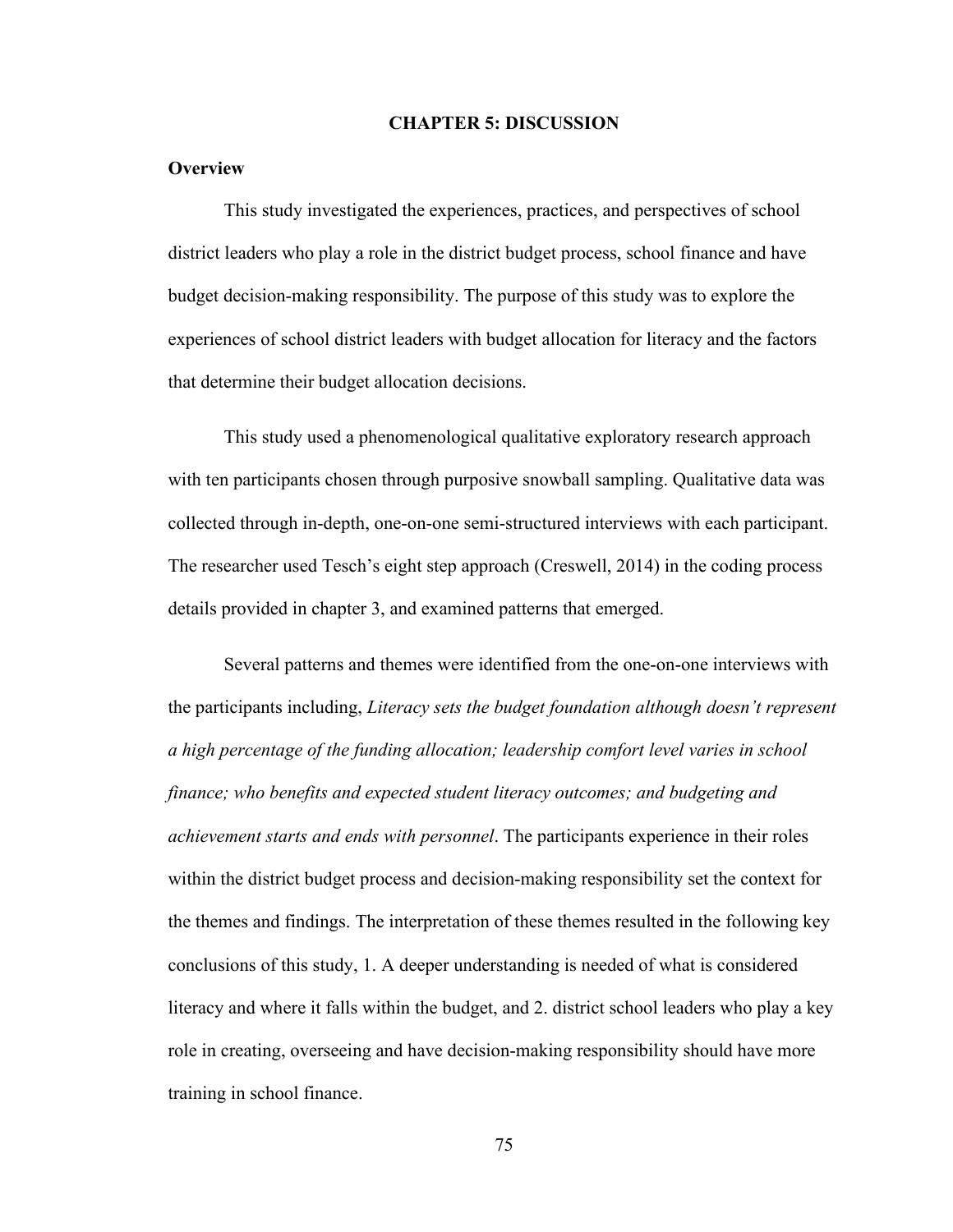Districts vary in size in terms of the number of schools and students they serve. Each district also varies in the amount of annual funding they have to work with in their budget preparation. In addition, it is not always clear in each district who actually is responsible for creating, overseeing, and determining funding allocation of the budget. Findings indicate that the individual in this role could be the assistant superintendent for business, the deputy superintendent, the business administrator or the superintendent. Within the annual district budget process, there are several individuals involved at the beginning stages to provide their input such as the school principals and directors of various departments. Ultimately, it then comes down to a smaller group of key stakeholders including the superintendent, assistant superintendent of business, the business administrator and depending on the district an assistant superintendent of curriculum and instruction and or deputy superintendent. The superintendent is ultimately the individual responsible for the final budget being presented to the board of education. The data also indicated that after the board of education review, and prior to the budget final approval it was very important to present the budget to the community to ensure the community is aware of how the funding is going to be spent and that they accept this plan of action. Data and literature inform that the community is a partner or collaborator with the district and the district needs community support to achieve the highest level of success. Findings by research question are discussed followed by the key takeaways of this study.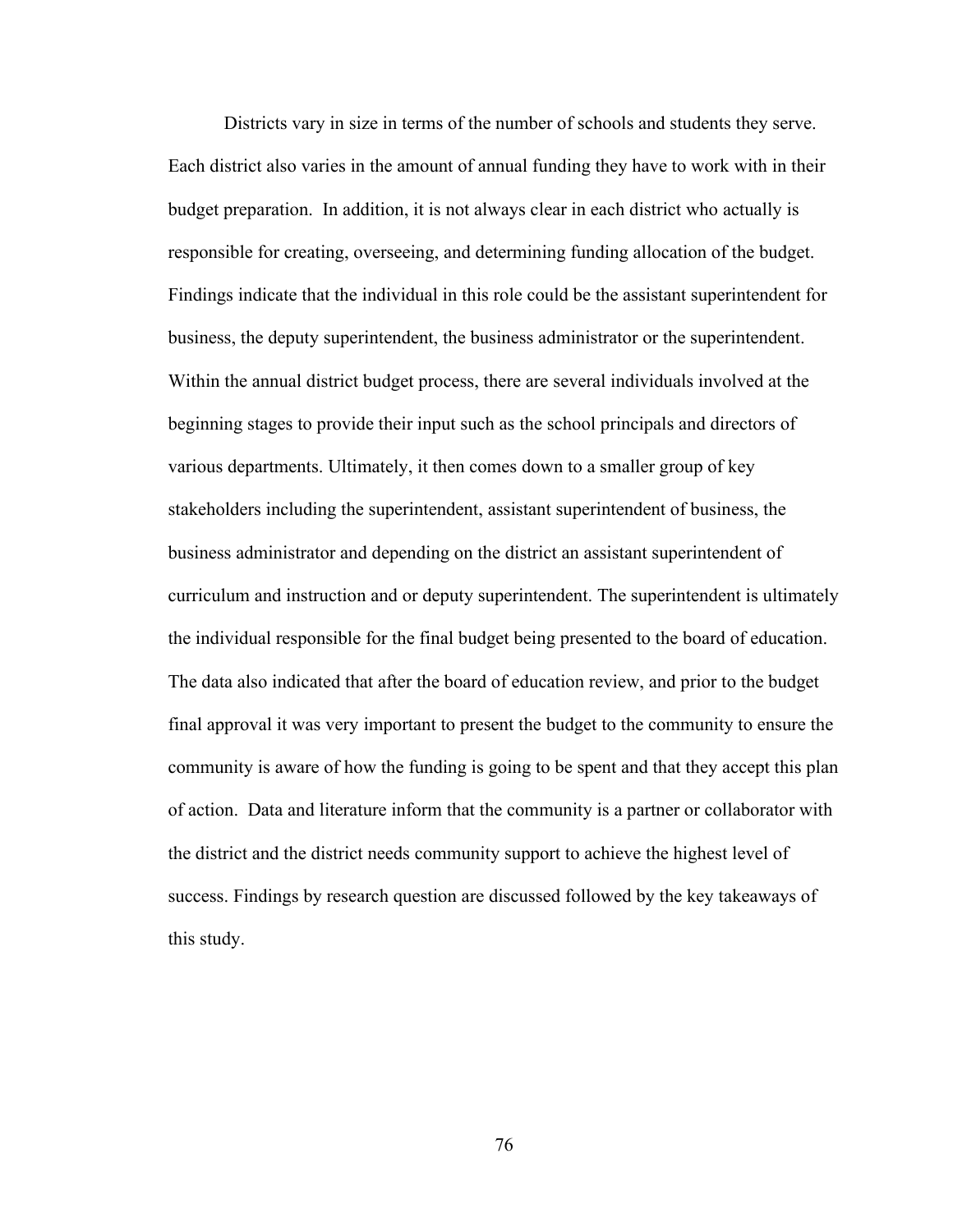#### **What factors influence school leaders' decisions on budget allocation for literacy activities?**

 All participants reported that reviewing student achievement data from the previous year is a major factor in preparing the budget for the upcoming year. Bridging the learning gap amongst students in a district was also a priority. Determining what the most critical needs are to improve literacy learning, the district leaders analyze and plan to make the determination for budget allocation. In addition, there was consensus among study participants that a major factor in budgetary allocation decisions are the goals and objectives of the district.

#### **How do school district leaders perceive the benefits of funding allocated for literacy activities?**

 The participants reported that there is benefit in allocating more funding towards literacy. The data suggests that increased funding for literacy will ultimately improve student achievement by providing more support to the teachers and the students. In allocating more funding to literacy districts are able to employ high-quality literacy teachers, provide effective professional development for teachers, consult with literacy coaches, purchase up-to-date textbooks and software and implement needed programs for all students. Ultimately, this positively effects student outcomes. Aside from increased funding for literacy, a critical component for success is school district leaders who can appropriately and effectively prepare and utilize the budget to be able to position the schools at a high level for improved student achievement and overall school success.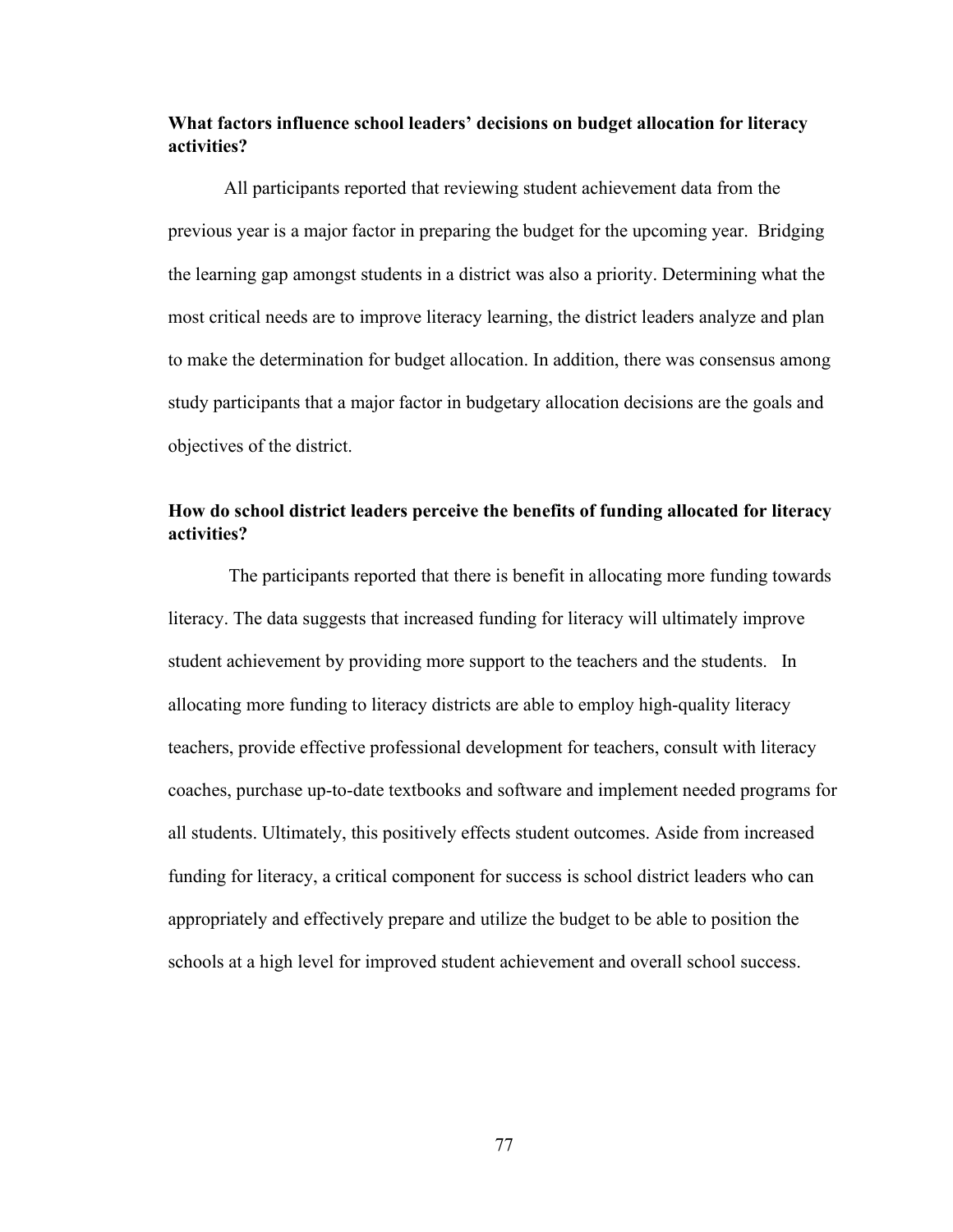#### **A Deeper Understanding of What is Literacy and Where it Falls Within the Budget**

Findings suggest that literacy is the foundation and a critical component of the budget, however, it is not always clear where funding for literacy is allocated in the district budget. In addition, a deeper understanding of what is considered literacy is needed as it has been defined differently depending on the individual defining it. Participants reported that 75 to 80 percent of the budget is allocated to personnel. The remaining 20 to 25percent is allocated to everything else including but not limited to materials, supplies, professional development and building maintenance and construction. This indicates that most of the funding is allocated for personnel noting that personnel are of high importance. The National Center for Education Statistics public school expenditure reports indicate that salaries and benefits for personnel make up approximately 80 percent of expenditure costs (National Center for Education Statistics, 2021). There were varying responses from the participants explaining of their understanding of the funding allocated to personnel, how much of that funding was allocated specifically to literacy personnel. Most of the participants could not explain as they did not know. One participant reported that there are so many different pieces of literacy within each portion of the budget such as reading literacy, cross disciplinary literacy, a reading resource teacher for disadvantaged students, and foundational reading skills after-school program that it is very difficult to quantify. There was only one participant who was able to directly explain the personnel allocation for literacy down to the exact dollar and percentage of the budget.The other than personnel funding which equates to the remaining 20 to 25 percent of the overall budget the percentage of funding allocated to literacy activities is generally in the 20th or lower percentile range. The findings suggest that literacy is the foundation of the budget and of critical importance,a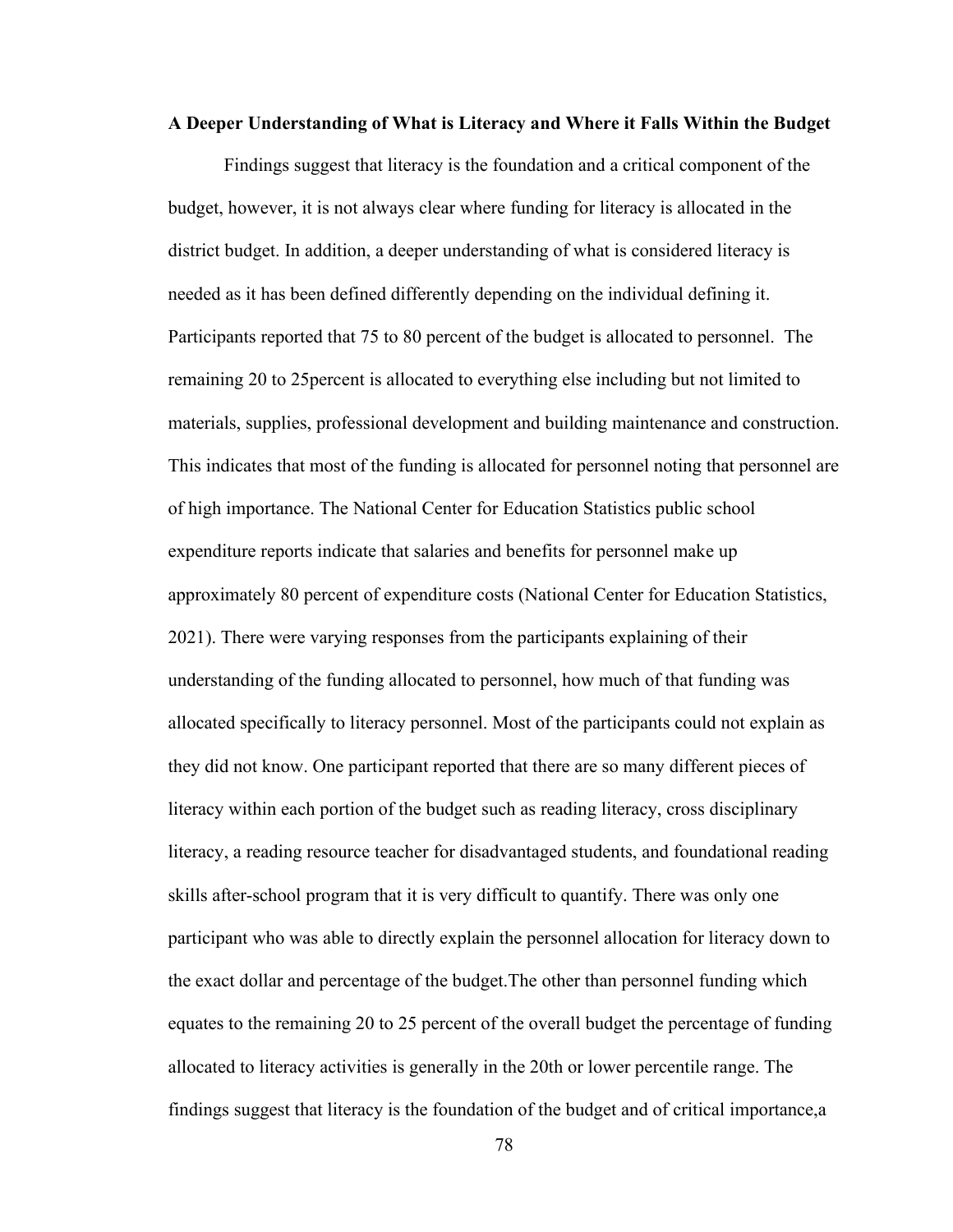deeper understanding of what is considered literacy is needed and that district leaders responsible for the budget are able to clearly delineate funding allocation for literacy.

#### **District school leaders who play a key role in creating, overseeing and have decisionmaking responsibility should have more training in school finance**

Key takeaways from these findings are that school district leaders are vital in school improvement and student achievement. The annual district budget process is a major component of supporting and enhancing school improvement and overall student success. It is crucial that the individual or individuals that create and oversee the budget are knowledgeable and have the skills to be effective in budget allocation and school finance to appropriately and effectively align the needs of the district, schools, teachers and students to achieve district objectives effectively. For this to happen, the school district leaders responsible for school finance must have the proper training and skill set. This could be local school boards investing in effective school finance training for the district leaders with budget responsibility and or hiring school district leaders that already have the appropriate formal training, knowledge, and skills. While some training in budgeting is offered in Educational Specialists Programs, most of the training is in curriculum the participants reported. Many school district leaders that have budget responsibilities do not possess this training or degree. More training is needed. This is consistent with the literature that suggests that states should increase their district leaders' ability to use financial data to drive spending decisions and build their capacity to make intelligent, tactical decisions from the limited funding that will yield the greatest benefits for students (Roza, 2019). The leaders in the district who are responsible for budgetary allocation and oversight should be clearly identified and have the skill set to perform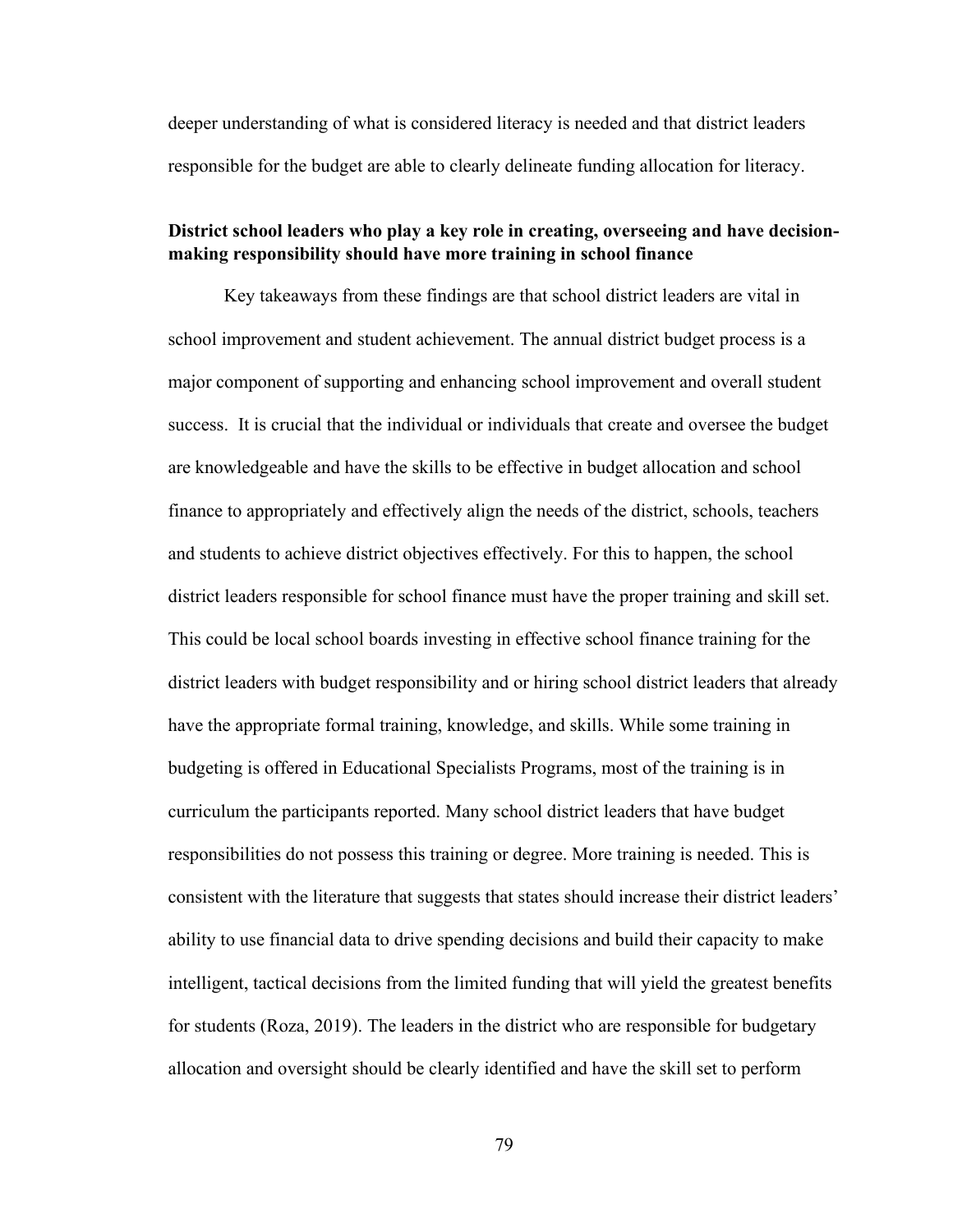these responsibilities at a high level of efficiency. The district leaders also should be proactive with the community ensuring that they are transparent and have their community support in all components of the district budget. The community is extremely important in district and school success and a collaborative environment between the district and the community is essential.

Additional findings suggest that leadership comfort level varies in school finance, and student achievement starts and ends with teachers and school district leaders. Unfortunately, not all school district leaders that play a key role in the process know the budget percentage allocated to literacy. In addition, school district leaders that play a key role in the budget process as well as the primary decision makers vary in their knowledge of the percentage of the budget allocated to literacy. Of the participants who played a role in the budget process, only 33 percent had the knowledge of their budget allocation. Other 33 percent of the participants reported that they did not know the percentage allocated to literacy and 33 percent reported that the allocation to literacy was a high and significant percentage of the overall district budget. These findings suggest that since these individuals vary in their knowledge of their budgets there should be more training, knowledge and oversight in school finance and the budget process for the key role players and decision-makers. Some of these participants that play a key role in their district budgets were not accurate regarding the funding percentage allocation to literacy.

Further findings suggest that school district leaders comfort level varies when it comes to school finance and budgeting. Fifty-six percent of the participants reported that they were very comfortable with school finance and budgeting, 33 percent had a fair to medium comfort level and 11 percent reported not being comfortable at all. One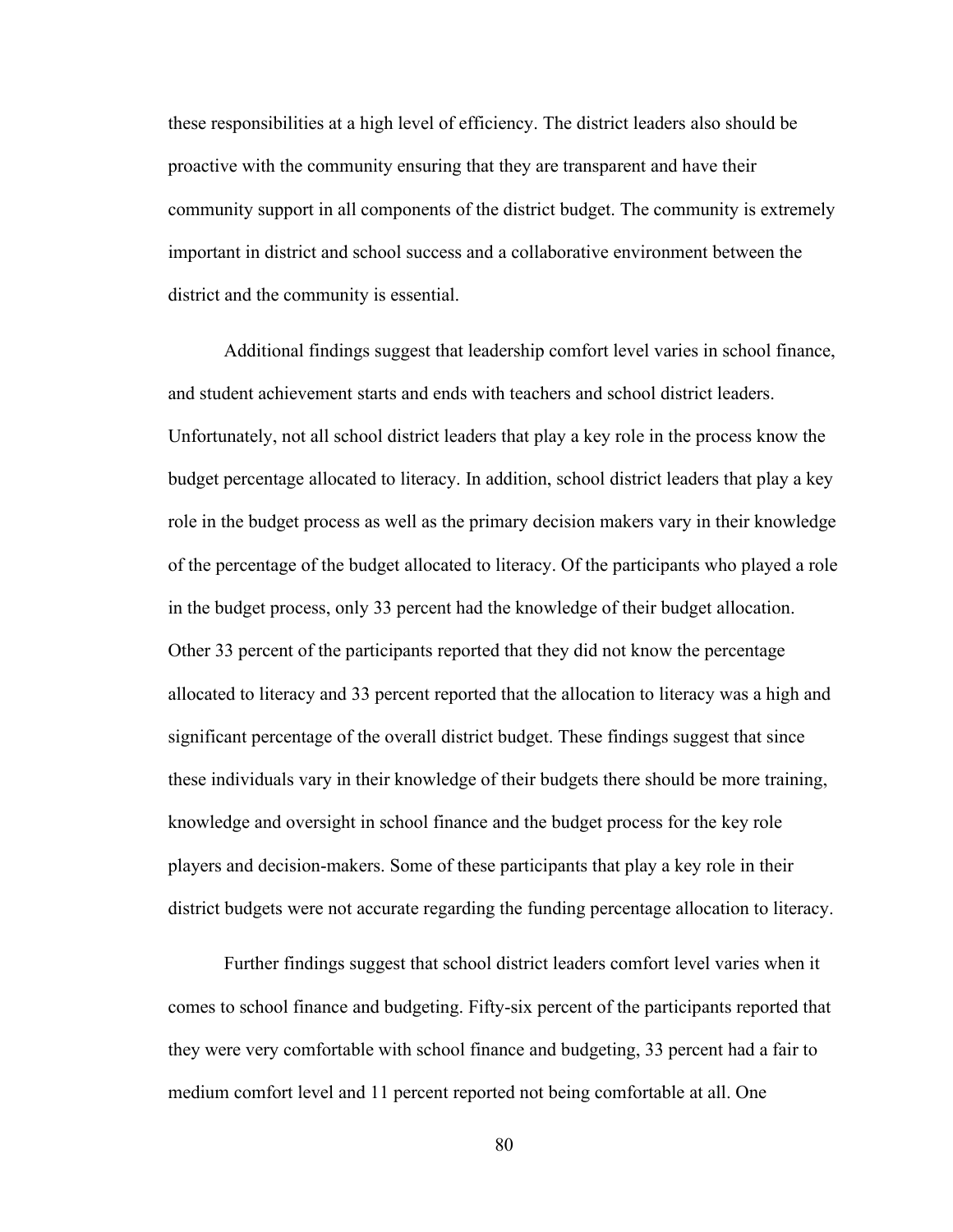participant reported not feeling comfortable at all in budgeting and school finance where they were a key role player in school finance decisions. This participant reported that they feel this is indicative of a lot of school leaders and being involved in the school finance process is experience and you learn as you go. Fifty-six percent of the participants also informed not have training in budgeting and school finance while 44 percent indicated they had some training. The consensus of the participants informed that their training was mostly on the job training. Based on these findings, further training and understanding of school finances, the budget process and budgeting is recommended. The budget and school finance are vital for a district to operate effectively, and the school board, teachers, students, and community should have confidence that these district leaders with budget and finance responsibility are effectively creating and overseeing the budget. Therefore, more training, and knowledge is needed for these school district leaders to ensure high-level budgeting and oversight of the district and community funds.

#### **Implications for Policy and Practice**

School boards need to look at existing policy and practice to ensure more effective measures so that the school district leaders are afforded the training or possess the knowledge to make appropriate and effective decisions on budget allocation and oversight on education finances. The data suggests that school district leaders play a critical role in its success, therefore, these leaders should have more training to appropriately and effectively create, prepare and oversee the district budget to ensure the highest return on investment in our students and districts achievements. In addition, the data provides strong indication that literacy is a vital component in the annual district budget. School boards and school district leaders should create new policy and practice to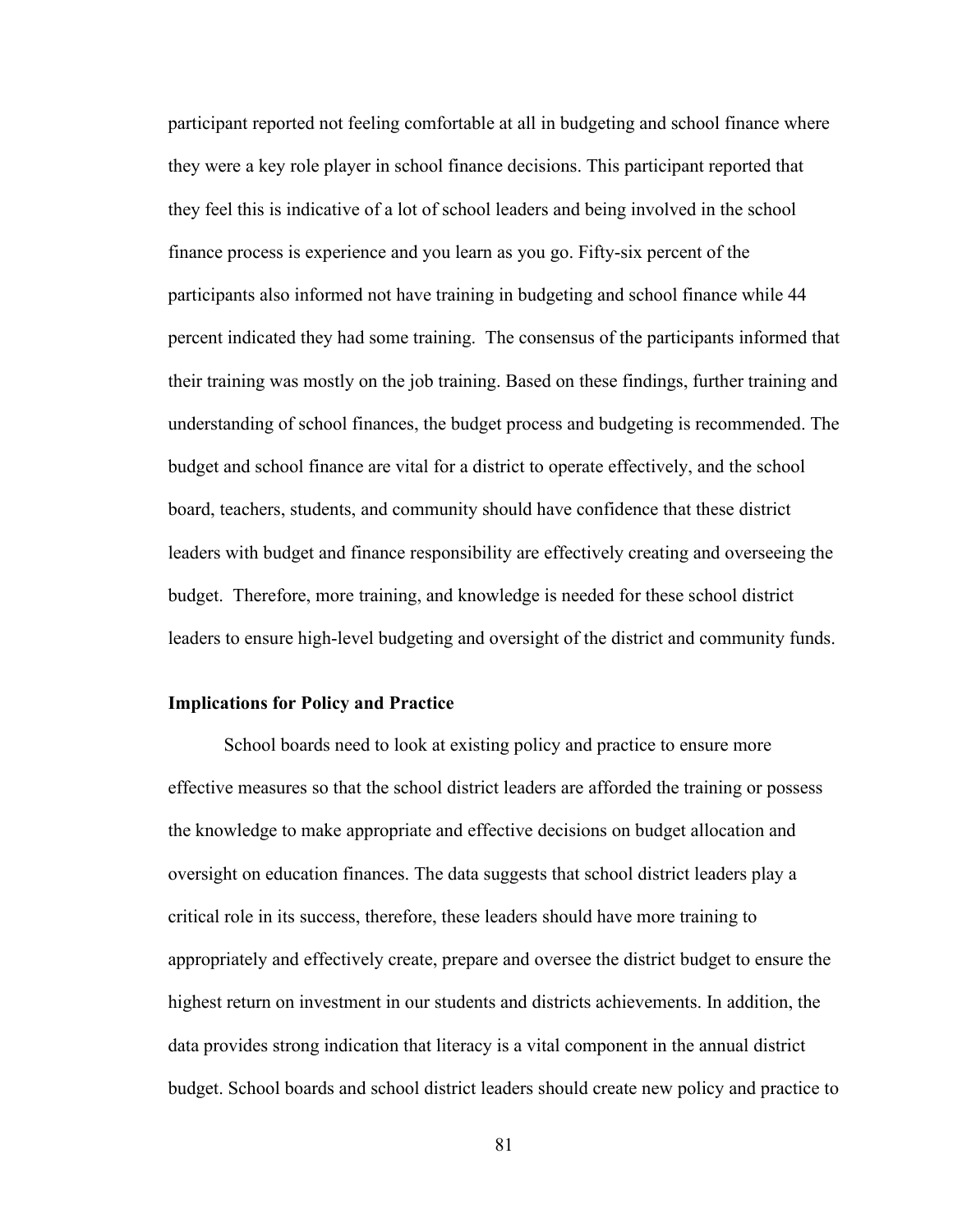ensure the percentage of allocating funding from the overall district budget is at a percentage that will maximize literacy improvement and student literacy achievement. First, there needs to be a common understanding of what is considered literacy so that it can be identified appropriately within a district budget. School boards should review district leaders' decisions on budget allocations for literacy over a period of time and correlate it with student achievement.

#### **Limitations**

Limitations of this research study include a small sample size of school district leaders across three states in the mid-Atlantic region of the United States. In addition, obtaining enough district budgets indicating funding allocation for literacy to be able to conduct a true content analysis was a limitation. The researcher made every attempt to secure participants in a variety of districts but most importantly obtain enough participants who were involved with the district budget to increase validity and reliability of the data. An additional limitation is timing. School district leaders had less time to participate due to the demands in keeping schools running efficiently during the Covid-19 pandemic.

#### **Recommendations for Future Research**

 There is still much to be explored to further this research and better understand the experiences of school district leaders with budget allocation for literacy and the factors that determine their budget allocation decisions. One future study could be to only have individuals participate who are school district leaders that create and oversee the budget and are the final decision-makers regarding the budget. This will ensure that all the participants in the study would have the major role in school finance to be able to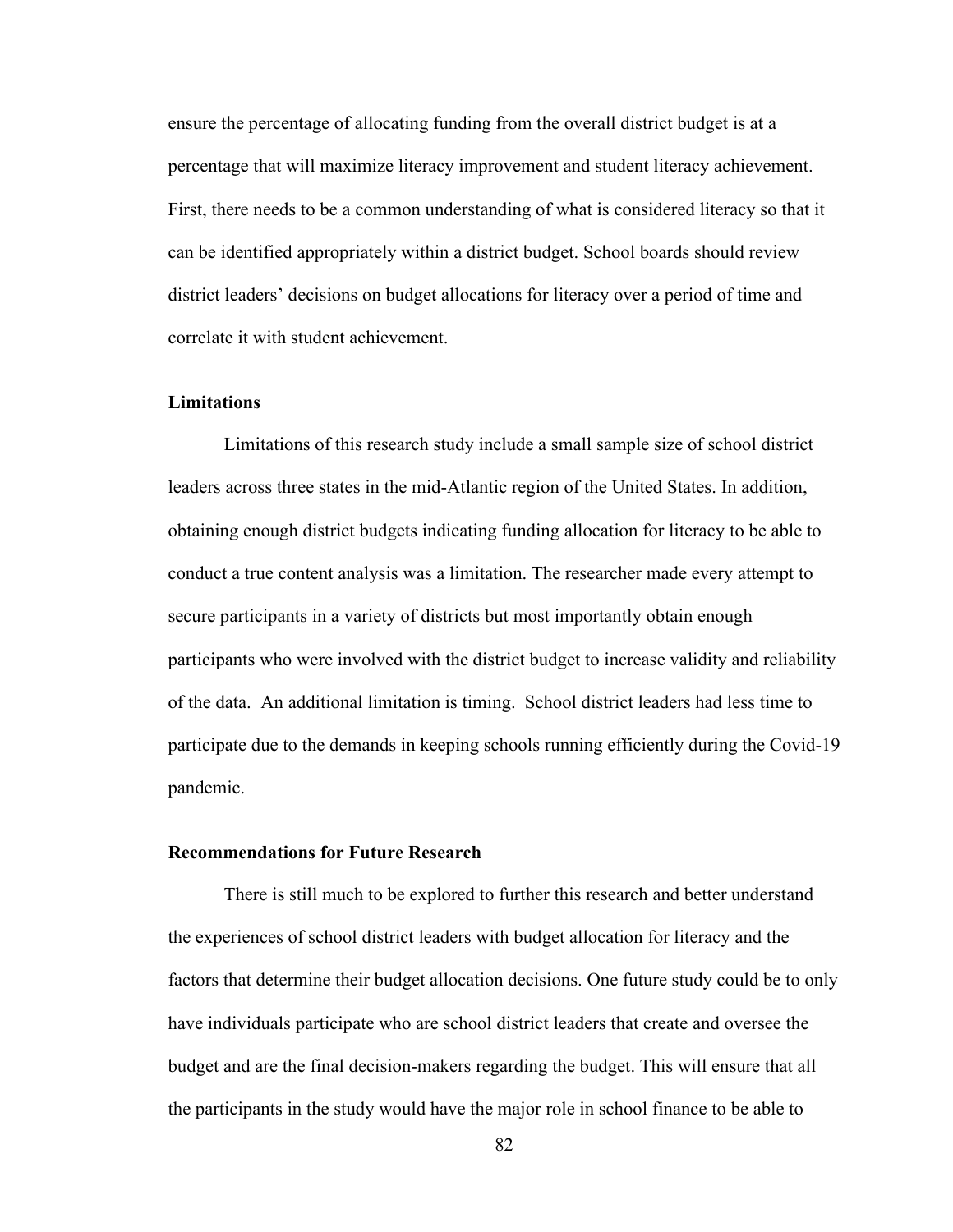compare the experiences of these district leaders that have the same or similar responsibilities when it comes to the budget process. Keeping this study in mind, another study could include participants from different states which would allow for comparisons between outcomes in different regions across the United States.

 Another possible study that could be conducted with either a quantitative or qualitative research design, would be to obtain overall district budgets with the allocation for literacy specified, then a true content analysis could be conducted. This would lend itself to explore correlations and patterns within the data to see the allocations across districts through the lens of the school district leaders. In addition, a correlational study researching the education level and professional training backgrounds of the school district leaders, the district budget allocation for literacy, and student literacy outcomes could be explored.

 Overall, this dissertation has explored the experiences of school district leaders in school finance and district budget responsibility by conducting in-depth one-on-one semistructured interviews with school district leaders. Despite the limitations of this study, new knowledge on this subject was gained that sets the stage for implementing additional policy and practice for school districts leadership to better maximize resources for increased school improvement and student literacy achievement.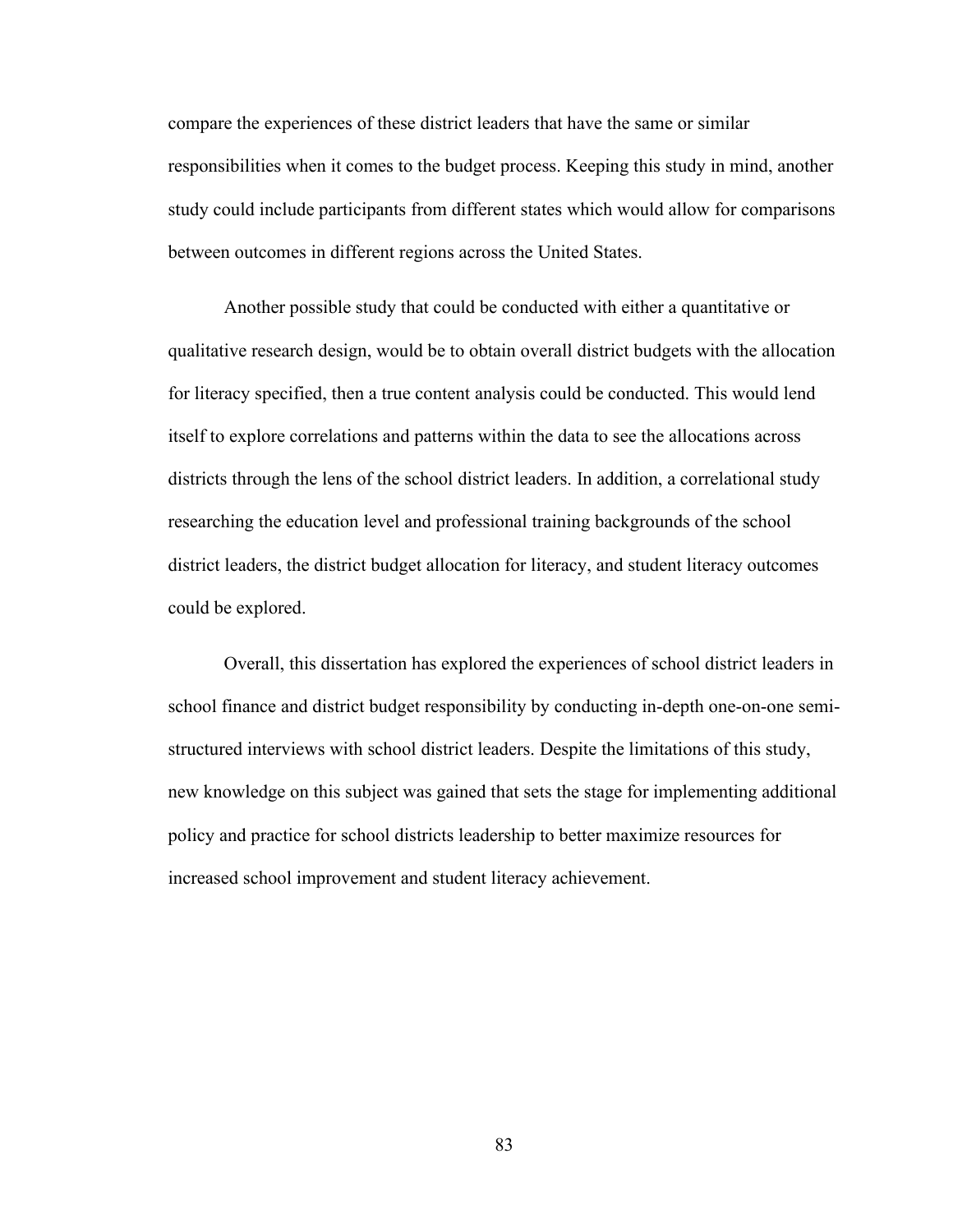## **APPENDIX A**

# **Are you a School Leader?**

Are you a school District leader?

As a school district leader your experience and input are vital to this study entitled:

School Leadership, Resources and Literacy Development:

A Phenomenological Study on School Leaders Experiences on Budget Allocation for Literacy

When: March to April 2021

Where: Virtual meeting on WebEx or Zoom

Time Commitment: 30 minutes

Benefit: Your contributions as a school leader in support of Literacy Development

Participation: Confidential!



Contact: Principal Investigator

Jared Littman

Ph.D. in Literacy Candidate/Summer 2021

St. John's University, New York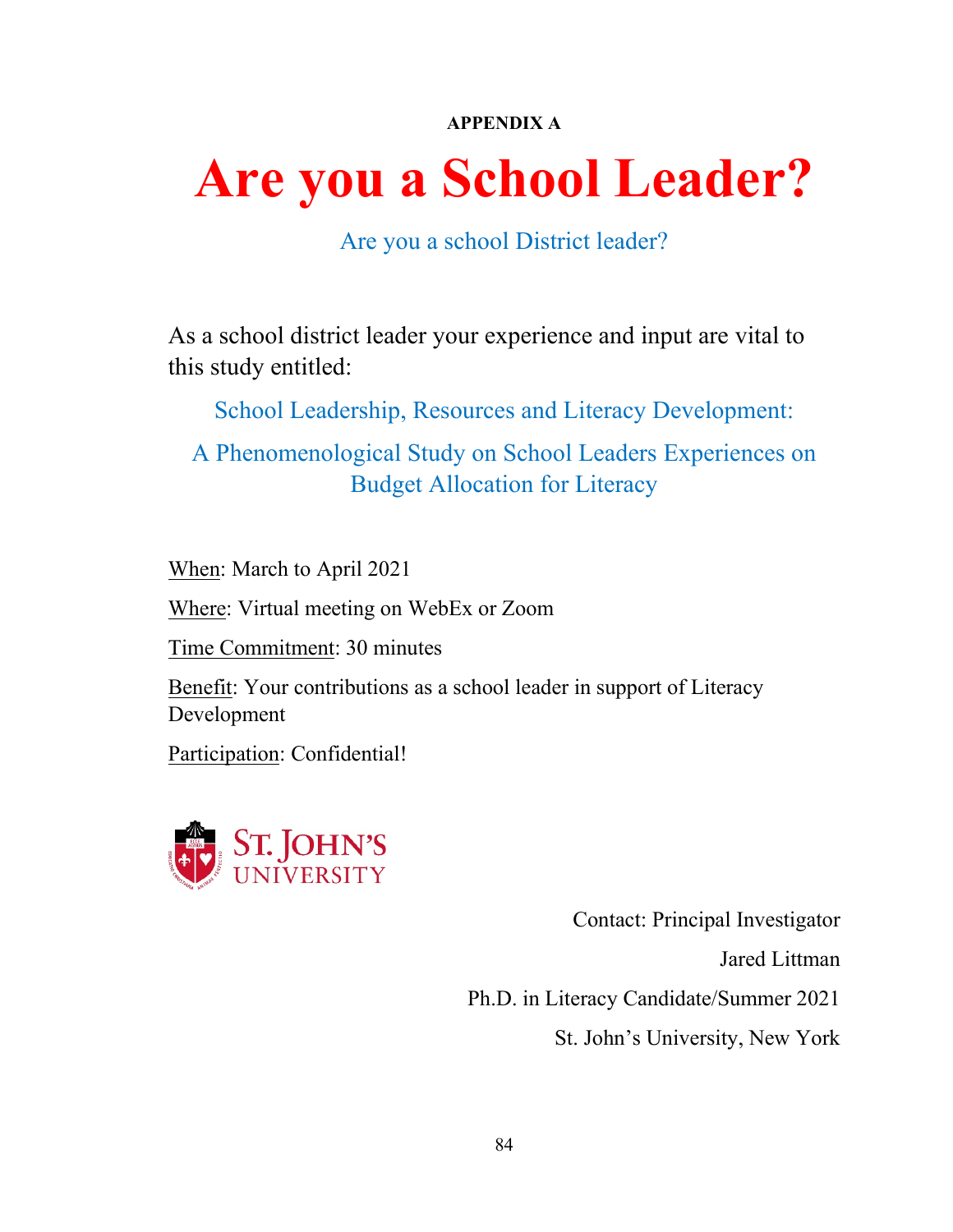**APPENDIX B** 



## **INFORMED CONSENT**

**Protocol Title**: School District Leadership, Resources and Literacy Development: A Phenomenological Study on School District Leaders Experiences on Budget Allocation for Literacy

#### **Principal Investigator**: Jared E. Littman

#### **INTRODUCTION**

You are being invited to participate in this research study called "School Leadership, Resources and Literacy Development: A Phenomenological Study on School Leaders Experiences on Budget Allocation for Literacy." You may qualify to take part in this research study because you self-identify yourself as1) a school district leader, and/or 2) play some role in budget allocation. The interview will take about 30 minutes to complete.

#### **WHY IS THIS STUDY BEING DONE?**

This study is being conducted to explore the experiences of school leaders in the context of budget allocation for literacy. The investigator is interested in learning more about school leader decisions on how funding is budgeted for literacy.

## **WHAT WILL I BE ASKED TO DO IF I AGREE TO TAKE PART IN THIS STUDY?**

If you decide to participate, you will be interviewed one time by me with a possibility of a brief follow-up for any clarifying questions. This is a semi-structured interview in which you will be asked to discuss your experiences with budget allocation for literacy. These interviews will be audio-recorded. After the audio-recording is transcribed the audio-recording will be deleted. Each interview will take approximately 30 minutes. Your identity confidential and your name will never be used in any reports from the study.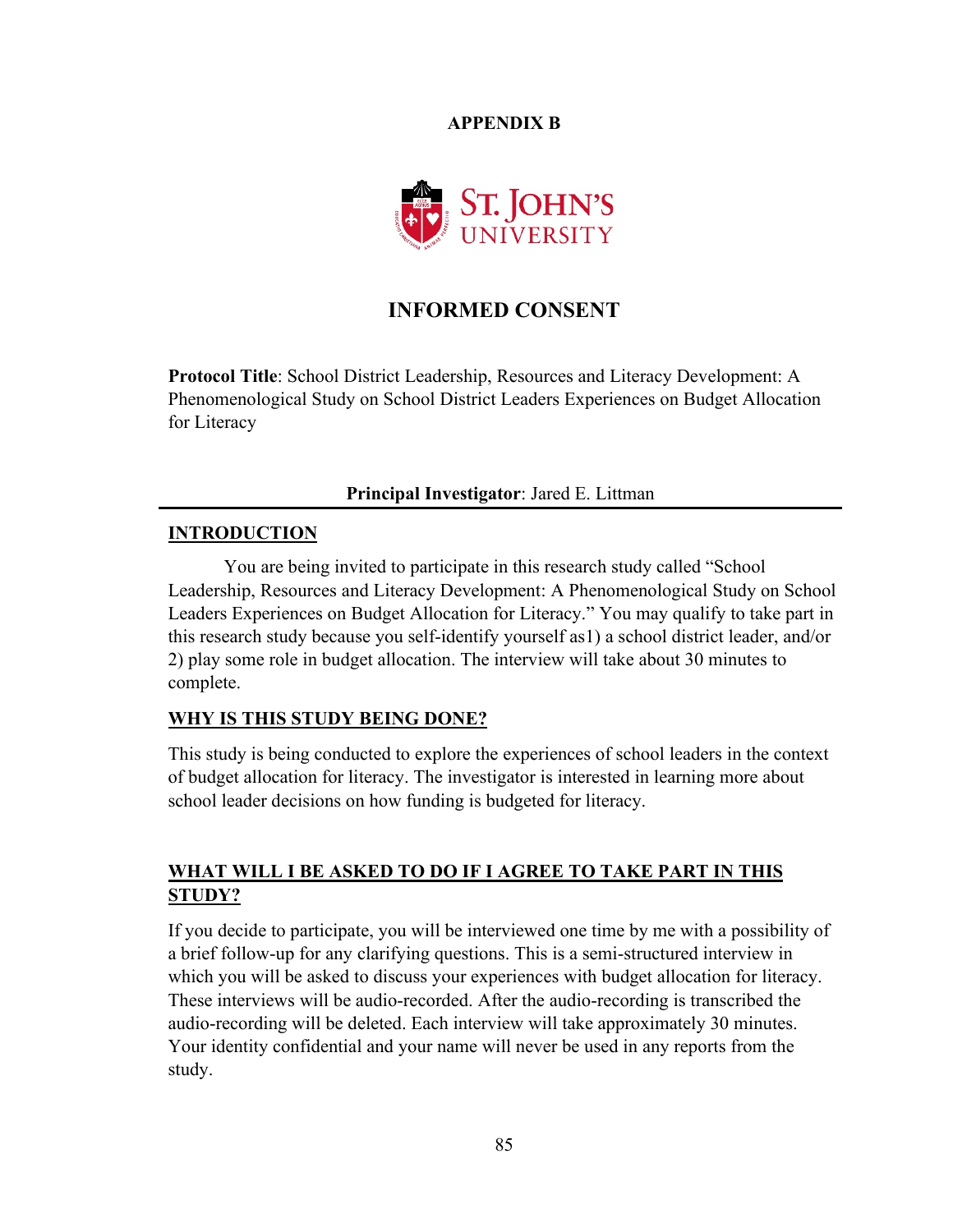The interviews will be conducted virtually via WebEx or Zoom. All interviews will be conducted in English.

#### **WHAT POSSIBLE RISKS OR DISCOMFORTS CAN I EXPECT FROM TAKING PART IN THIS STUDY?**

This is a minimal risk study, which means the harms or discomforts that you may experience are not greater than you would ordinarily encounter in daily school leadership role or teaching/learning life. You do not have to answer any questions that you do not wish to, and you can stop participating in the study at any time.

## **WHAT POSSIBLE BENEFITS CAN I EXPECT FROM TAKING PART IN THIS STUDY?**

There is no direct benefit to you for participating in this study. Participants may benefit in contribution to the development of new understandings that may impact the field of Literacy Education.

## **WILL I BE PAID FOR BEING IN THIS STUDY?**

You will not be paid to participate; there are no costs to you for taking part in this study.

## **PROTECTION OF YOUR CONFIDENTIALITY**

The investigators will keep all materials locked in a desk drawer in a locked office. Any electronic or digital information (including audio recordings) will be stored on a computer drive that is encrypted password protected. What is on the audio-recording will be written down and the audio-recording will then be destroyed.

## **CONSENT FOR AUDIO RECORDING**

Audio recording is part of this research study. You can choose whether to give permission to be recorded.

I give my consent to be recorded

Signature

I **do not** consent to be recorded

Signature

## **WHO CAN ANSWER MY QUESTIONS ABOUT THIS STUDY?**

**If you have any questions about taking part in this research study, you should contact the principal investigator**, Jared Littman, dissertation committee Chair Dr. Kyle Cook,or IRB coordinator Dr. Marie Nitopi.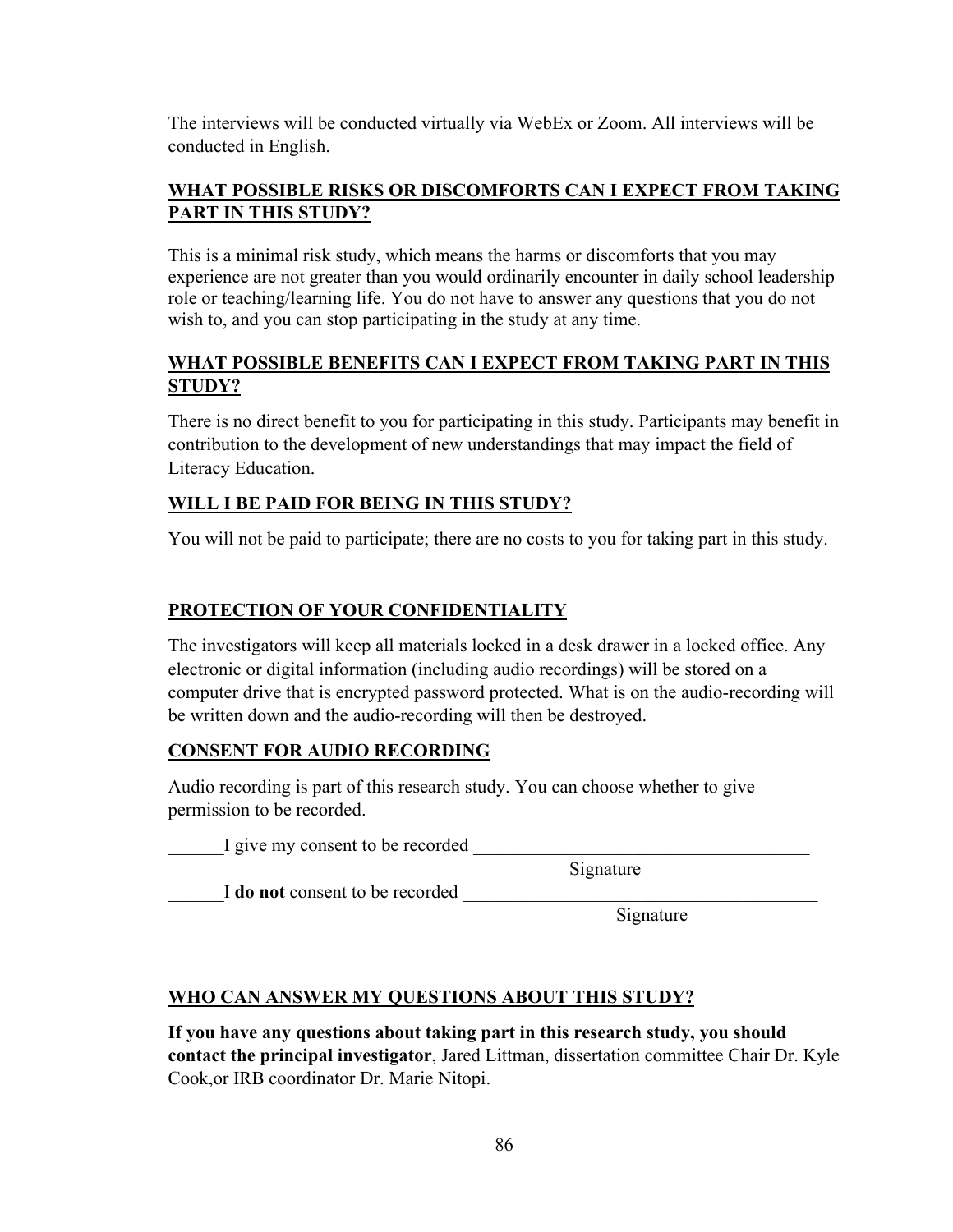## **PARTICIPANT'S RIGHTS**

- I have read and discussed the informed consent with the researcher. I have had ample opportunity to ask questions about the purposes, procedures, risks and benefits regarding this research study.
- I understand that my participation is voluntary. I may refuse to participate or withdraw participation at any time without penalty.
- The researcher may withdraw me from the research at their professional discretion.
- If, during the course of the study, significant new information that has been developed becomes available which may relate to my willingness to continue my participation, the investigator will provide this information to me.
- Any information derived from the research study that personally identifies me will not be voluntarily released or disclosed without my separate consent, except as specifically required by law.
- I should receive a copy of the Informed Consent document.

#### **My signature means that I agree to participate in this study**

**Print name**: \_\_\_\_\_\_\_\_\_\_\_\_\_\_\_\_\_\_\_\_\_\_\_\_\_\_\_\_\_\_\_\_\_\_\_\_\_\_ **Date**:

**Signature:**  $\blacksquare$ 

 $\overline{\phantom{a}}$  . The set of the set of the set of the set of the set of the set of the set of the set of the set of the set of the set of the set of the set of the set of the set of the set of the set of the set of the set o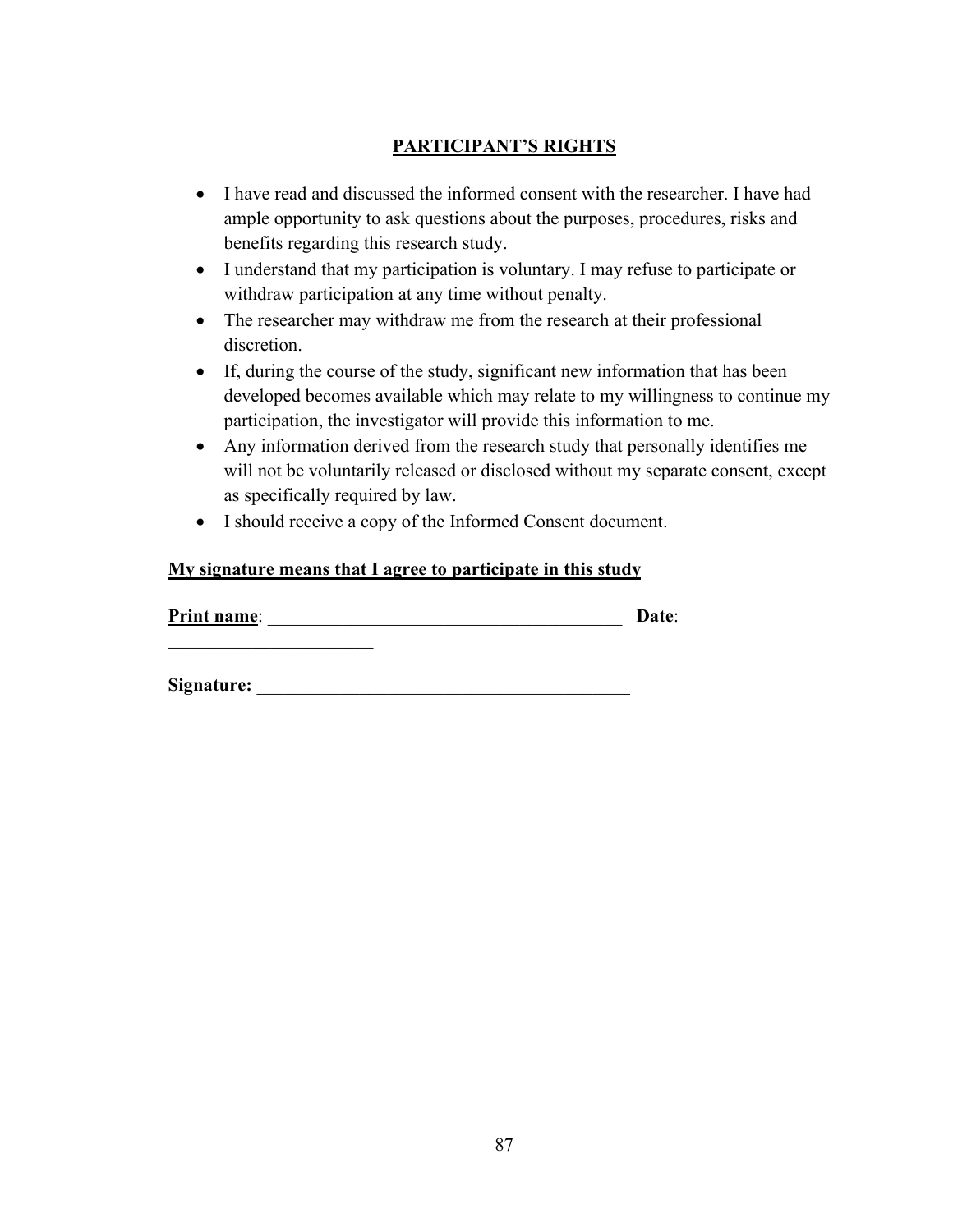#### **APPENDIX C**

## **SEMI-STRUCTURED INTERVIEW PROTOCOL FOR FUNDING LITERACY PROGRAMS**

#### **Opening:**

Thank you for agreeing to participate in this study on school leadership, resources, and literacy development in districts/schools. This interview will take approximately 30 minutes. You are free to stop participation at any point and do not need to answer all the questions. This interview will be audio recorded, but your name, district, and school will not be used in any findings or articles that may result from this study. My name is Jared Littman, and I am the Director of the Office of Grants and Sponsored Research at St. John's University. I am conducting this study for my dissertation to complete my doctorate in Literacy. The goal of this study is to gain an in-depth understanding of school/district leaders experiences with budget allocation for literacy activities. Do you have any questions before we get started?

First, I will ask you about your professional experiences and the programs you supervise in your district/school followed by your role in the budget allocation process. Then, I will ask what your perception of the benefits of funding allocated for literacy development activities and outcomes achieved.

#### **Experiences with Literacy Programs and Resources**

Guiding Question: Tell me about your work experience. Probes:

- How long have you been working in your district/school?
- What is your role?
- How many years' experience do you have in your position?
- Where is your district/school located? Would you consider the setting urban, suburban, or rural?
- Do you play a role in the budget process?
- Do you oversee literacy programs in your district in any way?

Guiding Question: For those leaders with budget experience: What are your experiences in budget allocation for literacy and how is the allocation of funding determined in your school or district? Probes:

• What is your role with the budget?

• Do you know what percentage of the budget is allocated to literacy?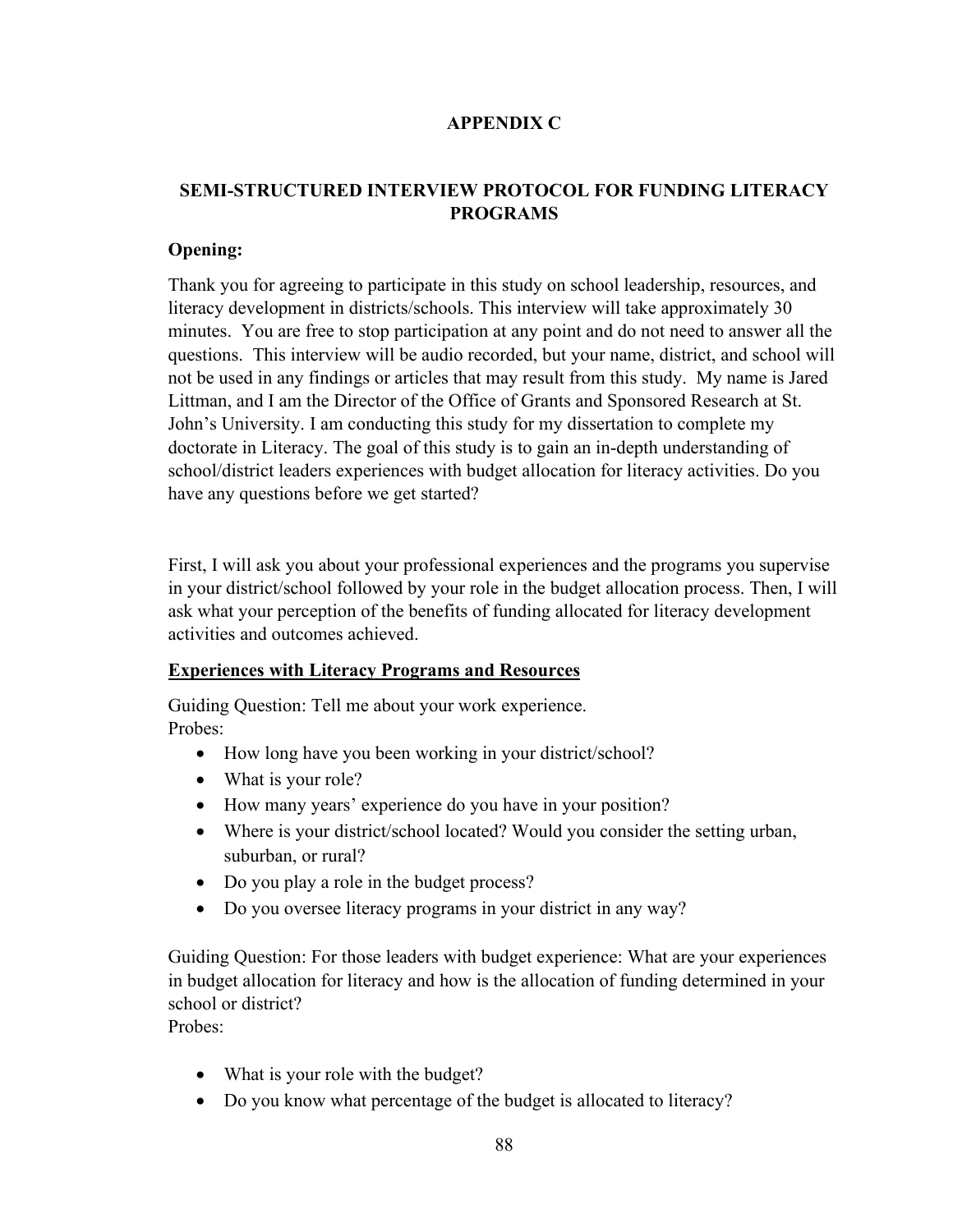- Are there specific budget lines for literacy development?
- Of the total school/district budget, how is the percentage of dollars for literacy determined?
- In your district can you tell me how the budget process works?
- Who determines how much funding is allocated to literacy?
- Where can I download or obtain a public copy of the school district budget from last year? Can you share district budget documents and highlight funding for literacy (this will be kept anonymous).
- Please direct me to the specific lines in the budget that funding is allocated to literacy.
- What is the main source of funding for literacy programs in your district? Title I, state, tax levy, grants, contributions?

Guiding question: Can you tell me a little bit about your background and education or training that supports your role?

- What do you have a degree(s) in?
- Have you taken a school finance course within your studies?
- Did you ever receive professional development or training on school finance?
- What is your comfort level with budgeting and school finance in general?

For leaders that have indicated they do not have experience with the district budget:

- In your district do you know how the budget process works?
- Would you like to be involved in the budget process?
- Do you know who is involved in the budget process?
- Are you aware of how budget allocation for literacy is determined?
- What is your perspective on the resources in support of literacy within your school/district?

Guiding Question: What is school leaders' perspective on funding allocation for teacher professional development programs in literacy? To what degree are title 1, 2 and 9 funds used for literacy teacher PD?

Probes:

- Are there professional development opportunities in literacy for teachers to participate in?
- Is professional development in literacy for teachers ongoing and are they evaluated?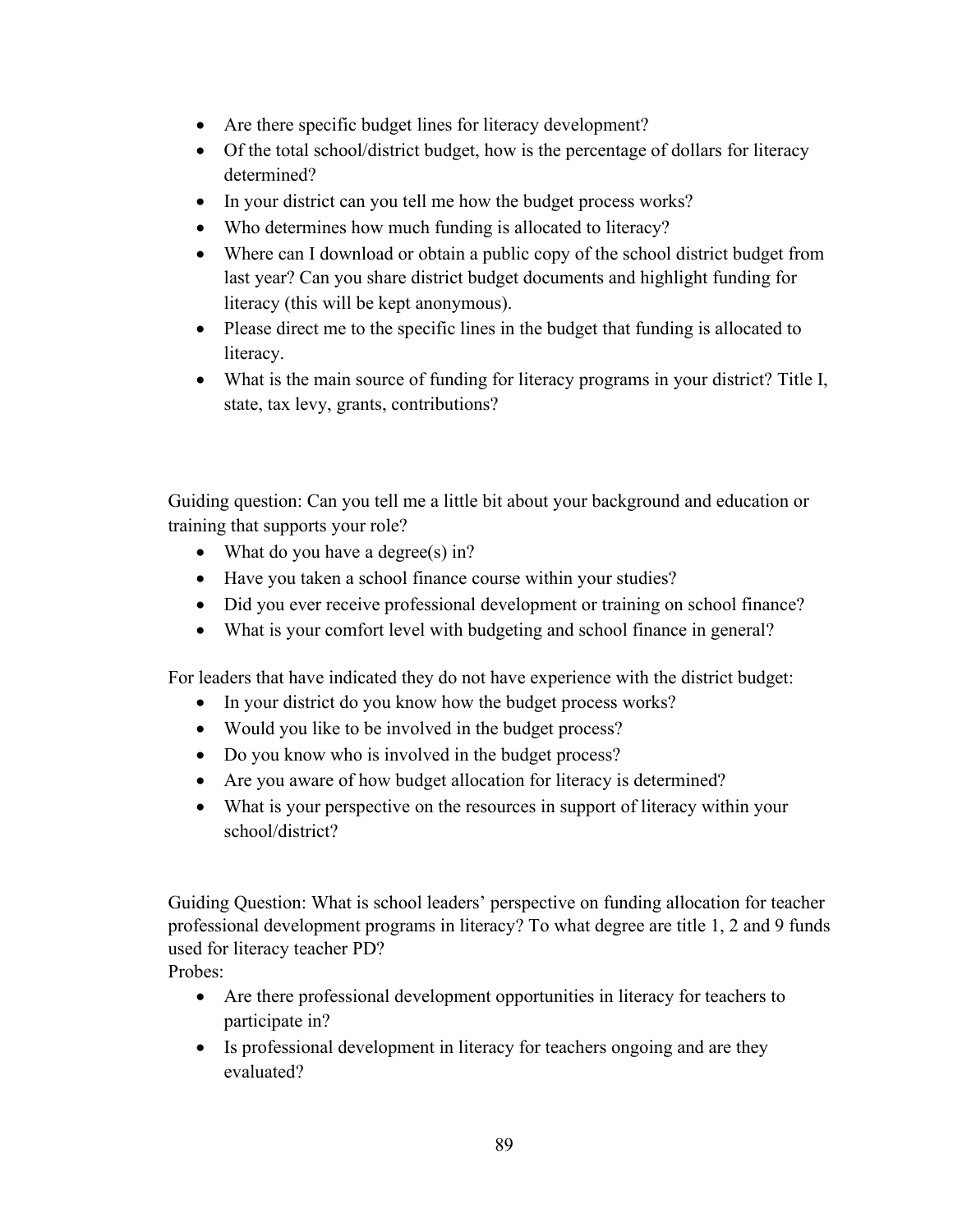• How is funding allocation within the budget for teacher professional development in literacy determined?

Guiding Question: Who benefits from funding the programs to support literacy development? Students? Families? Teachers? The entire school community?

Probes:

- In what ways is it beneficial?
- Would you expect to see a positive difference in student performance that could be measured? How?
- What do you believe is the most beneficial use of funding for literacy? Why?
- Are there circumstances when literacy programs are not beneficial?

Guiding Question: Are there particular challenges present in implementing and funding various literacy programs?

Probes:

• What are the challenges?

Guiding Question: Is there anything else you would like to share about funding of literacy within districts/schools?

As a reminder your name and your district's name will not be used in any write ups of this research. It is helpful to have some background information Would you mind indicating how you self-identify in terms of your gender and race?

Thank you for participating in today's interview and taking time from your busy schedule. I appreciate your professionalism and expertise you have added to this research.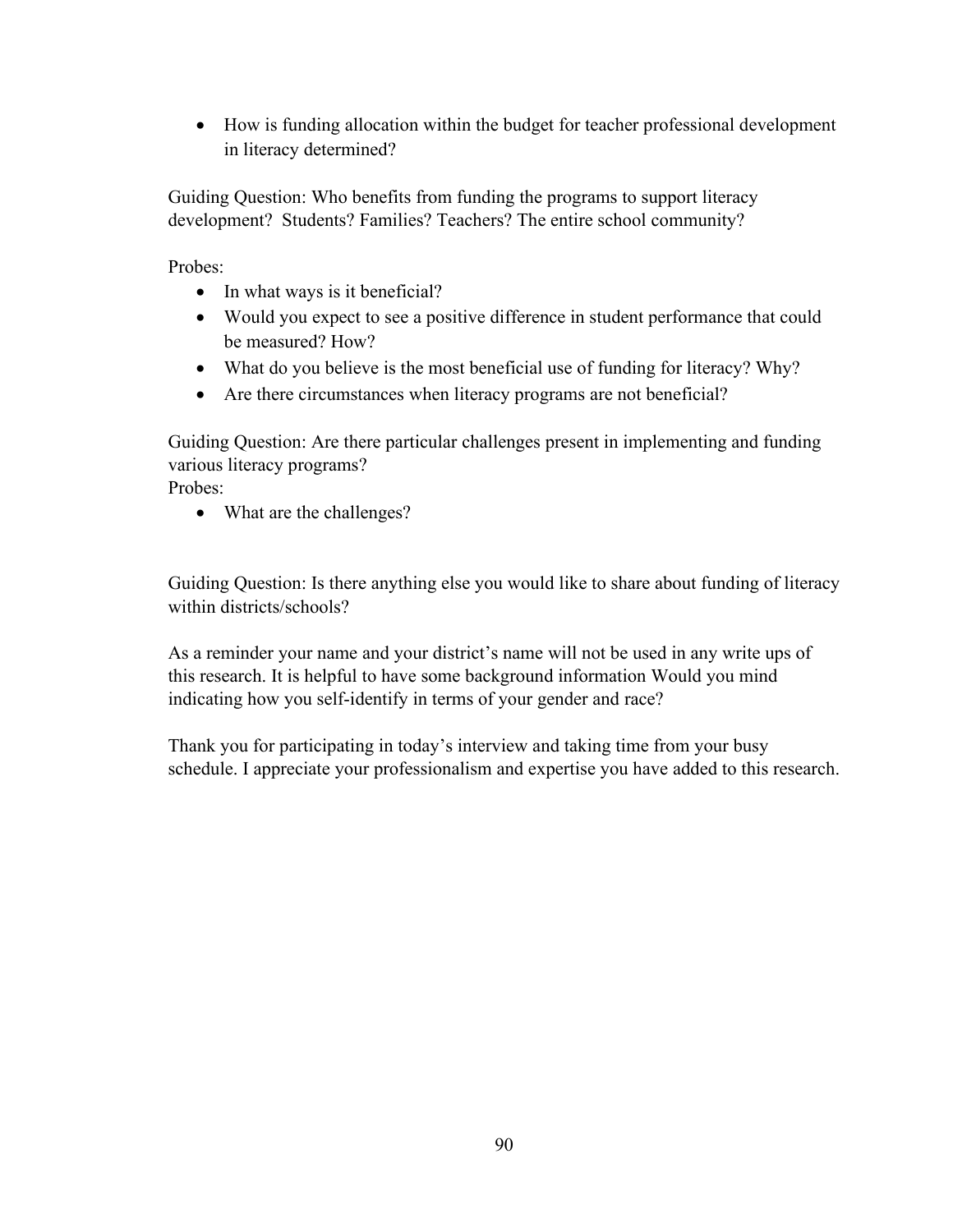## **APPENDIX D:**

# **Table 1. Codes**

| Female                                        |
|-----------------------------------------------|
| Male                                          |
| <b>Budget Experience</b>                      |
| Role in the process                           |
| Oversee Literacy                              |
| Who Benefits                                  |
| Decision-making                               |
| Outcomes                                      |
| Perspective                                   |
| Professional Experience in years              |
| Professional Development                      |
| Training in School Finance                    |
| Comfort level in School Finance               |
| Level of Education                            |
| Most Beneficial use of Funding for            |
| Literacy                                      |
| <b>Evaluation of Professional Development</b> |
| Not beneficial use of Funds                   |
| Literacy allocation Percentage of the         |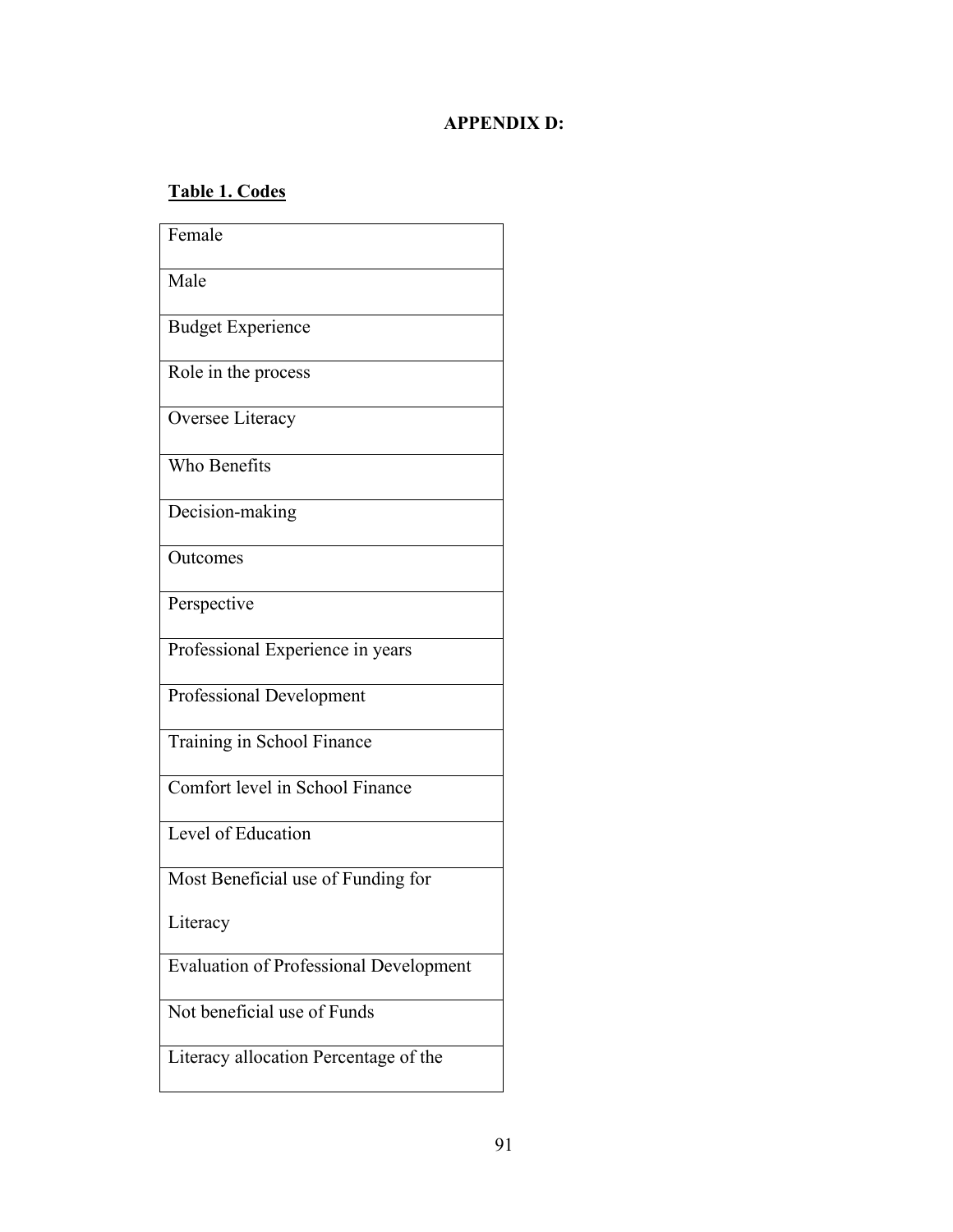Budget

Budget Process

Budget Availability specifically outlining

Literacy

Determining Allocation for Literacy

Capacity of Role in the Process

Sources of Funding

Challenges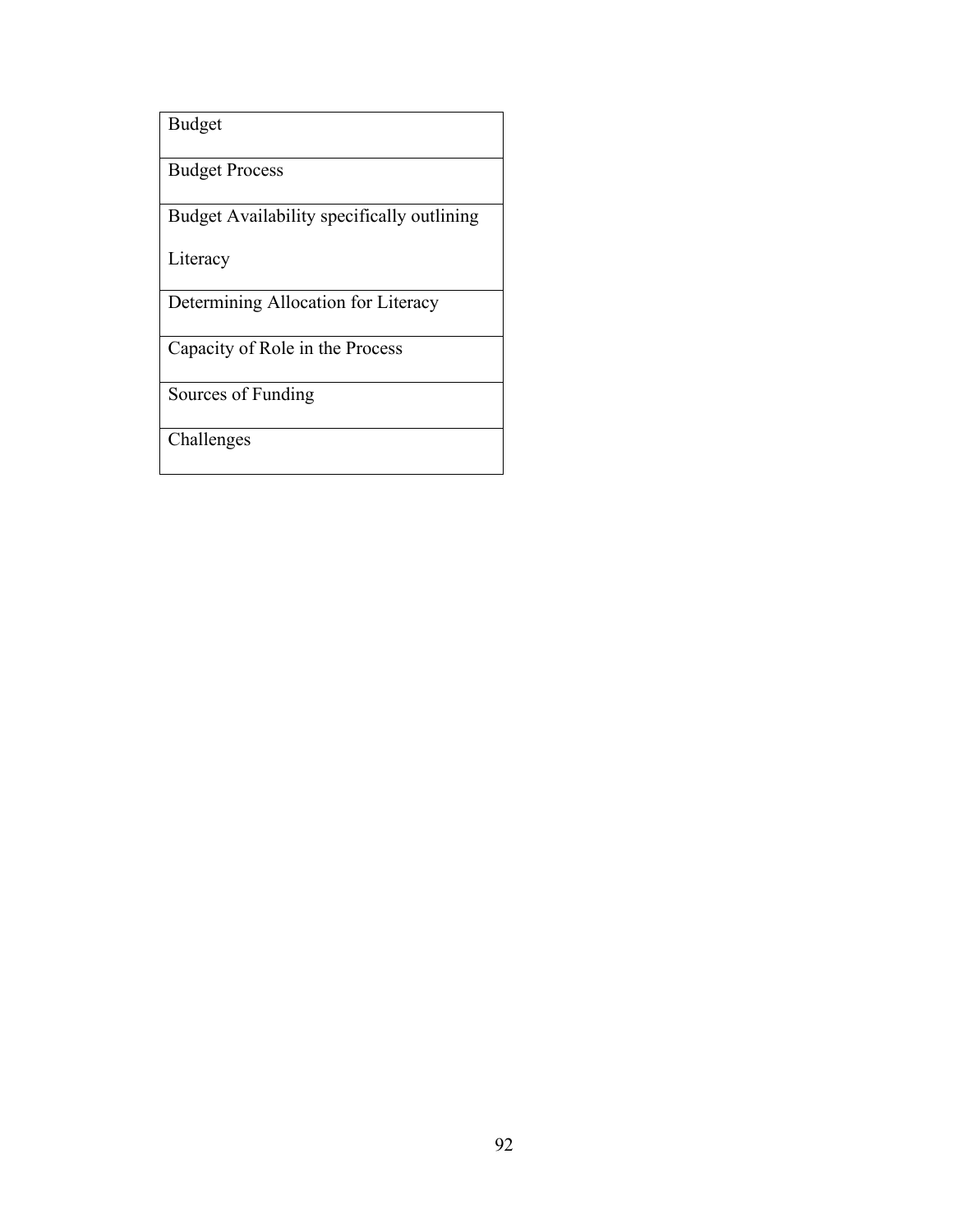#### **REFERENCES**

- Alvermann, D.E., Unrau, N.J., & Ruddell, R.B., (2013). *Theoretical models and processes of reading (6th ed).* Newark, DE: International Reading Association.
- Bandura, A., (2011). A social cognitive perspective on positive psychology. *International Journal of Social Psychology,* 26(1), 7-20.
- Bandura, A., (1982). Self-efficacy mechanism in human agency. *American Psychologist,* 37(2), 122-147.
- Bates, C.C., & Morgan, D.N., (2018). Literacy leadership: The importance of soft skills. *International Literacy Association. The Literacy Teacher, 72(3), 412-415.*
- Bates, C.C., & Morgan, D.N., (2018). Seven elements of effective professional development. *International Literacy Association. The Reading Teacher,* 71(5) 623-626.
- Berger, P. L., & Luekmann, T., (1967). *The social construction of reality: A treatise in the sociology of knowledge.* Garden City, NJ: Anchor.
- *Blake*, *D*., & *Hanley*, *V*., (*1995*). *The dictionary of educational terms*. *Aldershot*, Hants, England: *Arena*. Chicago.
- Braun, V., & Clarke, V., (2013). *Successful qualitative research: A practical guide for beginners.* Sage Publications.
- Braun, V., & Clarke, V., (2006). Using thematic analysis in psychology. *Qualitative Research in Psychology,* 3(2), 77-101.
- Bruner, J. S. (1966). *Toward a theory of instruction.* Cambridge, Mass.: Belkapp Press.
- Cambridge Assessment, (2013). What is literacy? An investigation into definitions of English as a subject and the relationship between English, literacy and 'being literate'. *A Research Report Commissioned by the Cambridge Assessment.*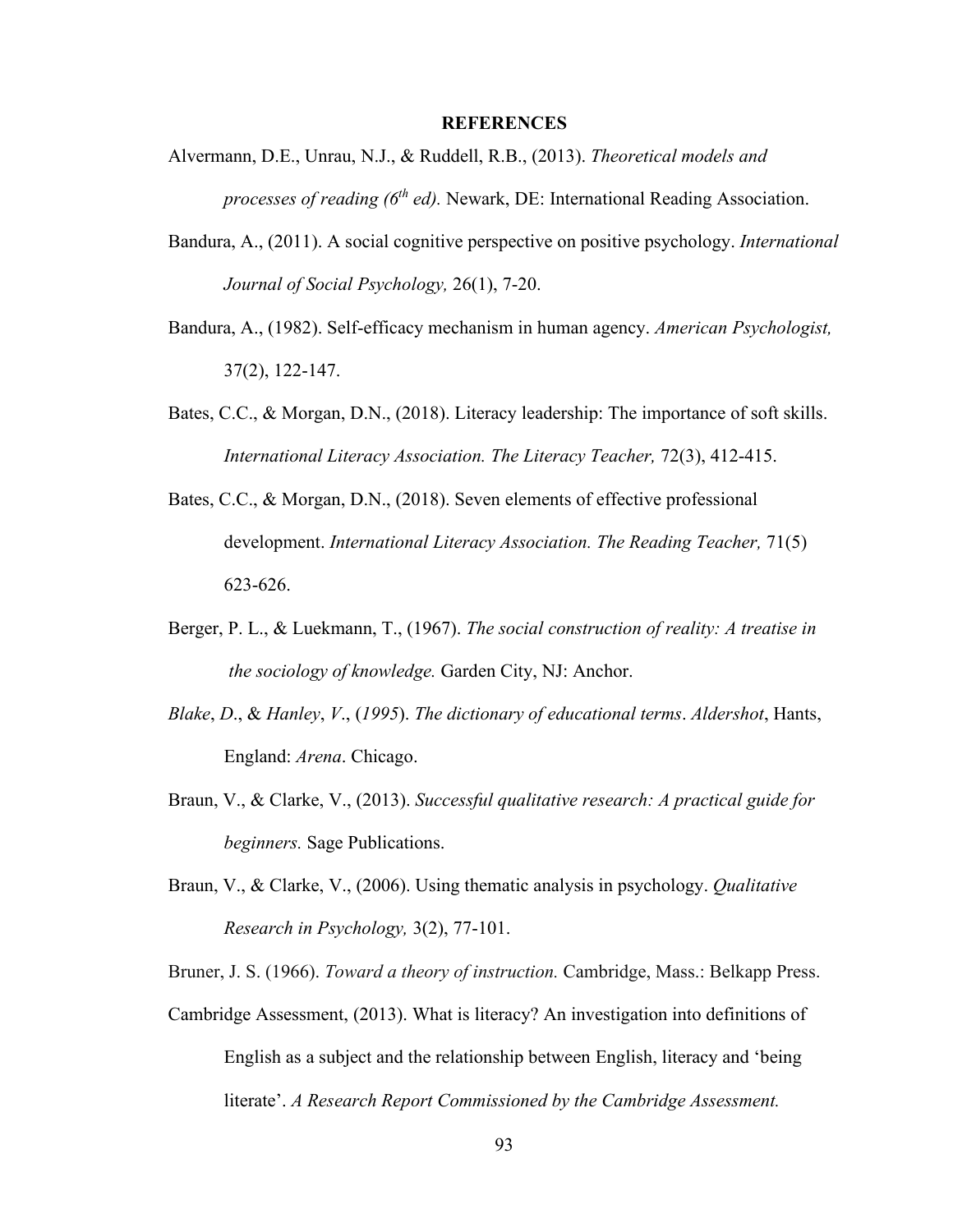- Cardno, C., (2005). Leadership and professional development: the quiet revolution. *The International Journal of Educational Management*, 19(4), 292-306.
- Cassidy, J., & Ortlieb, E., (2013). What was hot (and not) in literacy. *Journal of Adolescent& Adult Literacy,*57(1), 21-29.
- Chiu, M.M., & Khoo, (2005). Effects of resources, inequality, and privilege bias on achievement: Country, school, and student level analyses. *American Educational Research Journal,* 42(4), 575-603.
- Cilesiz, S., (2010). A phenomenological approach to experiences with technology: current state, promise, and future direction for research. *Education Tech Research Dev 59, 487-510.*
- Creswell, J.W., (2014). *Research design.* Thousand Oaks, California. SAGE Publications, Inc.
- Cobb, P., & Jackson, K., (2012). Analyzing educational policies: A learning design perspective. *The Journal of the Learning Sciences,* 21, 487-521.
- Crotty, M. (1998). *The foundations of social research: Meaning and perspective in the research Process.* Thousand Oaks, CA: Sage.
- Edmonds, R.R., (1982). Programs of school improvement: An overview. *Educational Leadership.*40, 4-11.
- Elder, L., & Paul, R., (2010). *Critical thinking development: A stage theory*. Foundation for Critical Thinking, [www.criticalthinking.org](http://www.criticalthinking.org/).
- Erickson, H.L., Lanning, L.A., & French R., (2017). *Concept-based curriculum instruction for the thinking classroom.* SAGE Publishing, Inc.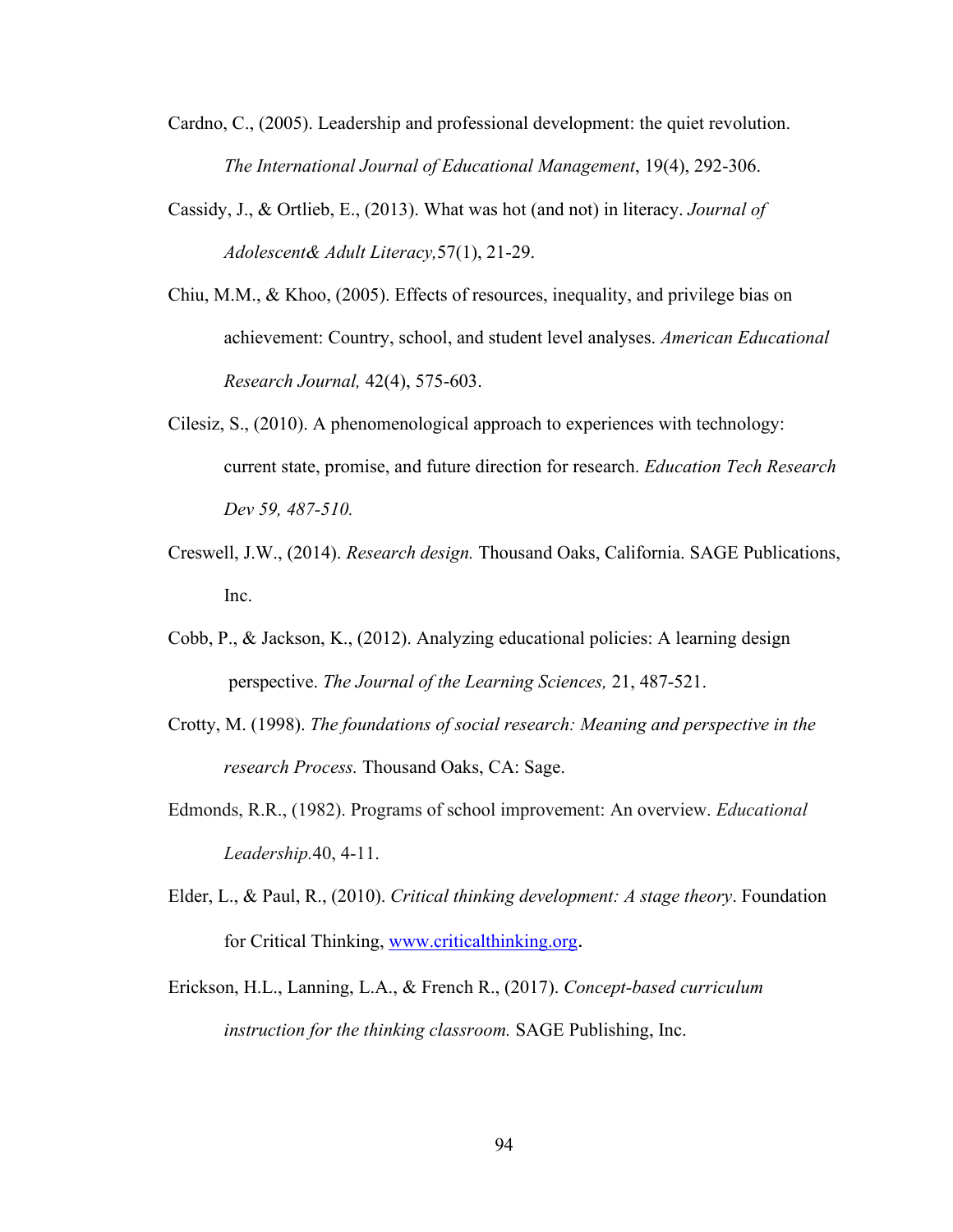- Fullan, M., & Kirtman, L., (2019). *Coherent school leadership: Forging clarity from complexity.* Alexandria, VA. ASCD.
- Groenewald, T., (2004). A phenomenological research design illustrated. *International Journal of Qualitative Methods,* 3(4), 1-26.
- Grusec, J.E., (1992). Social learning theory and developmental psychology: The legacies of robert sears and albert bandura. *Developmental Psychology,* 28(5), 776-786.
- Gunter, H.M., (2001). Leaders and leadership in education. SAGE Publications, Inc. Thousand Oaks, California.
- Gurr, D., Drysdale, L., Mulford, B., (2005). Successful principal leadership: Australian case studies. *Journal of Educational Administration,* 43(6), 539-548.
- Hargreaves, A., & Fullan, M., (2012). *Professional capital: Transforming teaching in every school.* New York, NY. Teachers College Press.
- Hattie, John (2012). Visible learning for teachers routledge. *Wiley Online Library,* 43(4), E134-E136.
- Hayes, D., Christie, P., Mills, M., & Lingard, B., (2004). Productive leaders and productive leadership*. Journal of Educational Administration*, 42(5), 520-538.
- Inglis, F. &Aers, L., (2008) *Key Concepts in Education.* London, Sage Publications, Inc.
- Ingvarson, L., Meiers, M., & Beavis, A., (2005). Factors affecting the impact of professional development programs on teachers' knowledge, practice, student outcomes & efficacy. *Education Policy Analysis Archives,* 13(10), 1-28.
- Institute of Education Sciences National Center for Education Statistics (2021). *United States.* Retrieved from<https://nces.ed.gov/programs/coe/indicator/cmb>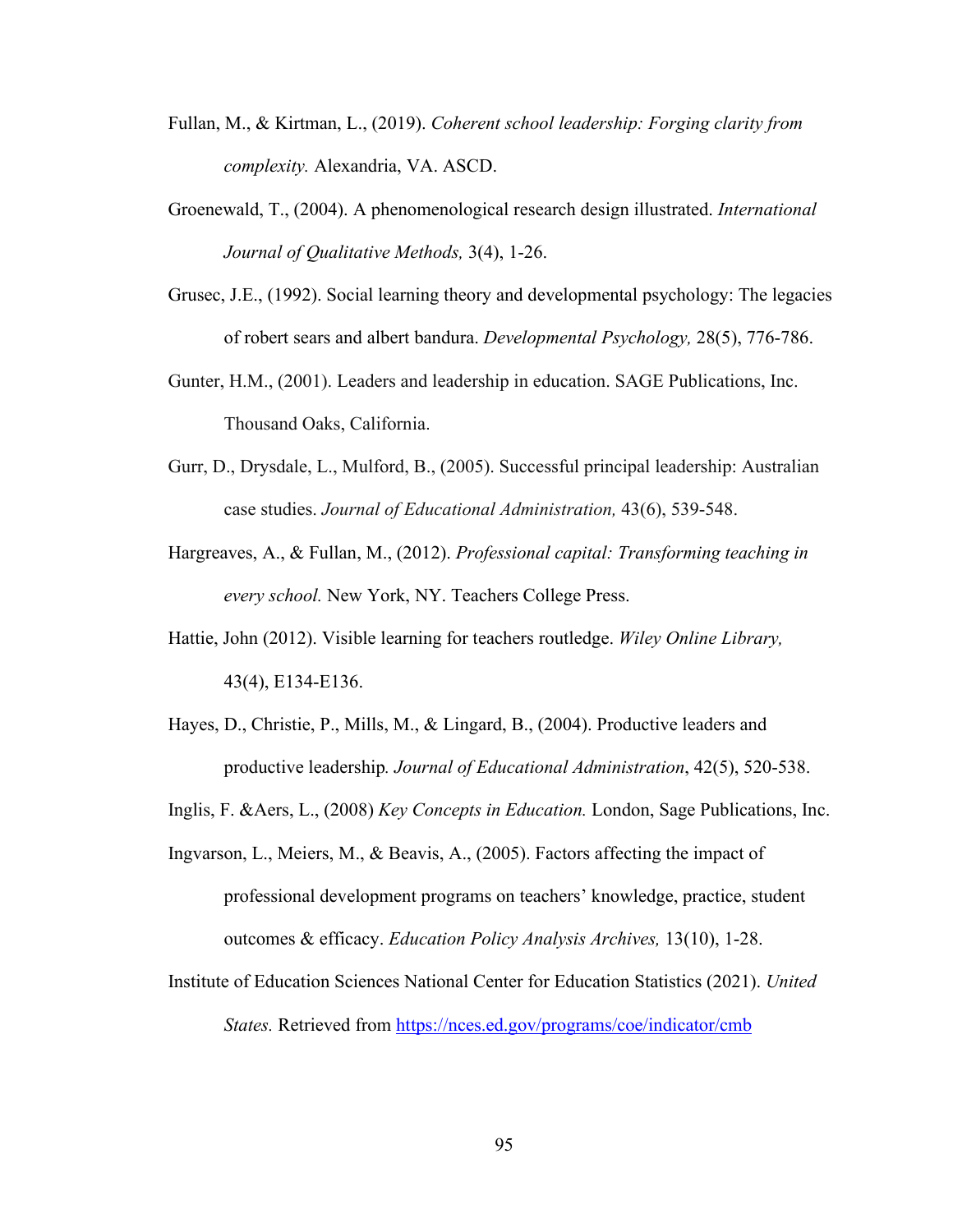- Jacob, A., McGovern, K., (2015). *The mirage: Confronting the hard truth about our quest for teacher development.* Brooklyn, NY. TNTP.
- Kivunja, C., & Kuyini, A., B., (2017). Understanding and applying research paradigms in Educational contexts. *International Journal of Higher Education,* 6(5), 26-41.
- Leithwood, K., Louis, L.S., Anderson, S., & Wahlstrom, K., (2004). *How leadership influences student learning*. The Wallace Foundation.
- Leithwood, K., Harris, A., & Hopkins, D., (2008). Seven strong claims about successful school leadership. *Journal of School Leadership & Management,*28(1), 27-42.
- Matsumura, L.C., Garnier, H.E., & Resnick, L.B., (2010). Implementing literacy coaching: The role of school social resources. *SAGE Journals,* 32(2), 249-272.
- McLeod, S.A., (2018). *Jean piaget's theory of cognitive development*. Simply Psychology. [https://www.simplypsychology.org/piaget.html.](https://www.simplypsychology.org/piaget.html)
- Moerer-Urdahl, T., & Creswell, J.W., (2004). Using transcendental phenomenology to explore the "ripple effect" in a leadership mentoring program. *International Journal of Qualitative Methods.*3(2), 19-35.
- Neuman, S.B., & Cunningham, L., (2009). The impact on professional development and coaching on early language and literacy instructional practices. *American Educational Research Journal.* 46(2), 532-566.

Piaget, J., (1936). *Origins of intelligence in the child.* London: Routledge & Kegan Paul.

Pietkiewicz, I., & Smith, J. A., (2014). A practical guide to using interpretative phenomenological analysis in qualitative research psychology. *Psychological Journal,*20(1), 7-14.

Plecki, M.L., & Monk, D.H., (2003). *School finance and teacher quality: Exploring the*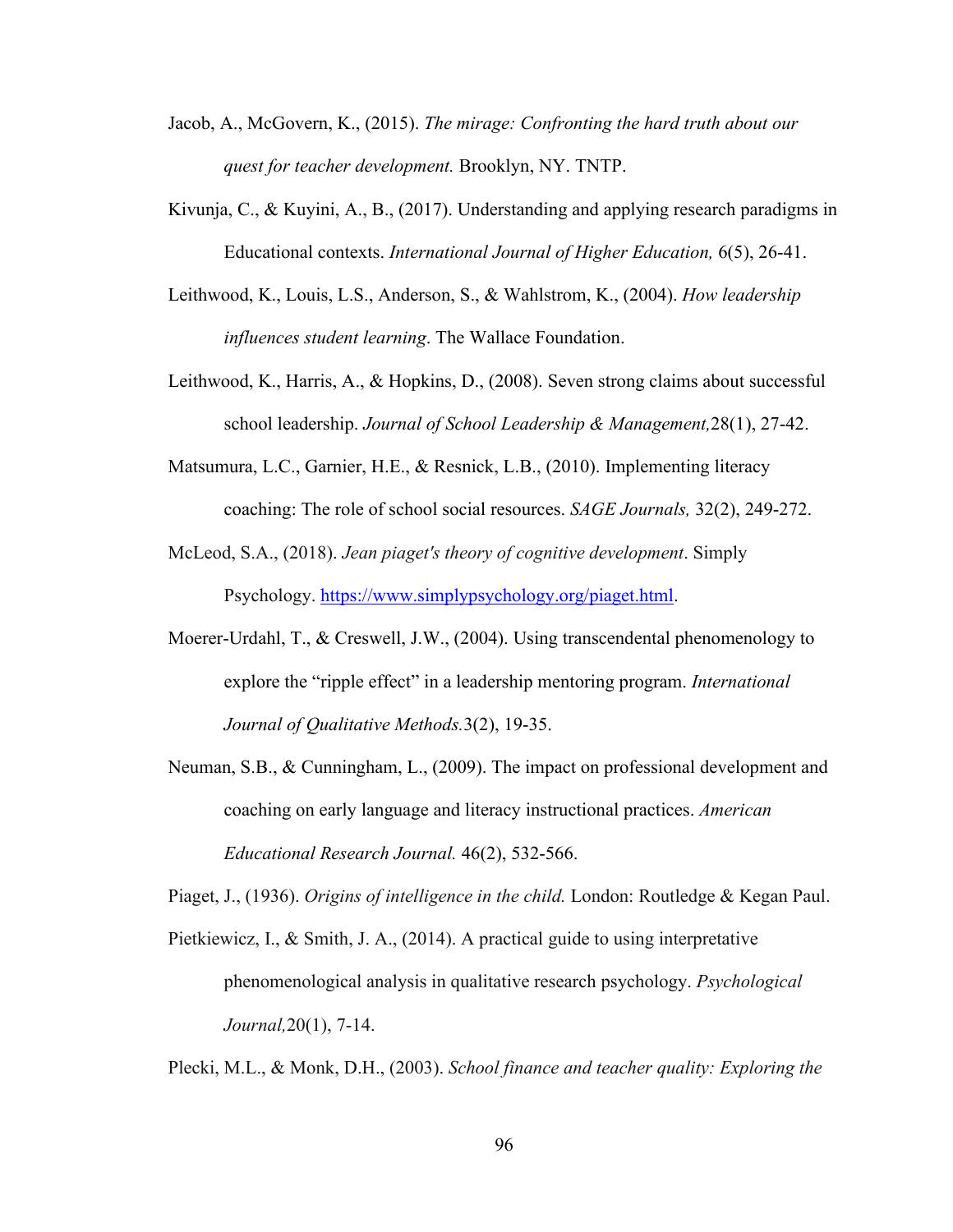*connections.* American Education Finance Association. New York.

- Pogodzinski, B., (2014). Collegial support and novice teachers' perceptions of working conditions. *[Journal of Educational Change](https://search-proquest-com.jerome.stjohns.edu/pubidlinkhandler/sng/pubtitle/Journal+of+Educational+Change/$N/2034535/PagePdf/1655746889/fulltextPDF/E1802C7668964FA4PQ/1?accountid=14068)*,15(4),467-489.
- Reeves, D., B., (2020). *The learning leader: How to focus school improvement for better results(2nd edition).* Alexandria, VA. ASCD.
- Rhodes, C. & Brundrett M., (2009). Leadership development and school improvement. *Educational Review*, 61(4), 361-374.
- Rowan, J., (1996). The humanistic approach to action research. *Handbook of Action Research, chapter 9, pp. 106-117.* SAGE Publications.
- Roza, M., (2019). Training school leaders to spend wisely. *Education Next*, 21(4), 1-7.
- Ryckman, M., L., (2019). What is a budgetary allocation? *Small Business Chron Online [https://smallbusiness.chron.com/budgetary-allocation-31340.html.](https://smallbusiness.chron.com/budgetary-allocation-31340.html)*
- Saldana, J., (2016). *The coding manual for qualitative researchers (3rd edition).* London, UK: Sage
- Saldana, J., (2021). *The coding manual for qualitative researchers (4th edition).* London, UK: Sage
- Sheninger. E.C., & Murray, T.C., (2017). *Learning transformed: 8 keys to designing tomorrow's schools, today.* Alexandria, VA. ASCD.
- United States Department of Education (2002). *United States.* Retrieved from https://ed.gov/
- United States Department of Education (2015). *United States.* Retrieved from https://ed.gov/ESSA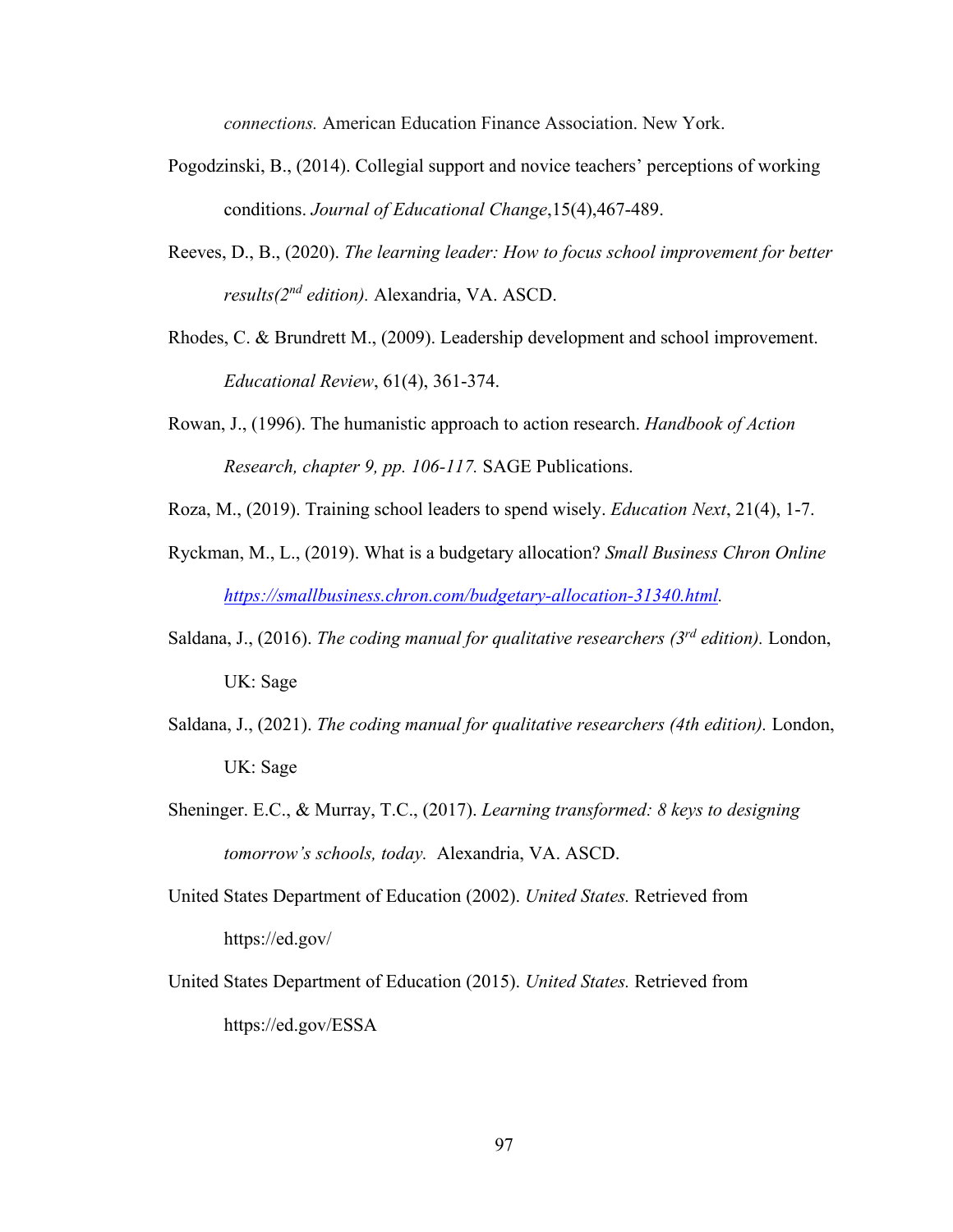- Whitworth, B. A., & Chiu, J. L., (2015).Professional development and teacher change: The missing leadership link. *J SCI Teacher Education*, 26:121-137.
- Yu, C., & Lau, K., (2012) *Phenomenology and the human experience.* Nordhausen: Traugott Bautz.